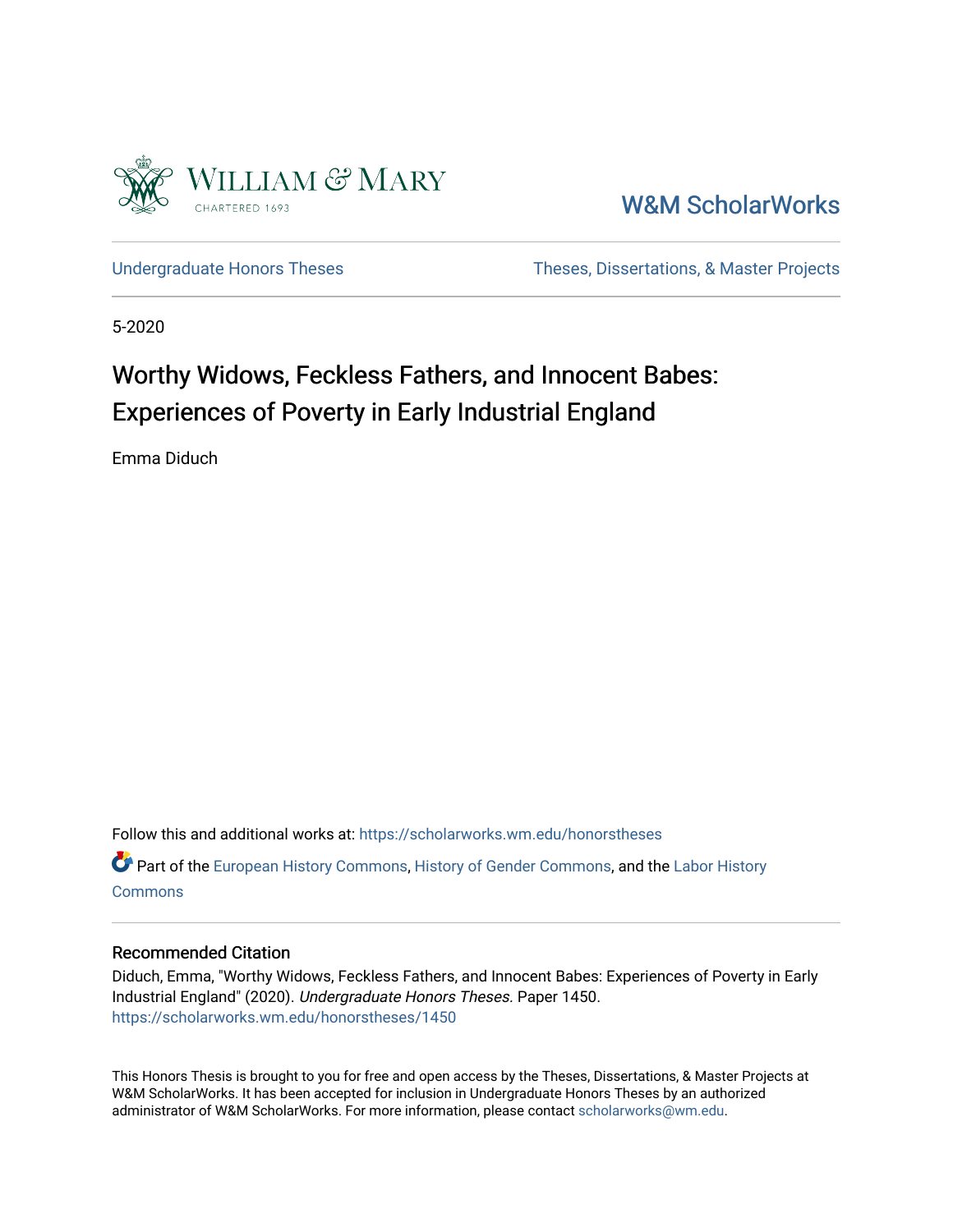### Worthy Widows, Feckless Fathers, and Innocent Babes: Experiences of Poverty in Early Industrial England

A thesis submitted in partial fulfillment of the requirement for the degree of Bachelor of Arts in History from The College of William and Mary

by

Emma Grace Diduch

Accepted for Highest Honors (Honors, High Honors, Highest Honors)

\_Amy Limoncelli\_\_\_\_\_\_\_\_\_\_\_\_\_\_\_\_\_\_\_\_\_\_\_\_\_\_\_\_\_\_\_\_\_\_\_\_\_\_\_ Professor Amy Limoncelli, Director

Kathrin Levitan Professor Kathrin Levitan

Deborah D. Morse Professor Deborah Morse

Williamsburg, VA

May 5, 2020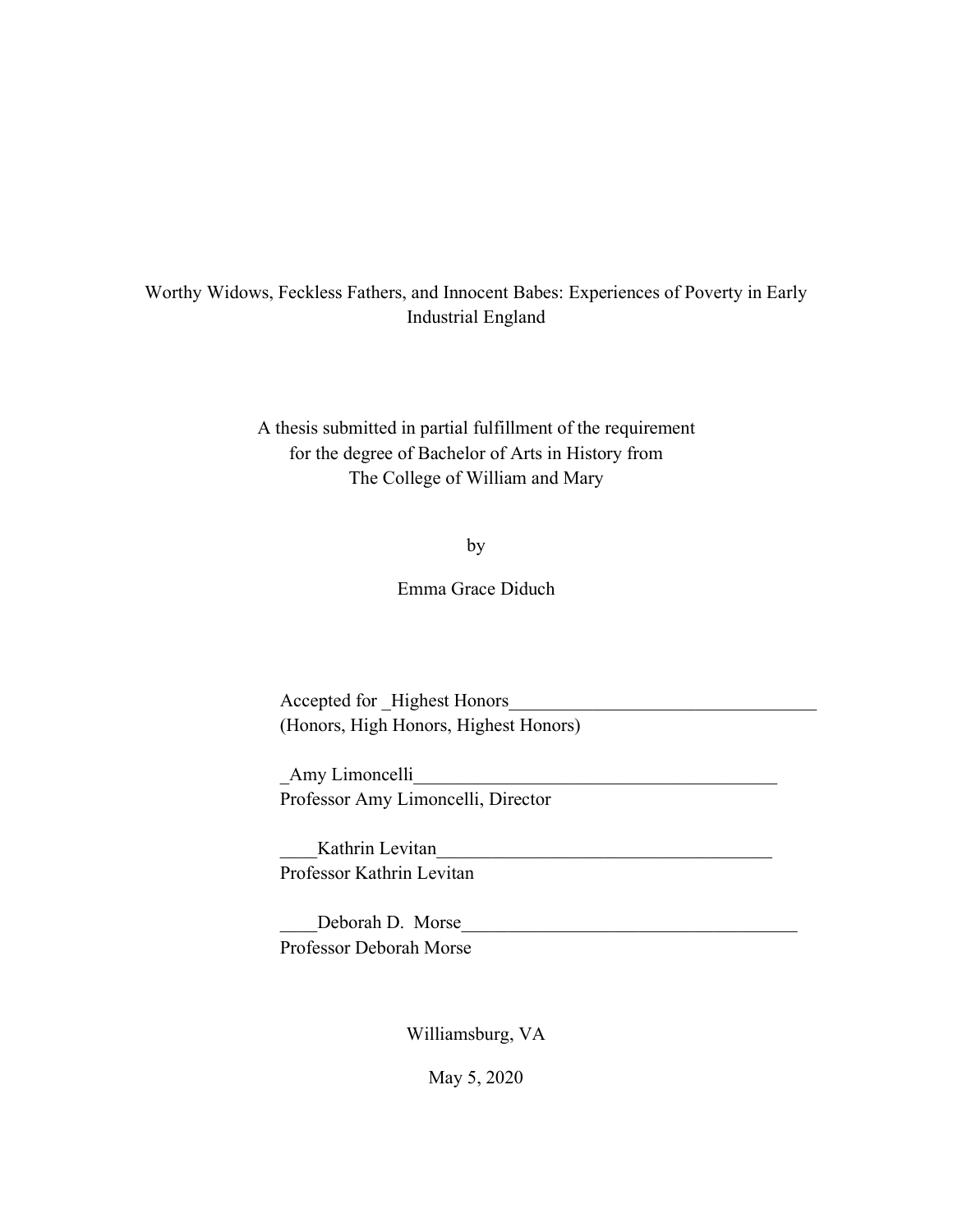## Table of Contents

| Chapter 1: "It is a thing omitted which is absolutely my due:" Pauper Letters to Early Industrial |  |
|---------------------------------------------------------------------------------------------------|--|
|                                                                                                   |  |
| Chapter 2: "Designed to be servants of the public:" Children in the London Foundling Hospital     |  |
|                                                                                                   |  |
| Chapter 3: "The Root of All Public Good:" Policy and Ideology in London Workhouses 57             |  |
|                                                                                                   |  |
|                                                                                                   |  |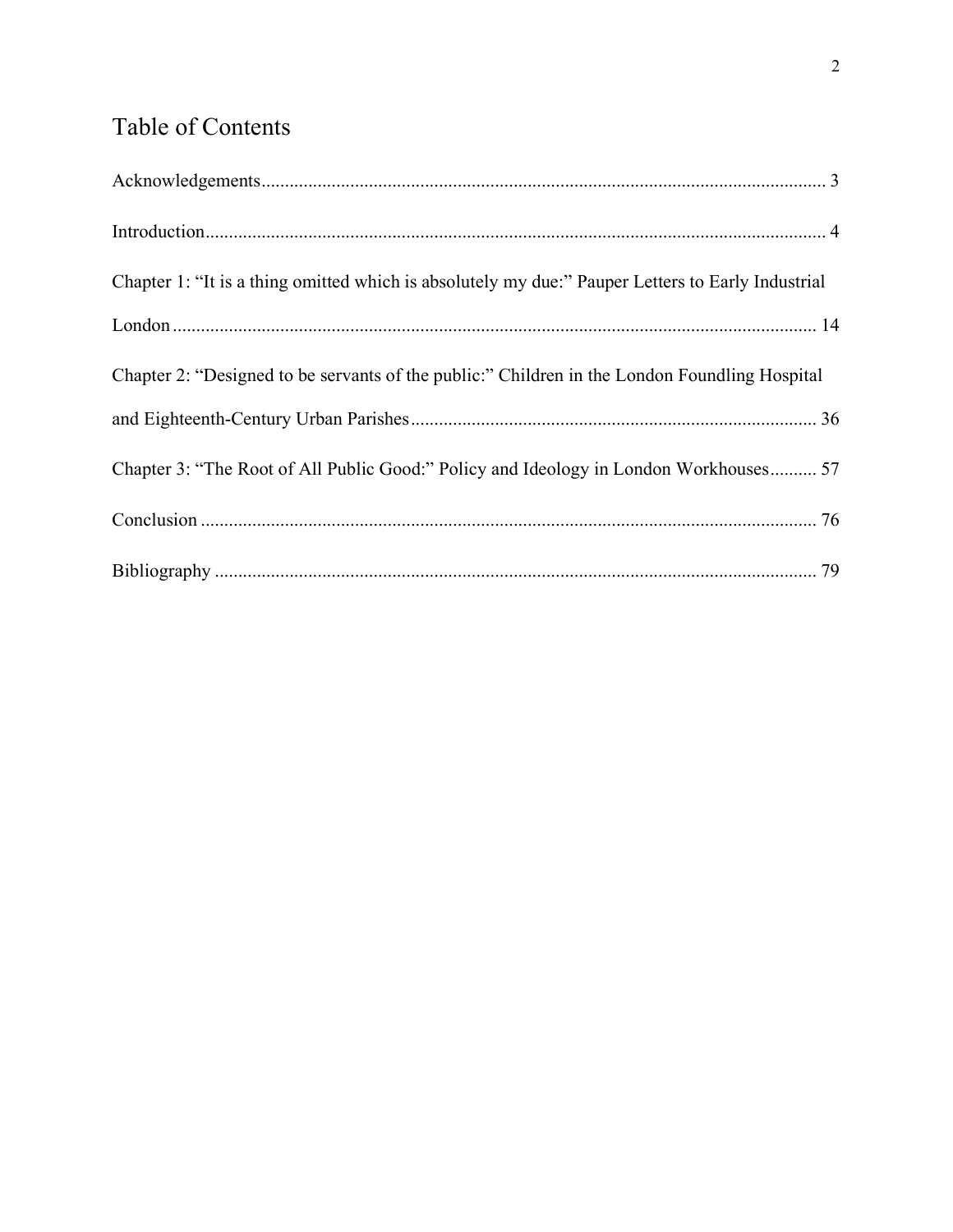### <span id="page-3-0"></span>Acknowledgements

I owe nearly everything to the professors who have guided and inspired me through my undergraduate career, and now form the members of this thesis committee, and the rest to my parents who have so enthusiastically supported me in my adventures. To my advisor Professor Limoncelli I am especially indebted for her gifts of time and advice during a very busy year. It is particularly meaningful to reflect on how much my other mentors, Professors Levitan and Morse, have shaped me as a scholar and a person when we are separated by these extraordinary circumstances. I greatly appreciate the logistical flexibility which has allowed us to connect virtually, and hope we may meet again soon.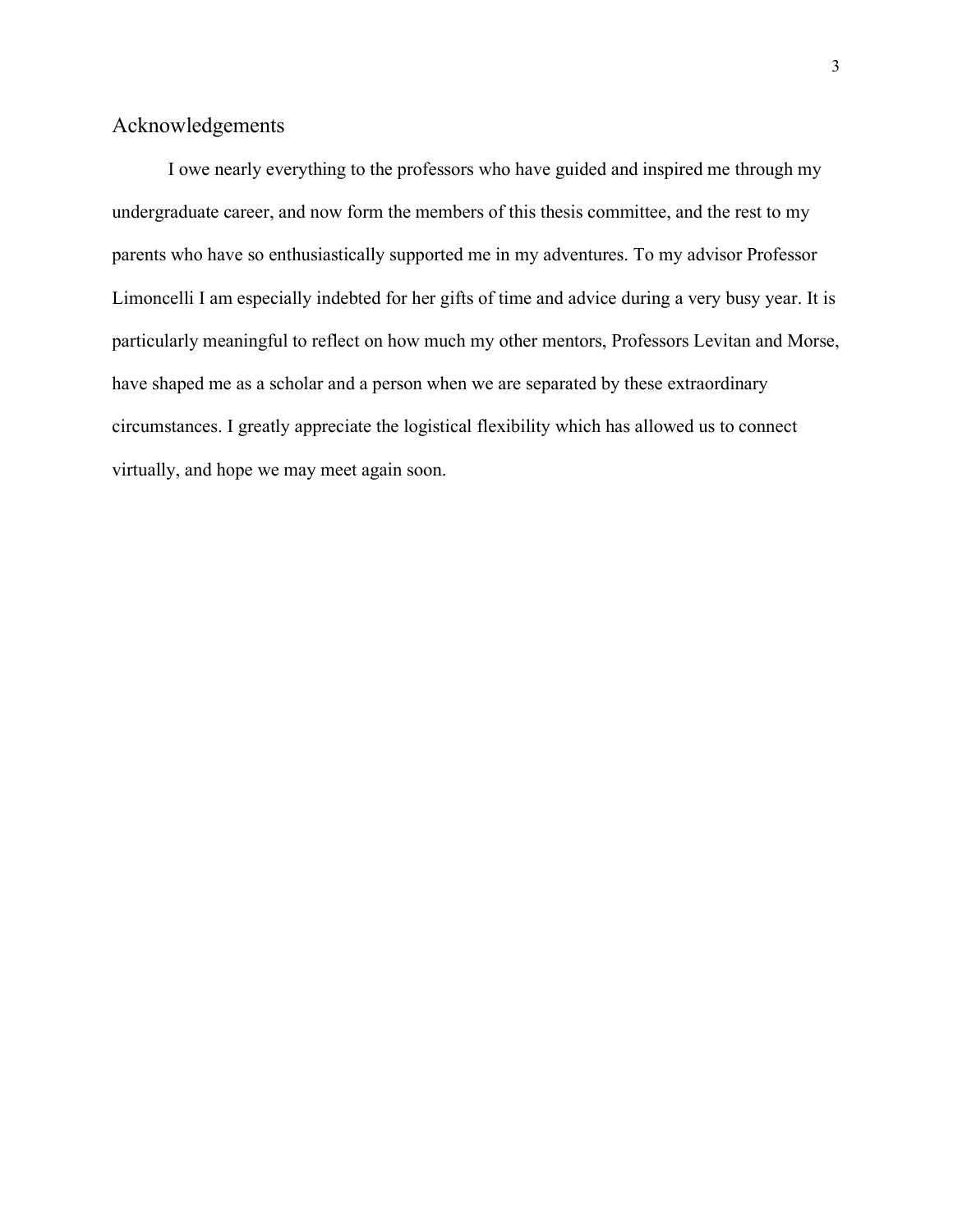#### <span id="page-4-0"></span>Introduction

The parish Trustees of the Poor of St. Leonard, Shoreditch had a very short meeting on July 30, [1](#page-4-1)779; finding "no particular business to be done," they adjourned until the next week.<sup>1</sup> Similarly, the committee for transacting the affairs of the London Foundling Hospital adjourned a meeting of just the Vice President and three other Governors on April 21, 1808, and delayed again when only two more joined them on the  $28<sup>th</sup>$  $28<sup>th</sup>$ .<sup>2</sup> In 1813, the St. Leonard Trustees responded to persistent problems of attendance by dividing themselves into weekly workhouse visiting committees and fining those who failed to attend their rotation five shillings.<sup>[3](#page-4-3)</sup> The St. Saviour, Southwark overseers noted in their letter replying to a poor woman's entreaty for relief in 1829 that her urgent petition had been mislaid for several weeks following the death of the previous clerk. [4](#page-4-4) Each of these documents is a silence in the record, a blank space between the events which make up historical narratives. Yet in the context of those actions, this inaction is important; while trustees and committees were making powerful decisions about the lives of London's poor, they also often neglected to show up to meetings and perform necessary duties. Especially during these decades at the end of the eighteenth and beginning of the nineteenth centuries, these bodies were beginning to assert greater control over the poor, from abandoned children to the aged and destitute, and at the same time often slipping into apathy about the effort of oversight. Workhouses, restrictions, and rules increased power quantitatively, but authority

<span id="page-4-1"></span><sup>1</sup> St. Leonard Shoreditch Trustees Minutes, July 30, 1779, London Metropolitan Archives (LMA), P91/LEN/0008, London, UK.

<span id="page-4-2"></span><sup>2</sup> Foundling Hospital Committee Minutes, April 21, 1808; April 28, 1808, LMA A/FH/A/03/014/001/026.

<span id="page-4-3"></span><sup>&</sup>lt;sup>3</sup> St. Leonard Shoreditch Trustees Minutes, June 8, 1813, LMA P91/LEN/0011.

<span id="page-4-4"></span><sup>4</sup> Sophia Matthews to St. Saviour, Southwark overseers, April 2, 1829, LMA P92/SAV/2356.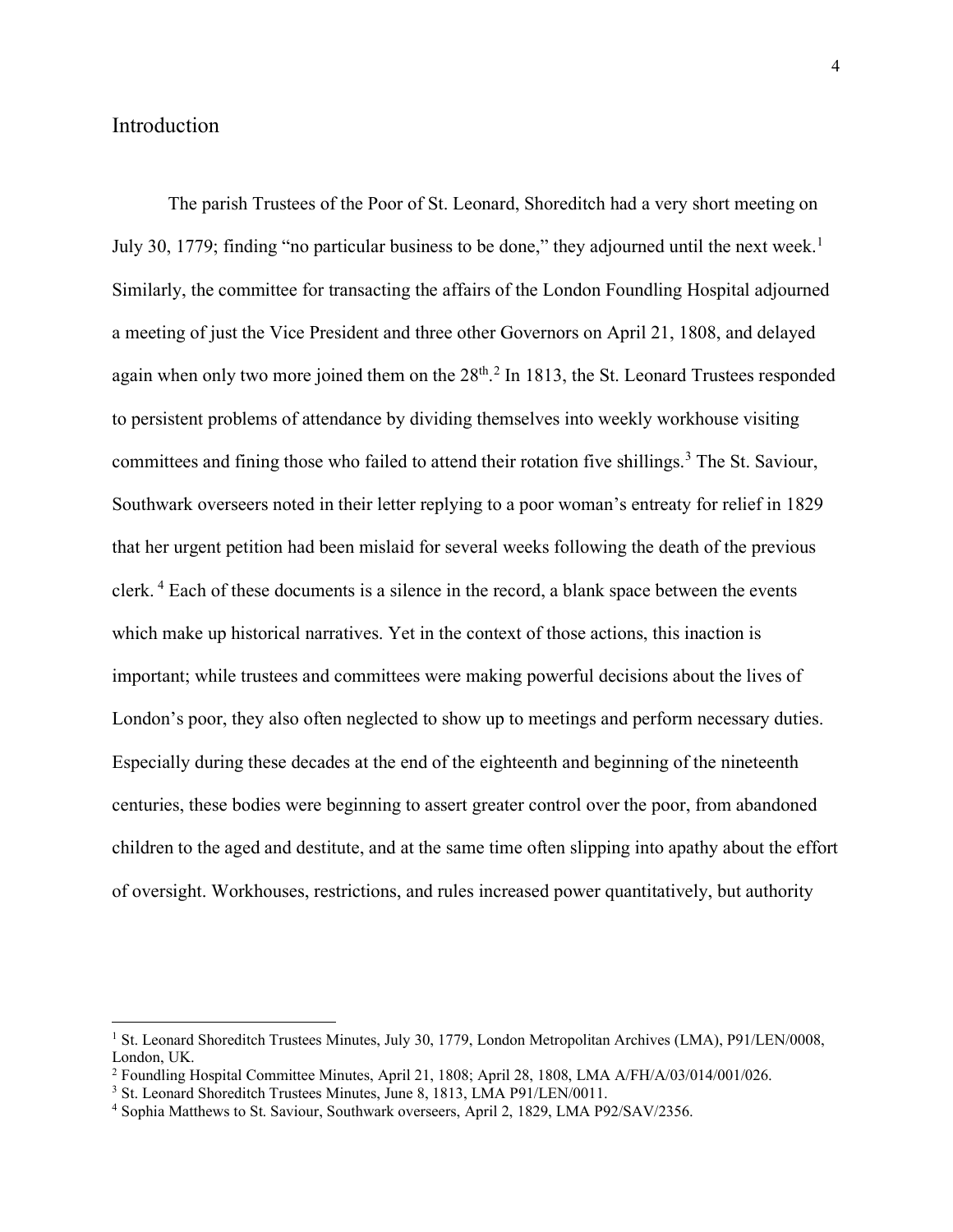varied qualitatively week by week; such inconsistency did not make for administrative efficiency.

The administration of the English poor laws did not happen in a vacuum, and decisions made by overseers, clerks, and trustees not only meant life or death for paupers in their parishes, but were also open to contest, negotiation, and response from the working classes themselves. On the national stage, politicians and pamphleteers observed rising poor rates and changing economic and social structures and determined that the poor laws were to blame for demoralizing large swathes of the workforce; in local arenas, parishes struggled to apply this developing ideology of poverty when confronted with the practical effects of industrialization. Late eighteenth- and early nineteenth-century records of poverty and the poor laws illustrate the strategies developed from above and below to adapt the meaning of poor relief in the new industrial age. As parishes sought to cut costs and assert authority by changing the balance of indoor and outdoor relief, the poor responded with their own calculations of cost and benefit. Despite the increasing use of more punitive and restrictive methods of relief, the concurrent growth of working-class consciousness would have an enduring influence on social, political, and economic systems.

The Old Poor Law was obviously not yet old when enacted in 1597 and amended in 1601 under Elizabeth  $I^5$  $I^5$ . The Elizabethan laws codified some existing practices of charity into mandated relief to at the very least prevent death from destitution, supported by poor rates levied on local householders in a parish. This parochial foundation reinforced a sense of collective responsibility for vulnerable neighbors such as the young, elderly, or ill, while also emphasizing

<span id="page-5-0"></span><sup>5</sup> Gertrude Himmelfarb, *The Idea of Poverty: England in the Early Industrial Age.* (1st ed. New York: Knopf, 1984), 25.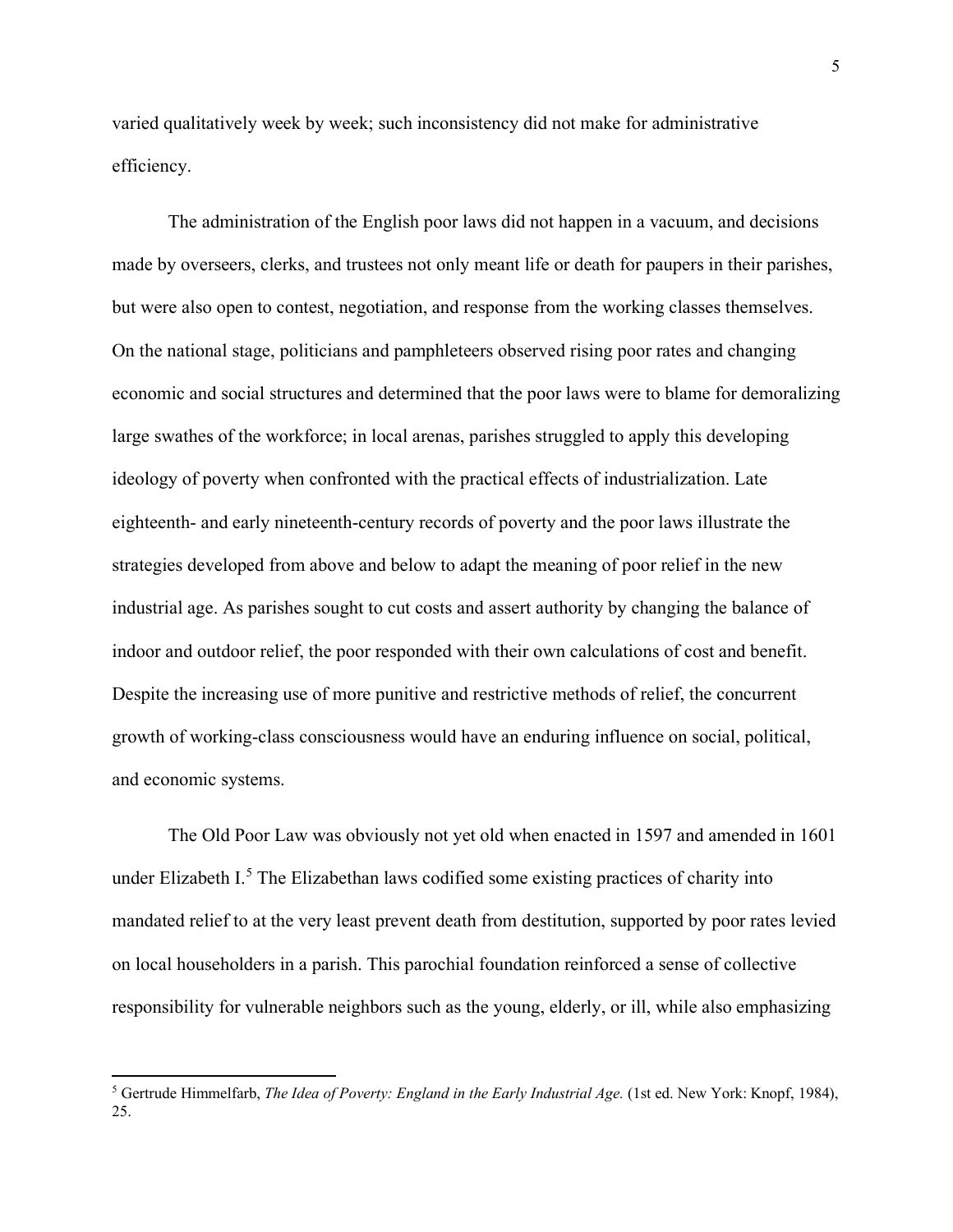the importance of membership in a community by legally defining the basis for belonging. The 1662 Act of Settlement allowed parishes to return migrating paupers to their place of birth, marriage, or apprenticeship to prevent outsiders from becoming a burden on communities which felt no obligation to support them.<sup>[6](#page-6-0)</sup> Overseers and churchwardens appointed by local justices and parish boards of trustees managed the collection and distribution of funds. The allocation of relief to those in need, whether through money, food, shelter, or work, evolved in local practice over the centuries with little centralized interference from Parliament until rising expenditures (and therefore higher taxes) ignited debates about the causes of poverty and the effects of relief as the industrial age approached.

By 1802, the census produced a rough estimate that those receiving temporary or permanent relief amounted to around ten per cent of the population of England and Wales, seeming to confirm fears that pauperism was rising at a dangerous pace.<sup>[7](#page-6-1)</sup> Urbanizing parishes which first experienced the cataclysm of industrialization responded to rising population density, changing patterns of unemployment, and stagnating wages with administrative innovation to reduce the number of paupers or decrease expenditure per head, often by making the terms of relief more stringent or punitive. In the East End of London, many parishes obtained Local Acts of Parliament to allow them to modify poor law administration on an individual basis. Charities also proliferated to address the specific needs of various vulnerable populations, from abandoned children to reformed prostitutes.<sup>[8](#page-6-2)</sup> Some rural parishes, experiencing seasonal unemployment, wages below subsistence, and high food prices, instituted unprecedented allowance and work

<span id="page-6-0"></span><sup>6</sup> Anthony Brundage, *The English Poor Laws, 1700-1930,* (Social History in Perspective. New York: Palgrave, 2002), 10.

<span id="page-6-1"></span><sup>7</sup> Mark Blaug, "The Myth of the Old Poor Law and the Making of the New," (*The Journal of Economic History* 23, no. 2 (1963): 151-84), 157.

<span id="page-6-2"></span><sup>&</sup>lt;sup>8</sup> See Donna T. Andrew, *Philanthropy and Police: London Charity in the Eighteenth Century*, (Princeton, N.J.: Princeton University Press, 1989).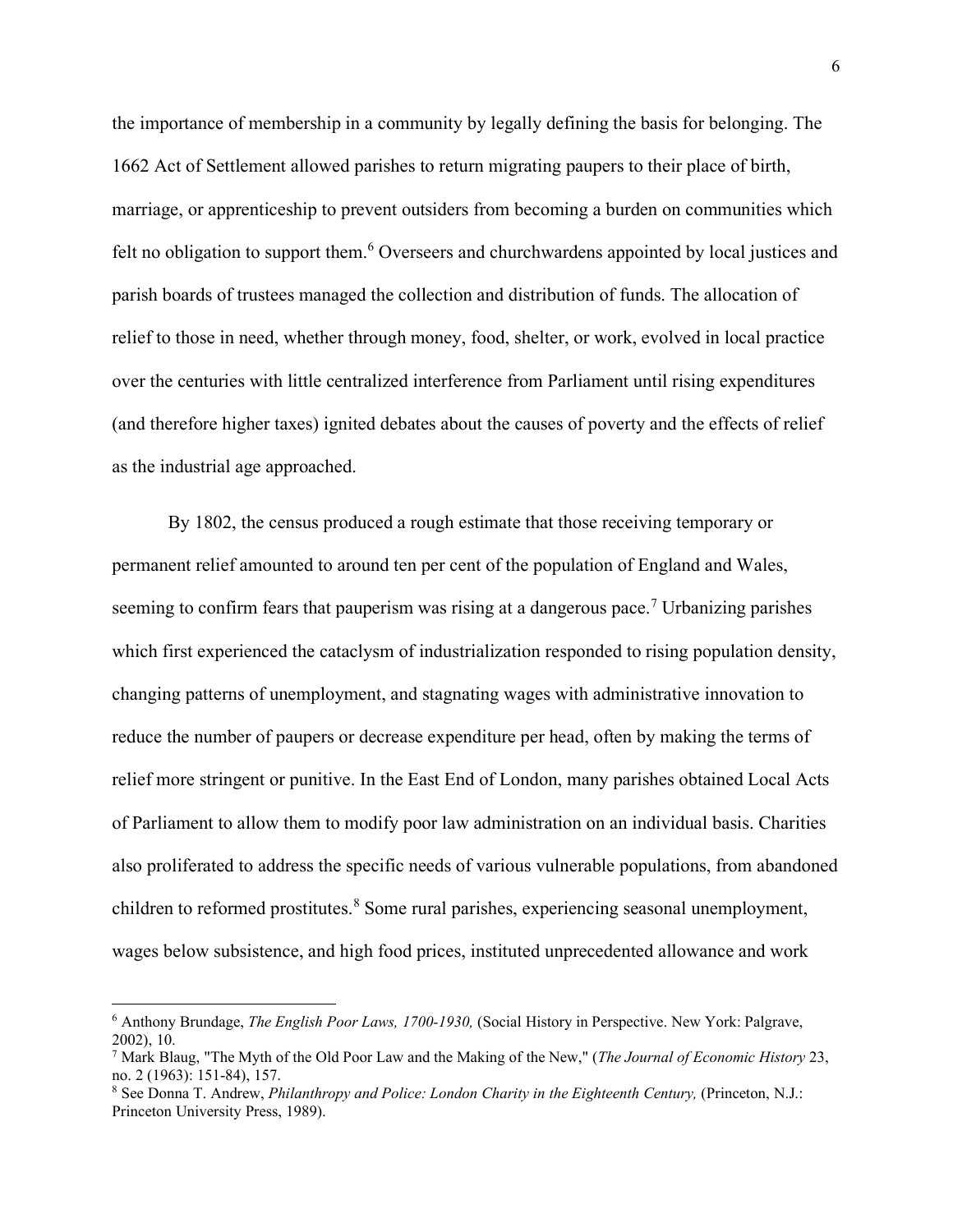schemes to ensure a minimal standard of living, such as the 1795 Speenhamland system in Berkshire.<sup>[9](#page-7-0)</sup> Commentators and reformers warned that indiscriminate relief only encouraged pauperism by rewarding laziness and replacing wages; some blamed the poor laws for creating more poverty and did not recognize the upheavals of industrialization which contributed to this need. Many policies became more conservative throughout the century, and still costs continued to rise. After several reform proposals and parliamentary investigations, the New Poor Law was enacted in 1834 to restrict the terms of relief given to able-bodied paupers under the more centralized authority of the Poor Law Commissioners and local Boards of Guardians.

The historiography of the poor laws is almost as old as the legislation itself. Reformers from each century cast their proposals as historical narratives, though their assessments of the poor laws were rarely objective. More systematic analyses emerged in the early twentieth century, when Beatrice and Sidney Webb characterized the history of the poor laws as a history of class relations, "a record of the collective and public relations between them."[10](#page-7-1) As members of the Fabian society and advocates for working-class politics and collective bargaining, the Webbs turned poor law historiography on its head by rejecting top-down, administrative histories in favor of plebeian politics. Their analysis was therefore rooted in the argument that the initial goal and ultimate function of the Old Poor Law were not the alleviation of poverty, but the suppression of peasant revolt. The Webbs attributed the "remarkable immunity of England for four centuries from any effective rebellion or drastic revolution" to the Poor Law's narrow success in meeting the bare needs of subsistence for agricultural and then industrial workers, and concurrently in regulating both behavior and ideology to prevent poverty from breeding violent

<span id="page-7-0"></span><sup>9</sup> George R. Boyer, *An Economic History of the English Poor Law, 1750-1850.* (Cambridge; New York: Cambridge University Press, 1990), 11.

<span id="page-7-1"></span><sup>10</sup> Sidney Webb and Beatrice Webb, *English Local Government from the Revolution to the Municipal Corporations Act*, Part 1, *The Old Poor Law.* (London: Longmans, Green and, co., 1927), vi.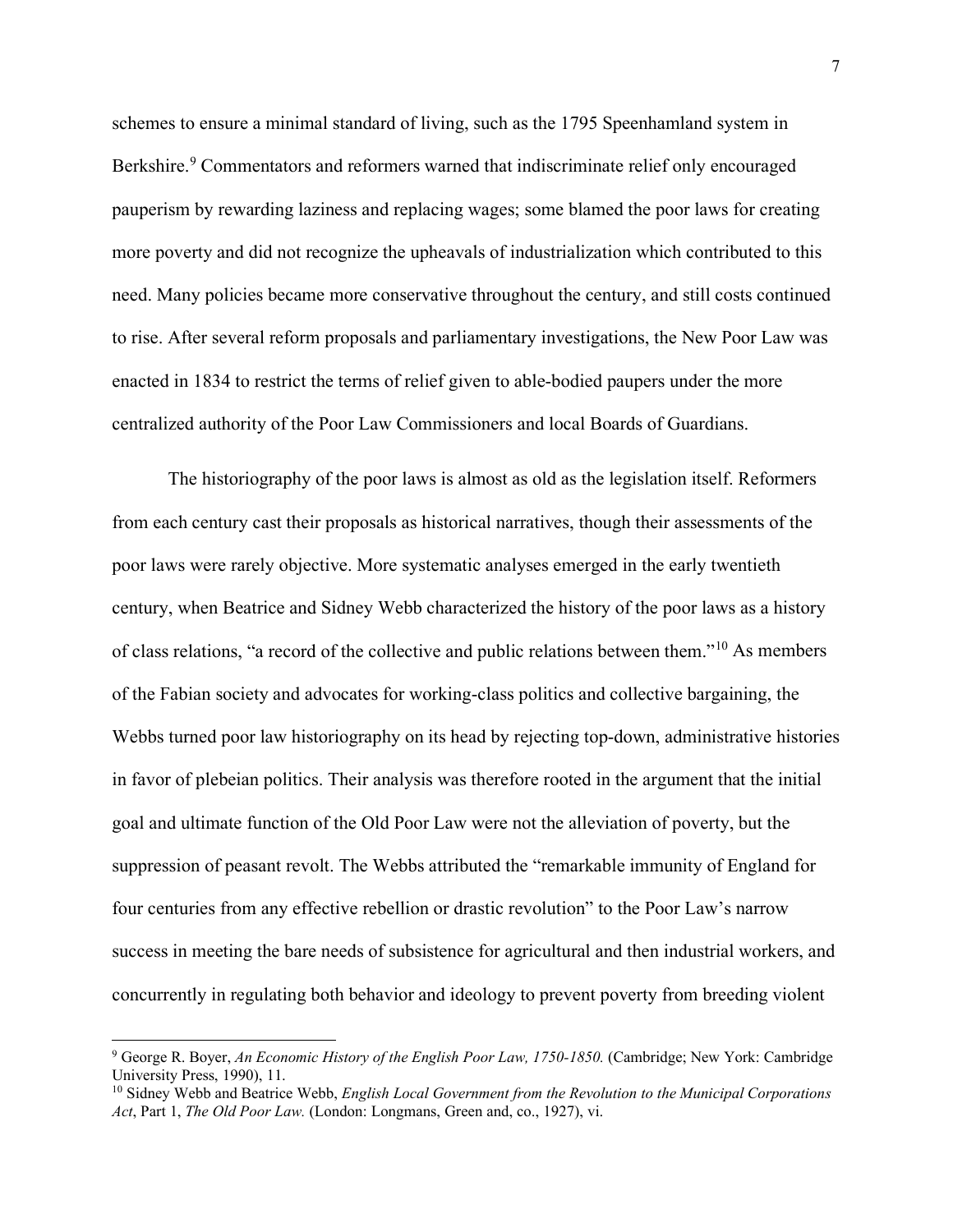discontent.<sup>[11](#page-8-0)</sup> Their work noted the rise of radicalism in workers' movements with satisfaction, anticipating their own involvement with collective bargaining and reform movements, and their growing sympathy with revolutionary tactics. The apparent contradiction between the Webbs' characterization of the anti-political function of the poor laws and their celebration of the political responses of working-class consciousness is due to their own political and economic motivations, but is also appropriate given their analysis of the contradictory and paradoxical functions of the Poor Law itself.

E.P. Thompson continued this focus on class relations in *The Making of the English Working Class* and its study of the processes which fueled the formation of class consciousness between 1790 and 1830. Thompson reasserted a "cataclysmic" view of the Industrial Revolution and emphasized the profound changes to economy and society which destroyed traditional relationships of community and made way for new definitions of solidarity.[12](#page-8-1) Though for most of the eighteenth and nineteenth centuries the working classes were denied voting rights without possession of substantial property, Thompson argued that the productive relations between employee and employer determined class experience, and thence common political organization.<sup>[13](#page-8-2)</sup> Industrial production involved more transparent forms of exploitation through the vast acquisition of wealth by capitalists, distant both socially and economically from their own workers. Thompson contrasted his analysis with those of other twentieth-century historians which took the positive advances of industrialization as the almost inevitable goal of society, ignoring the reactions and opinions of historical actors themselves and the concurrent misery, uncertainty, and resistance of working-class populations during the painful transition. Although

<span id="page-8-0"></span> $11$  Webb and Webb, 404.

<span id="page-8-1"></span><sup>12</sup> E.P. Thompson, *The Making of the English Working Class,* (New York: Vintage Books, a division of Random House, 1963), 444.

<span id="page-8-2"></span><sup>&</sup>lt;sup>13</sup> Thompson, 9.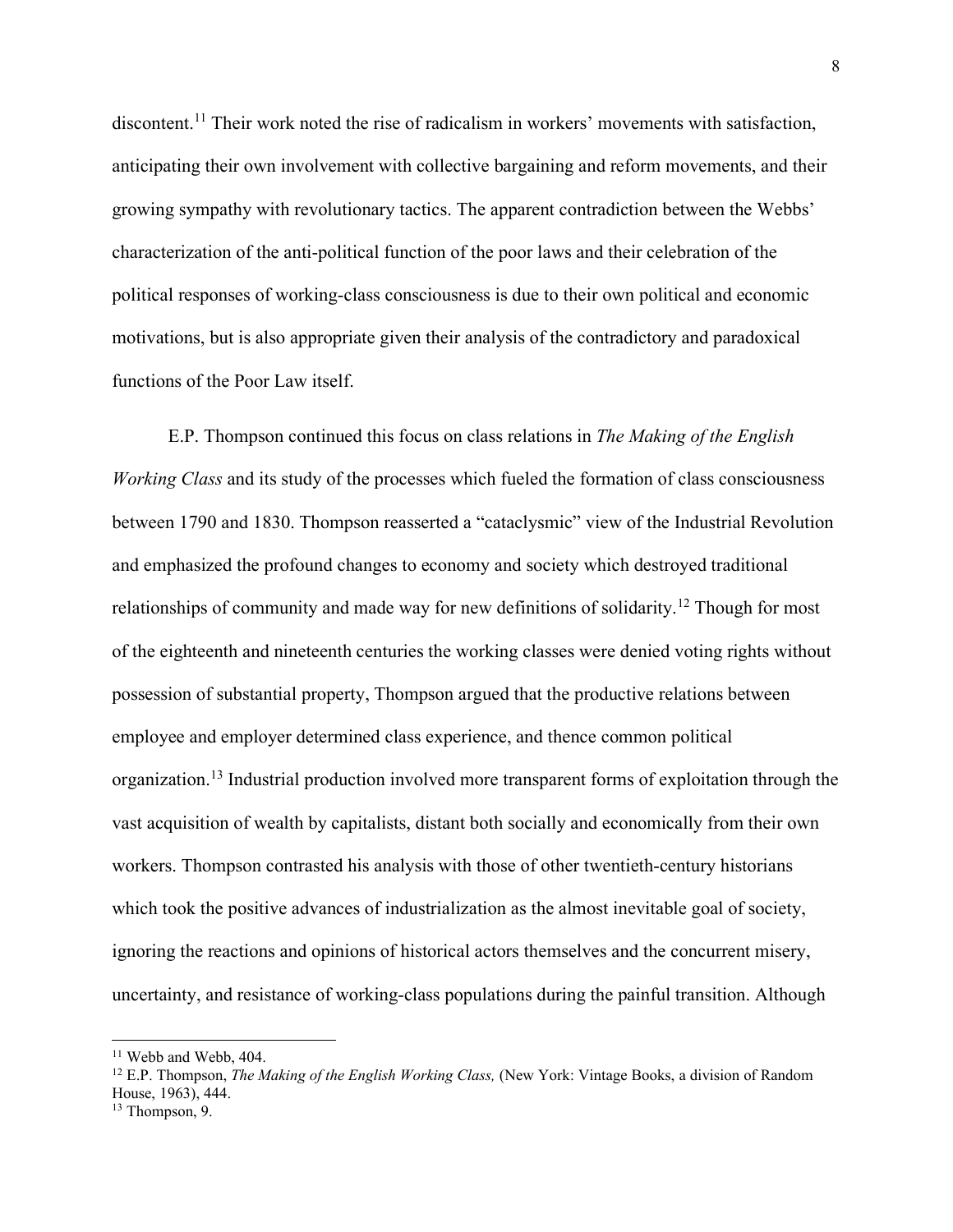disagreeing with Thompson on the strength and pervasiveness of working-class consciousness, Gertrude Himmelfarb similarly criticized the "whig fallacy" of historians who imposed linear views of progress on history without acknowledging or exploring ambiguity and regression.<sup>[14](#page-9-0)</sup> The "idea of poverty" was never monolithic or consistent in interpretation and policy, as Himmelfarb's work shows.

Both Thompson and the Webbs also discussed poverty and class consciousness in Darwinian terms. The "struggle for existence" in a competitive, free market economy occurred not just among individuals, but between classes. Charles Darwin himself was influenced by Thomas Malthus and his essay on the effects of overpopulation among the poor, despite Malthus' own denial of the possibility of progress arising from this competition for resources.<sup>[15](#page-9-1)</sup> The Webbs pondered whether the failures of the poor laws could have been avoided and the poor left to struggle on their own in the "survival of the fittest."<sup>[16](#page-9-2)</sup> Yet this question revealed the importance of their conclusion about the function of the poor laws: in the unmitigated survival of the fittest, no class could be immune from the effects of competition. Without the poor laws, more people may have experienced destitution or death from hunger and disease, but these experiences may also have ignited the anger and revealed the power of the working classes against the apathy of their employers. But in the midst of this class conflict, expressed as a biological as well as sociological fact, both the Webbs and Thompson found elements of older paternalist relationships. Thompson argued that paternalist feeling was not always condescending, and that once social conscience was reawakened, upper-class humanitarians

<span id="page-9-0"></span><sup>&</sup>lt;sup>14</sup> Himmelfarb, 7.

<span id="page-9-1"></span><sup>&</sup>lt;sup>15</sup> Himmelfarb, 128. Malthus argued that there was a "limit to improvement" in both animal breeding and human population, always resulting in the same negative checks on human birth and death in accordance with the limited availability of resources.

<span id="page-9-2"></span><sup>&</sup>lt;sup>16</sup> Webb and Webb, 402.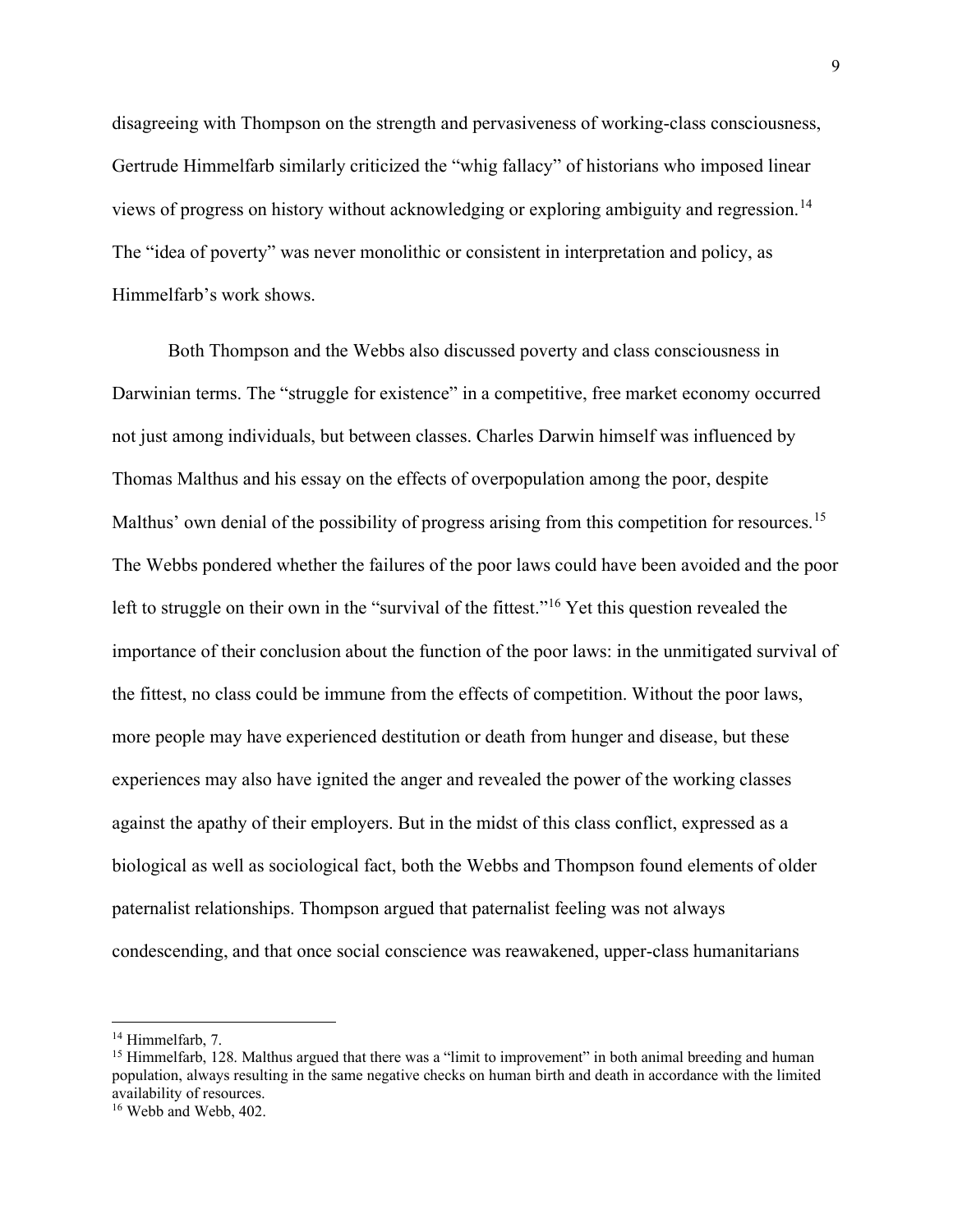advocated for and with working-class interests.<sup>[17](#page-10-0)</sup> The Webbs recognized local variations in poor relief practice which allowed parish officials to be more generous to some individual instances of need, and further argued that much of the responsibility for controlling behaviors was transferred to industrial employers, allowing parish authorities to be more benevolent.<sup>[18](#page-10-1)</sup>

An important interjection in this historiography of class consciousness is Joan Wallach Scott's essay on "Women in *The Making of the English Working Class*." Scott criticized Thompson's awkward treatment of gender in his narrative, such as when he argued that workingclass women expressed their radicalism through nostalgia for a "golden" past of domesticity.[19](#page-10-2) Thompson's emphasis on a completely unified class identity left little room for individual diversity or even gender equity. Scott argued that this narrow definition of political consciousness excluded women because Thompson's conception of industrial exploitation denied that domestic spaces could also be creators of collective political identity.<sup>[20](#page-10-3)</sup> Of course, poor women were increasingly working outside the home, and were further disadvantaged by lower wages and restricted opportunities, but Thompson portrayed female political organization as subsidiary to or less successful than male leaders and movements. Gender could not feature in traditional working-class histories because it challenged teleological conceptions of unity and the reification of class identity, and because these narratives cast feminist movements as privileged pastimes of the middle class.<sup>[21](#page-10-4)</sup> Scott suggested that historians should view both class and gender

<span id="page-10-0"></span> $17$  Thompson, 343-4. "Whenever the traditionalist Tory passed beyond reflective argument about the factory system, and attempted to give vent to his feelings in action, he found himself forced into an embarrassing alliance with trade unionists or working-class Radicals."

<span id="page-10-1"></span><sup>&</sup>lt;sup>18</sup> Webb and Webb, 417; 422.

<span id="page-10-2"></span> $19$  Thompson, 416.

<span id="page-10-3"></span><sup>20</sup> Joan Wallach Scott, *Gender and the Politics of History*, (New York: Columbia University Press, 1999), 79.

<span id="page-10-4"></span> $21$  Scott, 79-80. "Work, in the sense of productive activity, determined class consciousness, whose politics were rationalist; domesticity was outside production, and it compromised or subverted class consciousness often in alliance with (religious) movements whose mode was 'expressive.'"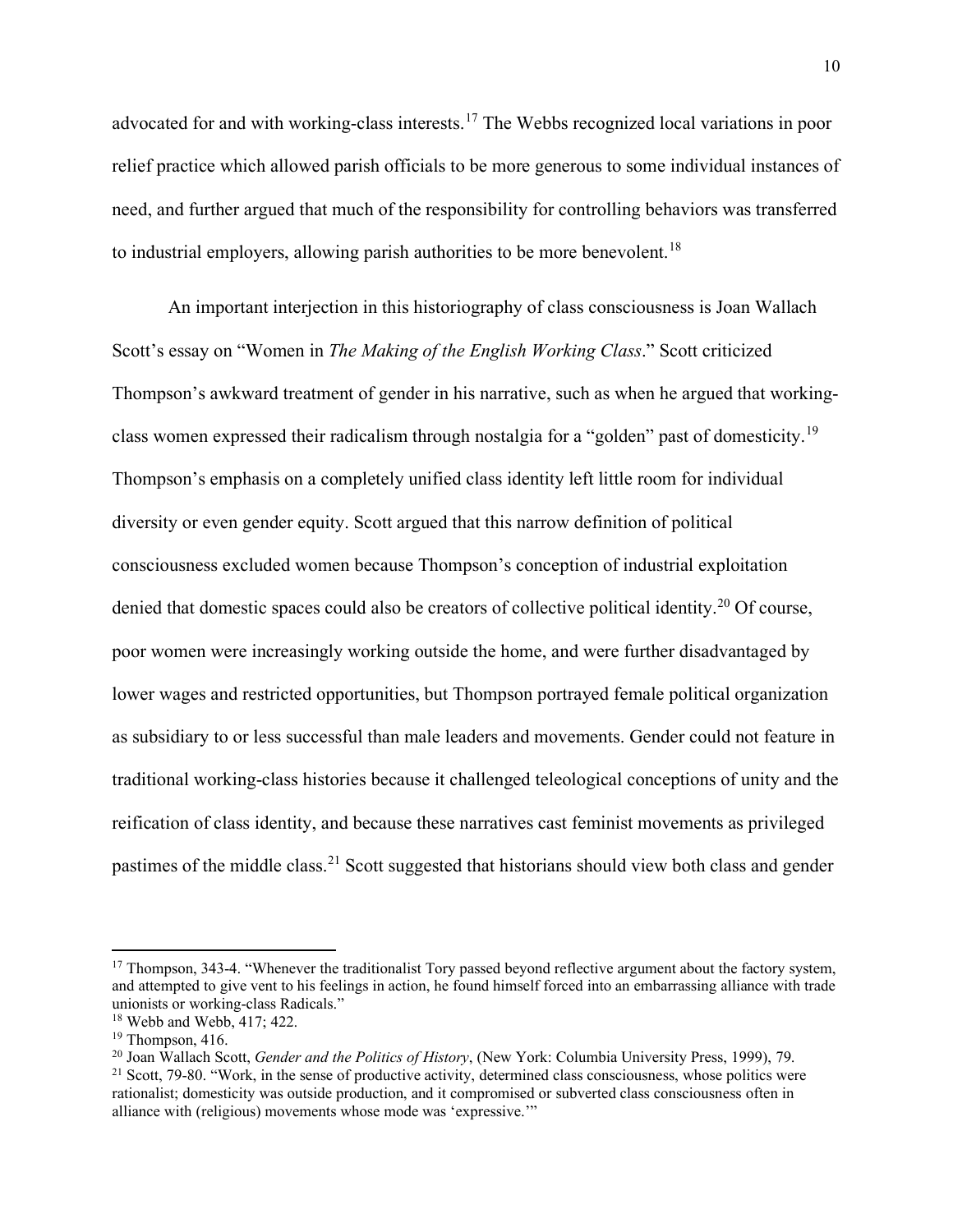as connected, constructed, and culturally specific identities with varieties of formation, expression, and interpretation.

My study seeks to explore these themes in a focused setting and unique context: poverty in early industrial London. The parishes of the East End were in many ways exceptional, to the extent that the Poor Law Commissioners considered exempting London from the Poor Law Amendment Act of  $1834<sup>22</sup>$  $1834<sup>22</sup>$  $1834<sup>22</sup>$  but the city was a symbolic focus and practical laboratory for the debates and reforms of poor relief. The early industrial period, 1750 to 1850, is bisected by the 1834 New Poor Law, and the late eighteenth and early nineteenth centuries before this national change are an important transitional time for British economy, society, and poverty. The pressures which motivated the changes of the New Poor Law were gathering for decades before, and more extensive poor law histories, from the Webbs to the present, have tended to miss some of the nuance and local variation of this period, or have accepted 1834 as a turning point without exploring continuity and change on either side of the event. The movement of recent poor law historiography to use previously untapped parish records and other sources to look at history from the bottom up encourages this kind of local focus to explore case studies and small details in connection to larger trends. My sources – the minute books, correspondence, and accounts housed in the London Metropolitan Archives – are not all truly plebeian in being able to explore pauper perspectives and agency in their own words, but I approach them with the analytical framework of class and gender history.

Together, these chapters extend Thompson's mechanism of class consciousness to the places and people associated with the Poor Law: just as exploitative productive relations fueled

<span id="page-11-0"></span><sup>22</sup> David R. Green, *Pauper Capital: London and the Poor Law, 1790-1870,* (Farnham, Surrey; Burlington, VT: Ashgate, 2010), 19.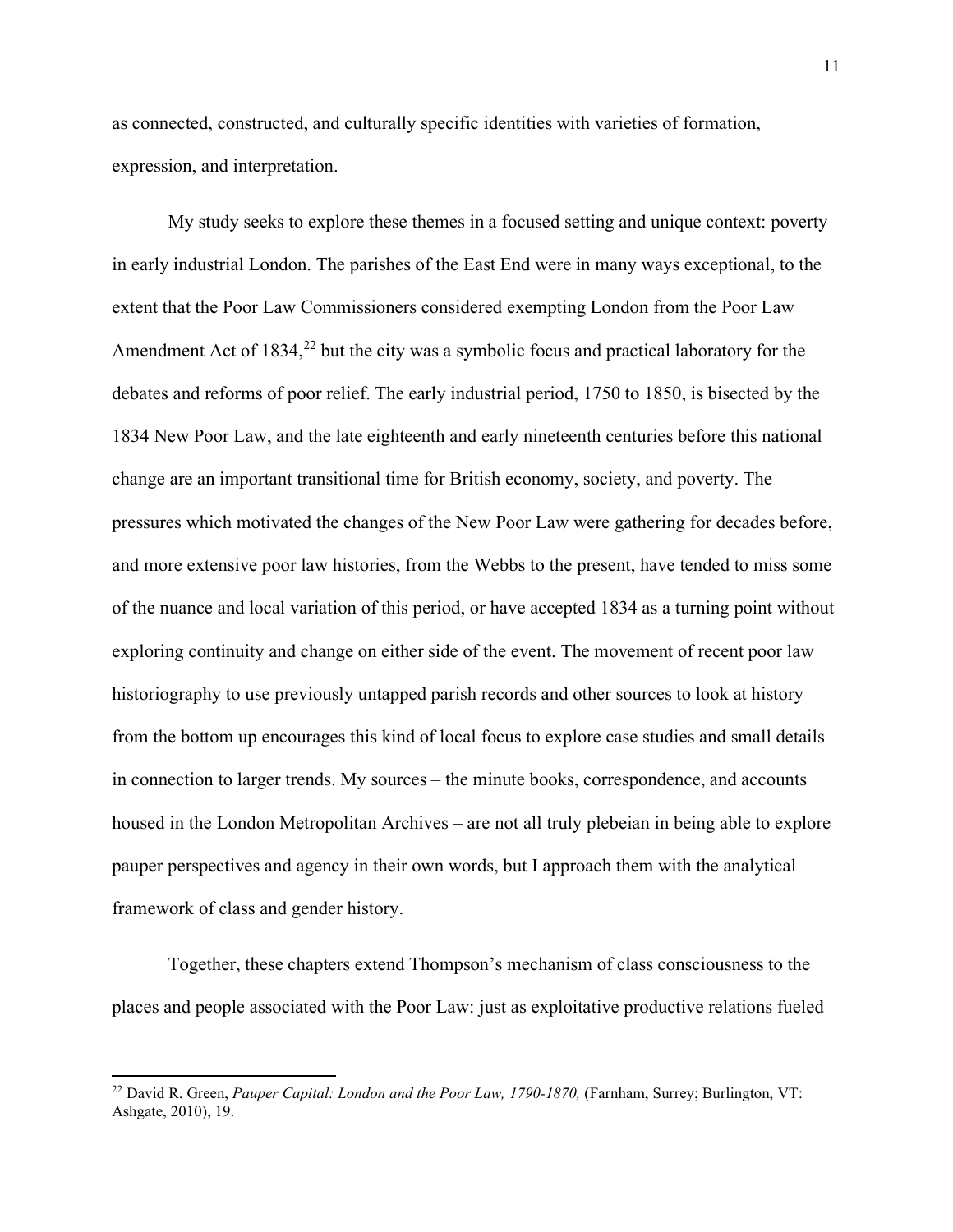antagonistic redefinitions of class interests, so too did restrictive and punitive interactions with parish authorities contribute to working-class identity. This perspective also creates opportunity to explore the intersection of class and gender as poor women, mothers, and wives sought relief for themselves and their families. The parish and charity sources from this period show an increasing concern with control over the thoughts and behaviors of paupers, and administrative involvement in the lives of vulnerable populations to assert class and gender hierarchies. These policy and ideology shifts responded to the uncertainty and upheaval of industrialization by seeking to reaffirm social and economic order according to the interests of authority.

Chapter One has the closest access to the responses of paupers themselves through their letters to parish overseers requesting nonresident relief and their developing strategies of negotiation and petition. Parishes struggled to balance financial calculations and to assert control over distance, while these pauper letters reflect the accumulation of collective knowledge which is deployed against those authorities. Chapter Two focuses on the treatment and education of children, comparing the strategies and priorities of parishes and the London Foundling Hospital as shifting conceptions of the future of work and society focused on the malleability of childhood. The Hospital and surrounding parishes differed in their assessment of new industrial opportunities versus traditional modes of education and apprenticeship. Chapter Three examines the institutions most emblematic of the New Poor Law, workhouses, as developed by London parishes long before 1834 in response to the financial and cultural pressures of urban change. While acting on fears of fraud and immorality among paupers, parish records reveal that, on the contrary, the administration countenanced the most mismanagement, at the expense of workhouse inmates. The themes of working class identity, gender hierarchy, pauper negotiation, and administrative response are explored and developed in these three different settings. At its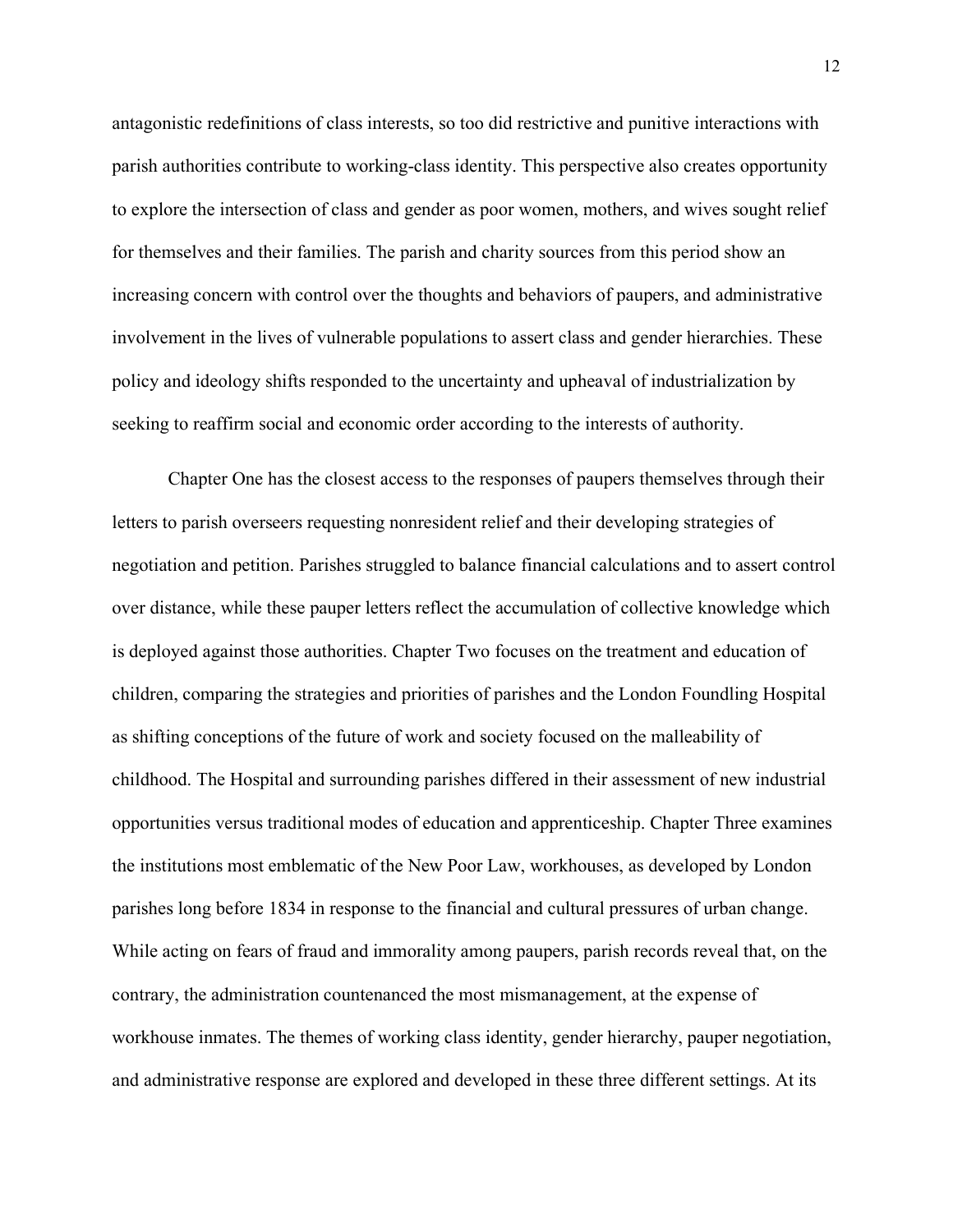heart, each chapter seeks to connect analyses of long term and large scale trends to the stories of individuals and communities which are the most compelling narratives of history.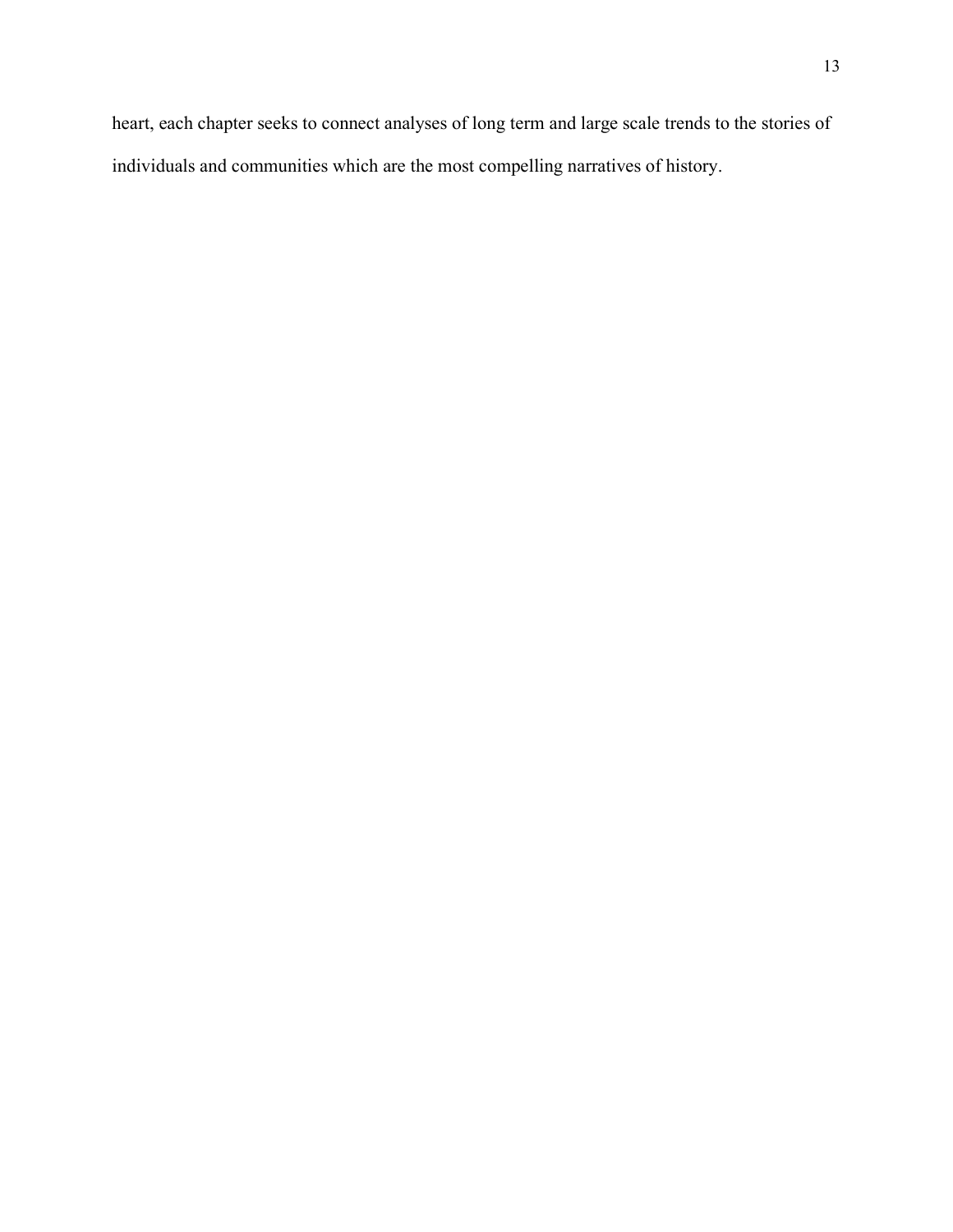<span id="page-14-0"></span>Chapter 1: "It is a thing omitted which is absolutely my due:" Pauper Letters to Early Industrial London

The layers of dust caking collections of pauper letters reveal the years that these documents have gone untouched by historians. Despite a historiography that stretches back to the years of the poor laws themselves, studies of poverty in England have often relied on clerical sources to write an administrative and political history of the institution, and the experiences of the poor themselves have only recently begun to figure in those bird's eye narratives. Peeling back each page of a letter reveals the words painstakingly written within, perhaps for the first time since they were neatly folded in the drawer of some parish overseer or clerk. If these documents are windows into the lives of the poor, the glass is often obscured by time and limited in perspective; one letter alone cannot tell us everything about individual experience or administrative change. In the midst of top-down histories of the Industrial Revolution and the poor laws, it is careful attention to the individual manifestation of broad averages of experience that will rescue these lives "from the enormous condescension of posterity."[1](#page-14-1) Letters preserved in the London Metropolitan Archives from paupers requesting relief outside of their parish of settlement provide opportunities to view the process of industrialization as one in which the poor and the poor laws played an important part. These letters reveal both a savvy understanding of legal and rhetorical strategies, and a growing resentment of the unequal distribution of industrial benefits and burdens, mediated by gender as well as class. Tension between the decisions of parish officers and the demands of petitioning paupers contributed to the formation of working-

<span id="page-14-1"></span><sup>1</sup> E.P. Thompson, *The Making of the English Working Class,* (New York: Vintage Books, a division of Random House, 1963), 12.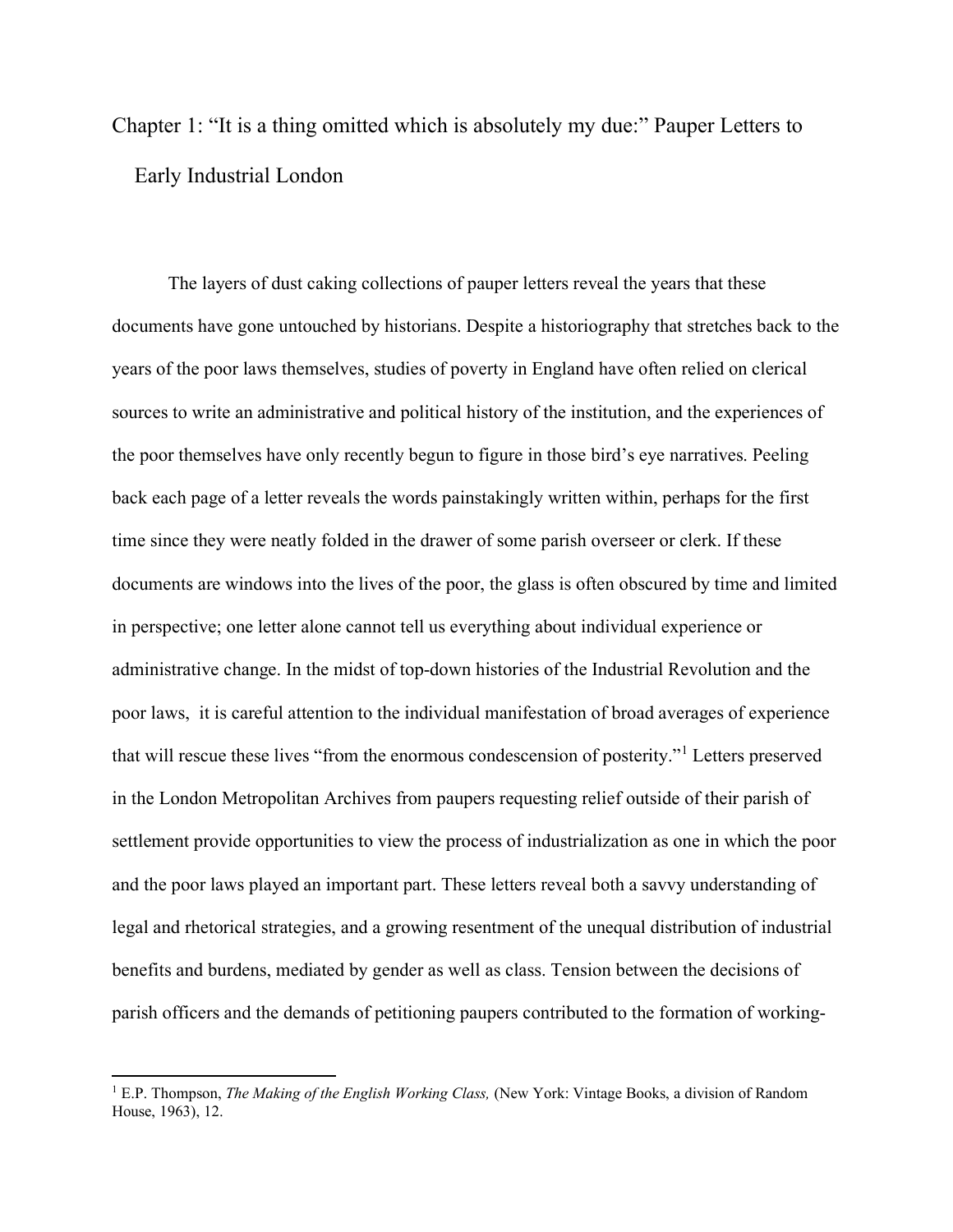class consciousness and played a vital role in motivating the changes made by the New Poor Law in 1834. If, as E.P. Thompson argued, the dominant experience of the Industrial Revolution was "cataclysmic" in its changes to work, tradition, and quality of life, these letters to London reveal the day-to-day manifestations of that experience and the growing consciousness of an exploited class.[2](#page-15-0)

Due to the parochial basis of administration under the Old Poor Law, most pauper interactions with the system would have been through face-to-face meetings with committees, overseers, and clerks, the officials responsible for keeping records of those meetings, to establish their place of settlement and need for relief. In order to prevent vagrants or destitute migrants from becoming burdensome to the ratepayers of a community which felt no obligation to support them, the 1662 Act of Settlement established the basis for determining where a pauper legally belonged and had claim to parish support, even after years of residence elsewhere. Until 1795, the law allowed overseers not only to send away the nonresident paupers who applied for relief, but also to preemptively remove recent arrivals whom they deemed "likely to be chargeable" to the parish at some future date.<sup>[3](#page-15-1)</sup> Examinations of paupers to determine their legal settlement must have included some details of their life histories in addition to the remembrance of dates and places of birth, marriage, apprenticeship, or tenancy; however, parish records often preserve only the bare minimum of these statements in a formulaic deposition signed by the presiding officers, with a space for the pauper to make their own mark, signature, or initial attesting to the truth of their account.<sup>[4](#page-15-2)</sup>

<span id="page-15-0"></span><sup>2</sup> Thompson, 444.

<span id="page-15-1"></span><sup>3</sup> Anthony Brundage, *The English Poor Laws, 1700-1930,* (Social History in Perspective. New York: Palgrave, 2002), 10.

<span id="page-15-2"></span><sup>4</sup> Settlement Examinations, 1758-1764, St. Leonard, Shoreditch Trustees, London Metropolitan Archives (LMA), P91/LEN/1200, London, UK.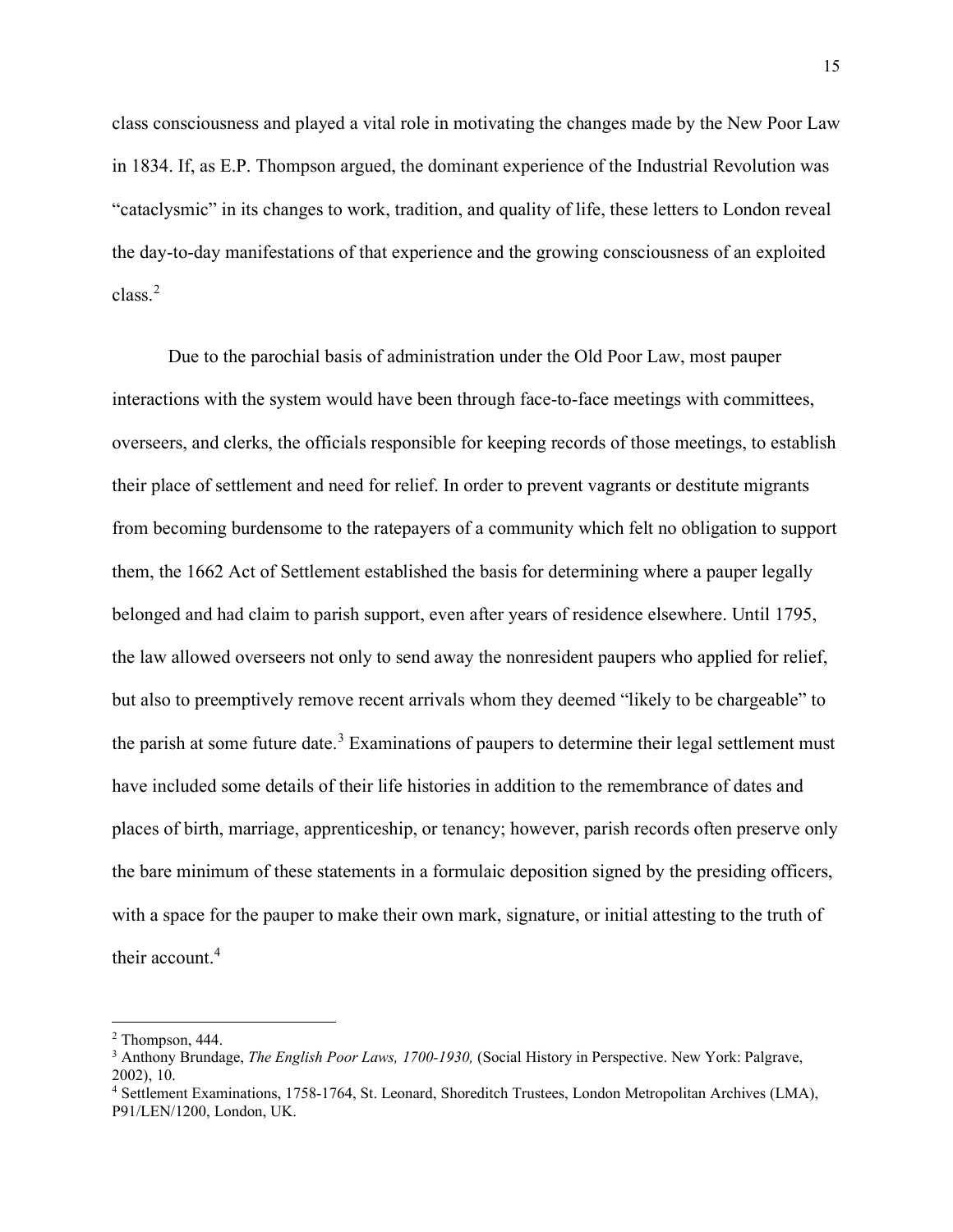Although the laws of settlement solidified the principles of collective responsibility for the poor based on their membership in a local community, the seeds of industrialization were disrupting these paternalist relationships by the mid-eighteenth century. Changing patterns of landownership from subsistence farming to tenantry created a large class of rural laborers accustomed to wage labor and not tied to the land, ready to participate in new forms of manufacture.<sup>[5](#page-16-0)</sup> Adam Smith criticized the restrictive nature of the settlement laws as not only detrimental to the free mobility of labor necessary for economic growth, but also in "evident violation of natural liberty and justice,"[6](#page-16-1) or as later commentators would put it, making parishes "the gaols of their own poor people."[7](#page-16-2) The Old Poor Law established parishes' obligation for the maintenance of the poor and vulnerable members of a community, but in upsetting this system, migration revealed the difficulty of defining entitlement by membership to a locality rather than by the national laws which governed citizens or the natural ones which governed humanity. Looking back on the poor laws during another round of twentieth-century reforms, Beatrice and Sidney Webb characterized the settlement laws as a "Framework of Repression" which treated poverty like a public nuisance to be swept away rather than an experience of citizens who had a right to public support.<sup>[8](#page-16-3)</sup> Not just restriction of movement, but the forced removal of the alien poor were constituent parts of the Poor Law's demand for obedience and submission in exchange for relief.

<span id="page-16-0"></span><sup>5</sup> E. J. Hobsbawm, *Industry and Empire; the Making of Modern English Society, 1750 to the Present Day.* (1st American ed. New York: Pantheon Books, 1968), 24.

<span id="page-16-1"></span><sup>6</sup> Quoted in Gertrude Himmelfarb, *The Idea of Poverty: England in the Early Industrial Age.* (1st ed. New York: Knopf, 1984), 61.

<span id="page-16-2"></span><sup>7</sup> David R. Green, *Pauper Capital: London and the Poor Law, 1790-1870.* (Farnham, Surrey; Burlington, VT: Ashgate, 2010), 3.

<span id="page-16-3"></span><sup>8</sup> Sidney Webb and Beatrice Webb, *English Local Government from the Revolution to the Municipal Corporations Act*, Part 1, *The Old Poor Law.* (London: Longmans, Green and, co., 1927), 407.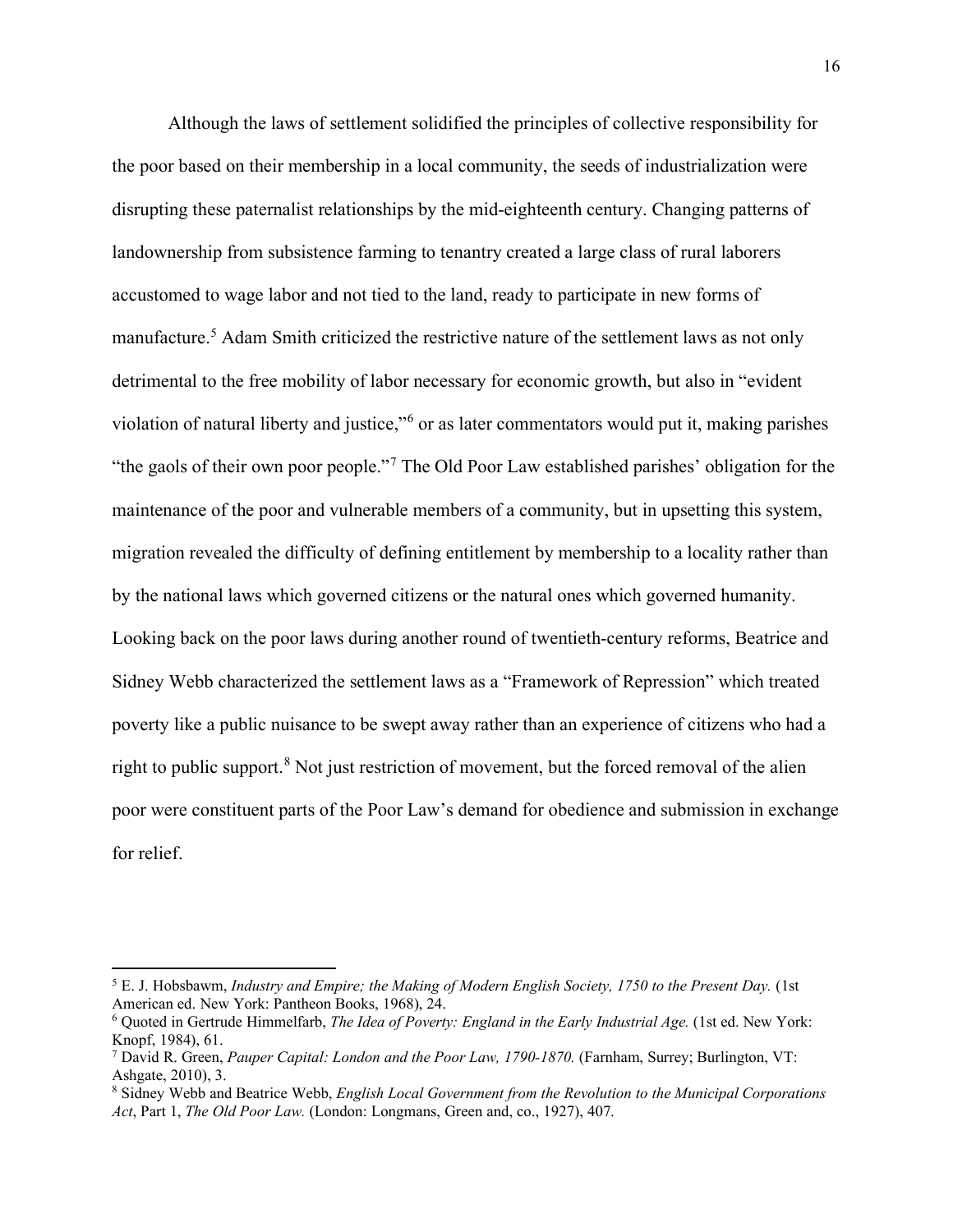Though established in the seventeenth century, the power to remove nonresident paupers and potential paupers became more important to growing industrial cities in the second half of the eighteenth century. Migrants from the country who could not find work, or contributed to increased demand on relief expenditure during trade downturns, could be returned to their rural parishes and prevented from becoming a long-term burden on the urban ones. But industrial circumstances also complicated this solution, as overseers understood that economic cycles could create temporary need for relief which could be better provided in situ and would save the trouble and expense of sending paupers back to rural parishes which themselves had fewer employment opportunities and low agricultural wages.<sup>[9](#page-17-0)</sup> For the rapidly growing parishes in and around London, the wholesale removal of a large number of nonresident paupers to settlements as far away as Ireland would have been a hugely expensive and ineffective way of dealing with rising poverty rates; thus rural and urban parishes developed informal agreements to establish nonresident relief without the cost and trouble of removal.<sup>[10](#page-17-1)</sup> The parish troubled with a nonresident pauper would allow them to stay and receive a short or long term allowance, and then send the bill to their parish of settlement, forming what has been described as a "system of parochially funded labor migration."[11](#page-17-2) This practice, and the increasing movement of workers associated with the Industrial Revolution, created a whole new set of documents through which to view the administration and experience of the poor laws: letters from paupers to overseers requesting, negotiating, pleading, and demanding nonresident relief. Though the letters which survive have been gathering dust in archives for centuries, it is only in the last few decades that

<span id="page-17-0"></span><sup>9</sup> George R. Boyer, *An Economic History of the English Poor Law, 1750-1850.* (Cambridge; New York: Cambridge University Press, 1990), 257.

<span id="page-17-1"></span> $10$  Green, 37.

<span id="page-17-2"></span><sup>11</sup> Tim Hitchcock, Peter King, and Pamela Sharpe, *Chronicling Poverty: The Voices and Strategies of the English Poor, 1640-1840,* (New York: St. Martin's Press, 1997), 130.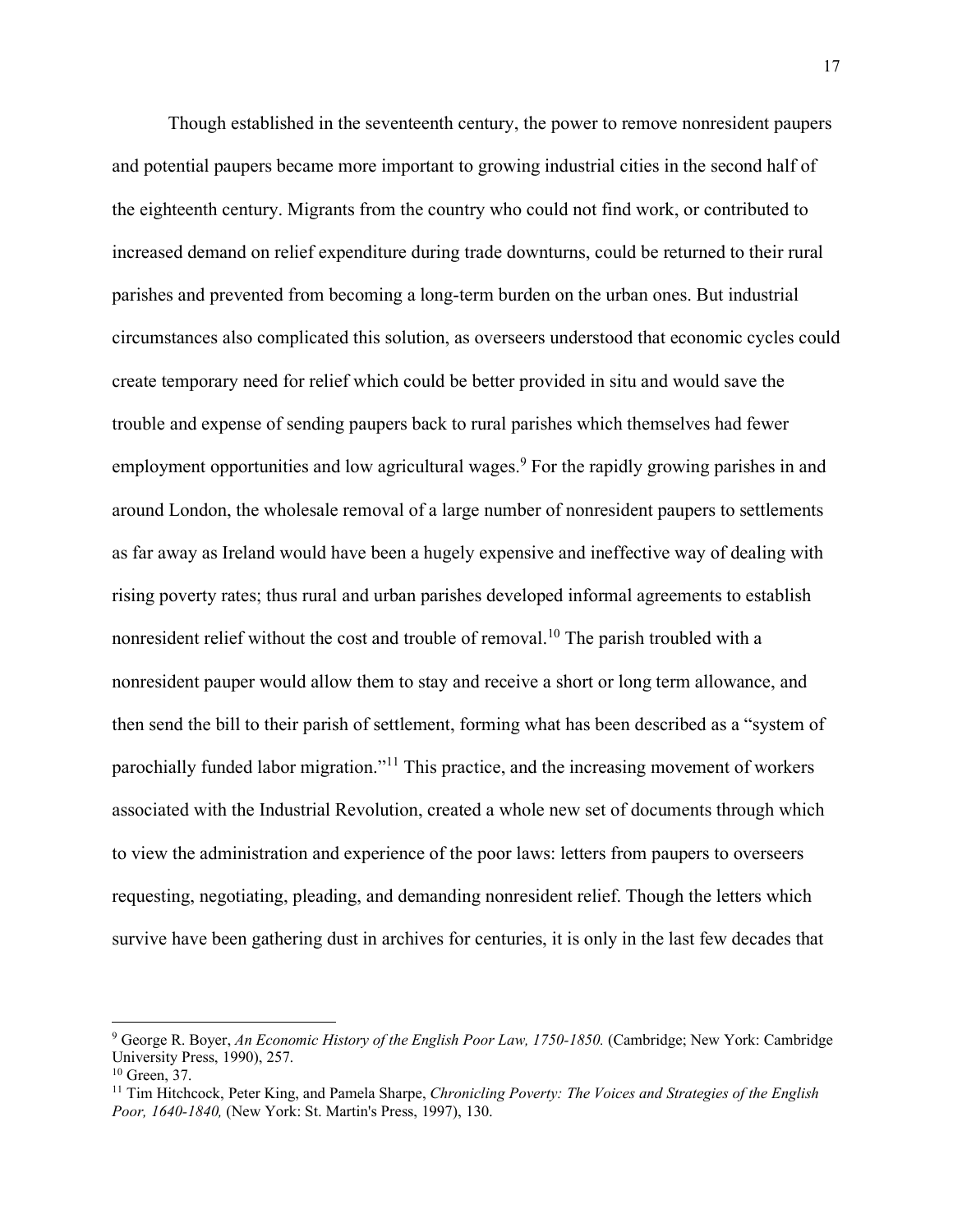studies of these collections have unearthed the agency of the poor out of the depths of poor law historiography, to emphasize their own understanding of the laws and their relationship to them.

In particular, the collections of letters from Essex, edited by Thomas Sokoll, and from Kirkby Lionsdale, used by James Stephen Taylor, Lynn Hollen Lees and others, have led scholars to develop a new methodology to discuss and analyze the voices which they preserve.<sup>[12](#page-18-0)</sup> Far from accepting every statement at face value, scholars have tried to situate these letters in the conversations which they originally formed, considering the persuasions, exaggerations, and strategies which colored the accounts of poor petitioners and the likely response of their audience, and further redefining conceptions of voice and authorship in the context of a semiliterate community. Handwriting itself becomes a subject for discussion, as changes in a letter or a series of letters can reflect a plural participation in its writing which is unacknowledged in the text. Scholars have also recognized the similar language and rhetoric used by many pauper letters imitating the formal style of petition to ask for the merciful consideration of the overseers.[13](#page-18-1) These letters sought to appeal to a narrative in which relief was granted by enlightened and discriminating officers to the most deserving and industrious paupers. But any collection of these documents also contains examples of more direct letters asserting the authors' expectation to receive parochial support which they consider their right, based on their settlement, status, illness, or unemployment.

<span id="page-18-0"></span><sup>&</sup>lt;sup>12</sup> See James Stephen Taylor, "Voices in the Crowd: The Kirkby Lionsdale Township Letters 1809-36" and Thomas Sokoll, "Old Age in Poverty: The Record of Essex Pauper Letters 1780-1834," in *Chronicling Poverty*; Lynn Hollen Lees, *The Solidarities of Strangers: The English Poor Laws and the People, 1700-1948,* (Cambridge; New York: Cambridge University Press, 1998).

<span id="page-18-1"></span><sup>&</sup>lt;sup>13</sup> Peter Jones and Stephen King, "Obligation Entitlement and Dispute: Navigating the English Poor Laws 1600-1900," in Peter Jones and Steven King, *Obligation, Entitlement and Dispute under the English Poor Laws*, (Newcastle upon Tyne, UK: Cambridge Scholars Publishing, 2015).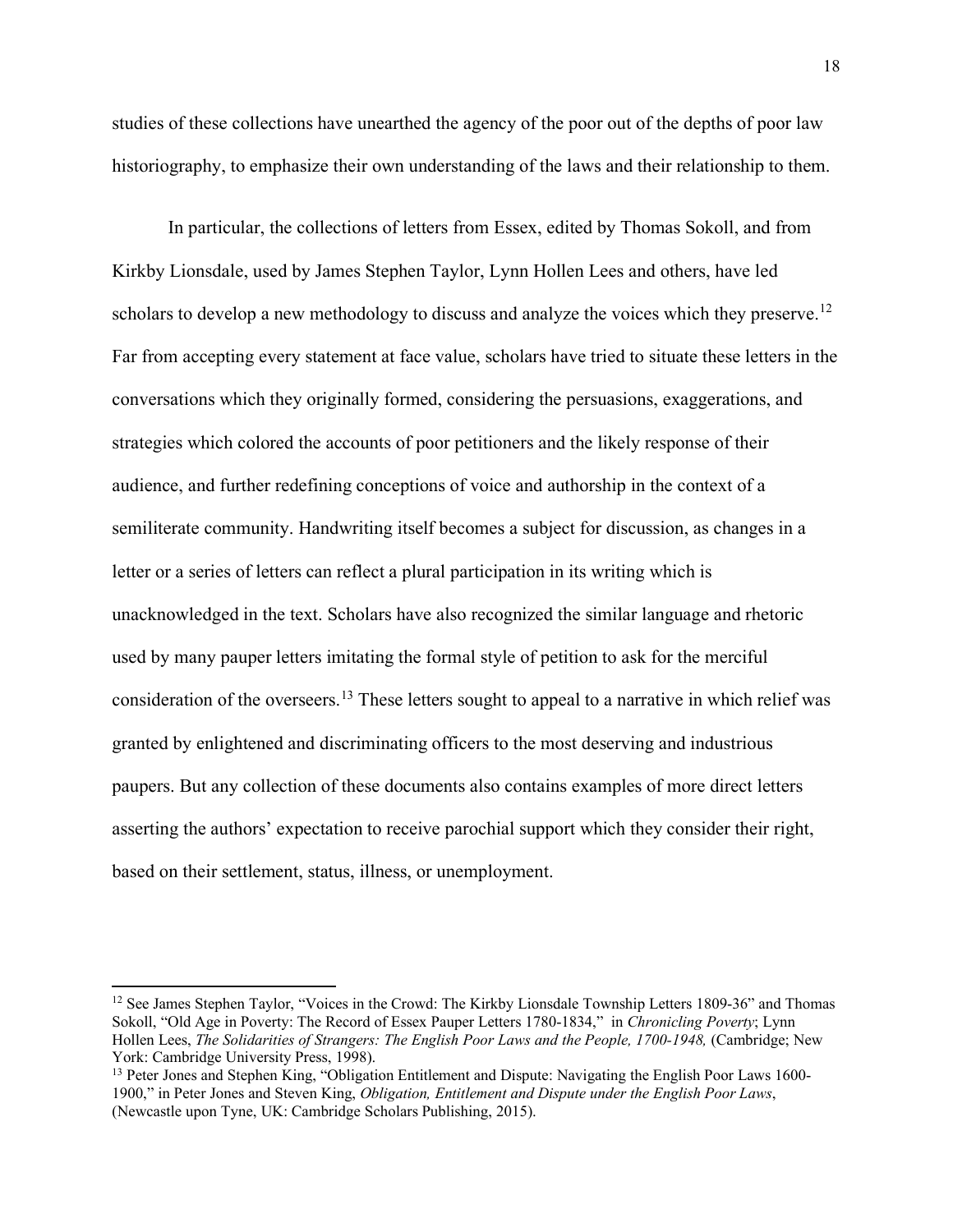These examples complicate the simple exchange between petitioner and petitioned, such as a letter from Mary Russell to her husband which was delivered to the overseer of the parish of St. Saviour, Southwark enclosed in another letter from his employer, John Murray. Russell's original missive was calculated to both exhort a reply from the absent spouse and appeal to the pity of a larger audience, as she threatened, "if you do not send me an answer immediately to this I will next Sunday write to your master and the week following I will come down, let the consequences be what ever it may."[14](#page-19-0) Though the letter enclosing hers confirmed Mary's worst fears by informing the overseer that her husband "keeps a bad woman in the town instead of remitting his poor dear wife," one suspects that this outcome was intended by Russell from the beginning, and that Murray's comment that he received her letter "by accident" in fact reflected a more contrived plan to garner sympathy and intervention through this "accidental" insight into the struggles of an abandoned wife. This and many other letters to the overseers of London parishes in the LMA collections reveal the tension between a discourse of deservingness propounded by policymakers and administrators, and a distinct language of entitlement and right articulated by the poor themselves. In contrast to many studies of pauper letters which focus on nonresident relief given by rural parishes to their poor who had sought employment in the new industrial cities, the records of St. Saviour, Southwark reflect more complicated patterns of migration between the counties around London, other industrial cities, and more rural parishes, and the decisions made by overseers and committees already burdened by the urban poor.

Paupers who petitioned by letter did not have the advantage of displaying their physical distress to parish overseers in person, but could assert their lawful settlement, legitimate need, and shrewd understanding of the comparative cost of removal in often blunt terms. Overseer

<span id="page-19-0"></span><sup>&</sup>lt;sup>14</sup> Mary Russell to husband, January 15, 1826, LMA P92/SAV/2353.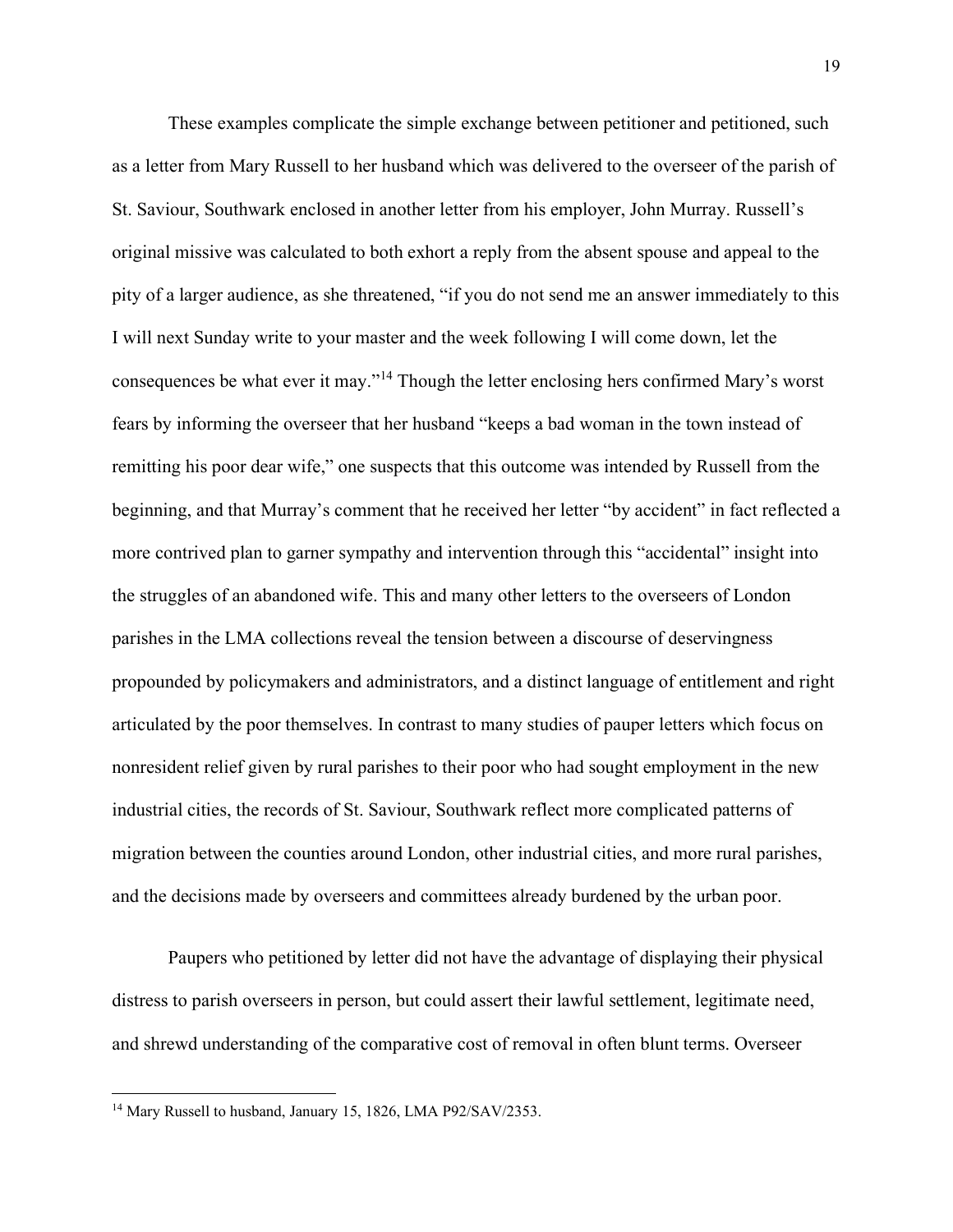Henry Curtis wrote from West Wycombe in Buckinghamshire to the parish officers of St. Saviour complaining of the behavior of George Brown, who made Curtis "much displeased at his dragging his five little children down here" as physical proof of their distress, but went on to say that he had given Brown  $£2$  and would do more on reply from St. Saviour.<sup>[15](#page-20-0)</sup> Through different means but similar motivation John Field sought to impress the need of his family on the minds of the St. Saviour overseers when he wrote: "I am compelled in justice to my family to make this application which I pray may not be in vain as for this six months we have had nothing but a little straw to lie on with one old blanket between myself, wife, and the three children."<sup>[16](#page-20-1)</sup> Though this vivid illustration of poverty still excites compassion, it may have been consciously calculated to do so by employing some poetic license. If we cannot uncritically accept this picture as absolute truth, neither can we dismiss it as empty exaggeration, but rather acknowledge the function of such details of poverty in asserting the immediate need of the petitioner, and appealing to the humanity of his audience.

Such petitions not only emphasized the destitution of the pauper's family and their inability to obtain the basic necessities of life from a limited wage or temporary unemployment, but also sought to establish the author as an industrious and sober worker, the victim of unfortunate circumstances, and morally deserving of parish support. In this mission, petitions were often supplemented by notes from employers, overseers, or clergymen attesting to the character and veracity of the pauper. The St. Saviour collection includes several such interventions on behalf of widows, made both vulnerable and deserving by their status as single women. A letter ostensibly written from the dictation of Jane Simpson in October of 1828

<span id="page-20-0"></span><sup>15</sup> Henry Curtis to St. Saviour, Southwark overseers, November 22, 1831, LMA P92/SAV/2359.

<span id="page-20-1"></span><sup>&</sup>lt;sup>16</sup> John Fields letter to St. Saviour, Southwark overseers, February 3, 1829, LMA, P92/SAV/2356.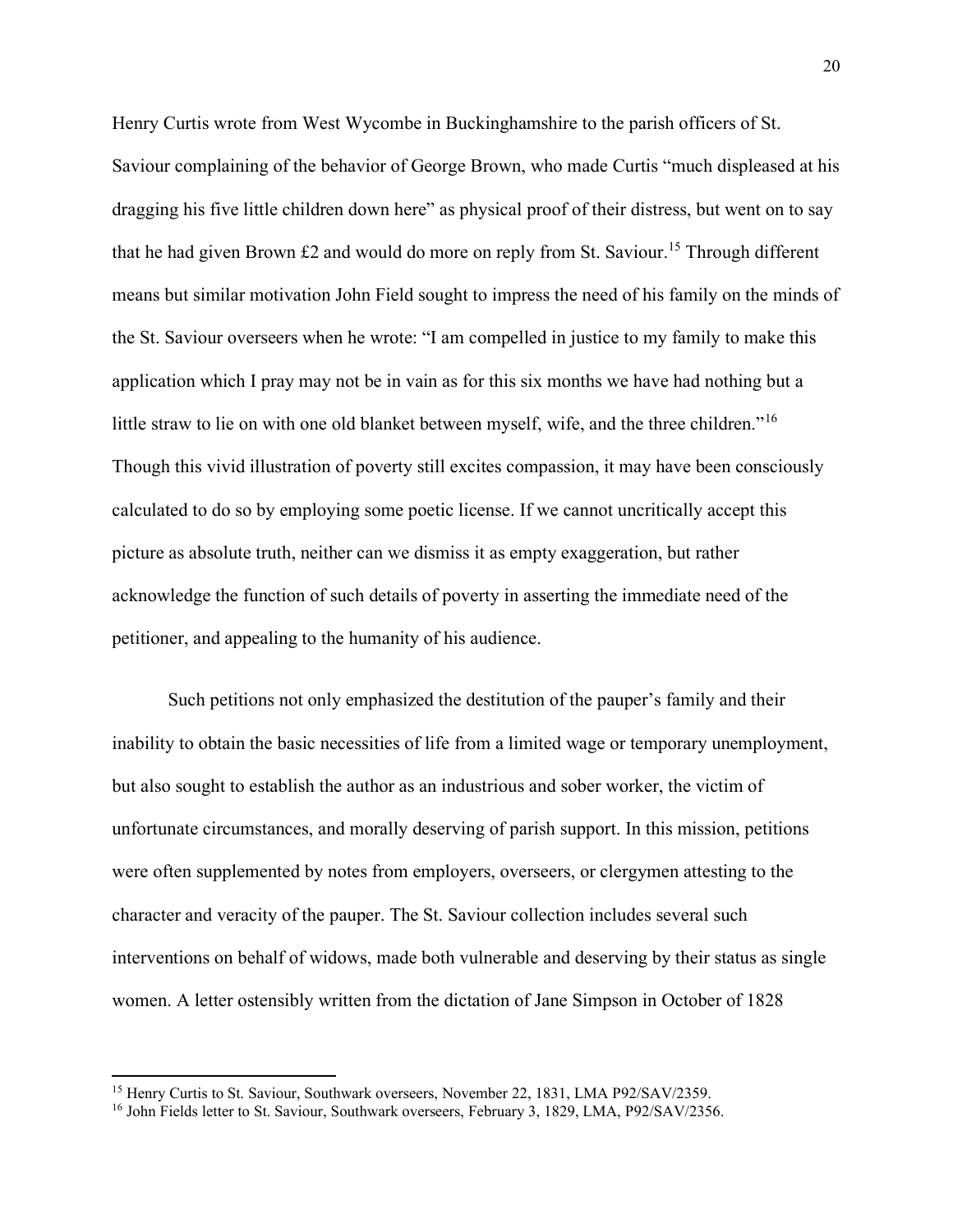obviously benefited from all the eloquence which her scribe the schoolmaster could add to the petition when it pleaded, "the intelligence that you had the reduction of my pay in contemplation has been a cause of very great grief to me since my health and the want of employment preclude the possibility of making up for the reduction."<sup>[17](#page-21-0)</sup> Though written in the first person and signed in her name, the writing throughout is in the sophisticated language and hand of J.H. Brook, with the only sign of Jane's own participation in the composition perhaps marked by the thick line added under her name. Despite the force of Brook's eloquence in the voice of Simpson asking the overseers to "take into deliberate consideration my pitiable case and believe your truly deserving servant, who supplicates for herself and unfortunate children," and another letter on her behalf from the Stockport overseer attesting to her distress, no appeal could reverse the decision of the St. Saviour officers who suspended her payment in June, 1829. The Stockport overseer alluded to layoffs of factory operatives in the greater Manchester area and recommended that they "resume payment a little longer – say another year, and then we think you might take it off with propriety." Nevertheless, the overseers still resolved and noted in the letter's margin that "no further payment be made to Jane Simpson."[18](#page-21-1) Despite everything that had been done to assert her deference, deservingness, and distress by a multitude of educated male authorities, the demands of efficiency and economy could be capricious in their treatment of paupers, and Jane Simpson was forced to either make do on her own, or return to London.

In contrast, the success of Caleb Thomas and his benefactors in successfully petitioning against the withdrawal of his allowance reveals the extremes of language to which letter-writers resorted in their desperate struggle for subsistence. Writing on behalf of Thomas, an officer of

<span id="page-21-0"></span><sup>&</sup>lt;sup>17</sup> Jane Simpson to St. Saviour, Southwark overseers, October 4, 1828, LMA P92/SAV/2355.

<span id="page-21-1"></span><sup>&</sup>lt;sup>18</sup> J. Halton to St. Saviour, Southwark overseers, June 30, 1829, LMA P92/SAV/2356.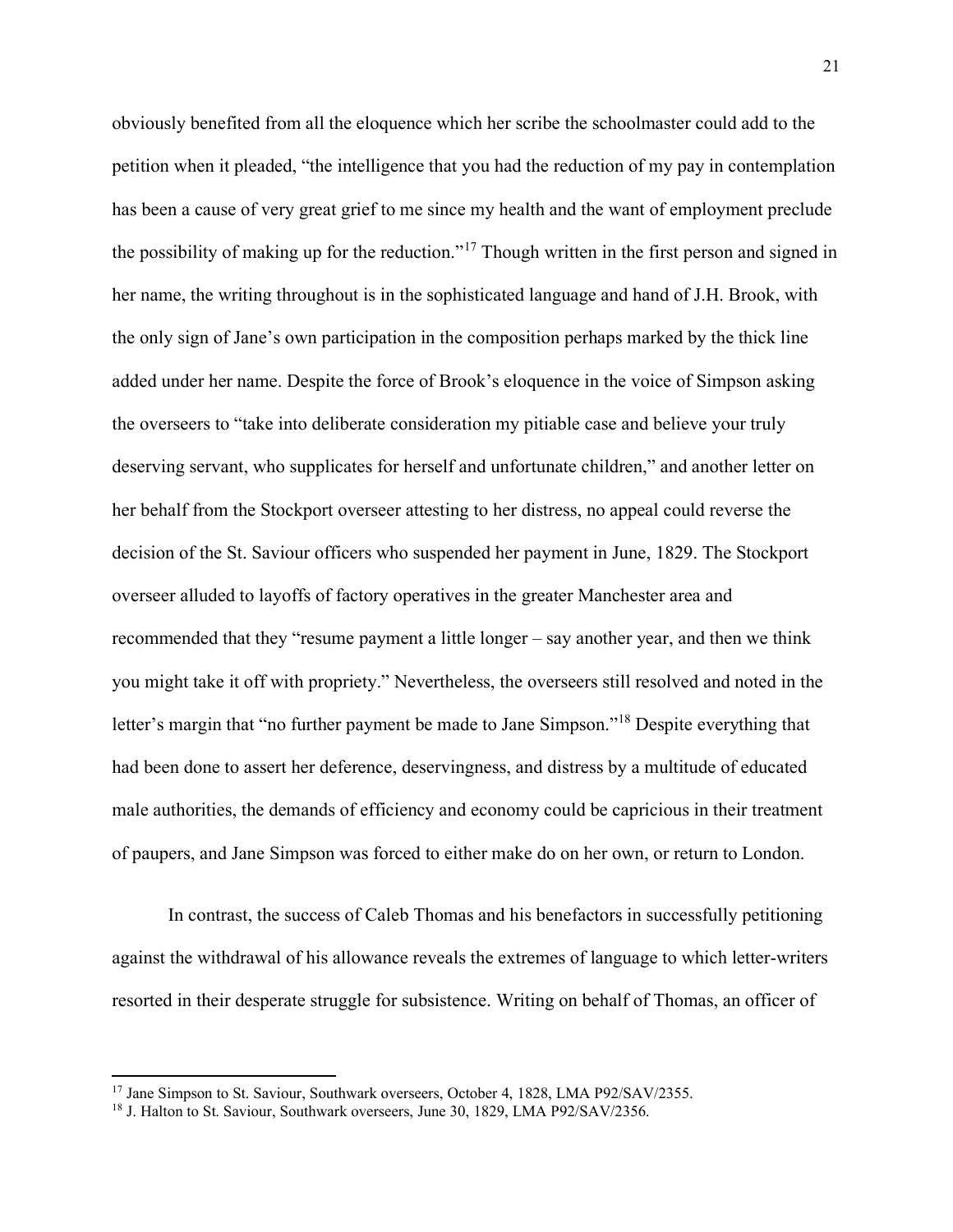his parish in South Wales suggested that, "if the gentlemen of the committee were to see him and to know the very distressed circumstances he is in, they would rather be induced to increase his rate than to lower it, much less to take off the whole of it."<sup>[19](#page-22-0)</sup> Here old age was another consideration for overseers to be more generous in relief, although in reducing costs the officers of St. Saviour might have sought to encourage family members to take responsibility for their father's support. William Lenes' letter stating the distress of the family was not less eloquent than the expression of Thomas himself following another contemplated reduction of his allowance in 1829. Thomas expressed surprise at the reversal of his fortunes in language which offered a soft rebuke to overseers who perhaps made financial decisions without considering the human consequences, but he did not remonstrate with them long before saying, "now I prostrate self and family before your sublime compassion to protect me from falling into deeper calamity."[20](#page-22-1) Consistency in handwriting suggests that Thomas either wrote the letter himself or had a long-term proxy to act as scribe, but regardless these words were successful, and another letter of petition crossed paths in the post with a reply granting him two shillings and sixpence per week. What determined the different fates of Caleb Thomas and Jane Simpson? Writing in the same year, employing the same strategy of humility in their petitions, supported by character references from local authorities, their formula was not always successful. There were many factors contributing to the overseers' decisions, including knowledge and circumstances which are not reflected in the surviving written record. Though statements made on behalf of paupers by the overseers of their current parishes often encouraged generosity, those officers could afford to be liberal in their recommendations because they were not the ones responsible for paying those allowances out of local poor rates. Ultimately the decision lay in the hands of the St.

<span id="page-22-0"></span><sup>&</sup>lt;sup>19</sup> William Lenes to St. Saviour, Southwark overseers, March 31, 1824, LMA P92/SAV/2352.

<span id="page-22-1"></span><sup>&</sup>lt;sup>20</sup> Caleb Thomas to St. Saviour, Southwark overseers, June 27, 1829, LMA P92/SAV/2356.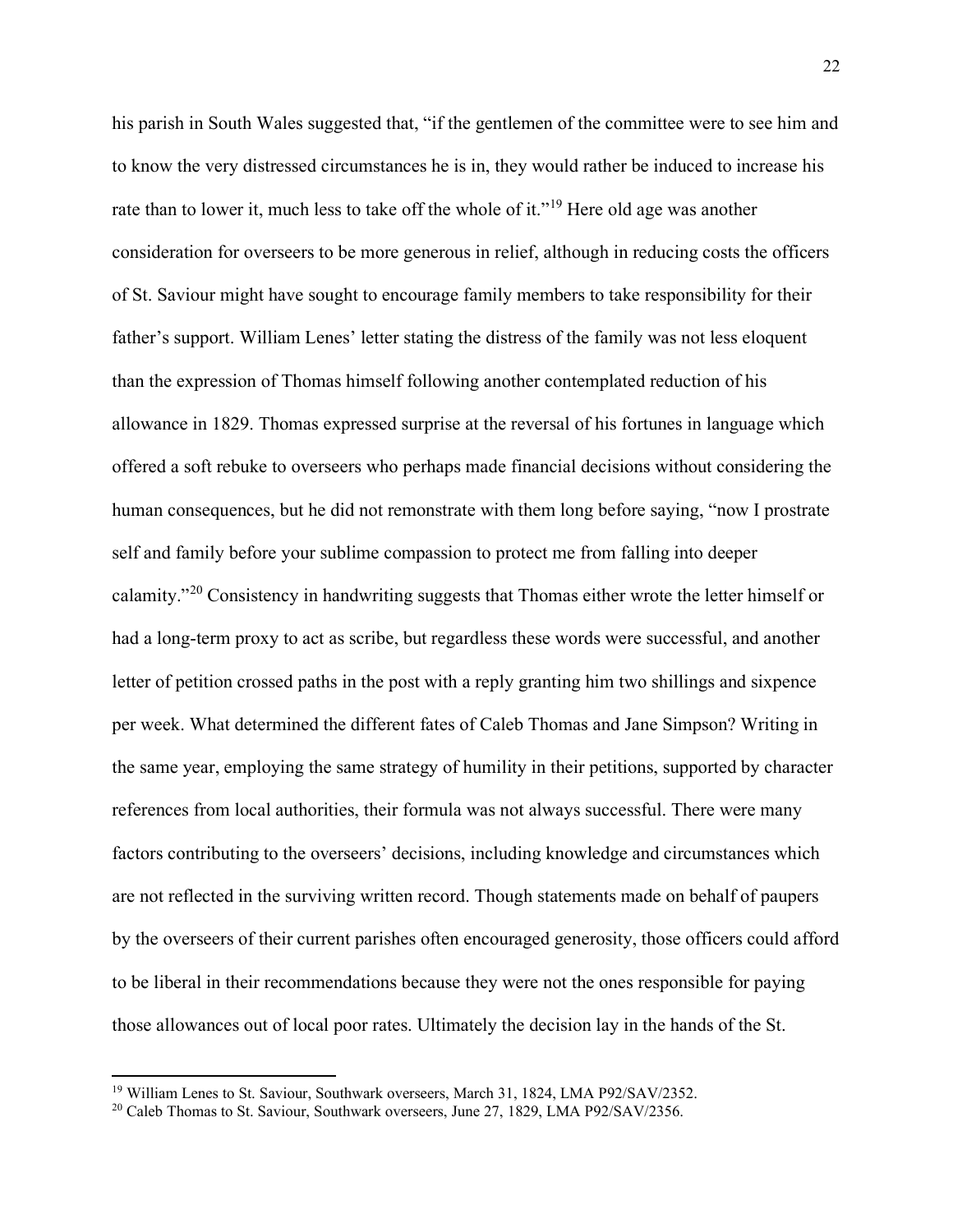Saviour officers, and both the strength and weakness of these petitions were in their subjective appeal to the claims of sympathy and compassion which were so prone to variation.

The strategies of these paupers might also have been foiled by the opposing stratagems of overseers themselves. Parish officers often decided to purge both outdoor and nonresident relief rolls in an effort to reduce perceived dependency or symbolically assert their discretionary power over these types of relief, even if this only temporarily decreased expenditure and the same paupers quickly regained their pensions and allowances.<sup>[21](#page-23-0)</sup> A letter from the vestry clerk of Cheshunt, just north of London, informed the overseer of St. Saviour that "it being the intention of our parish officers to discontinue granting relief to paupers out of the parish, I have to request you will from and after the  $24<sup>th</sup>$  next advance no further pay to Wackett and family...if they cannot do without assistance they must come into the workhouse."[22](#page-23-1) This decision was calculated to force paupers to weigh their poverty against the prospect of returning to their parish and entering the workhouse, and to encourage the able-bodied to support themselves. It may also have effectively threatened the subsistence of families and individuals where low wages were legitimately insufficient for the necessities of life. When the Trustees of St. George-in-the-East "ordered that all bread be stopped delivering to persons from this house after this week and those persons who have bread be directed to apply to the next board at this place," they required a face-to-face meeting with long-term recipients of even this most humble pittance, and reinforced the relationship between the committee and the pauper through their expectations of obedience, deference, and respectable appearance.<sup>[23](#page-23-2)</sup> The wholesale withdrawal of relief, not necessarily in

<span id="page-23-0"></span><sup>21</sup>Jones and King, 9.

<span id="page-23-1"></span><sup>&</sup>lt;sup>22</sup> Henry Crawler to St. Saviour, Southwark overseers, June 13, 1833, LMA P92/SAV/2363.

<span id="page-23-2"></span><sup>23</sup> St. George-in-the-East Trustees Minutes, September 8, 1790, LMA P93/GEO/090.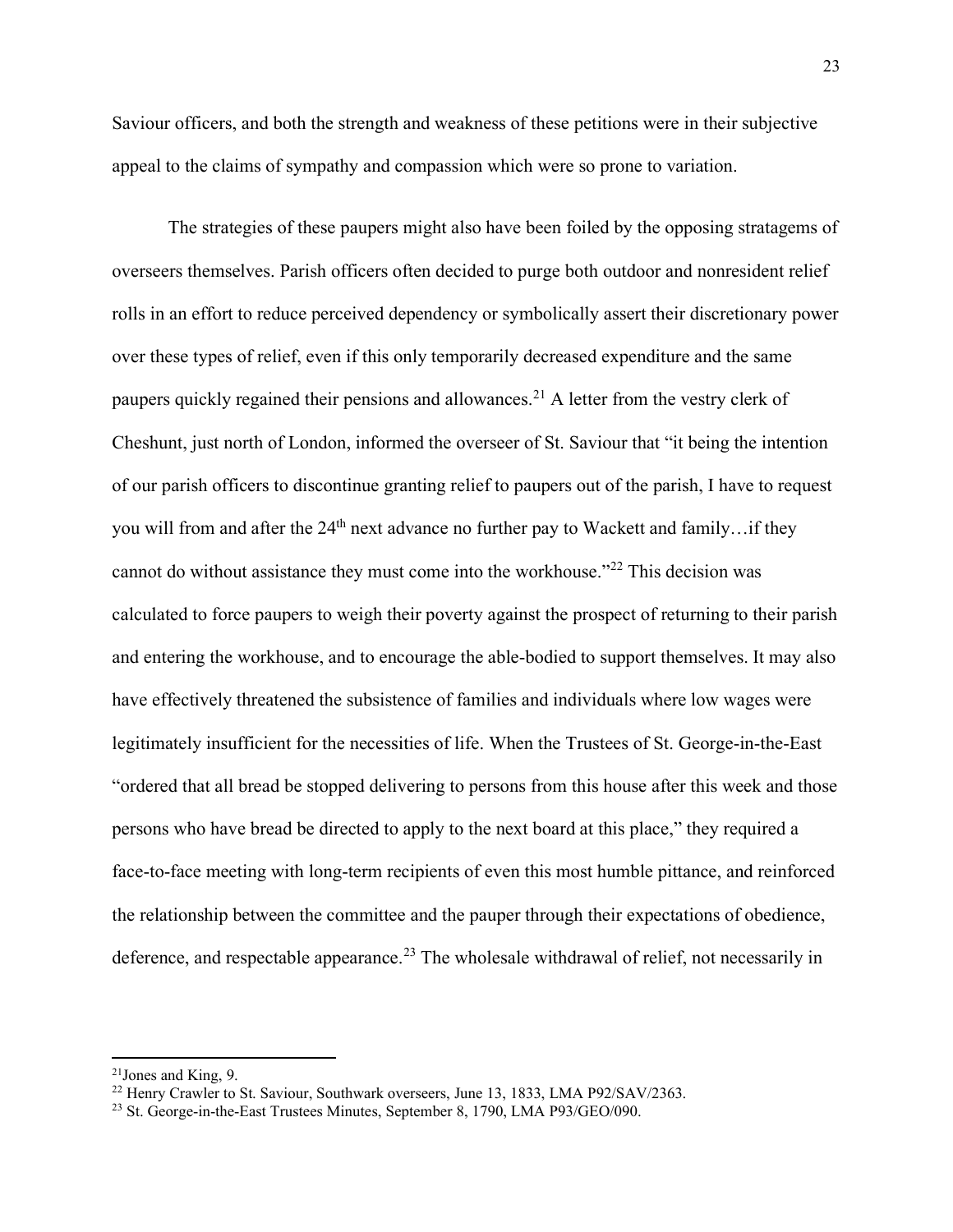response to particular instances of fraud or consistent policy change, was a strategy to remind the poor of the authority of parish officers and the precarity of outdoor relief practices.

Efforts to reduce expenditure reflected late eighteenth-century anxieties about the unintended economic consequences of the poor laws, but the relative generosity of relief sought by these petitions recalled mid-century optimism about the possibility of economic progress. In contrast to the idea of a limited "wage fund" divided among workers, Smith's doctrine of high wages suggested that the proceeds of industrialization could be enjoyed by all levels of society, and that well-paid workers would further contribute to economic productivity.<sup>[24](#page-24-0)</sup> Many pauper petitions came from families with several wage-earners whose combined incomes were still below subsistence, and policies like nonresident relief and the often-cited Speenhamland system allowed the subsidization of low wages to contribute to general welfare and productivity.<sup>[25](#page-24-1)</sup> Humble petitions appealed to the feelings of sympathy which directed market interactions just as much as self-interest in Smith's moral economy.[26](#page-24-2) When Thomas Hawkins asked for relief to support his family outside the workhouse, so that "the decline of my life may not be embittered by a cruel separation from my family," he not only elicited compassion from the high-born for the suffering of the lowly, but also spoke to the empathy of shared humanity between husbands and fathers of all classes.<sup>[27](#page-24-3)</sup> The poor laws had established the responsibility of government towards its poor citizens, and paupers often took it upon themselves to remind parish officers of their obligation by appealing to the moral ties which bound together members of a parish. By

<span id="page-24-0"></span><sup>&</sup>lt;sup>24</sup> Himmelfarb, 52; see also A. W. Coats, "Changing Attitudes to Labour in the Mid-Eighteenth Century," (*Economic History Review* 11, no. 1 (1958): 35-51).

<span id="page-24-1"></span><sup>25</sup> Mark Blaug, "The Myth of the Old Poor Law and the Making of the New," (*The Journal of Economic History* 23, no. 2 (1963): 151-84), 152. The "Speenhamland counties" in the agricultural south east were called after the parish in Berkshire which enacted a policy supplementing low wages with relief relative to the price of bread and size of family.

<span id="page-24-2"></span><sup>26</sup> Himmelfarb, 47.

<span id="page-24-3"></span><sup>&</sup>lt;sup>27</sup> Thomas Hawkins to St. Saviour, Southwark overseers, [n.d.], LMA P92/SAV/2362.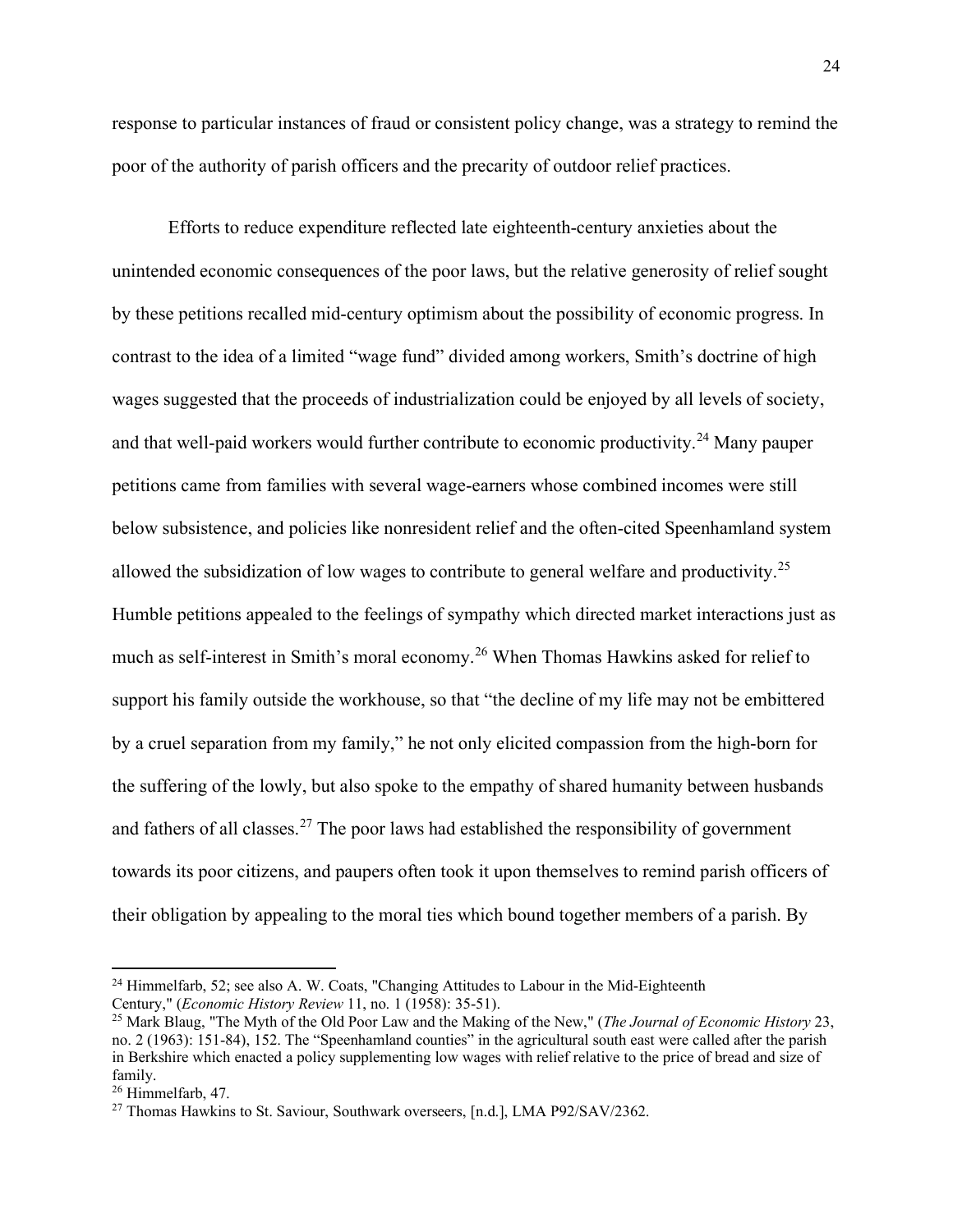describing their worthy characters and humble distress, petitioners established their dutiful contribution to the community, and indirectly reminded overseers of their own duty which could be as motivated by human sympathy as it was bound by legal settlement. The balance of these claims could shift in an instant, making the assertion of indisputable settlement a vital part of negotiation in the moral economy of the poor.<sup>[28](#page-25-0)</sup> When sympathy failed, it was this claim to the obligation of overseers and the entitlement of paupers which characterized their letters.

Extensive studies of pauper letters have emphasized the departure from the simple petitionary form in the late eighteenth century and the many strategies which complicate attempts to categorize or characterize these records.<sup>[29](#page-25-1)</sup> It is difficult to trace a consistent change in the style of letters over time, due to both silences in the historical record and high levels of variation between regions and individuals, but a series of letters related to one person or family can demonstrate this evolution within an extended interaction. When Eleanor Chandler first wrote from Birmingham, she told the St. Saviour overseers, "I am sorry I am under the painful necessity of troubling you with this statement of our present affliction and distress" and ended, "your speedy answer and remittance gentlemen will be deemed the greatest favor and received with respectful gratitude by your ever grateful petitioners."<sup>[30](#page-25-2)</sup> With the entire family afflicted with typhus fever, Chandler noted that it had been five years since they had last applied for relief; after receiving no reply and writing again two weeks later, this turned into "seven or eight years since we troubled you before and that was a case of illness and distress."[31](#page-25-3) Chandler wrote

<span id="page-25-0"></span><sup>28</sup> Lees, 79.

<span id="page-25-1"></span><sup>&</sup>lt;sup>29</sup> Jones and King, 65. Sokoll described three types of letters: the "standard epistolary address," "the straightforward petition," and the "authentic or orally written pauper letter," though each style can often be seen at different points in the same letter.

<span id="page-25-2"></span><sup>&</sup>lt;sup>30</sup> Eleanor Chandler to St. Saviour, Southwark overseers, February 13, 1829, LMA P92/SAV/2354.

<span id="page-25-3"></span><sup>&</sup>lt;sup>31</sup> Eleanor Chandler to St. Saviour, Southwark overseers, February 24, 1829, LMA P92/SAV/2354.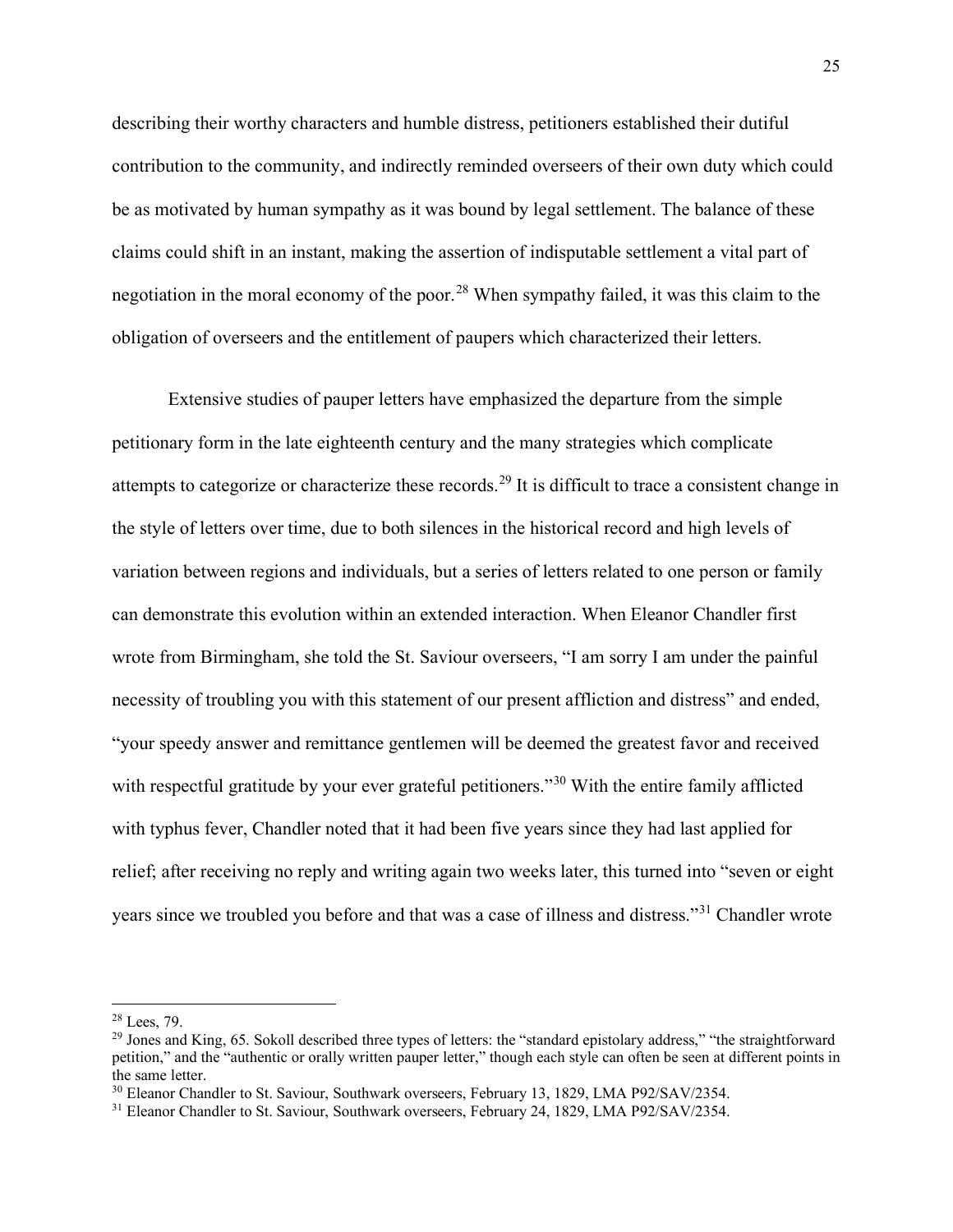again, and again, having also solicited the intercession of the Birmingham vestry clerk Mr. Bynner to verify the family's illness and need, and he also received no reply.

Finally, a terse letter from Bynner complaining that "to write to parish officers and not get a reply is particularly inconvenient and is seldom the case with London parishes" received an answer (copied on the opposite side of Bynner's letter) that the petitions had been received, "but in consequence of the death of Mr. Courtney late clerk to the overseers, they were mislaid; they have now been laid before the board, who have come to the resolution that the application be not complied with."[32](#page-26-0) Frustrated, Eleanor Chandler wrote again in language that echoed but subtly undermined the humility of her previous letters, beginning: "I am sorry you oblige me to trouble you again as real necessity compels me as you gave Mr. Bynner no satisfaction in your letter but rather treated him with contempt."<sup>[33](#page-26-1)</sup> Bynner had evidently showed her the reply which he received, since Chandler regretted the death of Mr. Courtney, calling him "a true friend to the deserving poor," a category in which she included herself. She ended with a threat that was another common theme in pauper letters, weighing the cost of immediate relief against the greater trouble of removal, for "if you do not comply with our request before Saturday you may expect to see all our family which will be a far greater expense to you than sending the small trifle we requested." Chandler's letter ended with the same professions of gratitude from "your distressed petitioners," but this final appeal stands out for its confrontational stance borne out of the family's resentment of the apparent disinterest of the St. Saviour officers and the sudden change in policy with the death of Mr. Courtney. Whether consciously choosing a different

<span id="page-26-0"></span><sup>&</sup>lt;sup>32</sup> W.W. Bynner to St. Saviour, Southwark overseers and copy of reply, March 28, 1829, LMA P92/SAV/2356.

<span id="page-26-1"></span><sup>&</sup>lt;sup>33</sup> Eleanor Chandler to St. Saviour, Southwark overseers, April 13, 1829.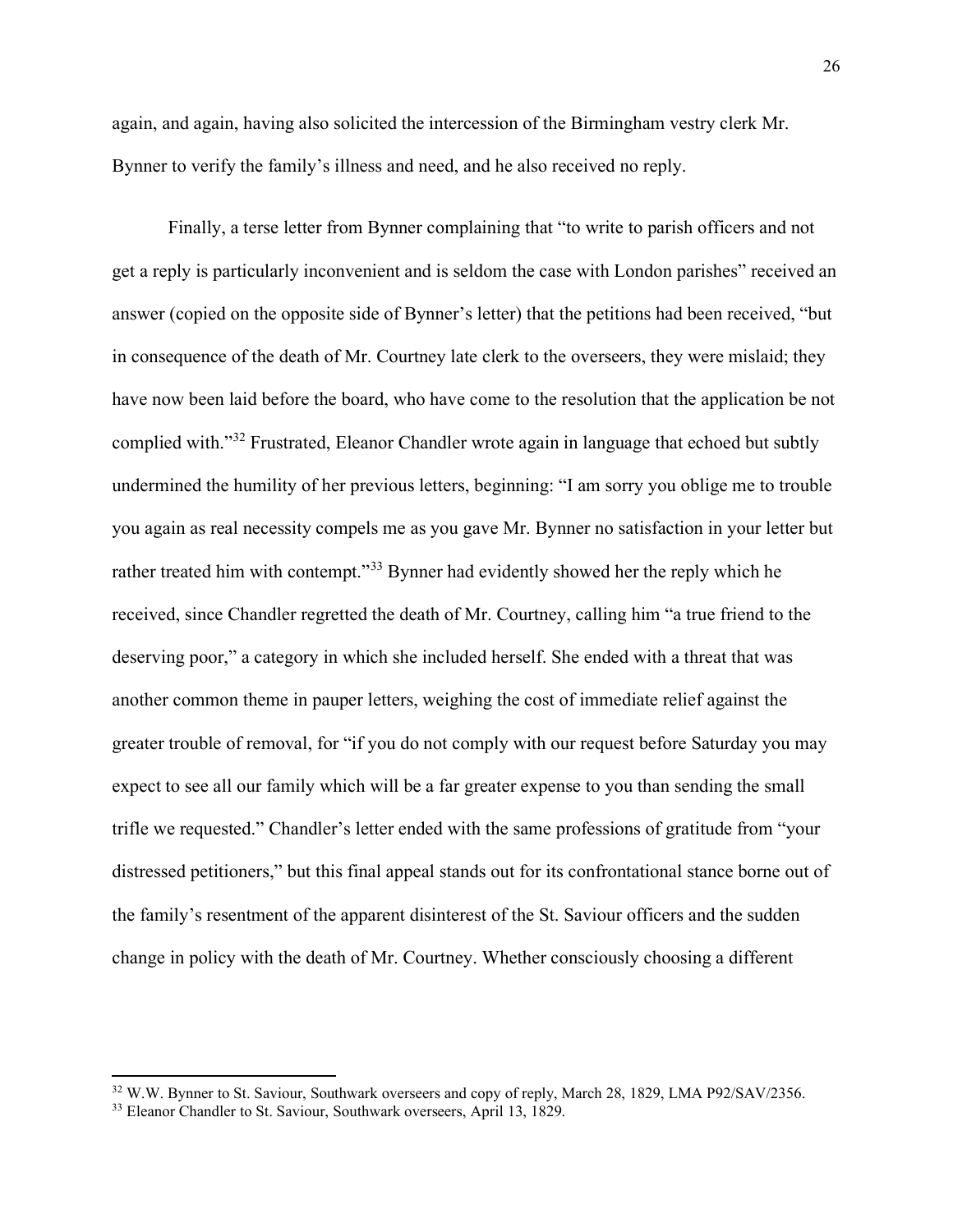rhetorical style or simply venting her anger and desperation, Chandler's letter reflects a more assertive and less deferential strain in the interactions between paupers and overseers.

The prevalence of female voices in the examples explored thus far is significant because of the potential importance of settlement in the lives of poor women, whether married or single. Of 149 letters in the St. Saviour collection, 57.7 per cent were written by, on behalf of, or regarding women. Lynn Lees and Pamela Sharpe have argued that settlement represented a form of intangible property, especially from the view of the poor themselves.<sup>[34](#page-27-0)</sup> Assertion of settlement in a parish could also function as an assertion of entitlement to some form of relief, whether in money, in kind, or in the workhouse. Women could also appeal to the balance of domestic duties and wage labor, as when Sophia Matthews complained that "I have never been able to earn a halfpenny since I came here on account of the child's illness."<sup>[35](#page-27-1)</sup> While support for unemployed, able-bodied men could seem like an unpardonable disincentive to labor, wives and mothers could cite traditional expectations for women's domesticity to receive relief in aid of or replacing insufficient wages. The cases of Eleanor Chandler and Sophia Matthews show women assuming responsibility for their families while their husbands fade into the background; emphasizing their feminine vulnerability and domestic struggles drew attention away from the apparent failure of their husbands to provide for the family. Yet for these married women, settlement was determined by their husbands' status, so their petitions for relief reflect an active effort to understand and assert their legal rights in a complicated web of obligation and discretion.

<span id="page-27-0"></span><sup>34</sup> Lees, 29; Pamela Sharpe, "Parish Women: Maternity and the Limitations of Maiden Settlement," in Jones and King, *Obligation, Entitlement and Dispute under the English Poor Laws*, 172.

<span id="page-27-1"></span><sup>35</sup> Sophia Matthews to St. Saviour overseers, November 14, 1827, LMA P92/SAV/2354.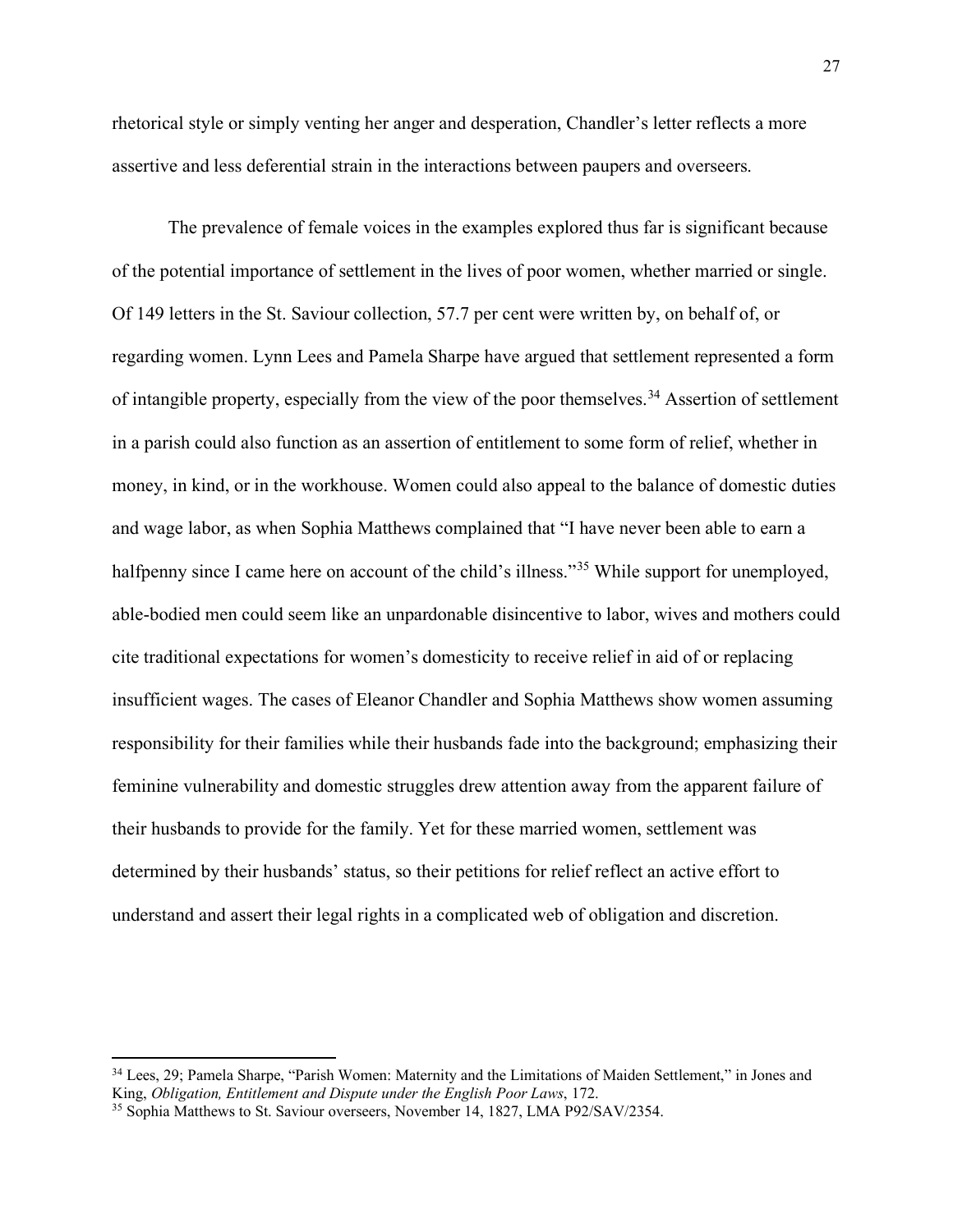Although Beatrice and Sidney Webb later criticized the Old Poor Law for establishing relief as an obligation on the part of the parish rather than a right of the poor as residents and citizens, pauper letters reveal the ways in which the poor reinterpreted the spirit of the law in light of the Act of Settlement.<sup>[36](#page-28-0)</sup> These laws together established a system of "dual inequalities" as paupers were placed on the lowest ranks of society and those without settlement were even further marginalized by having no place in that society at all.<sup>[37](#page-28-1)</sup> William Beale, writing from another parish in Southwark, exposed the strategic negotiations of the settlement laws undertaken by the nonresident poor: "knowing that the small parishes in the city are better for those who are obliged to seek relief from them than it is possible for so extensive a one as St. Saviour's to be, I was induced at Christmas last to take a house…I shall fail in the attempt to gain a settlement unless I can get some assistance."<sup>[38](#page-28-2)</sup> Despite protesting his reluctance and regret at having to petition the parish for relief, Beale's ultimate object was to secure a safety net for the future through settlement in another parish.

The ability before 1795 for parishes to remove newcomers on suspicion that they were likely to become chargeable rested on the question of their morality as well as of their legal standing.<sup>[39](#page-28-3)</sup> Migrants were tainted by the associations of vagrancy and illegitimacy, appearing outside of the knowledge and observation of the parish. Even living in an area for many years did not automatically achieve settlement without the accident of birth or the contracts of apprenticeship or rent, making knowledge and communication of their legal settlement all the more important when poor people came to seek relief from the parish. This also underscores the

<span id="page-28-0"></span><sup>&</sup>lt;sup>36</sup> Webb and Webb, 406.

<span id="page-28-1"></span> $37$  Lees, 39.

<span id="page-28-2"></span><sup>&</sup>lt;sup>38</sup> W. Beale to St. Saviour overseers, November 21, 1831, LMA P92/SAV/2359.

<span id="page-28-3"></span><sup>39</sup> David Feldman, "Migrants, Immigrants and Welfare from the Old Poor Law to the Welfare State," (*Transactions of the Royal Historical Society* 13 (2003): 79-104), 87.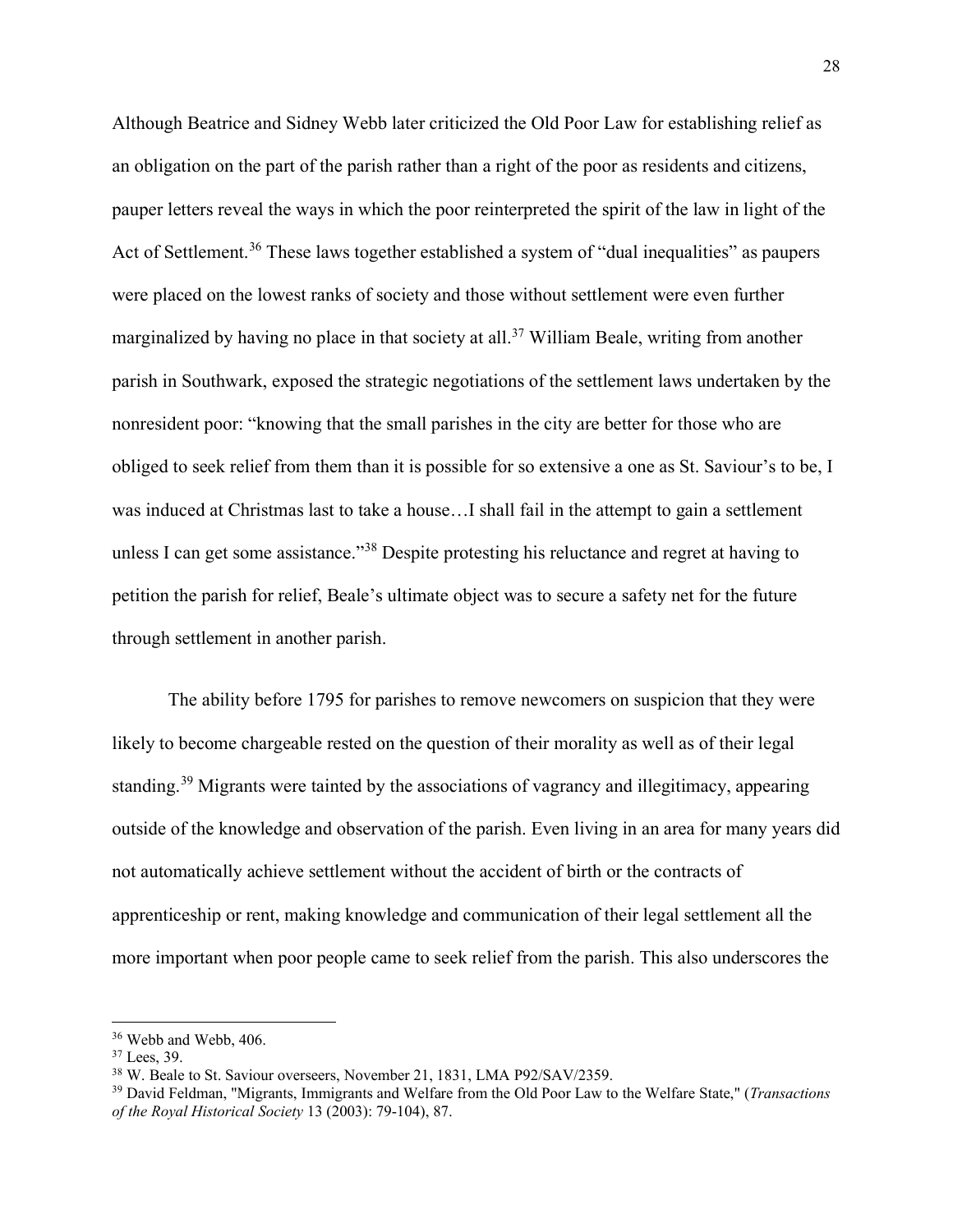importance of testimonies to character and industry in pauper letters which distanced them from the suspicion of immorality; single women petitioning for nonresident relief could emphasize their vulnerability to gain the sympathy of overseers, but they also had to avoid associations of prostitution or illegitimacy with movement outside their parish. The settlement laws were one of the mechanisms by which parish officers could exercise oversight and control over the behavior of the poor based on their status as potential paupers. Yet in contrast, there are also examples of relief enshrined in law notwithstanding immorality or even criminality. Despite all efforts by parish officials to intimidate, punish, or remove unwed mothers before the birth of illegitimate children, bastardy laws commanded the responsibility of the parish for the maintenance of such children if their paternity could not be determined.<sup>[40](#page-29-0)</sup> Thus Grace Buckley could complain shamelessly about delay in the payment of an allowance for her illegitimate child because "it is a thing omitted which is absolutely my due," without the ceremony of humility and petition, $41$  and the St. Saviour overseers could allow relief to the family of John Dyson during his imprisonment and after his transportation to Australia for embezzlement.<sup>[42](#page-29-2)</sup>

Another strategy of overseers to prevent the availability of relief from encouraging pauperism and vice was to make relief conditional on work for the parish in or out of the workhouse. But this restriction could be perceived by paupers as unfairly exploiting their labor and shirking the parish responsibility for the destitute. In 1831, William Bowder wrote to St. Saviour regarding a former servant: "the bearer, Benjamin Perry, is not able to perform the labour of a horse to which you wish to put him. He is entitled to relief from his parish and if it is not given I shall bring his case before the public as well as that of Thomas Jackson who was

<span id="page-29-0"></span><sup>40</sup> Brundage, 15.

<span id="page-29-1"></span><sup>&</sup>lt;sup>41</sup> Grace Buckley to St Thomas, Southwark overseers, April 1824, LMA P71/TMS/813.

<span id="page-29-2"></span><sup>42</sup> Isaac Jackson to St. Saviour, Southwark overseers, May 4, 1833, LMA P92/SAV/2363.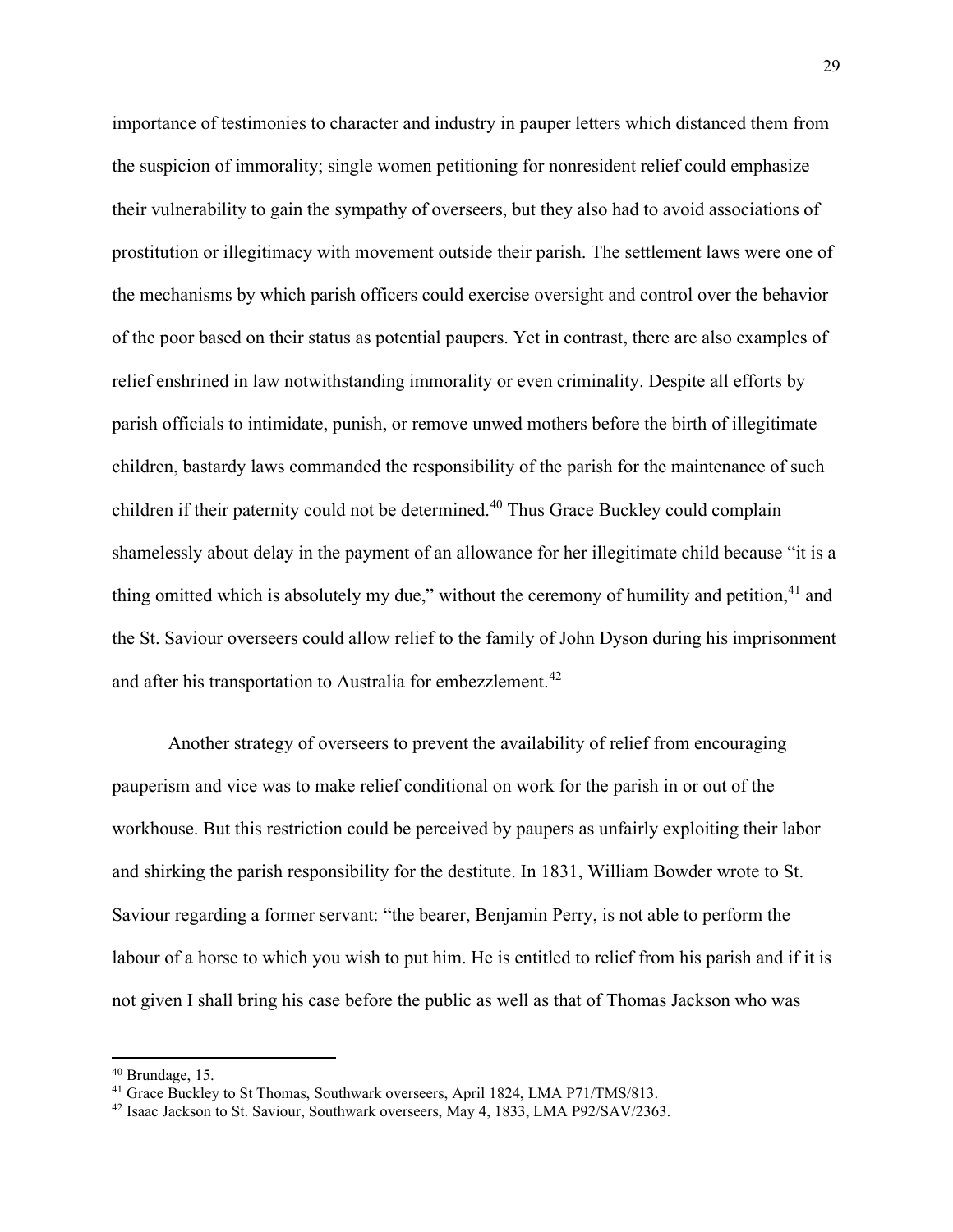brought to his grave by the treatment of those whose duty it is to protect the poor."[43](#page-30-0) This striking intervention summarized the resentment of the poor when faced with conditions placed on their relief, and it is all the more significant coming from a third party who both took responsibility for Perry on himself and displaced that responsibility onto the parish. Against an interpretation of the poor laws as a tool to prevent the destitute from becoming a public nuisance, Bowder argued that the parish had a duty, and paupers had the right, to support and protection from the casualties and exploitation of the market. The ill treatment of paupers doing work for the parish, such as street cleaning, ditch digging, or stone breaking, would be damning evidence of the abuse of parish power to extract profit from the unpaid labor of the poor. This perception anticipated the criticism of workhouses under the New Poor Law as places for incarcerating innocent people for the crime of being poor. $44$ 

Historical controversy about the general impact of the settlement laws dates back to Adam Smith himself. While some scholars have argued that parishes selectively applied the settlement laws to regulate immigration of the poor, others have contended that there is little evidence to suggest that the healthy state of migration necessary for industrial growth was impeded by these policies.[45](#page-30-2) The practices of nonresident relief and the existence of pauper letters show that poor people still moved to the cities, between cities, and back to the country, but they also show that knowledge of the settlement laws was an ever present consideration in these interactions. However many people moved across them, parish boundaries under the settlement laws remained structurally and significantly similar to international boundaries governed by

<span id="page-30-0"></span><sup>43</sup> W. Bowder to St. Saviour, Southwark overseers, July 21, 1831, LMA P92/SAV/2359.

<span id="page-30-1"></span><sup>44</sup> Webb and Webb, 415.

<span id="page-30-2"></span><sup>&</sup>lt;sup>45</sup> See Norma Landau, "The Laws of Settlement and the Surveillance of Immigration in Eighteenth-Century Kent," (*Continuity and Change* 3, no. 3 (1988): 391–420) and K. D. M. Snell, "Pauper Settlement and the Right to Poor Relief in England and Wales," (*Continuity and Change* 6, no. 3 (1991): 375–415).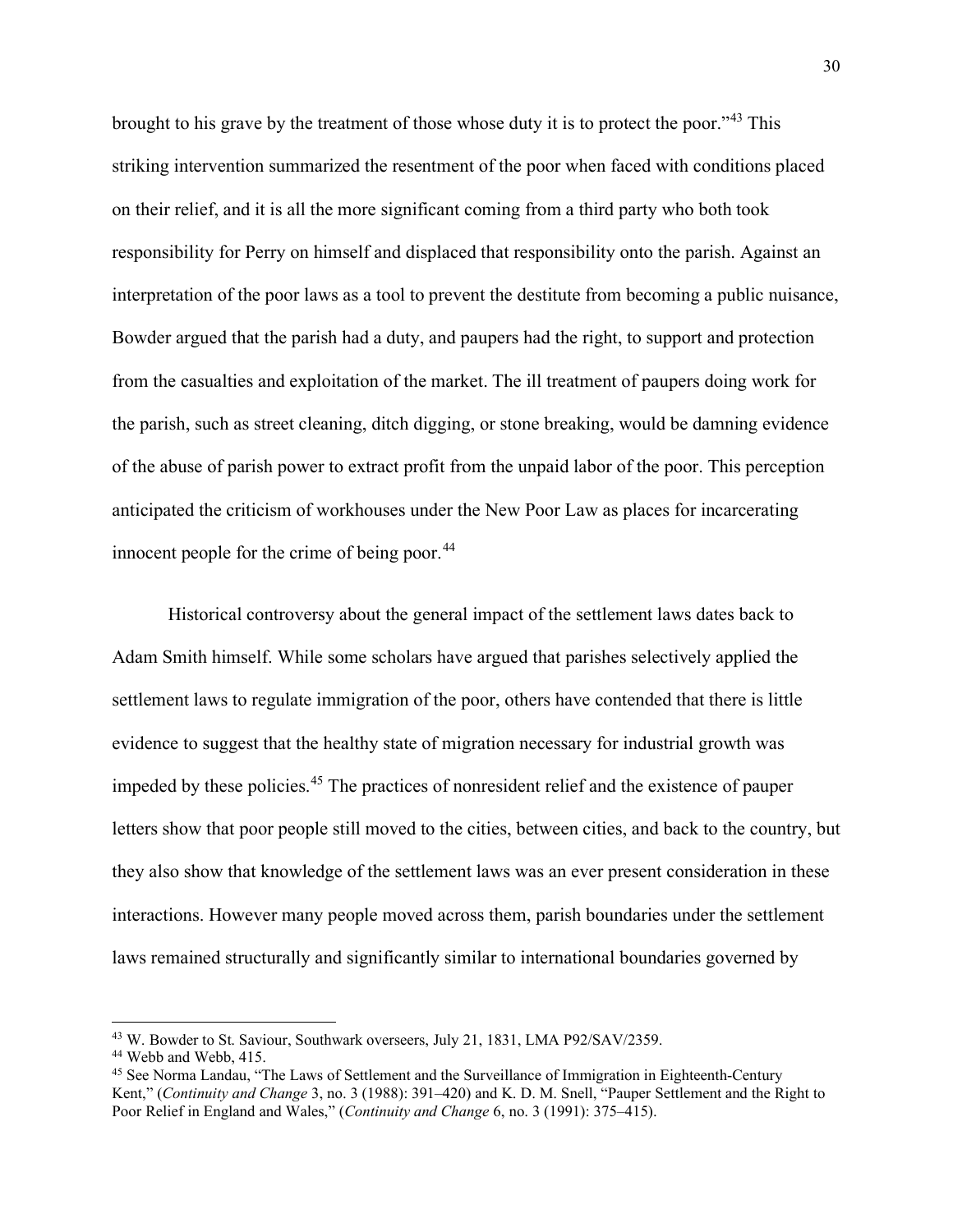immigration law.<sup>[46](#page-31-0)</sup> There are striking echoes between the settlement laws and the policies of today's governments attempting to control the movement of vulnerable people across borders by restricting their access to public support, and by placing the burden of their maintenance on their place of origin. The United States has a long history of limiting the immigration of individuals and groups deemed likely to become a "public charge" in order to define belonging and citizenship in terms of class and race; the settlement laws were an early application of this ideology on the local level.

As migration disrupted the local basis of identity, protracted interaction with the poor laws contributed to the development of a more general working-class identification. As far as statistics can be estimated, around 10 percent of the population of England and Wales was in receipt of relief in some form during the Napoleonic Wars.<sup>[47](#page-31-1)</sup> Much like the poverty line today, this estimate also masks the movement in and out of pauperism by laborers living on the edge of subsistence. A significant portion of the working-class population therefore had at least passing experience with the working of the poor laws, and the recurring strategies reflected in pauper letters reveal the acquisition of collective knowledge among the poor. Paupers who used the threat of removal as an argument for nonresident relief not only knew the formal and informal policies of the poor laws, but also understood the financial motivations of overseers weighing the cost of removal with temporary relief. This knowledge reflected the acceptance of poor relief as a fact of life instead of a last resort, and contributed to a growing unease among administrators and policymakers about the creation of dependence and pauperization. Pauper status was no longer a source of shame as it was when Mary Lovett wished "it should be kept a secret about

<span id="page-31-0"></span><sup>46</sup> Feldman, 81.

<span id="page-31-1"></span><sup>47</sup> Green, 28.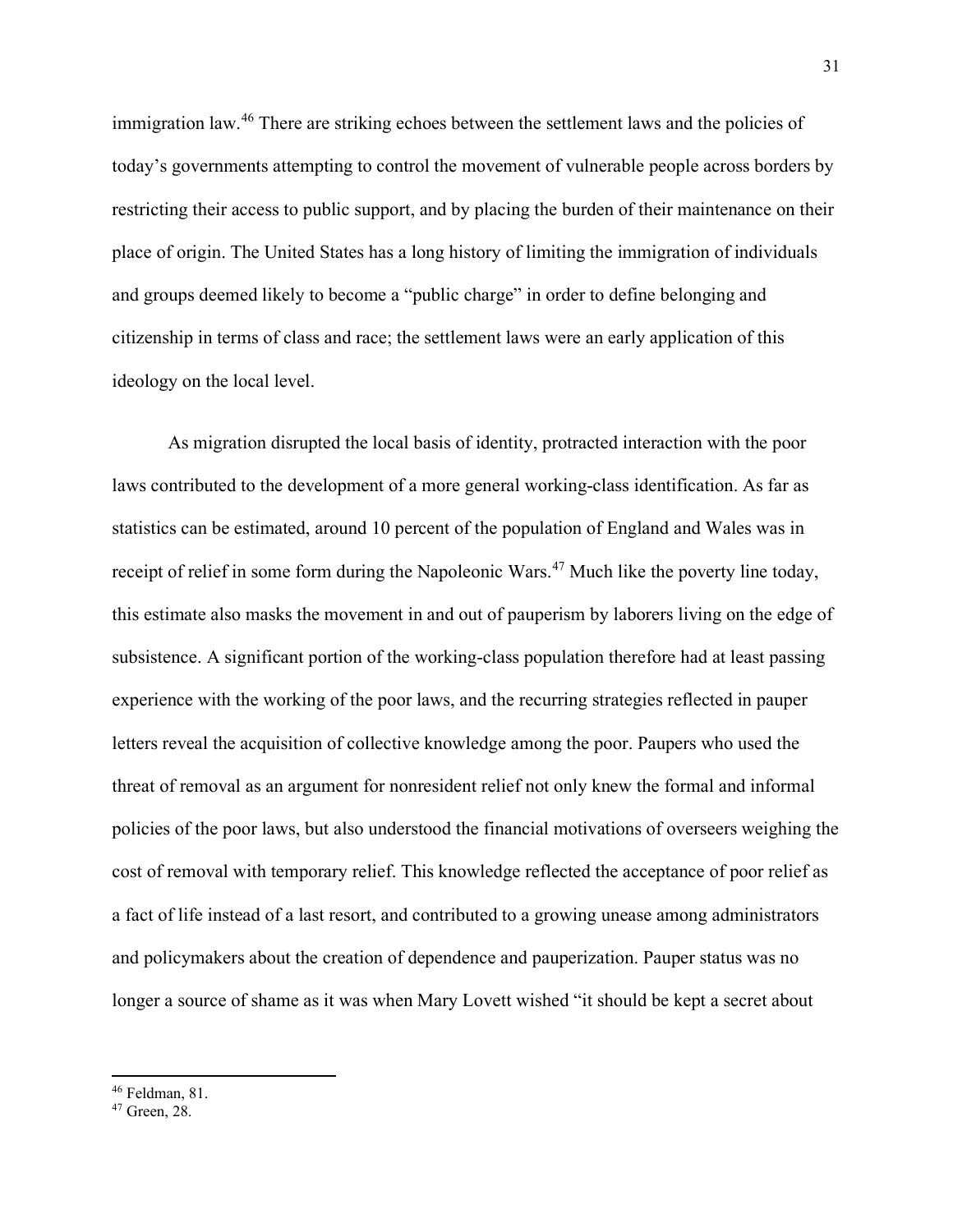her coming from the workhouse" to her new employers.<sup>[48](#page-32-0)</sup> Joseph Townsend (among so many others) argued that even deterrent policies had the effect of extending relief to the most undeserving, as "the worthless and the impudent would not regard it; the modest would sooner die."<sup>[49](#page-32-1)</sup> Paupers who asserted their right to relief as a matter of course could seem to overseers to fall into this category of laziness and vagrancy. Even the humblest of petitions, couched in the same language as many other appeals, could make the recipient suspicious of fraud and false pretenses, especially in the context of urban struggles with keeping track of relief recipients in a crowd of parishes and paupers.<sup>[50](#page-32-2)</sup>

These two concerns – that the poor laws were creating pauperism and were subject to rampant fraud – were major motivators of the reforms proposed by the Poor Law Commissioners' Report in 1834. Although the commissioners, including Edwin Chadwick and Nassau Senior, recognized the expense and trouble caused by the laws of settlement, their final recommendations did not propose abolishing the laws to fully centralize the basis of relief, preferring to keep them as a necessary evil in the administration of local government.<sup>[51](#page-32-3)</sup> Pressures from ratepayers and policymakers to reduce relief expenditures had long been moving parish officers to purge pension lists and develop the "workhouse test" to gauge the true distress of petitioners. While the New Poor Law did not abolish outdoor relief outright, pension and allowance policies were limited and circumscribed by what the Webbs deemed "Charity in the grip of Serfdom."[52](#page-32-4) In their analysis, the poor laws established the bare minimum of support to

<span id="page-32-0"></span><sup>48</sup> John Hey to St. Thomas, Southwark overseers, August 11, 1834, LMA P71/TMS/808.

<span id="page-32-2"></span><span id="page-32-1"></span><sup>49</sup> Joseph Townsend, *A Dissertation on the Poor Laws,* (Second edition. London: printed for C. Dilly, 1787), 69. <sup>50</sup> Green, 74.

<span id="page-32-3"></span><sup>&</sup>lt;sup>51</sup> Himmelfarb, 166. The settlement laws essentially remained in effect until the creation of the welfare state post-WWII. After considering their abolition, the Poor Law commissioners concluded that doing so would be administratively complicated, and that general national control would be open to abuse; Himmelfarb points out that these concerns would have applied to most other aspects of the New Poor Law as well.

<span id="page-32-4"></span><sup>52</sup> Webb and Webb, 396.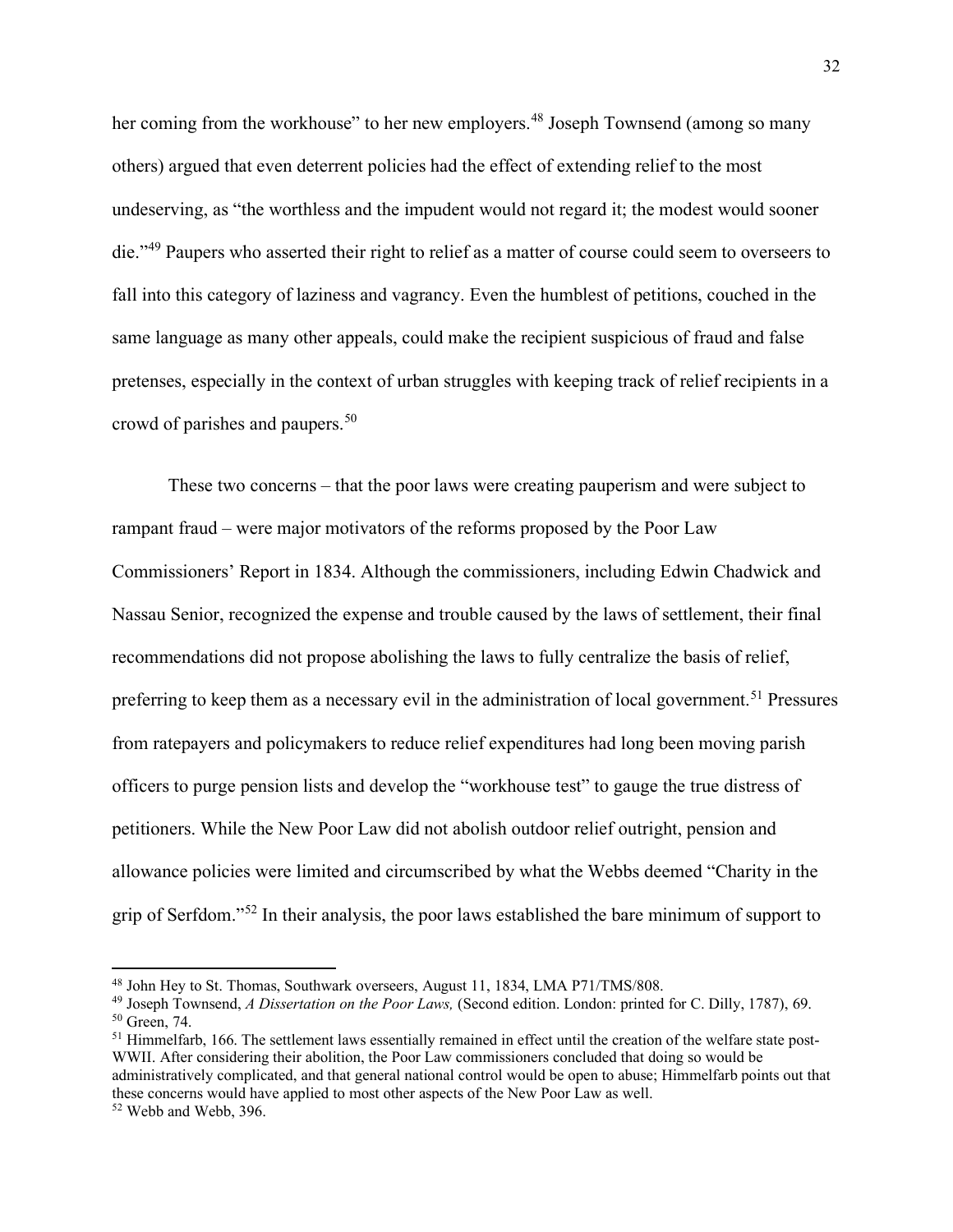prevent desperation and unrest from fomenting a workers' revolution that would disrupt the acquisition of industrial wealth. But though England did not experience significant or violent revolts, this did not reflect apathy or lack of organization among the working class. The distress and discontent which characterized the two decades after the Napoleonic Wars were not a result of the "revolution of rising expectations" as workers sought to enjoy modern luxuries, but rather a sign of the unequal distribution of the proceeds of industrialization.<sup>[53](#page-33-0)</sup> Even when economic cycles recovered from recessions, "cultural lag" preserved memories of the deepest distress and resentment of those perceived to be the cause of it.<sup>[54](#page-33-1)</sup>

The economic relationships of the poor laws themselves established the distinctions of status and right which contributed to the cohesion of working-class consciousness. Pauper letters reveal the articulation of individual rights as workers and citizens defined against the accidents of the market and apathy of employers. Thompson described the industrial economy as an intensification of exploitation, [55](#page-33-2) and the retrenchment and reform of the poor laws was a transparent form of this process. Paupers recognized this as such when their pensions were suddenly stopped, or their appeals for temporary nonresident relief were met with orders of removal and admission to the workhouse. Women are mainly silent bystanders in Thompson's narrative of class consciousness because he did not view the domestic sphere as a site of exploitation which could give rise to political action;<sup>[56](#page-33-3)</sup> nevertheless, for the many poor women who expressed themselves in these letters, interaction with the poor laws was an experience of exploitation just as much as that of men working in factories and organizing unions. Women's

<span id="page-33-0"></span><sup>53</sup> Hobsbawm, 55.

<span id="page-33-2"></span><span id="page-33-1"></span> $54$  Himmelfarb, 137.<br> $55$  Thompson, 198.

<span id="page-33-3"></span><sup>56</sup> Joan Wallach Scott, *Gender and the Politics of History*, (New York: Columbia University Press, 1999), 74.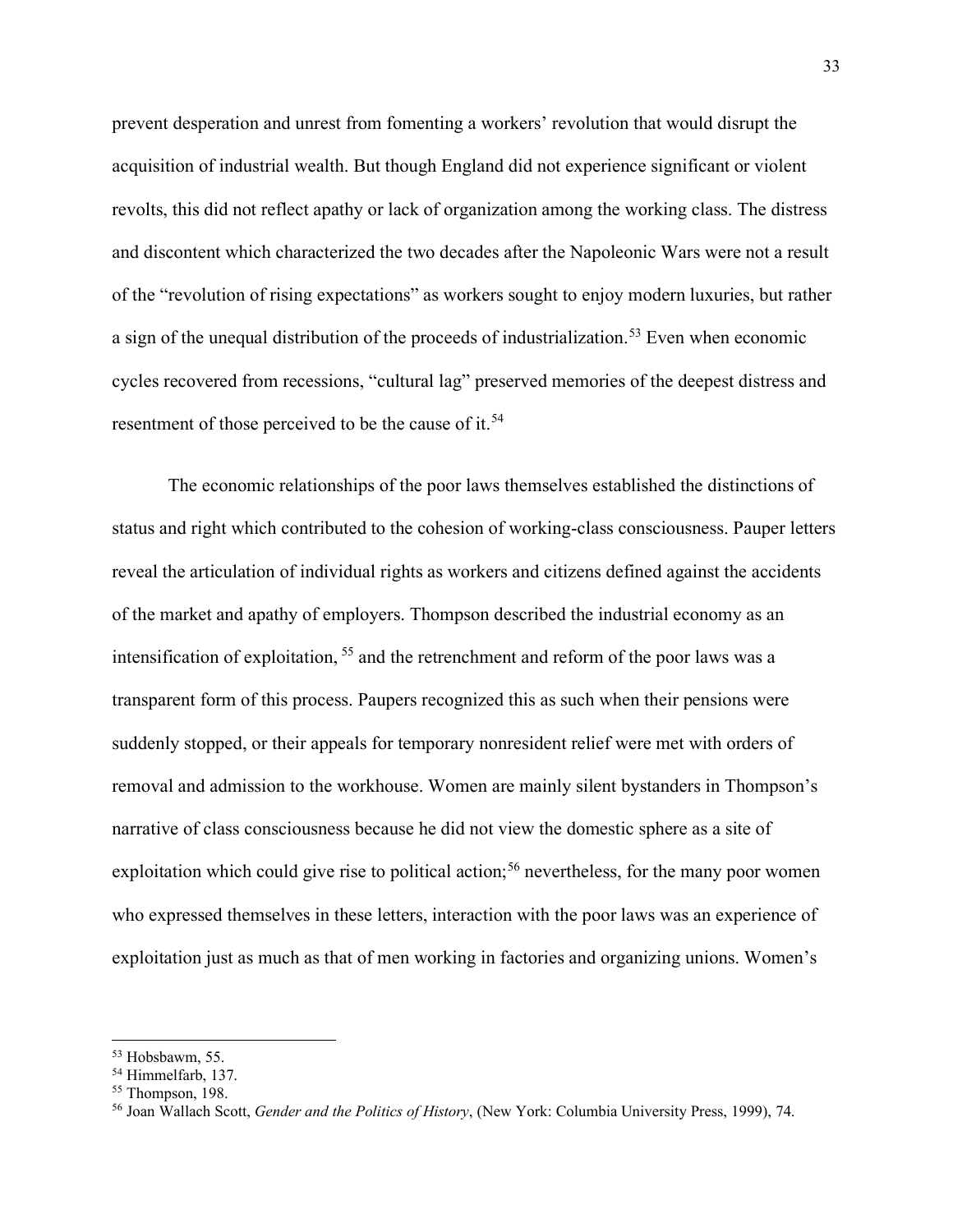understanding of the law and insistence of their settlement and entitlement could be profound political statements. Pauper letters reflect this strand of class consciousness and a concurrent construction of gender identity both in the home and in industrial workplaces. Gender comprises an additional triple inequality for paupers, as women without support or settlement could be at the same time deserving objects of relief and tainted by suspicions of prostitution or illegitimacy. These women who took responsibility for their families' support did not look wistfully back to a pre-industrial domestic Eden as much as they continued to participate in a labor market moving from cottage industry to factory wages.

Thus, Thompson's analysis of working-class consciousness can be extended to apply to domestic spaces and family dynamics through women's interactions with the poor laws. Reduction of the poor rates had the effect of raising the profits of local manufacturers,  $57$ redirecting the monies which had been so long established as to be considered a right and entitlement by many of the laboring poor. The alarm created by their assertion of that right, both in letters and through acts of resistance in workhouses and at committee meetings,<sup>[58](#page-34-1)</sup> made parish officers prefer the authority and control of the workhouses over outdoor relief despite the evidently greater cost of supporting indoor paupers. Thomas Malthus himself argued that poverty was a necessary stimulus to labor, so that "hard as it may appear in individual instances, dependent poverty ought to be held disgraceful."[59](#page-34-2) Insistent petitions for relief and calls for higher standards of living challenged the characterization of poverty as a natural, inevitable, and necessary state of society. The perceived inhumanity of the New Poor Law would only further

<span id="page-34-0"></span><sup>57</sup> Boyer, 256.

<span id="page-34-2"></span><span id="page-34-1"></span><sup>&</sup>lt;sup>58</sup> Green, 184. It was not uncommon for paupers denied relief to smash windows to gain shelter in prison or create disturbances in the workhouse in order to bring complaints of ill treatment before sympathetic magistrates. <sup>59</sup> Thomas Malthus, *An Essay on the Principle of Population*, (London: Printed for J. Johnson, 1798).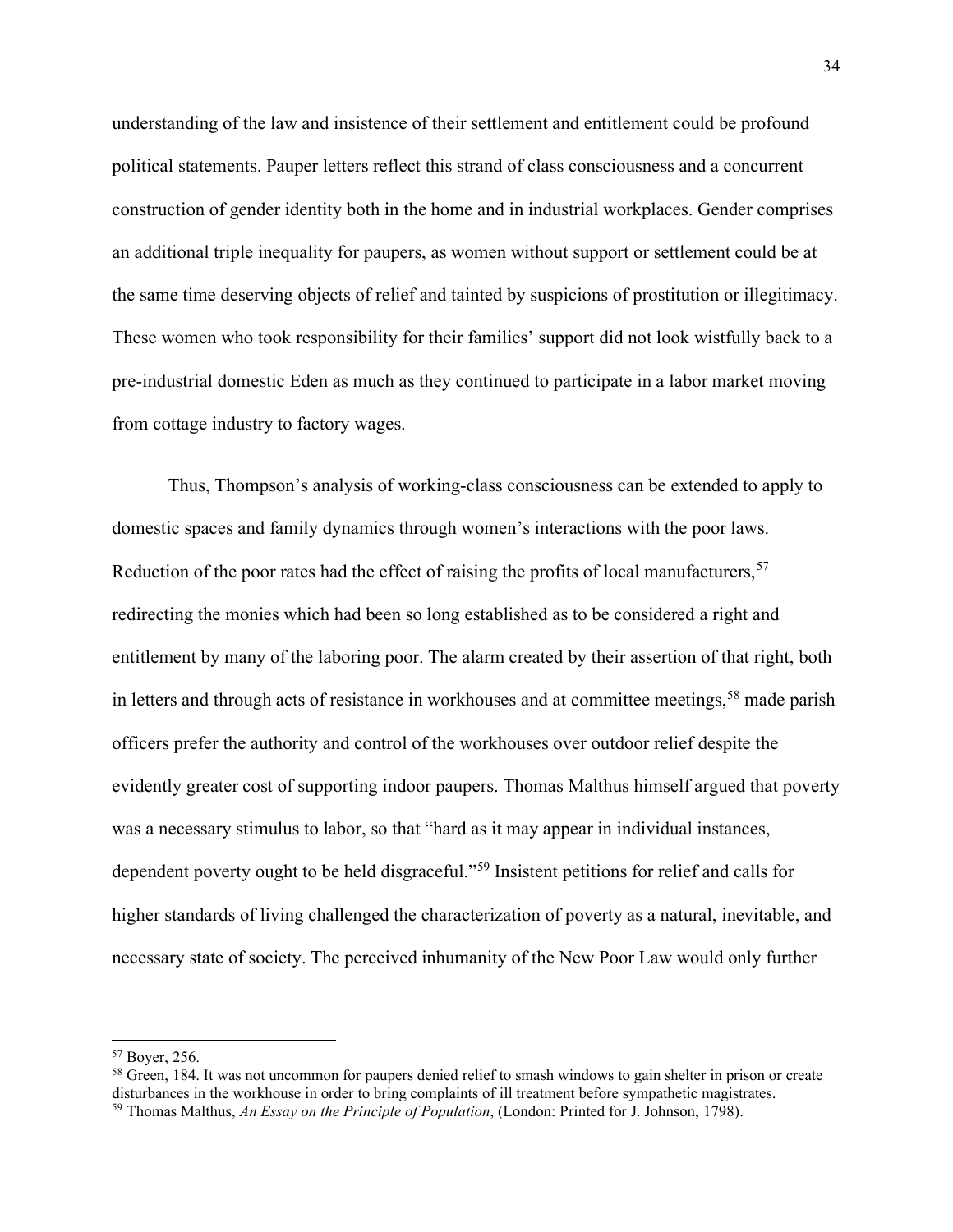contribute to working-class resentment of administrative and industrial elite. No longer able to appeal to a "true friend to the deserving poor," the paupers of St. Saviour, Southwark were prepared to petition, negotiate, and demand their place in new industrial relations of obligation and entitlement.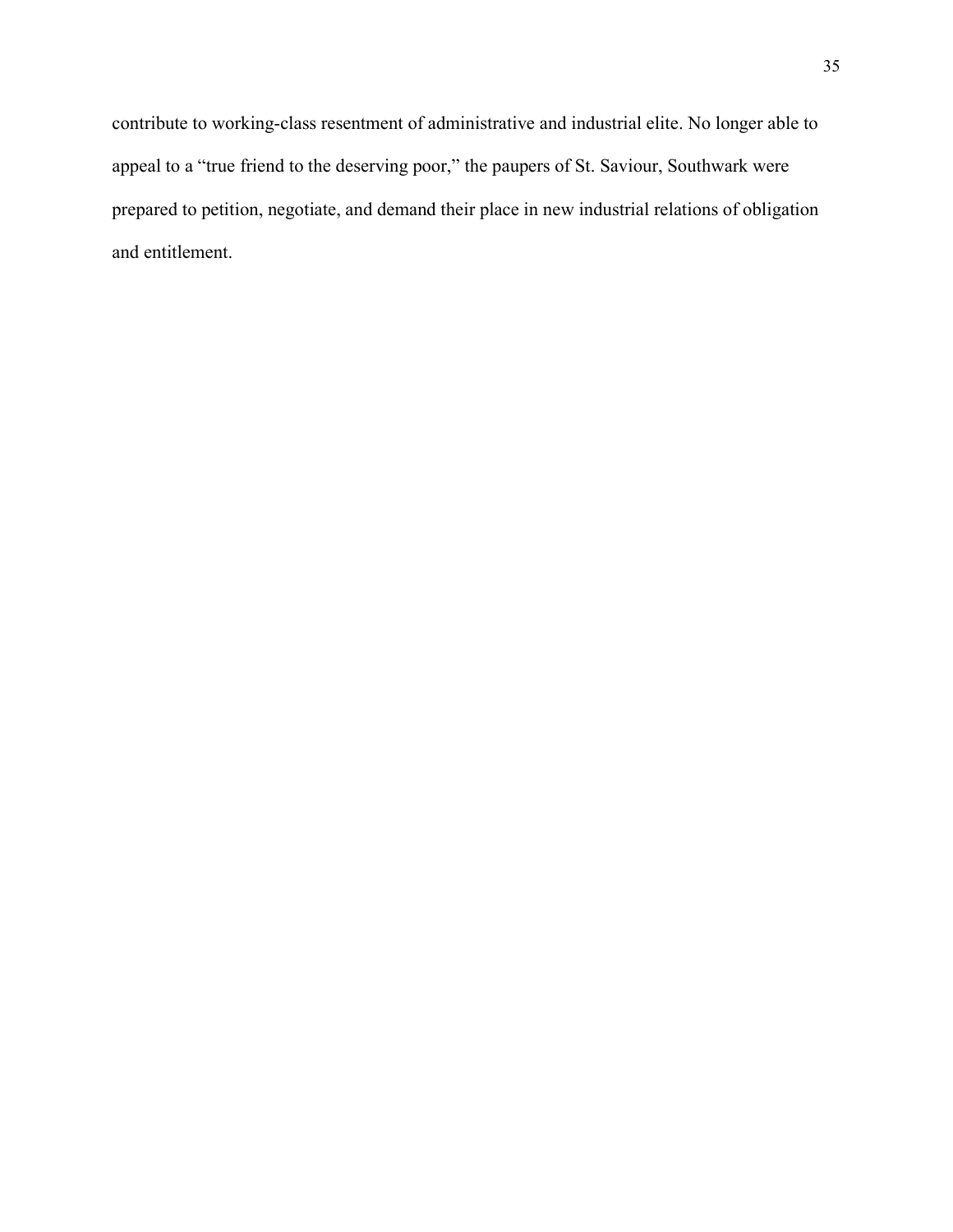Chapter 2: "Designed to be servants of the public:" Children in the London Foundling Hospital and Eighteenth-Century Urban Parishes

In the summer of 1802, André-Jacques Garnerin, Official Aeronaut of France, was preparing to demonstrate his hot air balloon and canvas parachute in London, having already astounded crowds in Paris.<sup>[1](#page-36-0)</sup> Looking for a suitable location for his public ascension, outside the city center but still convenient for onlookers, Garnerin contacted the Governors of the London Foundling Hospital to request the use of their courtyard, and offered payment of £50 for the favor. Though perhaps an obscure choice for a foreign scientist, the Hospital was by no means unknown to the public, as gentry and gentlemen worshipped in its chapel, ladies visited its wards and workshops, and the city's poor mothers petitioned for the refuge of their unprotected or unwanted children. However, this proposed opportunity for further publicity and excitement around the charity was rejected by the committee which oversaw the affairs of the Hospital, ordering that "M. Garnerin be informed that the committee cannot accede to his application."<sup>[2](#page-36-1)</sup> Garnerin made history in Grosvenor Square instead.

The committee's minutes record no reason for their refusal; perhaps they were concerned about the management of crowds, or wary of the request from a Frenchman during the fragile Peace of Amiens. Perhaps they were worried about the effect of the demonstration on the 400 children living in the Hospital, some of whom might enter apprenticeships in the navy and fight in the next French wars. The regimented lifestyle, plain uniforms, and humble prospects of the foundlings would have made a stark contrast to the soaring balloon, a symbol of scientific

<span id="page-36-0"></span><sup>1</sup> "André-Jacques Garnerin," *Encyclopӕdia Britannica*, August 14, 2019.

<span id="page-36-1"></span><sup>2</sup> Foundling Hospital General Committee Minutes, June 9, 1802, London Metropolitan Archives, A/FH/A/03/002/021, London, UK.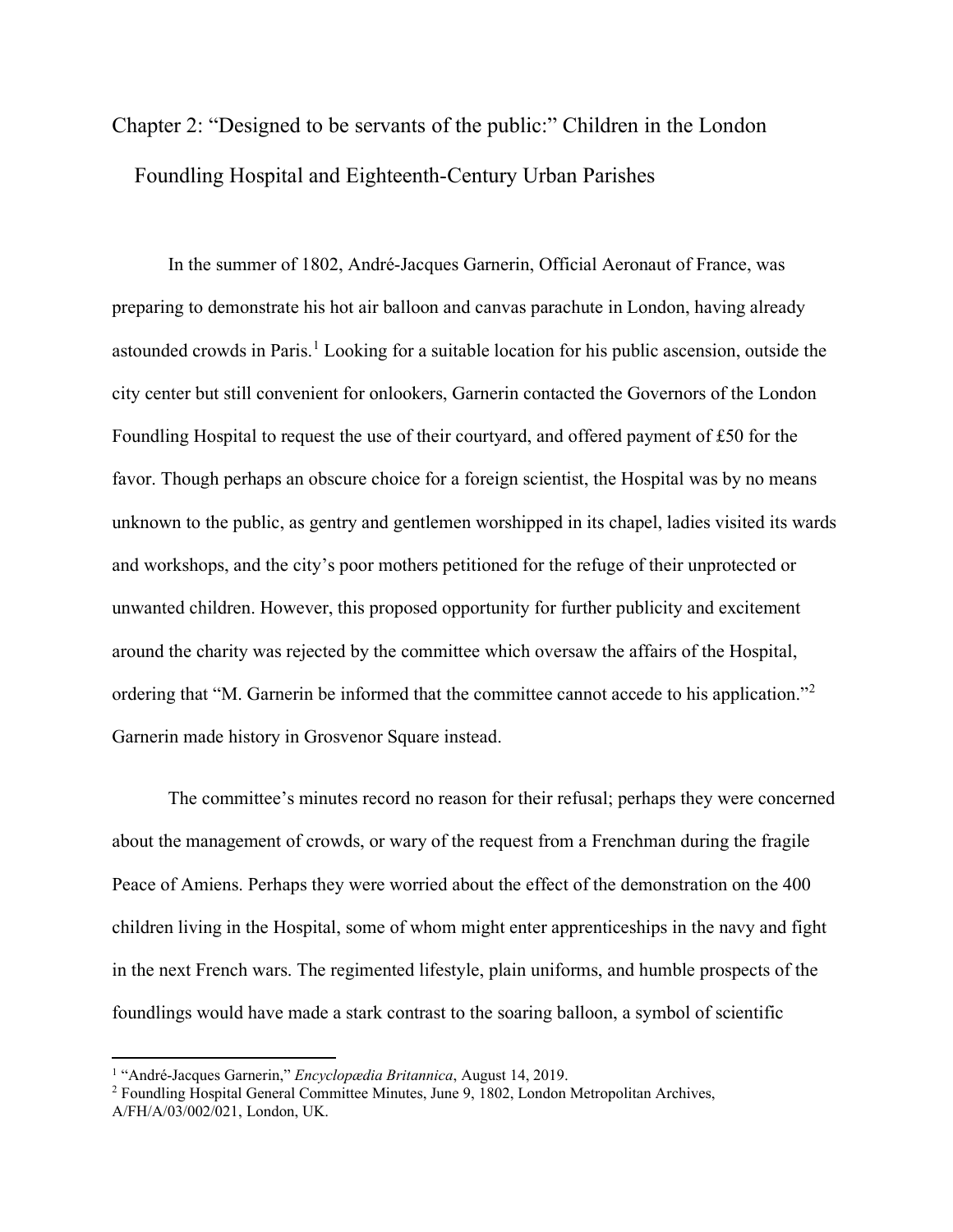progress and human imagination. The Hospital Governors, like those of many other children's charities, preferred their spectacles to be orderly demonstrations of obedience and simplicity.<sup>[3](#page-37-0)</sup> Though the Hospital had saved orphaned, abandoned, and illegitimate children for half a century and provided them with a much higher standard of care than the parish workhouses, the charity was not established to give them aspirations above their station. A hymn presented by Reverend Hewlett for the children to sing in chapel put these pleasing reflections into the mouths of babes:

> …Dark on our sinful, dreaded birth, The day of shame and sorrow rose; No pleasing hope, no Joy on Earth Could sooth a Mother's frantic woes...

…To dearest Ties of Kindred dead, Oh, God! We know no Parents' care, 'Till to Thy Throne of Mercy led, We found a Father's pity there...<sup>[4](#page-37-1)</sup>

The founders, Governors, and benefactors of the Foundling Hospital were very clear about their mission to redeem children from the poverty or immorality of their parents, and mold them into sober and industrious workers. The alternative was parish care and the workhouse, where infant mortality could be above ninety per cent.<sup>[5](#page-37-2)</sup> Nevertheless, the underfed, ill-treated, impoverished children growing up in the shadow of the workhouse probably had a better chance to see Monsieur Garnerin's balloon.

<span id="page-37-0"></span><sup>3</sup> Hugh Cunningham, *The Children of the Poor: Representations of Childhood since the Seventeenth Century,* (Family, Sexuality, and Social Relations in past times. Oxford, UK; Cambridge, Mass.: Blackwell, 1991), 47. It was common for children from charity schools in London to take part in events to showcase their piety and industry for the benefit of their patrons.

<span id="page-37-1"></span><sup>4</sup> Foundling Hospital Select Committee Minutes, December 19, 1801, LMA A/FH/A/03/014/001/001.

<span id="page-37-2"></span><sup>5</sup> Lynn Hollen Lees, *The Solidarities of Strangers: The English Poor Laws and the People, 1700-1948,* (Cambridge; New York: Cambridge University Press, 1998), 54. Mortality was especially high for infants born in the workhouse and living in unsanitary conditions there during the first few weeks of their life.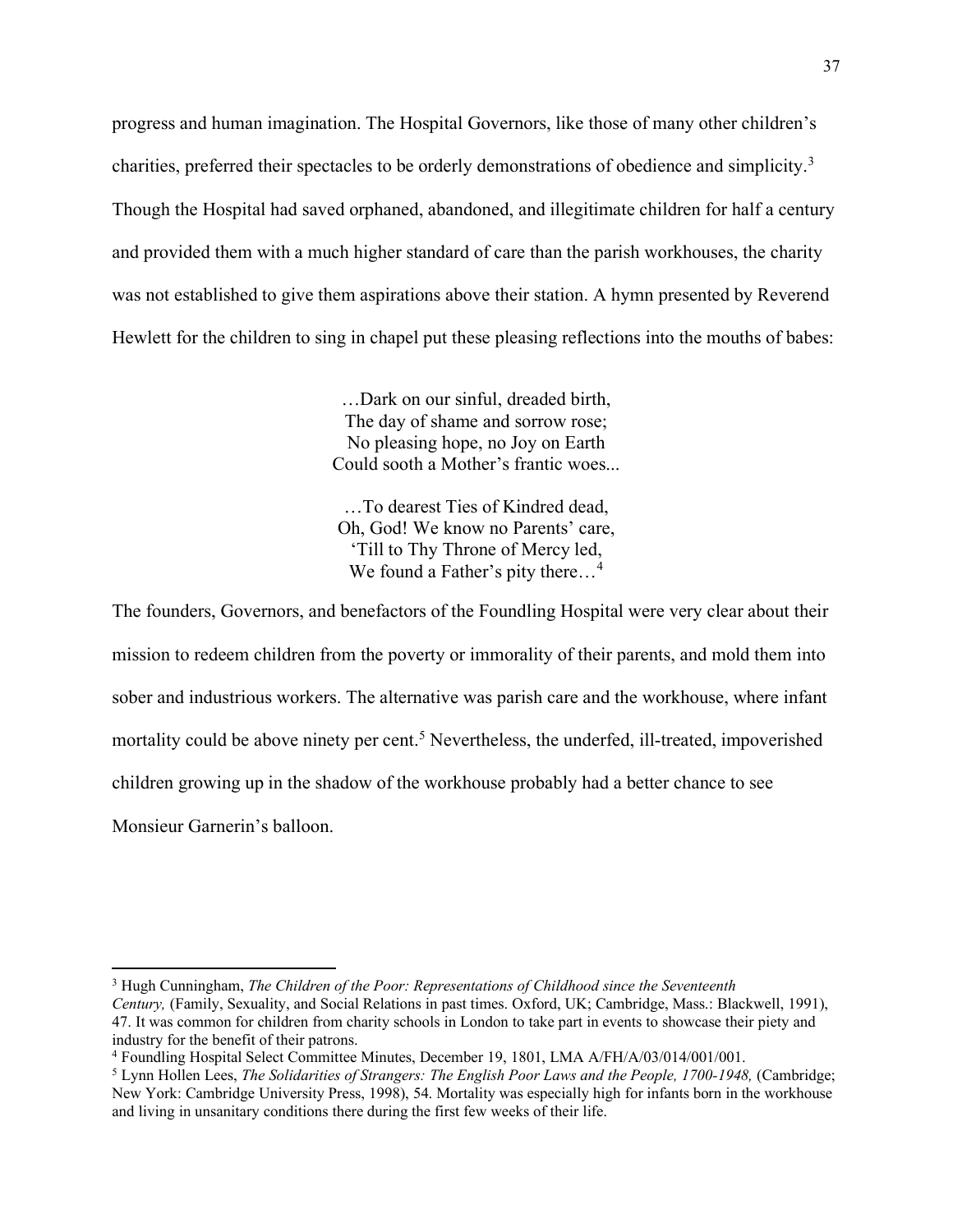While some politicians and pamphleteers considered the burden of childhood to be rightly placed on the poor parents who bore their children out of lust or imprudence, others began to recognize the environmental conditions of poverty and the possible fruits of intervention during childhood development. These changing conceptions of childhood were not unique to the founders and supporters of the Foundling Hospital, but that institution was distinctive in its practical and ideological treatment of outcast children from infancy through adulthood. The Hospital's policies evolved during the half century after its founding in 1739 to balance judgement with redemption, work with education, and paternalist past with industrial future. Yet both charitable gentlemen and poor law authorities worked within hierarchies of class and gender. Any optimism about the untapped possibilities of childhood was tempered by the dual systems of capitalism and patriarchy.<sup>[6](#page-38-0)</sup> Far from challenging these inequalities, charities and parishes worked to reinforce social stability in accordance with their own interests in class deference and economic productivity. Acknowledgement of the childhood of the poor and application of gender values to their behavior distanced these authorities from monolithic conceptions of poverty, but also worked to restrict any fluidity in class and gender boundaries. From infancy to education to apprenticeship, paupers and foundlings were reminded of their status and its concomitant expectations. The feelings of the children themselves were often "imagined rather than known" by their elders, who hoped to have taught the right thoughts as well as the right manners.<sup>[7](#page-38-1)</sup> Government and philanthropic involvement in the lives of poor

<span id="page-38-0"></span><sup>6</sup> Joan Wallach Scott, *Gender and the Politics of History*, (New York: Columbia University Press, 1999), 86. Scott describes "dual systems" analysis as recognizing the intersections of capitalism and patriarchy and complicating any monolithic view of class or gender as discrete identities.

<span id="page-38-1"></span><sup>7</sup> Cunningham, 42.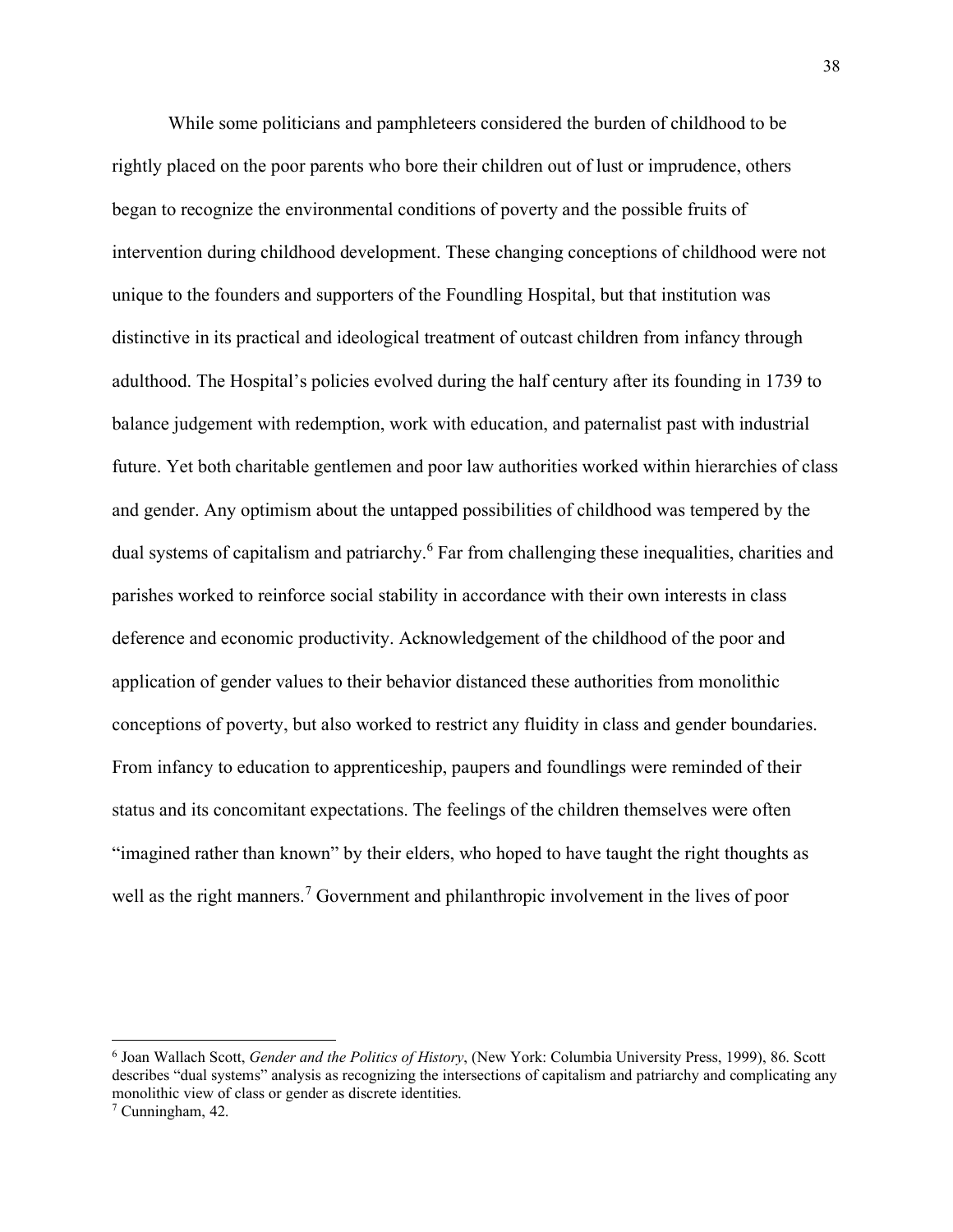children, though never fully consistent or unified in its approach during the eighteenth century, epitomized institutional commitments to maintaining social order during economic upheaval.

In eighteenth-century industrializing London, these children were potentially potent symbols of society and economy. Scholars have argued that conceptions of childhood shifted during the Enlightenment and were gradually applied to poor as well as rich children towards the end of the eighteenth century.<sup>[8](#page-39-0)</sup> Childhood became a distinct and privileged state in addition to mere preparation for adulthood, yet the distinctions of class still determined the balance of education, work, and leisure necessary for proper upbringing. Child labor was incorporated increasingly into the industrial market by both manufacturing interests and poor families struggling to make up for stagnating wages.<sup>[9](#page-39-1)</sup> Children were thus important to the national interest as future workers, consumers of manufactured goods, and net producers for the commonwealth. At the same time, Enlightenment writers like Locke and Rousseau emphasized the innocence and moral potential of children, and advocated education as both a tool for molding model citizens, and a wise investment in future productivity.<sup>[10](#page-39-2)</sup> Even the children of the poor and indigent could be deserving objects of such investment in the form of charity and relief, as a group with needs and possibilities distinct from those of their parents. The Laws of Settlement established parochial obligations to provide relief to adults and children born within the parish, whether in the form of allowances to families or care in the workhouse. Parishes and charities which suspected that increasing levels of poverty were due to the laziness and improvidence of poor adults could turn their attention to the children of paupers in order to

<span id="page-39-0"></span><sup>8</sup> Cunningham, 5.

<span id="page-39-1"></span><sup>9</sup> Jane Humphries, *Childhood and Child Labour in the British Industrial Revolution,* (Cambridge Studies in Economic History. Cambridge, UK; New York: Cambridge University Press, 2010), 180.

<span id="page-39-2"></span><sup>10</sup> Alysa Levene, *The Childhood of the Poor: Welfare in Eighteenth-century London,* (Houndmills, Basingstoke, Hampshire; New York: Palgrave Macmillan, 2012), 4.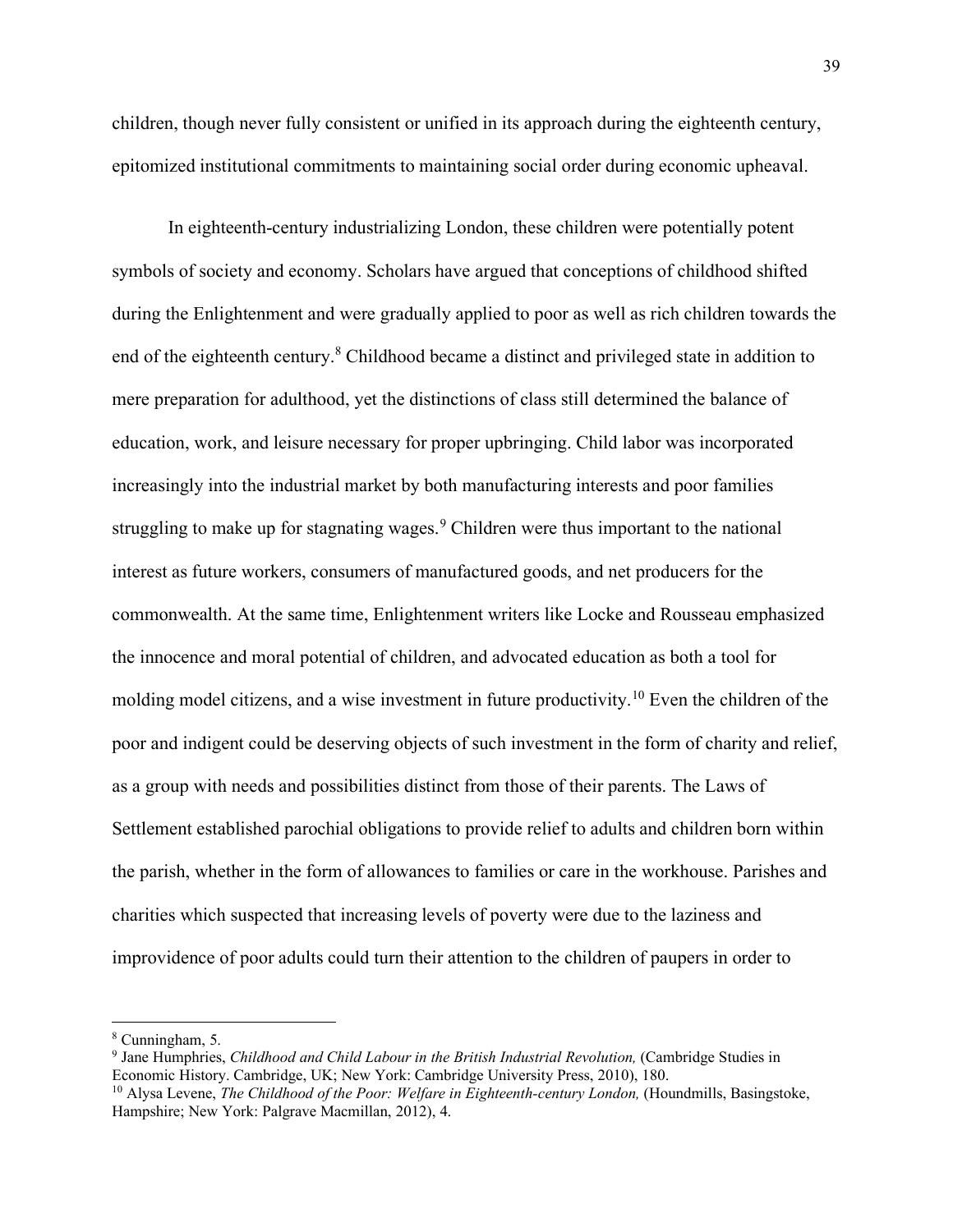remove them from such immoral influences. Before Thomas Malthus incited fears of overpopulation, the opposite concern for labor shortages depleted by war and disease focused attention on infant mortality and childhood influences as both social and economic problems.<sup>[11](#page-40-0)</sup>

The Foundling Hospital was established in 1739 by the zeal of Captain Thomas Coram, who had been collecting support from among the nobility for his petition for a royal charter since 1720.[12](#page-40-1) Coram, a retired sea captain and shipwright with philanthropic tendencies, sought to address the too-common sight of abandoned children in the streets of London, victims of persistent poverty and rising illegitimacy.[13](#page-40-2) To save these infants from death by exposure was the immediate consideration; to provide them with better care than parish nurses or the workhouse required comprehensive vision and extensive funding. Built on a large parcel of land in Lamb's Conduit Fields, the Hospital had the resources to admit only a small portion of infants brought to it when reception days were advertised, and apart from the period of General Reception (1756-60) during which the Hospital received parliamentary funding to receive all unwanted children under two months old, the institution grew conservatively to house around 400 children by the end of the century. The surrounding parishes of London resented the burden of orphaned or abandoned children in their care, often trying to transfer it to others by proving the children had legal settlement elsewhere or finding and prosecuting the absconding parents. These foundlings were also tainted by the presumed immorality of their illegitimate birth, making them historically unpopular objects of charity. Nevertheless, Coram's recruitment of respectable, noble, and even royal supporters made his cause a fashionable pastime for London

<span id="page-40-0"></span><sup>&</sup>lt;sup>11</sup> Ruth K. McClure, *Coram's Children: The London Foundling Hospital in the Eighteenth Century*, (New Haven: Yale University Press, 1981), 80.

<span id="page-40-1"></span> $12$  McClure, 28.

<span id="page-40-2"></span><sup>&</sup>lt;sup>13</sup> McClure, 33.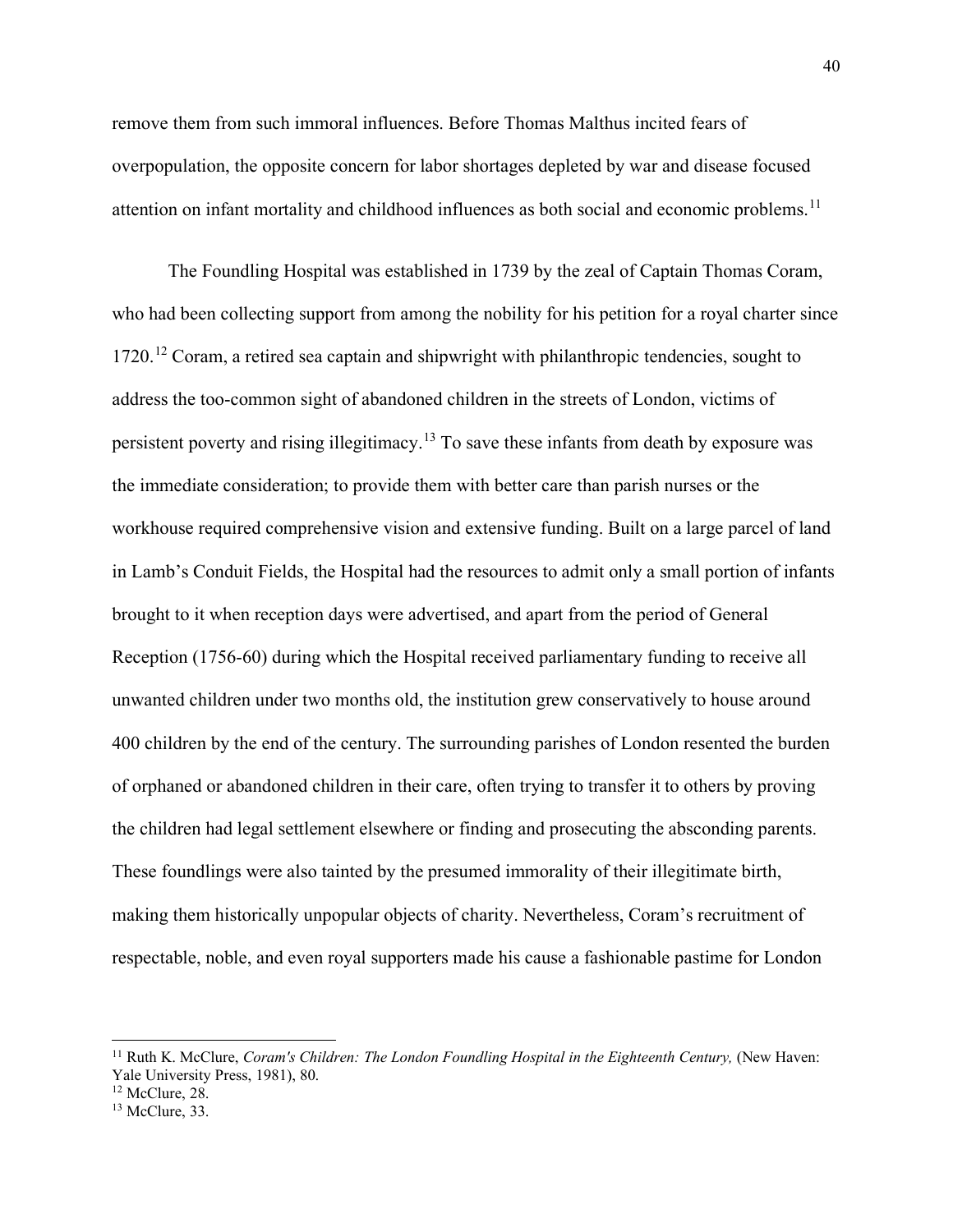society, which shaped the development of the charity's mission and action.<sup>[14](#page-41-0)</sup> On admittance, infants were baptized and given new names, often inspired by Governors, patrons, or historical figures, as well as a serial number for the Hospital records – a symbolic beginning of their new life and a complete separation from their unfortunate mothers. While rhetorically reminding foundlings of their humble status and duty of obedience and gratitude, the Hospital turned shame into spectacle by inviting society to witness baptisms, services, and apprenticeships, gaining financial and ideological support by showcasing the physical proofs of success. It was longstanding Hospital policy that the children were not allowed to receive gifts of money from visiting gentry, lest they "forget the lowness of their station, and their being designed to be the servants of the public in the most laborious offices."<sup>[15](#page-41-1)</sup>

From the beginning, it was the Hospital's policy to send newly received infants who were healthy enough to travel to wet nurses in the country, away from the pollution and disease of the city.[16](#page-41-2) The early years of childhood would therefore be spent in more domestic surroundings with nurses almost becoming foster mothers, to the extent that many over the years formed such strong attachments to the children in their care that they petitioned the Hospital to adopt them.<sup>[17](#page-41-3)</sup> Both at nurse and on returning to the Hospital, Foundlings also benefitted from a high standard of medical care for the time. The relative success of this system in reducing infant mortality inspired Jonas Hanway, one of the Hospital Governors, to gather statistics and report on the deadly conditions in urban workhouses, contributing to the Act for the Better Protection of

<span id="page-41-0"></span><sup>&</sup>lt;sup>14</sup> McClure, 29.

<span id="page-41-1"></span><sup>&</sup>lt;sup>15</sup> Foundling Hospital Select Committee Minutes, January 10, 1814, LMA A/FH/A/03/014/001/001.

<span id="page-41-2"></span><sup>&</sup>lt;sup>16</sup> McClure, 47. Before admission, infants were examined by an apothecary for signs of venereal disease and other infectious diseases.

<span id="page-41-3"></span><sup>&</sup>lt;sup>17</sup> Foundling Hospital General Committee Minutes, May 5, 1802, LMA A/FH/A/03/002/021. Without formal adoption procedures, the Hospital usually sought to ensure the support of these children by apprenticing them to one of the nurse's relatives or other farmers in the area.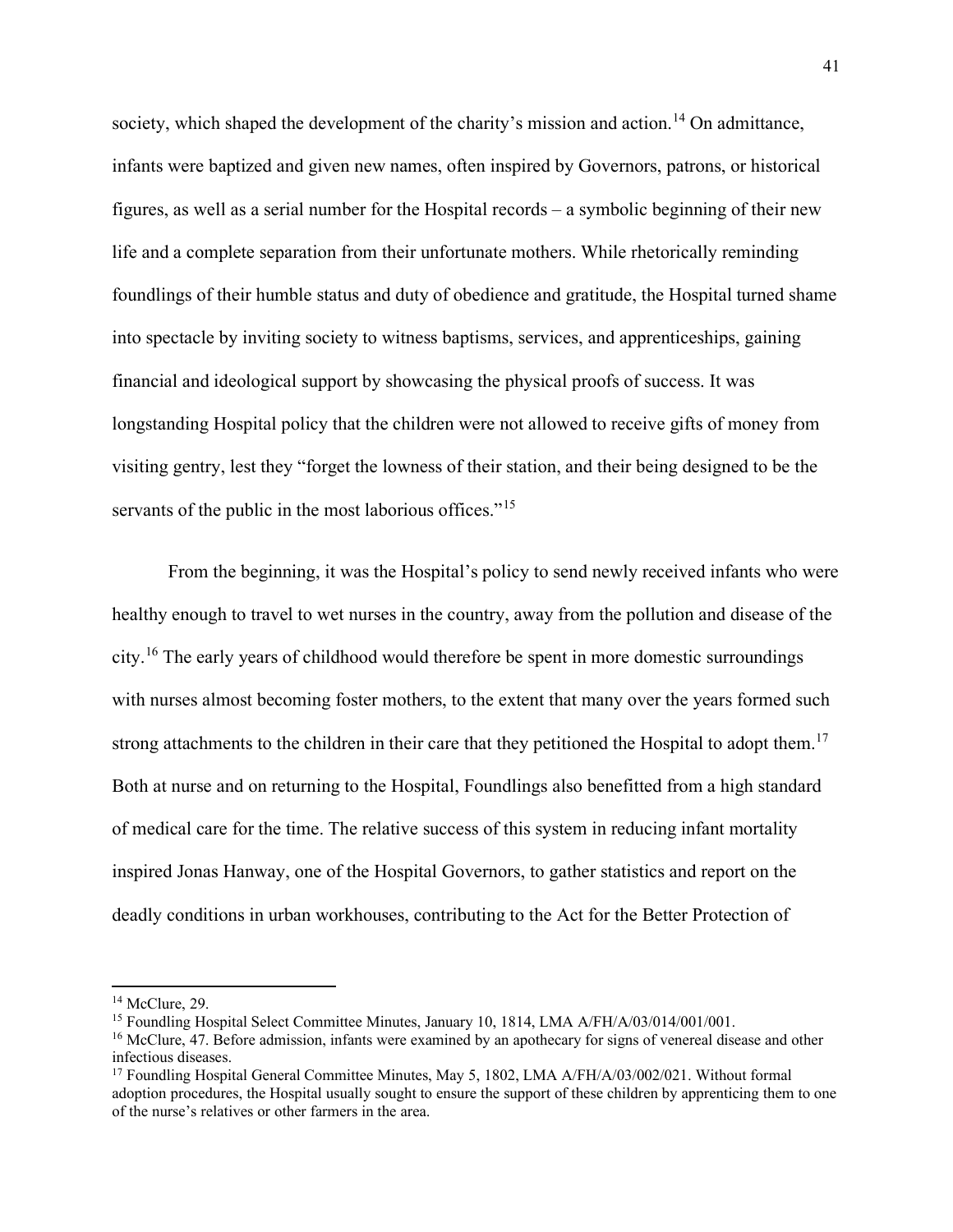Parish Poor Children, or Hanway's Act, which mandated a similar policy of country nursing in 1762.<sup>[18](#page-42-0)</sup> London parish records reveal how Trustees of the Poor struggled to balance these new standards with ratepayer demands to cut costs and reduce the number of paupers as the century progressed.

While many urban parishes shifted practices to address increasing poor relief expenditure, St. Leonard, Shoreditch considered a plan in 1795 put forth by James Saltwell to increase efficiency and savings by keeping children, whether orphaned or with parents in the workhouse, at a separate establishment outside of London. Saltwell calculated that, allowing for the costs of renting a house with garden, furnishings, medical care, and provisions, the parish could save £50 or more per year by caring for children in bulk rather than paying individual nurses two shillings and nine pence per week for 80 children, and caring for 80 more in the workhouse.<sup>[19](#page-42-1)</sup> He criticized the parish nurses for neglecting their charges, saying that: "I have been several times to see them, and always found some either badly clothed, poorly fed and lodged, disordered, or full of vermin." Women with their own children to feed and clothe, meager parish allowances, and limited oversight from parish officials had little motivation to use their wages as intended for the care of pauper children, though the degree of neglect and apathy was often exaggerated.<sup>[20](#page-42-2)</sup> Instead, Saltwell suggested that eight new nurses could be chosen from among the "most respectable" women in the Poor House to work for their bed and board, and a gratuity of one shilling per week to encourage diligent care.<sup>[21](#page-42-3)</sup> In contrast to the careful

<span id="page-42-0"></span><sup>18</sup> Levene, 13.

<span id="page-42-1"></span><sup>19</sup> St. Leonard Shoreditch Trustees Minutes, November 27, 1795, LMA P91/LEN/10.

<span id="page-42-2"></span><sup>20</sup> Levene, 48.

<span id="page-42-3"></span> $21$  It seems unlikely that these women were to serve as wet nurses for approximately 160 children, though the language of Saltwell's report does not distinguish "infants" as nursing babies from "infants" as toddlers. Nor does this proposal clarify whether the new nurses should be mothers themselves or single women – young, unmarried girls in the workhouse might have been associated with prostitution and therefore not deemed fit to care for children.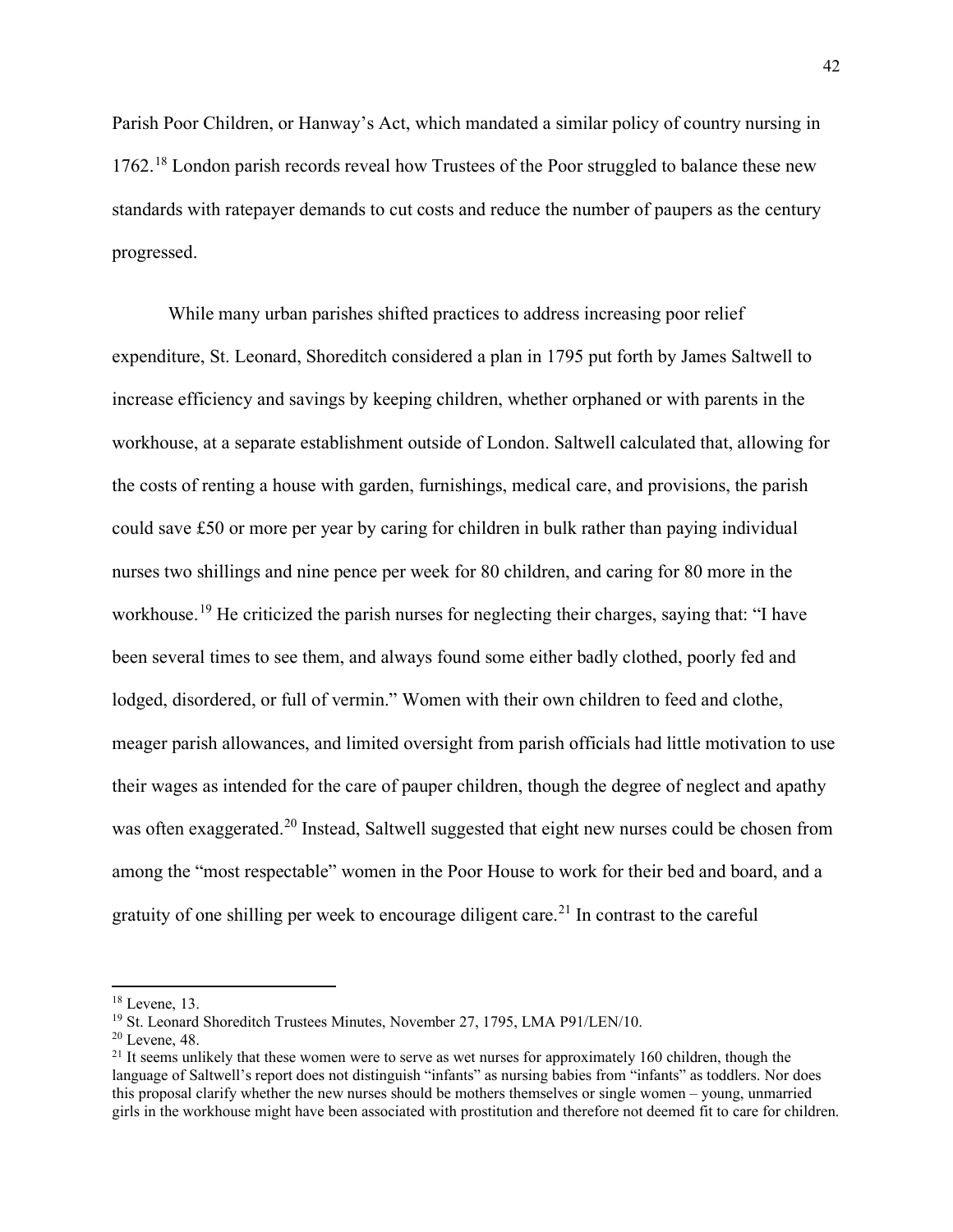inspections of country nurses carried out by Foundling Hospital Governors, critics like Hanway had even suggested that some parish officials tacitly encouraged neglect, "not that they ordered them to be killed; but that they did not order such means to be used, as are necessary to keep them alive."<sup>[22](#page-43-0)</sup> If children were seen only as long-term burdens on the parish, there was no reason to invest in their survival.

Saltwell's plan for St. Leonard acknowledged that money was motivation, and even as he budgeted for more efficient allocation of resources, he argued that equal or even increased spending for poor and orphaned children would benefit the parish. Rather than continuing as burdens on the parish purse, "the children would be much better looked after, better clothed and fed, and by that means would get off your hands, on an average, at least one year sooner." Healthier children could be put to work spinning, knitting, and picking cotton to offset the costs of their maintenance, would be separated from the immoral influences of adult paupers and vagrants (including, perhaps, their own parents), and would attract better apprenticeships at younger ages. Acknowledging the perennial problem of half-hearted administration by reluctant parish officers, Saltwell suggested that the convenience and aesthetic appeal of this little Eden would encourage the trustees to take a greater interest and "go oftner to see the said children than they now do, which certainly would be of great utility." Though St. Leonard initially rejected this plan, it was reconsidered five years later when the workhouse population had grown past capacity, and a suitable house was found for the parish to finally contract with the workhouse master Mr. Walton to "farm the children" at three shillings per head per week.<sup>[23](#page-43-1)</sup> This practice of

<span id="page-43-0"></span><sup>22</sup> Quoted in Levene, 46.

<span id="page-43-1"></span><sup>&</sup>lt;sup>23</sup> St. Leonard Shoreditch Trustees Minutes, November 14, 1800, LMA P91/LEN/10. St. Leonard frequently chose to "farm the poor" by drawing up contracts for a year or more with a workhouse master who would receive a fixed rate per head and the right to a certain percentage of the profits generated by pauper labor, in addition to money from the sale of their urine.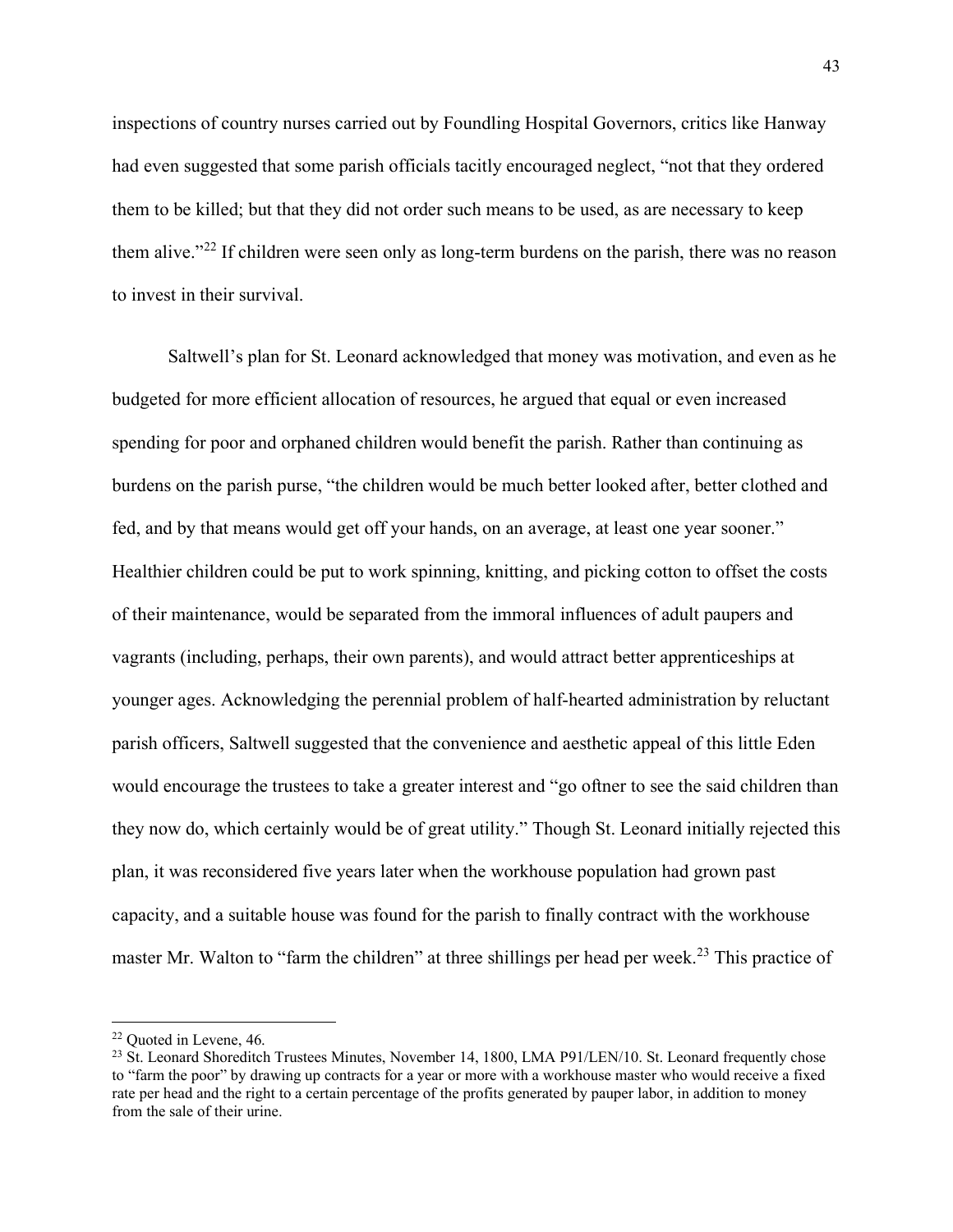transferring administration to a third party, while convenient and sometimes cheaper for the parish, was also vulnerable to poor management and abuse, as St. Leonard had already seen in the greed and embezzlement of previous workhouse masters.

These parish reforms, partly inspired by and in tandem with the Foundling Hospital's mission, alluded to the possibility of ending cycles of poverty by molding the characters and abilities of the next generation; children who were kept in good health and taught habits of industry would theoretically gain greater stability as adults and cease to be a burden on the parish. Unlike the Hospital's uninterrupted control of children in their care, parishes might have truncated influence over children moving in and out of the workhouse with parents, and were motivated to relegate responsibility for orphans as soon as possible; yet policies enacted by both bodies reflected an interest in children distinct from criticism of their parents. Some benevolent impulses were checked by rising relief expenditures following stagnating wages, bad harvests, and the Napoleonic Wars at the turn of the century.<sup>[24](#page-44-0)</sup> Though children might not be responsible for their poverty, institutional care for them removed the financial and social burden from their parents, whose improvidence and lack of family planning were to blame. Joseph Townsend lamented that honest, industrious farmers had to take the bread from their own children's mouths to feed the paupers: "he would feed them better, but the prodigal must *first* be fed. He would purchase warmer clothing for them, but the children of the prostitute must *first* be clothed."[25](#page-44-1) Undue preference given to the children of the poor would threaten the moral order of society.

<span id="page-44-0"></span><sup>24</sup> Gertrude Himmelfarb, *The Idea of Poverty: England in the Early Industrial Age,* (1st ed. New York: Knopf, 1984), 65.

<span id="page-44-1"></span><sup>&</sup>lt;sup>25</sup> Joseph Townsend, *A Dissertation on the Poor Laws by a Well-wisher to Mankind*, (2<sup>nd</sup> ed. London: C. Dilly, 1786), 9.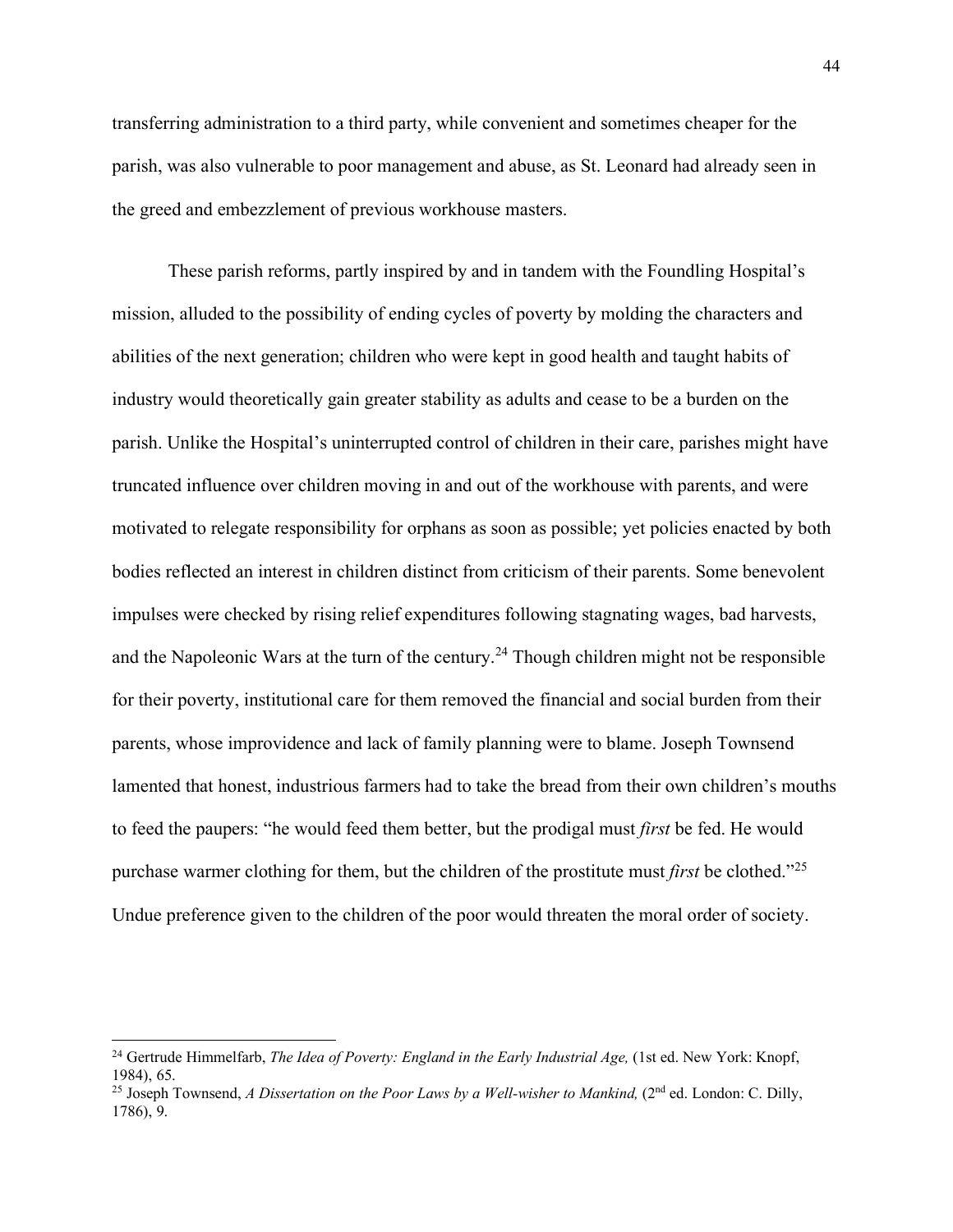However, as the Hospital Governors' philosophy evolved at the end of the eighteenth century, they expanded their purview from the salvation of infants to the redemption of their mothers.<sup>[26](#page-45-0)</sup> It was always implicit in the charity's function that taking in unwanted children would remove the burden of their care and stigma of their birth from unwed mothers, but this effect was gradually codified in practice as the Hospital changed its admissions policies to focus on illegitimate children and seduced or abandoned women. By 1813, instructions to petitioners stipulated that "no woman need apply who previous to her present misfortune, did not bear a good character for virtue, sobriety and honesty."[27](#page-45-1) Under this policy, women had to prove, through testimony and, if necessary, witnesses, that they had only yielded to their seducers once, on promise of marriage, and were not otherwise known to have encouraged their advances. These regulations were intended to enable unwed mothers, many of whom were domestic servants, to return to their work and regain a degree of respectability, often with the support of their employers. Inquiry into character and circumstance constructed mothers as deserving objects of charity and distanced the Hospital from accusations of supporting or encouraging prostitution. With this moral grounding of their mission, it follows that Hospital education policies were similarly concerned with the characters of their charges.

Pamphleteers argued that too much education would make poor children unfit for the manual labor for which they were destined, or make them unhappy or dissatisfied in their work; some modern scholars have even argued that the isolated and regulated environment of the Hospital ill-prepared foundlings for the realities of urban life when they left to be apprenticed.<sup>[28](#page-45-2)</sup> The Governors were always concerned with practical education in suitable work, but further

<span id="page-45-0"></span><sup>26</sup> McClure, 143.

<span id="page-45-1"></span><sup>27</sup> Foundling Hospital Select Committee Minutes, July 30, 1813, LMA A/FH/A/03/014/001/001.

<span id="page-45-2"></span><sup>28</sup> McClure, 219; 243.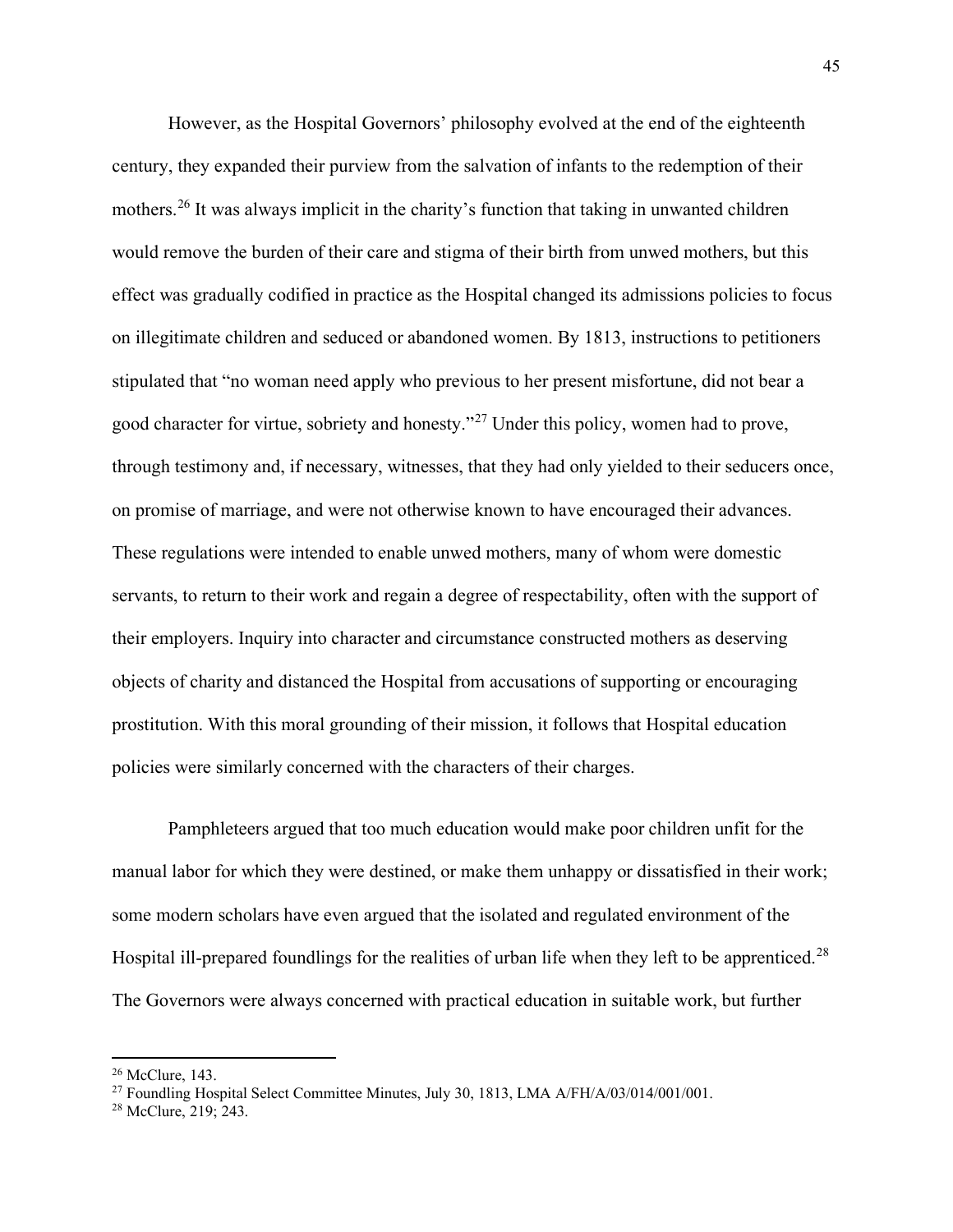implemented curricula and teaching methods beyond the standard of working-class learning. These differences in educational attainment were partly a function of time, since poor families generally could not afford to send their children to school for long, uninterrupted terms, and those in the workhouse might be moving in and out of the institution. Education represented both monetary and opportunity costs for families who could not afford to give up children's current earnings for the delayed benefits of literacy.<sup>[29](#page-46-0)</sup> Similarly, even in parishes which employed a schoolmaster for the workhouse, education could be construed as idleness. Parishes sought to turn pauper labor to their profit, and the St. Leonard Trustees argued that children, where possible, should be separated from their parents and "trained up in the habits of industry – preserved from the evil of bad examples, be instructed in the knowledge of their duty" in the workhouse.<sup>[30](#page-46-1)</sup> When the parish contracted for the management of the workhouse, the master was incentivized to tip the balance in favor of child labor, as he took a share of all profits.<sup>[31](#page-46-2)</sup> Since it was often assumed that poverty was a result of an aversion to hard work, the solution was to enforce industry until it became an unquestioned and lifelong habit.

In contrast, the Hospital sought to provide a balanced schedule of work and education, the fruits of which could be displayed in the hymns, anthems, and catechisms learned by the children for worship on Sundays. The element of spectacle in the Hospital's public relations favored a more robust education in moral as well as academic principles. These motives also contributed to attitudes and curricula that were consciously gendered. Considering the fate of their mothers, the Hospital was especially concerned with the characters of foundling girls, and

<span id="page-46-0"></span> $^{29}$  Humphries, 316. Humphries found that families which sent children to work instead of mothers were making a rational financial choice, given the incorporation of child labor in the industrial market and the low wages paid to women.

<span id="page-46-1"></span><sup>&</sup>lt;sup>30</sup> St. Leonard Shoreditch Trustees Minutes, May 26, 1797, LMA P91/LEN/10.

<span id="page-46-2"></span><sup>31</sup> Sidney Webb and Beatrice Webb, *English Local Government from the Revolution to the Municipal Corporations Act*, Part 1, *The Old Poor Law.* (London: Longmans, Green and, co., 1927), 413.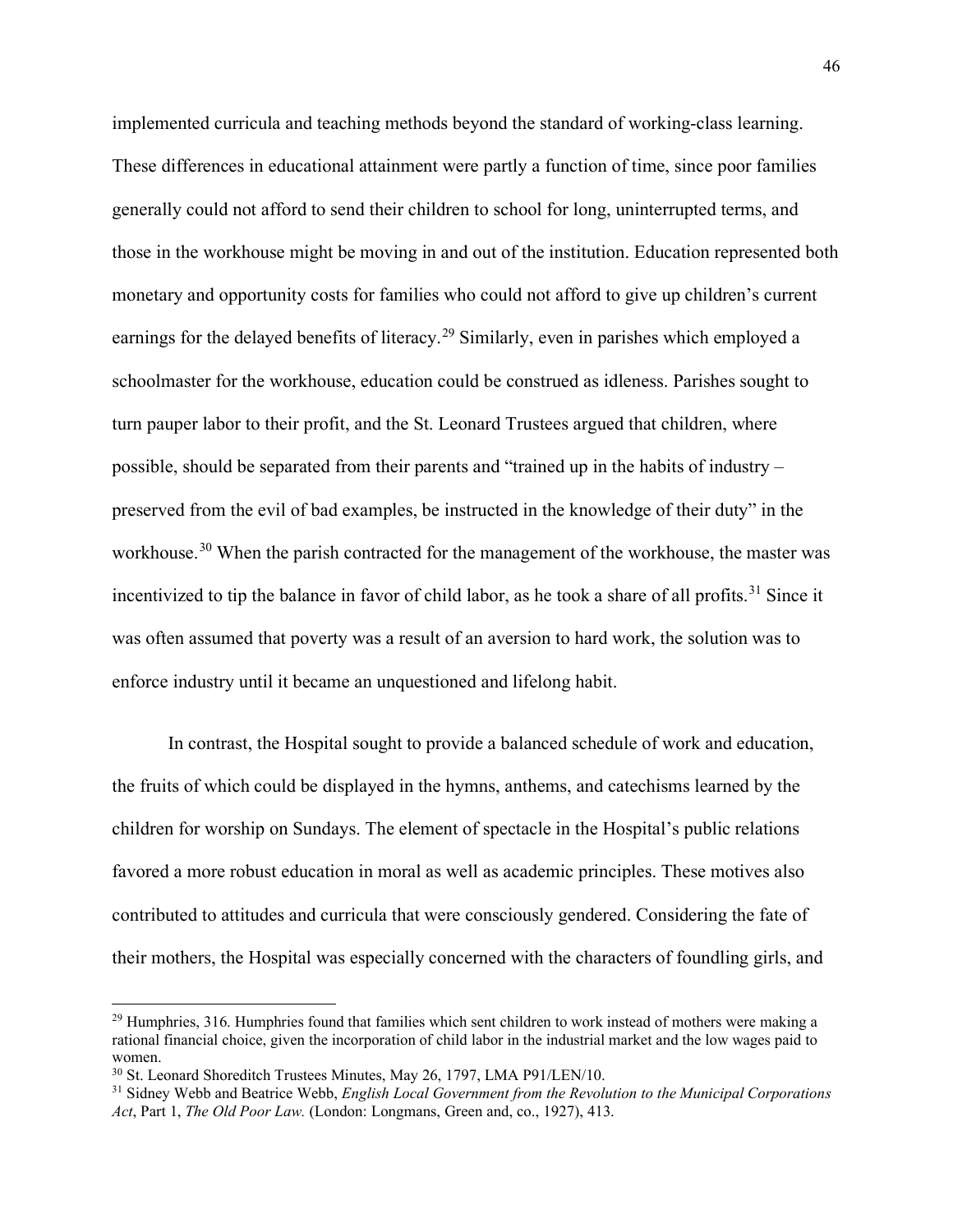sought to instill the virtues of chastity and sobriety in addition to industry and humility.<sup>[32](#page-47-0)</sup> While girls were taught basic reading and writing, and perhaps how to keep household accounts, they were otherwise employed in the kitchen, laundry, and at needlework to supply the housekeeping needs of the Hospital.<sup>[33](#page-47-1)</sup> This was all that the Governors deemed necessary in preparation for their eventual employment as domestic servants. To go further would not only waste time and resources, but perhaps also give these girls ideas above their station, a dangerous precursor to the kinds of relationships with employers and young men of their households which had ruined their mothers. The Hospital committee minutes recorded frequent reports on the employment and profit generated by girls' labor. Describing the division of tasks between kitchen, laundry, and fine needlework, the Matron noted in 1813 "eighteen girls, mentioned underneath, six from each ward, have all behaved very well and are deserving of any little reward the Gentlemen may think proper to give them."<sup>[34](#page-47-2)</sup> The committee resolved that the girls be awarded silver thimbles for their industry and good conduct. Monthly accounts of incoming funds recorded between four and sixteen pounds for sewing work done by the children. In addition to facilitating the domestic functions of the Hospital, the labor of foundling girls essentially subsidized the education of their male peers. Their dependent and auxiliary roles as women were emphasized from a young age.

In contrast, the curriculum and pedagogy for foundling boys was progressive for its time. In 1813, the committee set out new rules for the schoolmaster, including a daily schedule of prayer, catechism and religious instruction, as well as reading, writing, and cyphering according

<span id="page-47-0"></span><sup>32</sup> Helen Berry, *Orphans of Empire: The Fate of London's Foundlings,* (First ed. Oxford, UK: Oxford University Press, 2019), 130.

<span id="page-47-1"></span><sup>&</sup>lt;sup>33</sup> Foundling Hospital Select Committee Minutes, February 10, 1800, LMA A/FH/A/03/014/001/001.

<span id="page-47-2"></span><sup>34</sup> Foundling Hospital Select Committee Minutes, January 11, 1813, LMA A/FH/A/03/014/001/001.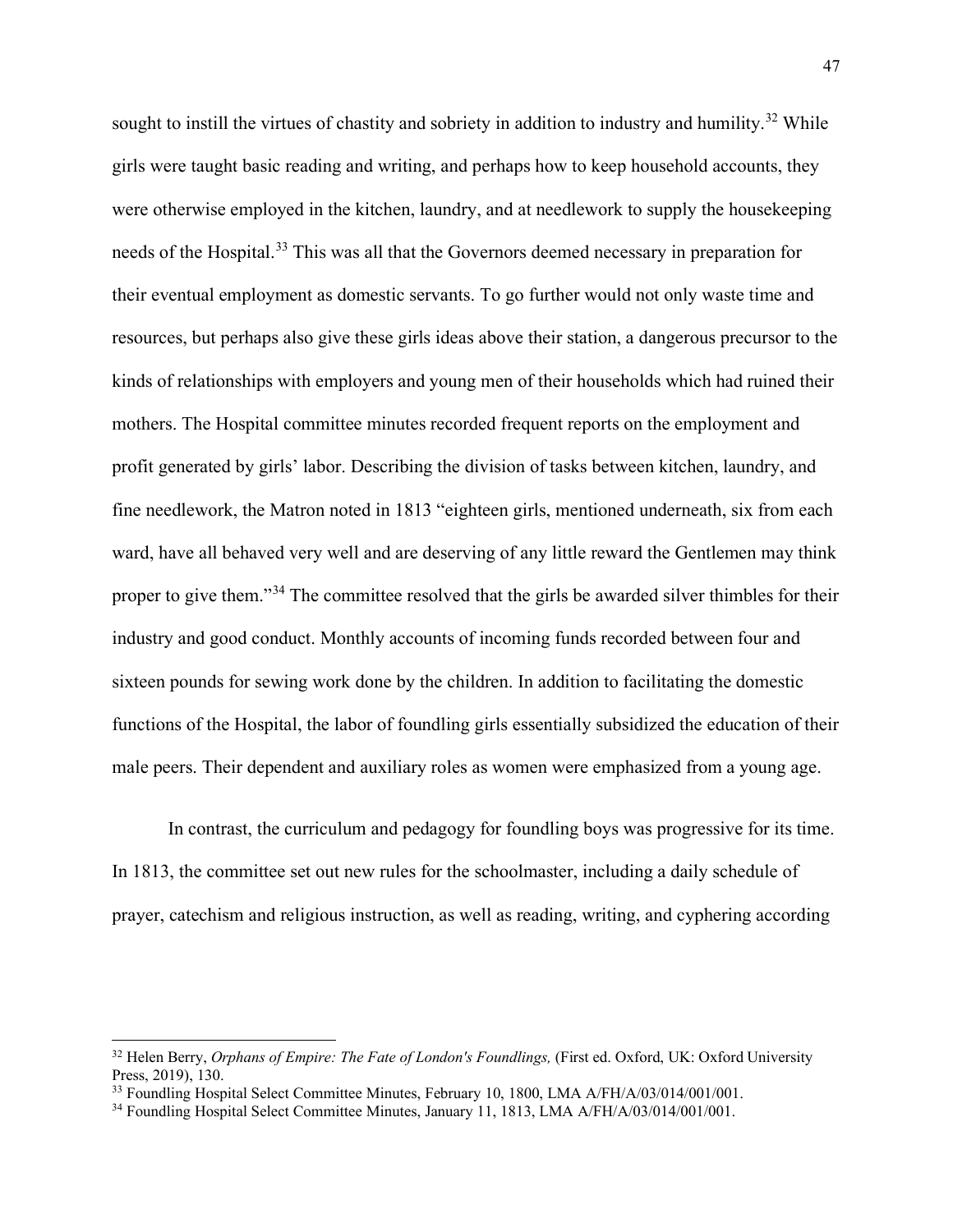to class and ability. In addition, the plan established a complicated hierarchy of roles for boys to assist in keeping order in the classroom and instructing their peers:

"the ushers (under the master) shall be responsible for the care and management of the school during school hours…the duty of the teacher is to direct his class in the learning of their lessons…the duty of the assistants is to assist the teachers…the duty of the monitor and his deputy (when so appointed) shall be to take care of the school room…keeping it open for the benefit of those scholars who choose to read, write, cypher, or study there; and for the confinement of those who have incurred that punishment…he shall also report to the master the names of such of them as neglect their tasks…The ushers, teachers and assistants, monitor and deputy monitor, shall each wear a Badge of Distinction…the usher, monitor, and teachers shall have the same authority out of school as in school..."<sup>[35](#page-48-0)</sup>

Along with helping to maintain discipline, these boys were encouraged in their leadership and rewarded weekly according to their position, receiving wages between tuppence and sixpence. This method of instruction favored positive aspiration over negative discipline, emphasizing values of obedience and industry through a systematic ranking of the students. The schoolmaster would also reward "the scholar, who has most distinguished himself that day in his class, for conduct and for proficiency….and the scholar who has improved most" with tickets redeemable at an exchange rate of six for one penny. All of these monetary rewards were to be divided, half paid immediately and half recorded in a "Fund Book" to be paid to the boys upon their apprenticeship, or reduced in the case of bad conduct. These policies were remarkable for their introduction of monetary motive at such young ages, preparing the boys to equate both good conduct and scholastic achievement with financial success. They also rewarded leadership initiatives and abilities which might be useless to apprentices in semi-skilled labor and manufacturing occupations. This education prepared boys for an idealized world which rewarded merit in direct and measured proportion to its value, and taught them to consider their own

<span id="page-48-0"></span><sup>35</sup> Foundling Hospital Select Committee Minutes, January 4, 1813, LMA A/FH/A/03/014/001/001.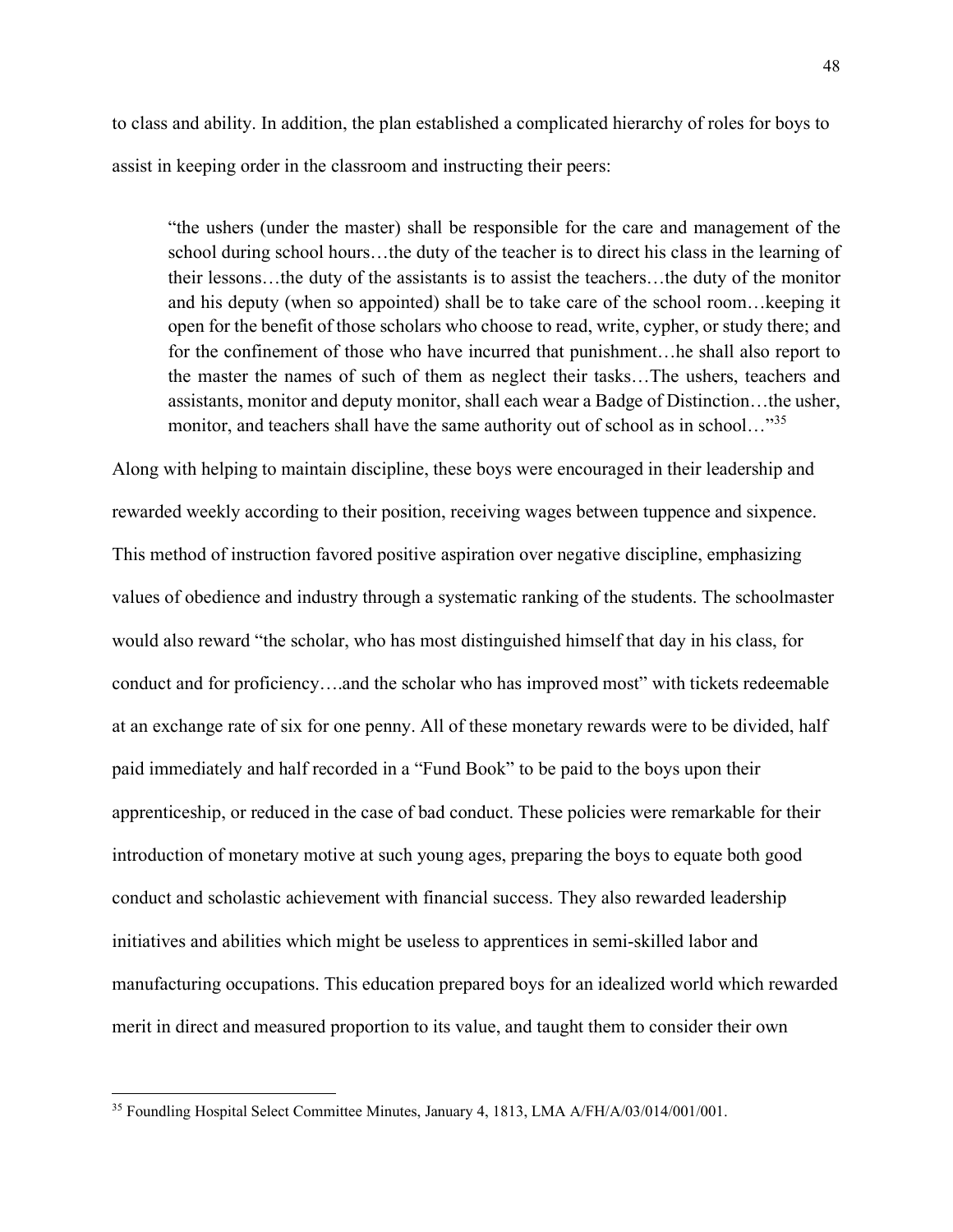behavior and ability in that financial light. While the morality of the girls was essential to the religious core of society, the enterprise of the boys was vital to the industrial productivity of the nation.

The Hospital Governors based this plan on the curriculum of a Free School in Whitechapel which, among other similar charity schools, was the work of Dr. Andrew Bell. Bell had started as a chaplain in Madras, India, and developed his hybrid system of religious and practical education to serve the illegitimate children of European soldiers and Indian women.<sup>[36](#page-49-0)</sup> Bell's plan intended to increase efficiency and allow one schoolmaster to oversee more pupils by delegating many responsibilities for teaching and discipline to the students themselves. Constant evaluations of behavior and merit would encourage industry among the monitors and assistants to maintain their positions, and among the students to aspire to them. Bell wrote and preached frequently on the subject of the education of the poor, noting that the greater malleability of children made them more responsive to religious and moral instruction. He spoke from his own experience which "bears living evidence to the happy effects of education, on the character of the people, and on the prosperity of the state."[37](#page-49-1) Though primarily motivated by the power of education for evangelizing throughout the empire, Bell acknowledged and celebrated the economic functions of a well-educated society. Bell compared his innovation to an efficient factory, noting that "machinery has been contrived for spinning twenty skeins of silk, and twenty hanks of cotton, where one was spun before; but no contrivance has been sought for, or devised,

<span id="page-49-0"></span><sup>&</sup>lt;sup>36</sup> Jana Tschurenev, "Diffusing Useful Knowledge: The Monitorial System of Education in Madras, London and Bengal, 1789 – 1840," (*Paedagogica Historica* 44, no. 3 (2008): 245-64), 247. A Quaker teacher, Joseph Lancaster, developed a similar technique at around the same time, leading modern scholars to call it the "Bell-Lancaster Method." The association with dissenting religion made Anglican charities and institutions cite Bell as their predecessor instead of Lancaster.

<span id="page-49-1"></span><sup>37</sup> Andrew Bell, *Extract of a Sermon on the Education of the Poor, under an Appropriate System Preached at St. Mary's, Lambeth, 28 June, 1807; for the Benefit of the Boys' Charity-School at Lambeth,* (2nd ed. London: Printed for T. Cadell and W. Davies, 1807), 9.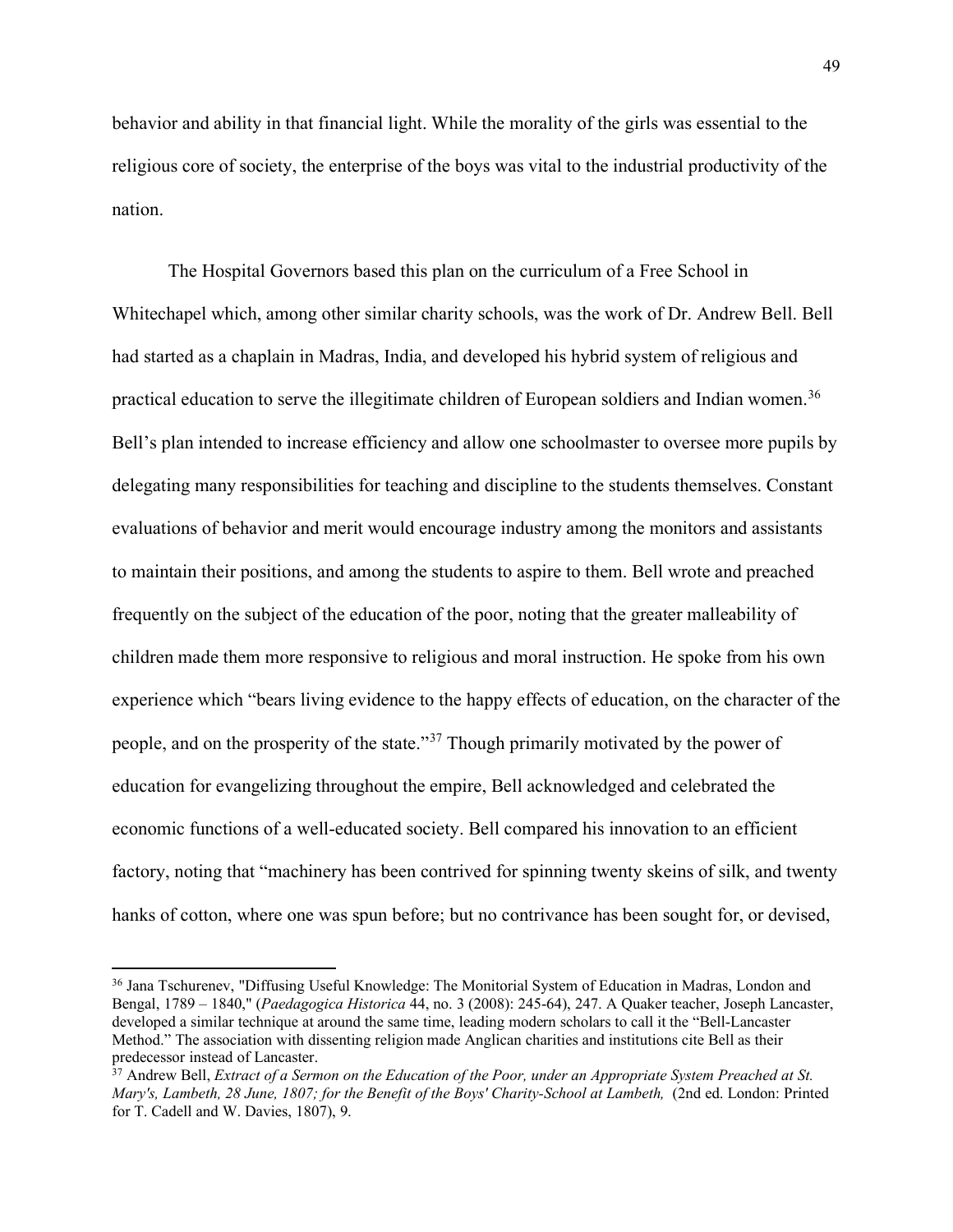that twenty children may be educated…as one was taught before."[38](#page-50-0) The conscious imitation of industrial organization anticipated the fate of his students in factories and manual labor. Bell chose to emphasize moral values which, while based in religious instruction, were particular to class expectations, especially industry, frugality, obedience, sobriety, and subordination. Extracts from his sermons focused more on these benefits to social stability and economic productivity than on the practical skills of literacy or labor. In noting that education represented "a present regard to the greatest possible good," perhaps Bell alluded to a secular, utilitarian motivation beyond the propagation of the Gospel. He contrasted this form of charity not with ignorance, but with an alternative education in vice and criminality, learned on the streets or in the workhouses. While children were a *tabula rasa*, the better classes of society must be the authors of their character.

As children approached adolescence, they prepared for the realities of gainful employment. The tradition of apprenticeship stretched back centuries to the heyday of guilds and artisans, but it continued to be a useful tool for working-class families, parishes, and charities to secure both job training and legal settlement in the parish of their employer. For foundling children whose histories were sealed, this represented their first claim to belonging in a parish and ensured entitlement to relief should they ever fall on hard times. The same was true for pauper children who were often apprenticed at younger ages by parish authorities eager to transfer responsibility for their maintenance.<sup>[39](#page-50-1)</sup> This eagerness also extended to new opportunities for apprentices in industrial occupations; both small scale manufacturers and large factories took pauper children *en masse* as cheap labor to fuel their economic growth.<sup>[40](#page-50-2)</sup> Despite the apparent

<span id="page-50-0"></span><sup>38</sup> Bell, 17.

<span id="page-50-1"></span><sup>39</sup> Humphries, 197.

<span id="page-50-2"></span><sup>40</sup> McClure, 153.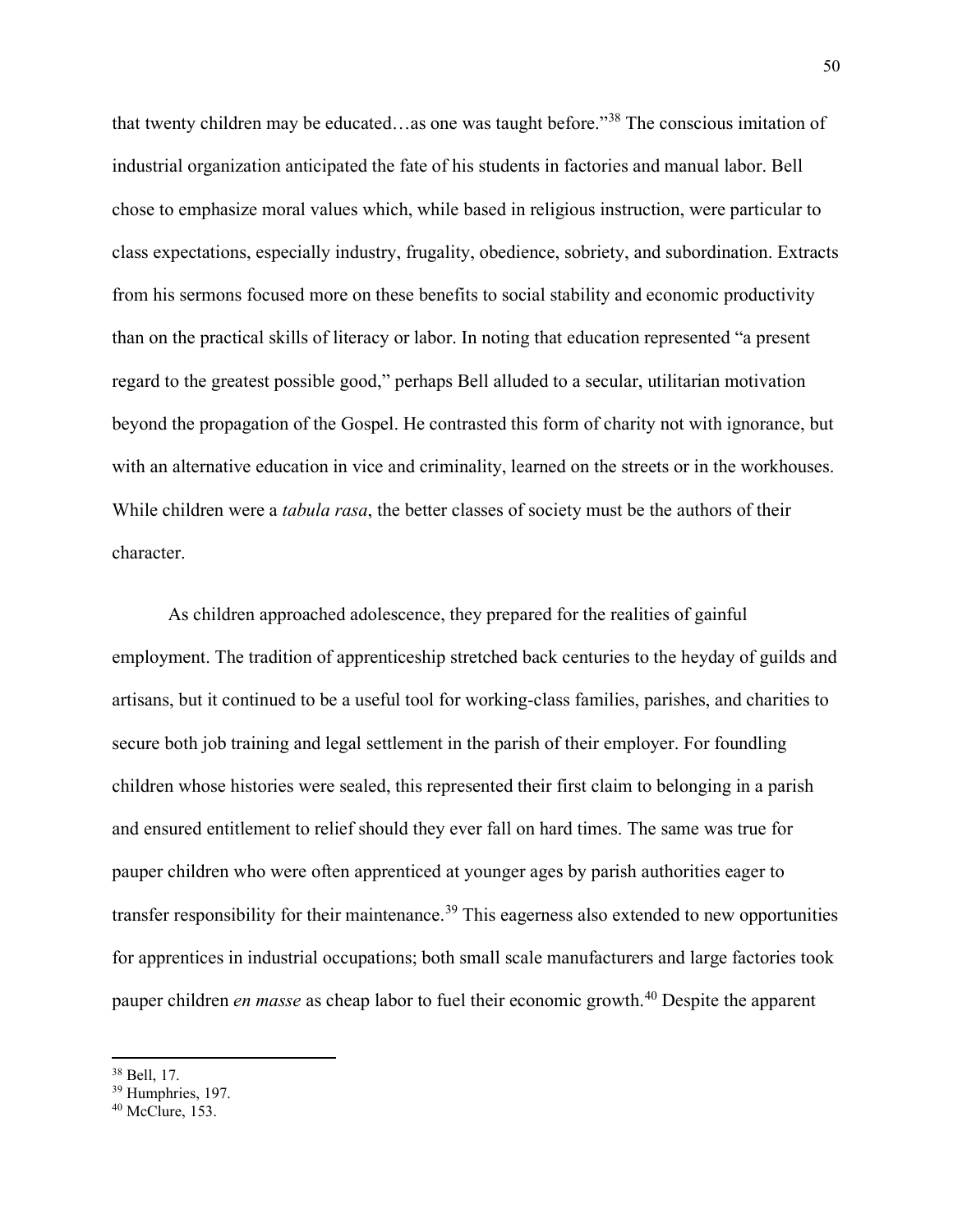incongruence between a modernizing economy and an unchanging medieval practice, scholars have argued that apprenticeship continued to be associated with greater earning potential and social status, even in semi-skilled trades.<sup>[41](#page-51-0)</sup> Nevertheless, these arrangements were vulnerable to fraud and abuse, as employers mistreated apprentices, failed to fulfill promises of housing or education, or even went out of business, leaving children stranded far from home. The St. George-in-the-East parish Trustees petitioned in 1791 for several children to be released from apprenticeships with Sebastian Hilliard on account of ill treatment, but resolved "that whenever they apply to this parish for relief they be passed to the parish of Barking in the county of Essex where their settlement is."<sup>[42](#page-51-1)</sup> Though the ancient association between apprenticeship and settlement protected these children from complete abandonment, it also exposed the failures of this system as growing industrial markets demanded mobile labor.

During a period when the industrial future was far from certain, however, London parishes evaluated their options in different ways. While St. George-in-the-East several times apprenticed all suitable children in their care to a cotton manufactory in Manchester, St. Leonard Trustees resolved that "no child shall be apprenticed to cotton mills or any other employ by which there does not appear to be a probability of such child gaining a livelihood when his time is expired.<sup>[43](#page-51-2)</sup> The parish not only was wary of economic downturns, but also recognized that factory workers had few other skills to make a living during times of unemployment. Within the East End, variations in poverty between parishes led to widely disparate policies towards children. Even the Foundling Hospital had to resort to mass apprenticeships during the period

<span id="page-51-0"></span><sup>&</sup>lt;sup>41</sup> Humphries, 266.

<span id="page-51-1"></span><sup>42</sup> St. George-in-the-East Trustees Minutes, October 5, 1791, LMA P93/GEO/090.

<span id="page-51-2"></span><sup>43</sup> St. Leonard Shoreditch Trustee Minutes, November 1806, LMA P91/LEN/11.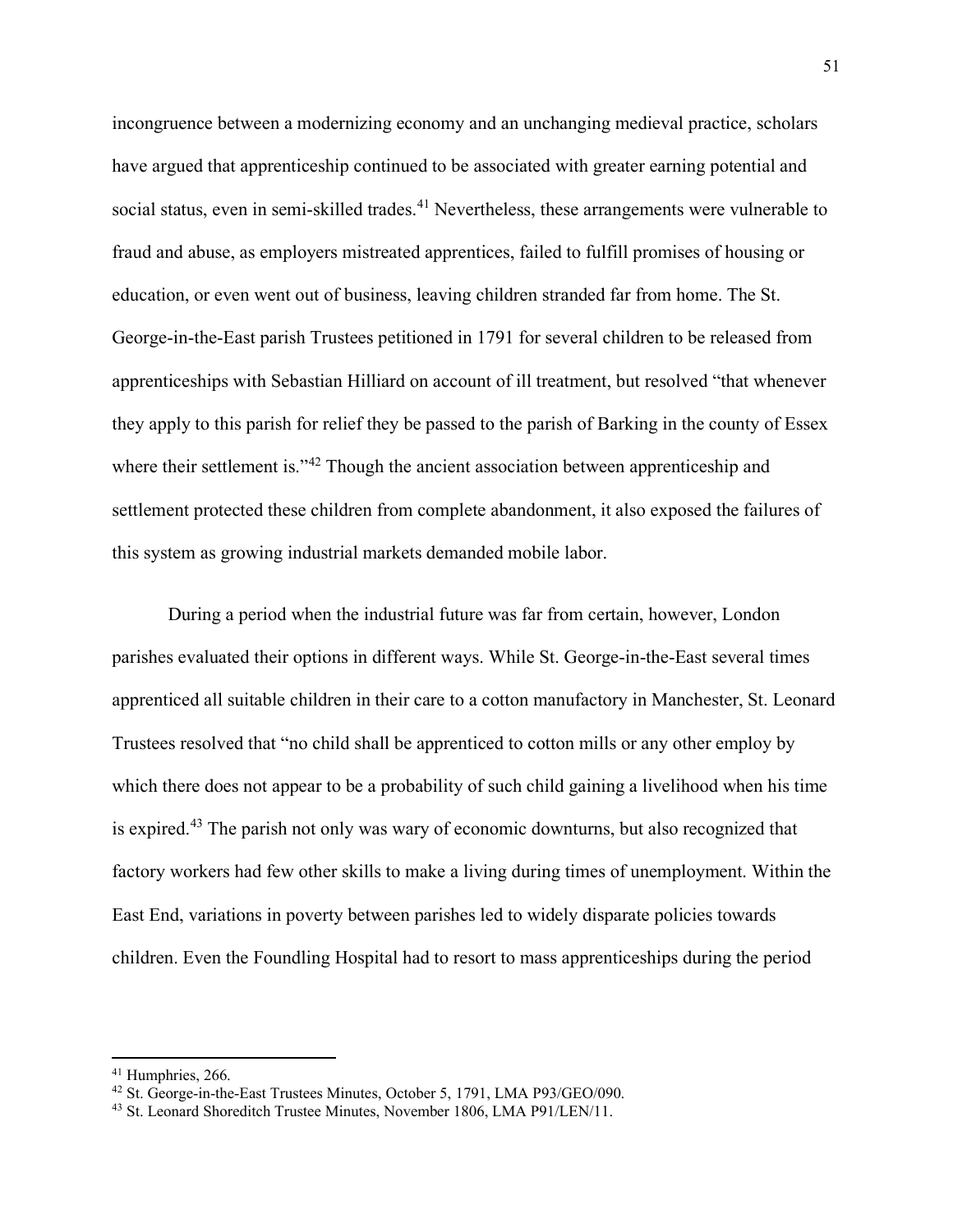after the General Reception when thousands of children were coming of age on their hands.<sup>[44](#page-52-0)</sup> Nevertheless, the Governors had decided early on that the continued moral education of the children was a priority, and therefore rejected apprenticeships in environments deemed to be harmful, including pin factories like those whose economic efficiency was praised by Adam Smith.[45](#page-52-1) Instead, the Hospital relied on the connections of its Governors and tireless efforts of its employees to find good situations in trades, as well as domestic service. Industrial employment came to be reserved for restless or disobedient children, straight from the Hospital or after failed apprenticeships. The Governors often sent boys as young as nine to sea through the Marine Society, and girls to Samuel Oldknow, a small-scale manufacturer outside Manchester. The committee minutes record the apprenticeships of girls as young as ten, removed from the Hospital as examples to their peers, and as old as nineteen, discharged from apprenticeships for bad conduct. Oldknow was similarly concerned for his charges' moral welfare, noting in a letter to the Governors about Sarah Hopkins: "should she have any thing bad in her temper and disposition it is sure to diffuse itself throughout all the junior class and to the great detriment of good order."[46](#page-52-2) Though enlightened capitalists like Oldknow could run moral businesses and reform their apprentices, the Hospital Governors in general viewed industrial labor as a potentially corrupting and degrading occupation. Despite the outcast status and provenance of the foundlings, the Governors envisioned their future employment within traditional social structures.

This perspective contributed to the overwhelming apprenticeship of foundling girls in domestic service, often to the families of Governors themselves. In apprenticeship agreements

<span id="page-52-0"></span><sup>44</sup> McClure, 127.

<span id="page-52-1"></span><sup>45</sup> Berry, 158.

<span id="page-52-2"></span><sup>46</sup> Foundling Hospital General Committee Minutes, October 28, 1801, LMA A/FH/A/03/002/021.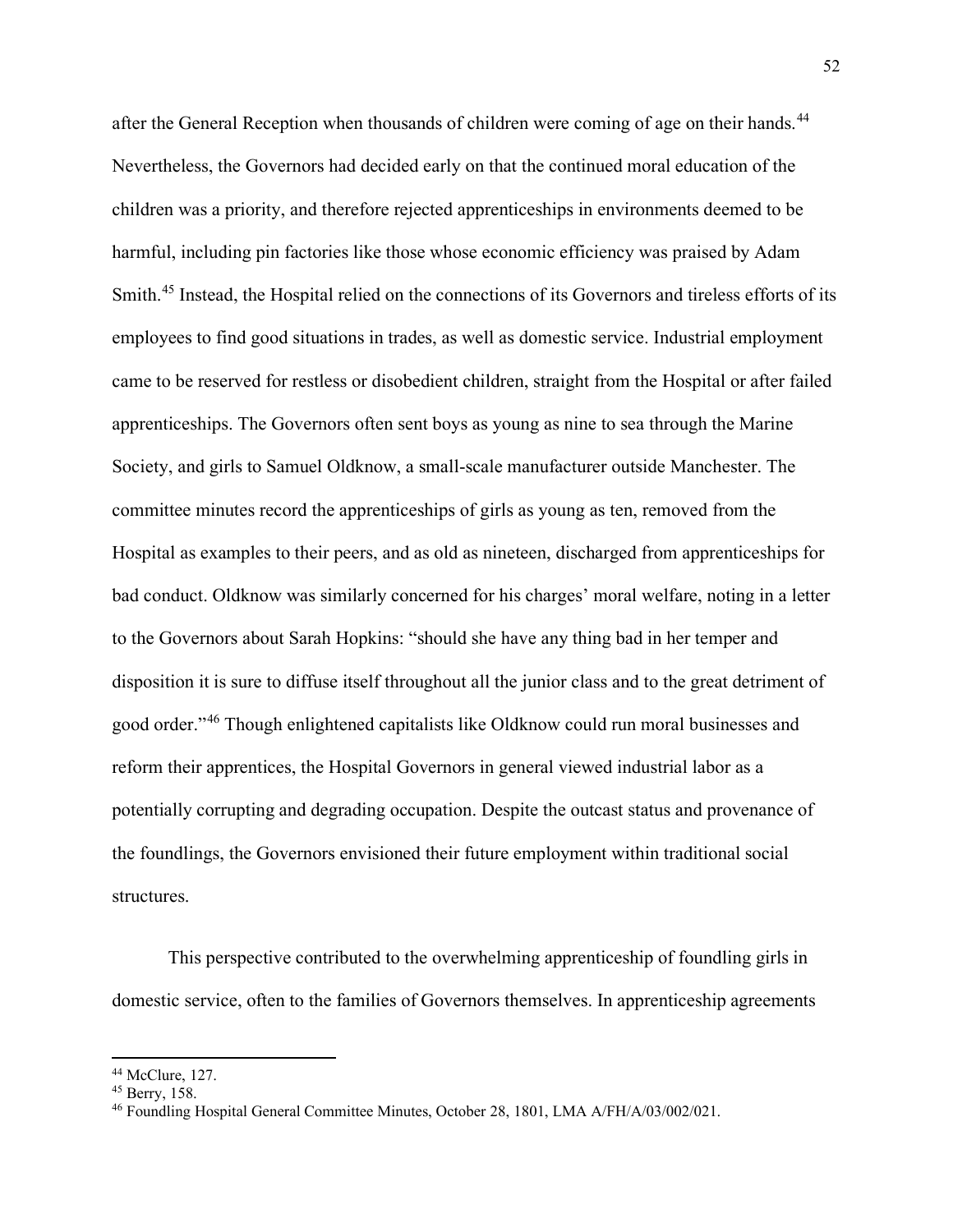the employment was referred to as "household business," perhaps to make the situation seem more like a training period than a source of cheap servants. Domestic service represented the largest share of employment in London, and continued to rise during the nineteenth century.<sup>[47](#page-53-0)</sup> It is probable that many of those servants were the mothers of foundlings, having been seduced by employers or abandoned by lovers. Yet the Governors considered domestic service a respectable occupation, and prepared girls with instruction in housework as well as obedience (and chastity). Master-servant relations represented a focus for visions of the proper structure of society, the idealized deference of the employee and paternalism of the employer.<sup>[48](#page-53-1)</sup> This benevolent view of household hierarchy was shaken by the case of Ann Peers, who returned from her apprenticeship in Mr. Randalf's house "on account of pregnancy."<sup>[49](#page-53-2)</sup> The committee minutes made no reference to the probable paternity of the child, but noted the "recent good conduct of Ann Peers" as reason for the Governors to arrange for her to give birth at a lying in hospital. Ann was more than eight months pregnant, and her own voice and agency in ending the apprenticeship and planning for her delivery are not present in the surviving records. The Governors coordinated with her parish of settlement in St Ann's Soho, presumably also the place of her apprenticeship, to pay for her admittance to Westminster Hospital and arrange for the maintenance of her child. The Foundling Hospital did not offer to admit the infant. Nevertheless, the Governors did resolve to find another situation for Ann Peers after her delivery, probably again in domestic service.

Another foundling apprentice, Mary Harrison, was released from her apprenticeship after several depressive episodes. Her employer wrote to the Governors saying, "she becoming

<span id="page-53-0"></span><sup>47</sup> Himmelfarb, 138.

<span id="page-53-1"></span><sup>48</sup> Carolyn Steedman, *Labours Lost: Domestic Service and the Making of Modern England,* (Cambridge, UK ; New York: Cambridge University Press, 2009), 15.

<span id="page-53-2"></span><sup>49</sup> Foundling Hospital General Committee Minutes, June 17, 1801, LMA A/FH/A/03/002/021.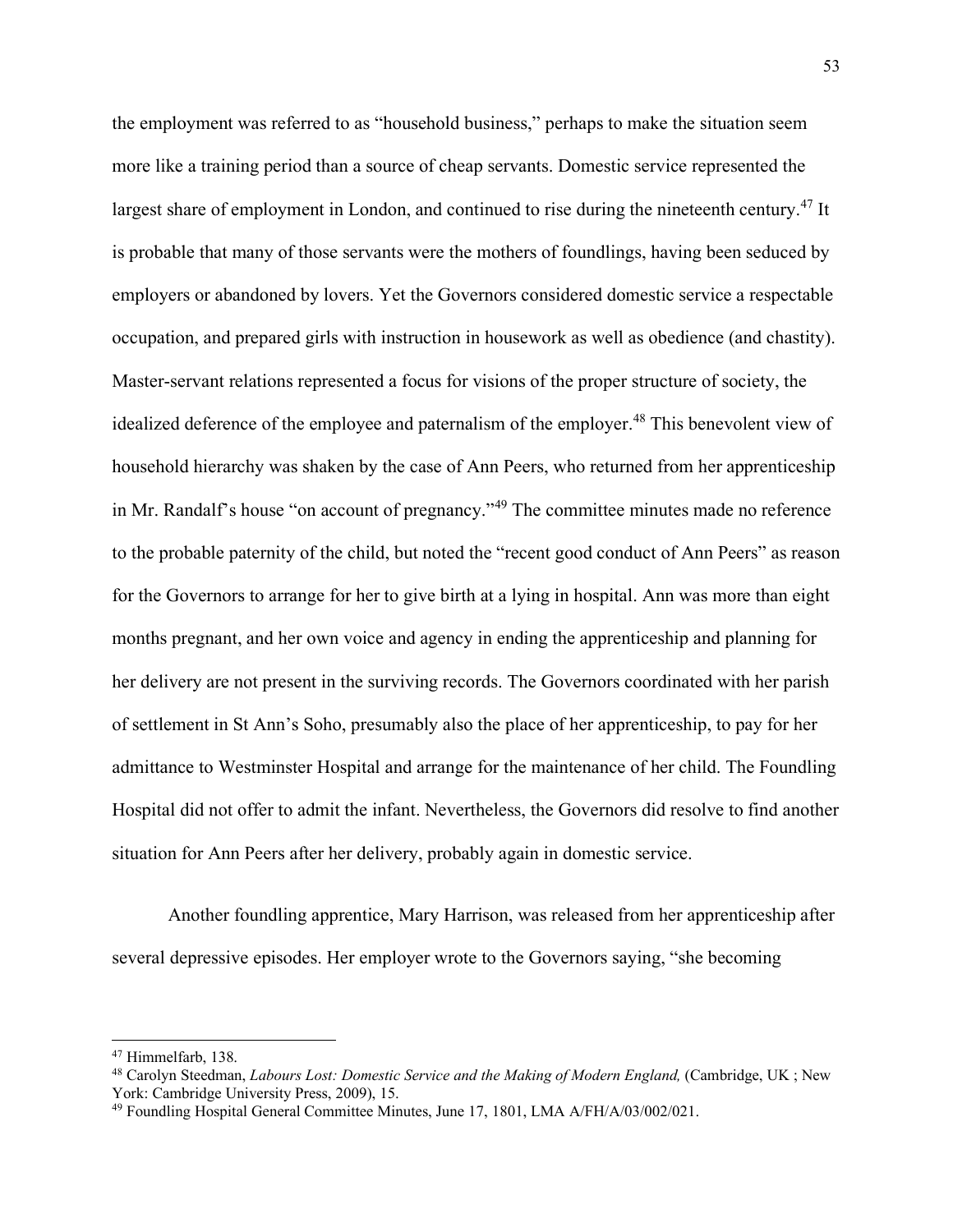perfectly melancholy, tired of life and expressing several times her intention to destroy herself, one whole day she wandered she knew not whither," and asked that the Hospital "consider her melancholy case, and provide for her during the remainder of her life, as may appear to you most proper."[50](#page-54-0) The Governors resolved to find Mary a place in Bethlem Hospital or another mental asylum and pay for her support there. Though struggles with mental illness, and limited treatment, made Mary Harrison unable to perform her work and integrate into society, the Hospital and her employers recognized her continuing need for care. Her story, along with that of Ann Peers and many other foundlings, reflected the Hospital's long-lasting commitment to the children in its care, providing even the badly behaved with work and medical attention. The Governors promised good apprentices financial gratuities at the end of their service, and testimonies to their character with the seal of the Hospital as surety. In contrast to parish officers who washed their hands of pauper apprentices or were hindered by settlement laws and strained resources, the Foundling Hospital sought to ensure its legacy in London and beyond by supporting children through the transitions to adulthood. Whether or not the care and education provided within the Hospital had well-prepared the foundlings for life outside its walls, they were not left to face the world alone. Intimate understanding of the histories and opportunities of former foundlings perhaps made Governors more sympathetic to some struggles during adolescence and adulthood, and therefore more likely to use their influence to intervene. This kind of understanding was a privilege of wealth and benevolence, as well as an advantage peculiar to a children's charity, which was not common among London parishes.

Over the course of the eighteenth century, both the Poor Law and charities like the Foundling Hospital were becoming more involved in the lives of poor children. Periodic efforts

<span id="page-54-0"></span><sup>50</sup> Foundling Hospital General Committee Minutes, July 15, 1801, LMA A/FH/A/03/002/021.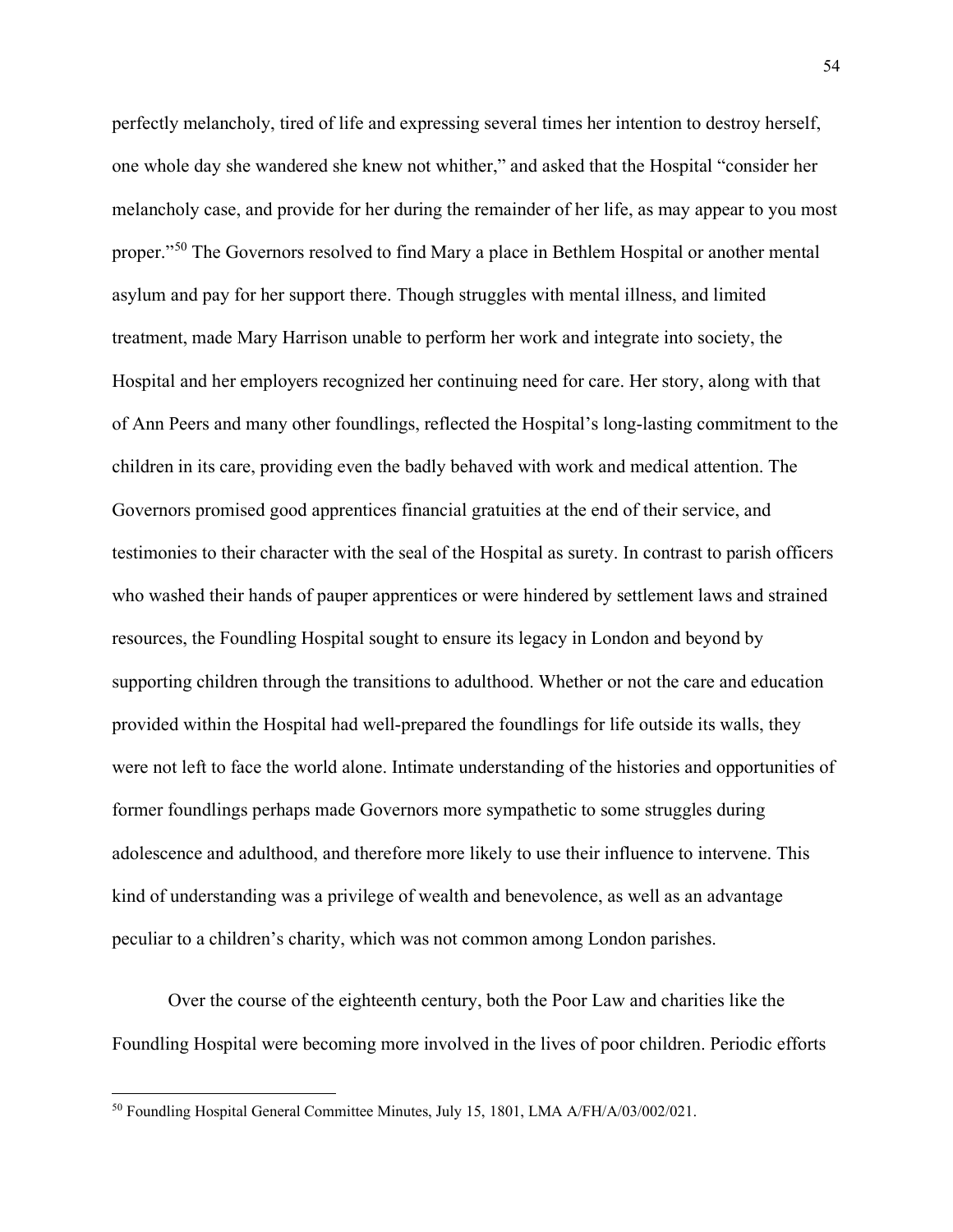to coordinate between parishes, Parliament, and the Hospital anticipated the more central administration of the New Poor Law and even the later welfare system.<sup>[51](#page-55-0)</sup> Administrative problems encountered during the period of General Reception revealed the difficulties of running an institution on such a large scale, but also reflected a developing commitment to addressing problems of childhood poverty for the common good. The examples cited in this chapter affected a small portion of the poor population in a limited geographic area, yet their significance was far reaching. Charles Dickens featured the Foundling Hospital in several novels and brought attention to the lives of the "blank children" in *Household Words*. [52](#page-55-1) Meanwhile, the institutional accoutrement of workhouses continued to grow after 1834. In time, the government intervened in the lives of children to restrict their involvement in work and industry, instead of drawing up the contracts of child labor. Those modern policies which sought to protect children and childhood exceeded eighteenth-century ideology; changing ideals of childhood which had begun to trickle from rich to poor were tempered by pragmatic commitment to class and gender hierarchies. Both government and charity remained committed to bolstering social order through their influence over poor children. The particular attention given to the sexuality of women and girls suggests that their submission to institutional patriarchy was vital to this mission, in contrast to the fledgling ambitions of their male peers. Caught between Enlightenment rationality and Victorian morality, poor children at the turn of the century were molded for economic productivity and social stability.

<span id="page-55-0"></span><sup>51</sup> Berry, 278.

<span id="page-55-1"></span><sup>52</sup> Charles Dickens and William Henry Wills, `Received, A Blank Child,' (*Household Words*, Volume VII, Magazine No. 156, March 19, 1853), 49.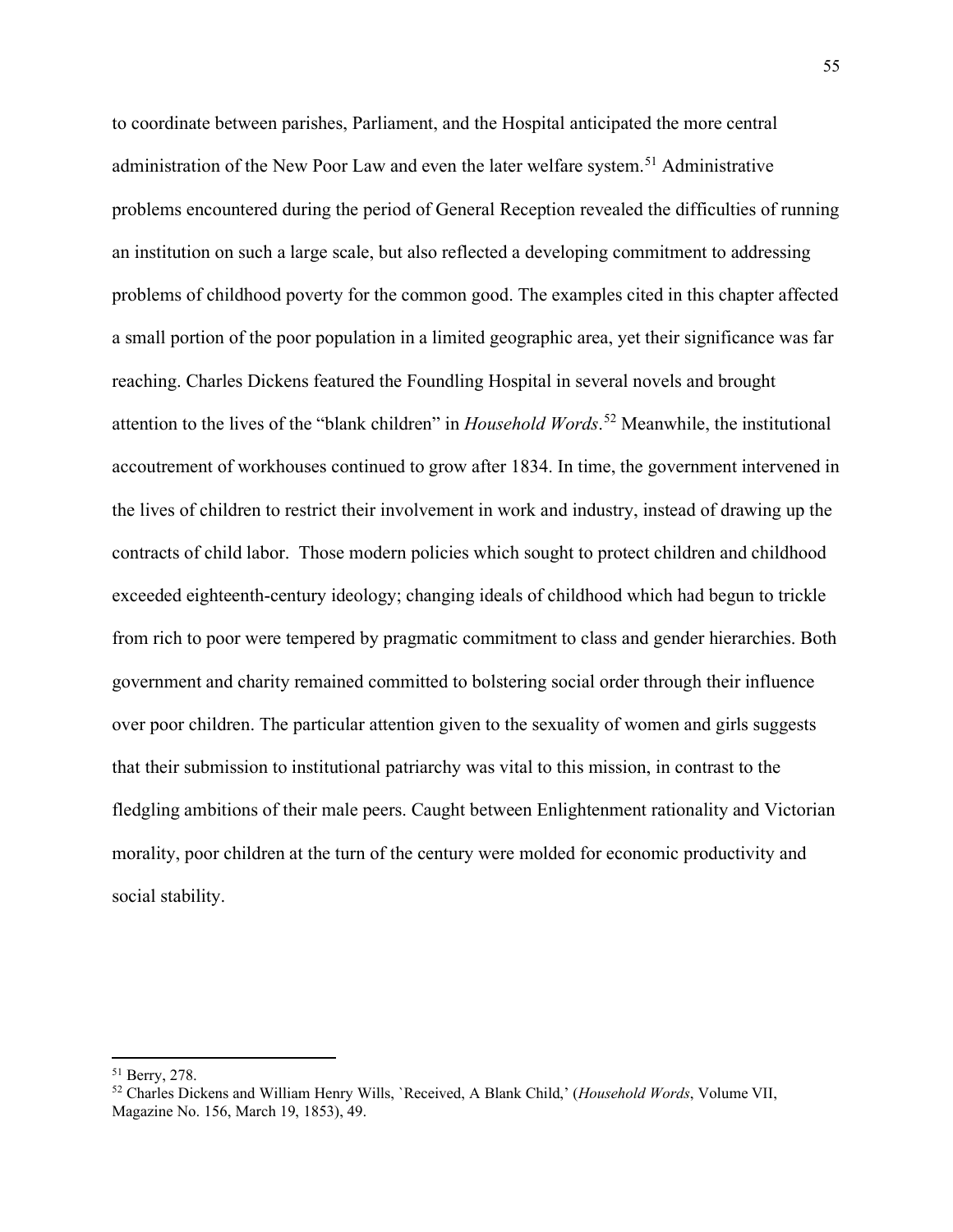As adults, many former foundlings maintained connections with the Hospital, visiting old friends or seeking help and advice from the Governors.<sup>[53](#page-56-0)</sup> They left few autobiographies or other accounts of their experiences growing up in the Hospital environment and transitioning to adulthood. No longer physically marked by uniforms, some may have sought to break with the stigmatized status of their past and discard their foundling identity. Their very names were given by the whims of their benefactors, and in official records they appeared next to serial numbers which marked their place among thousands of other children. In the wider world, did society reward and reinforce the values of the Hospital's education, or were foundlings forever marked by their origin? We can only speculate about how apprentices and young adults made friends, formed relationships, and navigated society; despite their sheltered upbringing, they were, in theory, prepared for the prevailing expectations of class and gender. Many foundlings, particularly boys, were essentially given the tools of social mobility, and simultaneously taught not to use them. The inherent contradiction between the Governors' commitment to upholding social hierarchies, and their imposition of upper class values of literacy and ambition, must have caused some cognitive dissonance. To some extent, survival in the "real world" required a questioning of those inequalities and integration into working-class consciousness, which turned shared experiences of economic exploitation into common identity defined against employers and institutions. Despite the dangers and disadvantages of life in parish care, pauper children might have understood better the abuses and failures inherent in the systems of capitalism and patriarchy. The fate of Ann Peers perhaps suggests that foundling children too sometimes glimpsed the shortcomings of the people and institutions to whom they had been taught to submit.

<span id="page-56-0"></span><sup>53</sup> Berry, 281.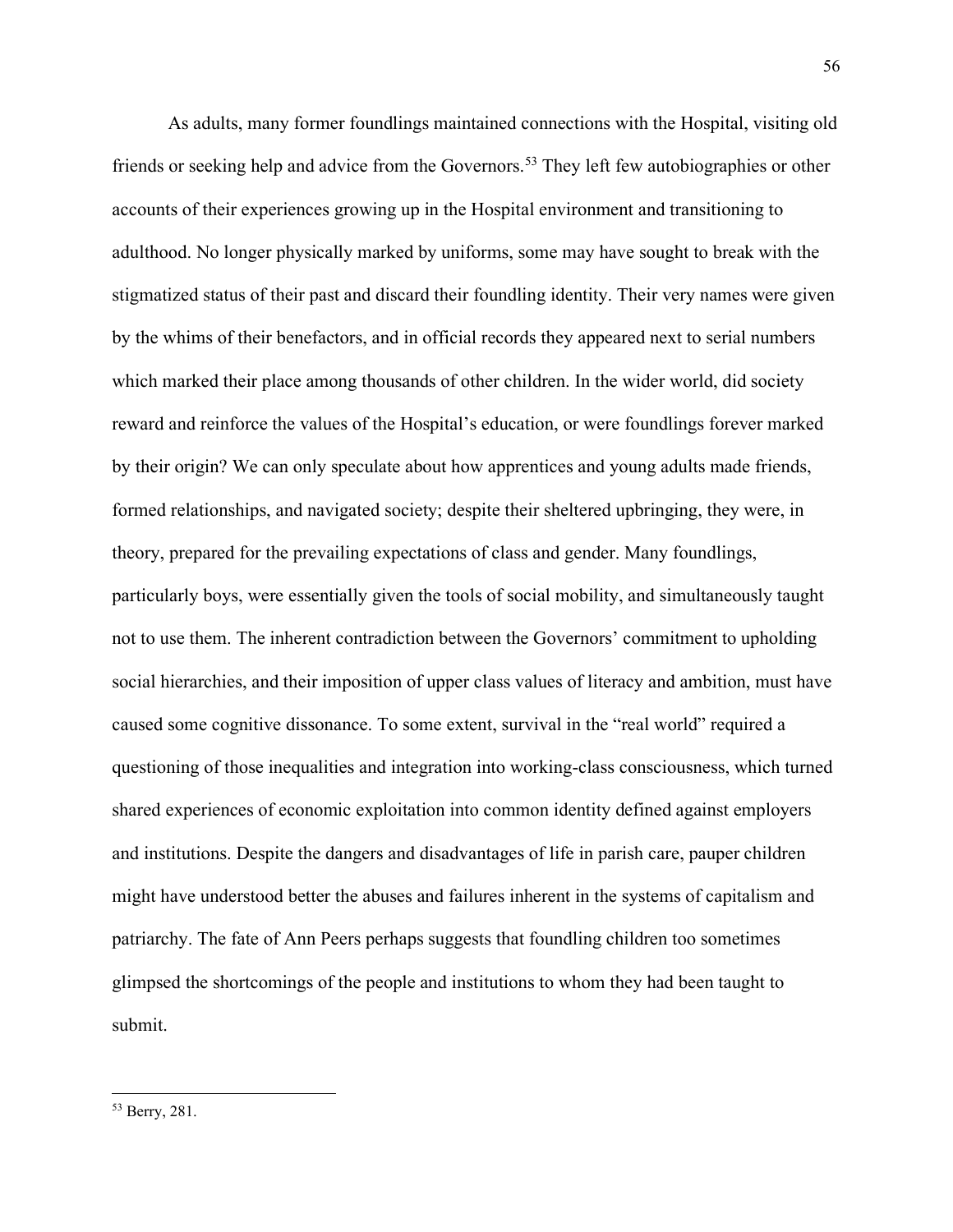## Chapter 3: "The Root of All Public Good:" Policy and Ideology in London **Workhouses**

It would take one million, five hundred thousand bricks to build a new workhouse for the parish of St. Leonard, Shoreditch, according to the Trustees minutes of December,  $1774<sup>1</sup>$  $1774<sup>1</sup>$ . This vast quantity of bricks reflected the size of the proposed building to receive growing numbers of paupers seeking relief from the parish, under the auspices of a Local Act of Parliament which allowed St. Leonard to raise special funds for the project. In the timeless tradition of contractors, the building progress was continually behind schedule, provoking complaints and ultimatums from parish Trustees until the workhouse finally opened in 1777. The new workhouse would replace several old buildings housing less than one hundred inmates, and be up-to-date with modern practices for maintaining parish paupers, infants and adults alike. Larger wards and workshops would provide the parish with an alternative to granting paupers outdoor relief in the form of allowances, food, or clothing, and thus prevent the Trustees and overseers from becoming incentives to idleness by replacing wages with relief. Perhaps most importantly, the workhouse would be a permanent symbol of parish authority, a sign both of its commitment to the poor and of its control over their lives. Even as construction progressed, the Trustees appointed a committee to "provide a proper place for the reception of such poor as the workhouse will not contain."[2](#page-57-1) Workhouses would become more common with the New Poor Law in 1834, but in the century before, urban parishes had long been building them in response

<span id="page-57-0"></span><sup>&</sup>lt;sup>1</sup> St. Leonard Shoreditch Trustees Minutes, December 7, 1774, London Metropolitan Archives (LMA), P91/LEN/0007, London, UK.

<span id="page-57-1"></span><sup>&</sup>lt;sup>2</sup> St. Leonard Shoreditch Trustees Minutes, August 19, 1775, LMA P91/LEN/0007. The committee decided to "do nothing at present."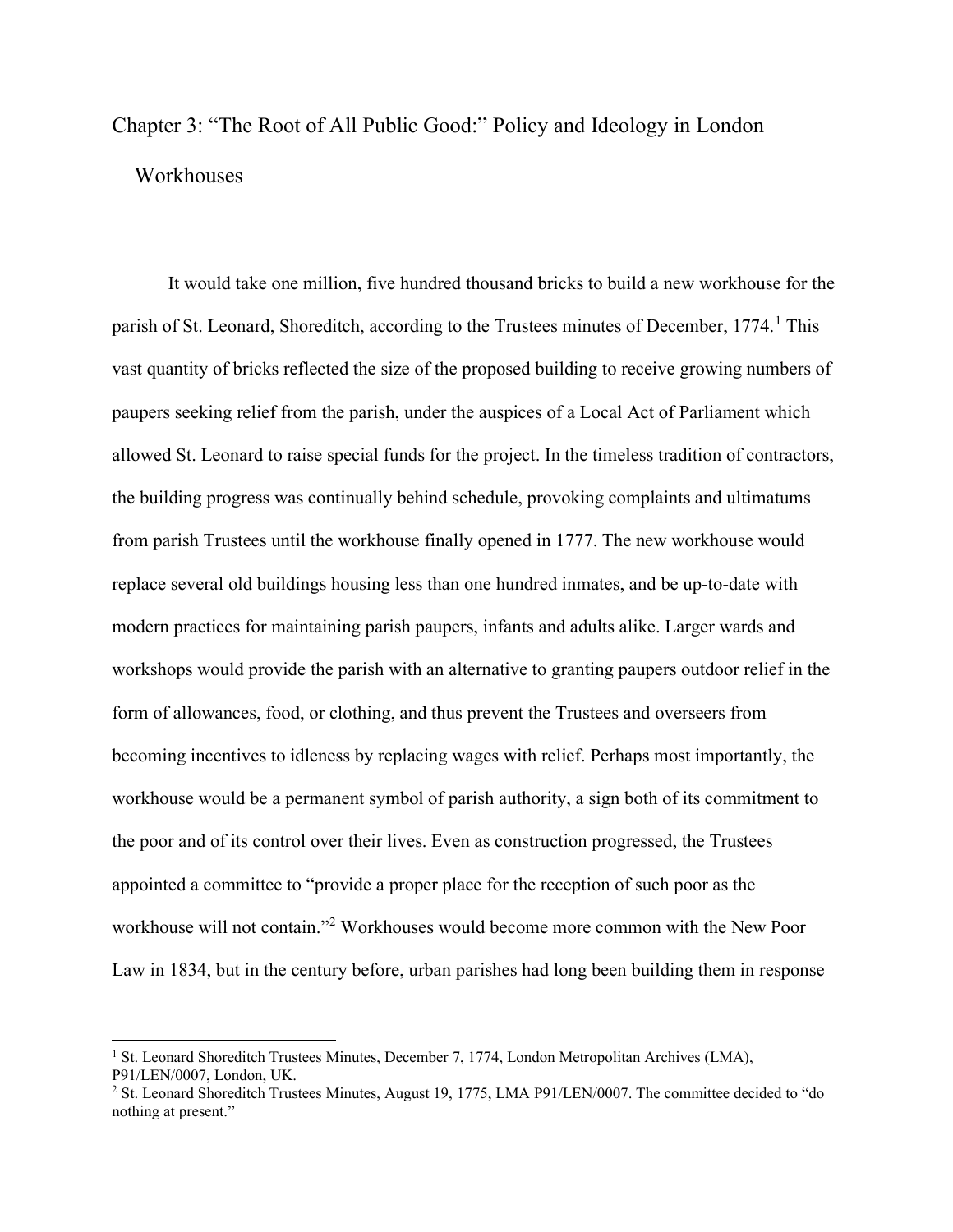to rising demands of poor relief and as signs of a changing ideology of poverty in the early industrial age.

By London standards, St. Leonard was rather late in erecting a large workhouse; many of its neighboring parishes had built the first of such institutions after being empowered to do so by the Poor Relief Act of 1722.<sup>[3](#page-58-0)</sup> Many parishes in the East End which had built workhouses in the 1720s and 30s were enlarging and repairing them to house ever more paupers in the 1770s.<sup>[4](#page-58-1)</sup> The principle of this indoor relief was to make the prospect of relinquishing personal independence and enduring the spartan conditions in workhouses less appealing to paupers who might otherwise have been inclined to shirk labor in the expectation of generous parish allowances. The 1723 Workhouse Test Act, also known as Knatchbull's Act, allowed parishes to deny relief to any able-bodied person not willing to enter the workhouse to receive it, thereby "testing" their true need of assistance.<sup>[5](#page-58-2)</sup> As the name implies, the workhouse was also a mechanism to supervise the employment of the poor for the benefit of the parish, to offset some of the costs of their maintenance. Total monies spent on poor relief had risen sharply during the last decades of the seventeenth century, and would continue to grow in the eighteenth; the workhouse test, though conceived as a mechanism to reduce relief expenditure by discouraging unnecessary claims on the parish, also shifted the balance towards more expensive indoor relief and the higher costs of providing for large numbers of paupers in larger buildings. As industrialization began,

<span id="page-58-0"></span><sup>3</sup> George R. Boyer, *An Economic History of the English Poor Law, 1750-1850.* (Cambridge; New York: Cambridge University Press, 1990), 22.

<span id="page-58-1"></span><sup>4</sup> David R. Green, *Pauper Capital: London and the Poor Law, 1790-1870.* (Farnham, Surrey; Burlington, VT: Ashgate, 2010), 58.

<span id="page-58-2"></span><sup>5</sup> Gertrude Himmelfarb, *The Idea of Poverty: England in the Early Industrial Age.* (1st ed. New York: Knopf, 1984), 26. Unlike the New Poor Law, the Workhouse Test Act was permissive rather than obligatory, allowing parishes to enact such policies by their own discretion rather than requiring them to do so.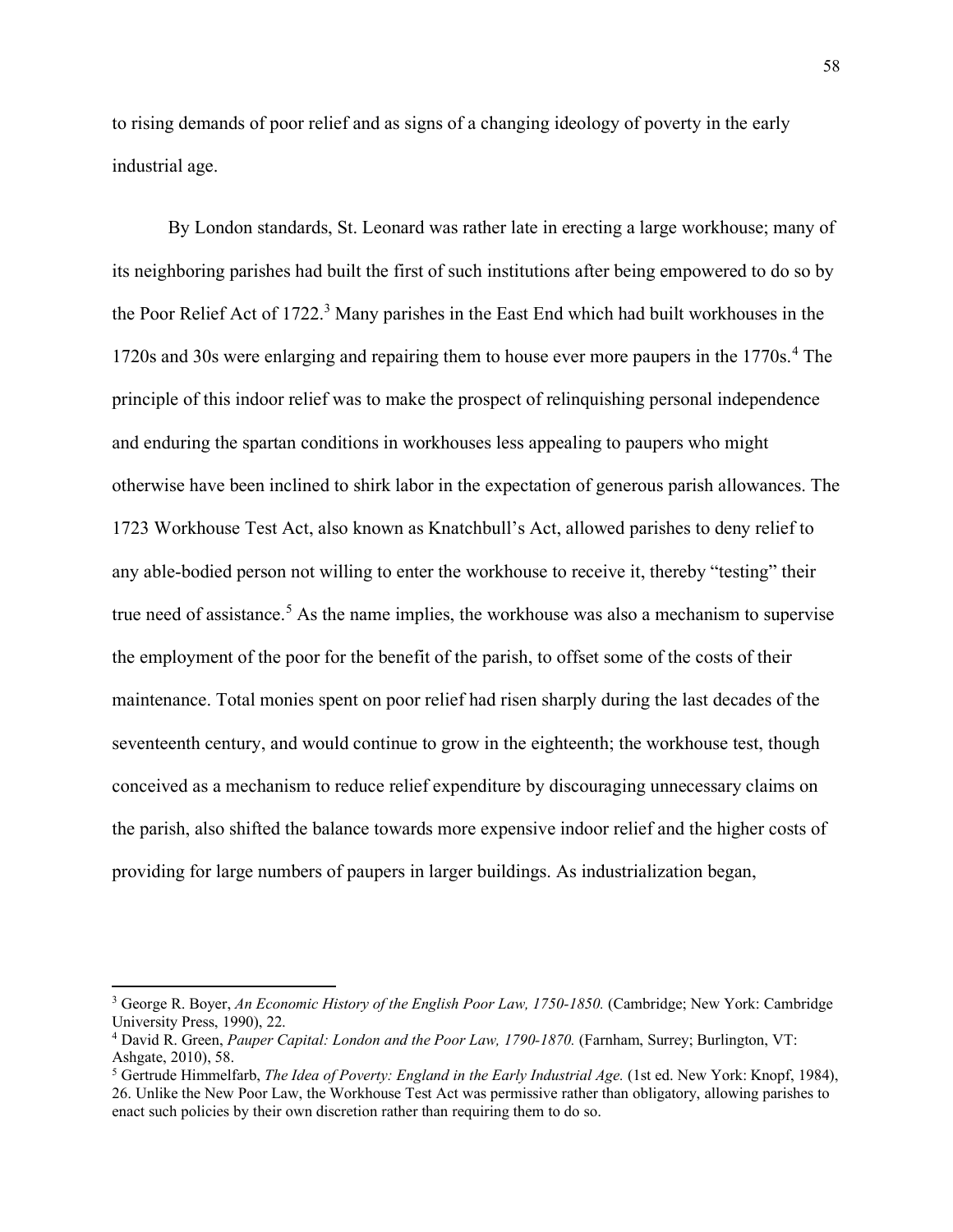urbanization intensified, and poverty concentrated in East End parishes, poor relief both in and out of workhouses grew exponentially during the eighteenth century.

The ideology which motivated these changes, in spite of financial realities, was rooted in a perceived failure of the Old Poor Law. Commentators argued that regular, guaranteed relief encouraged pauperism by removing any incentives to labor. As average costs and numbers of paupers grew, the "sunken sixth" of people dependent on poor relief illustrated the (exaggerated) degree of degradation among the laboring poor.<sup>[6](#page-59-0)</sup> Joseph Townsend wrote in 1787 that generous relief would be met with greedier demands, and therefore "wherever is most expended for their support, there objects of distress are most abundant."<sup>[7](#page-59-1)</sup> Townsend subscribed to a conception of poverty which argued that the laboring poor were only motivated to work by hunger or fear, and therefore that wages should be kept near the level of subsistence, disposable income only encouraging laziness and drinking.<sup>[8](#page-59-2)</sup> Expectation of support regardless of labor emboldened the working classes beyond their station, dissolving the distinctions of class and rank which were the foundation of society. Townsend idealized the paternalistic relationship between master and servant which could motivate discretionary charity to deserving objects, but argued that "without due subordination all government must end."[9](#page-59-3) Though the poor laws had at first only established the parish's obligation to prevent death from destitution, the laboring poor had come to consider it their right to expect parish support during economic downturns or life-cycle poverty.

<span id="page-59-0"></span><sup>6</sup> Himmelfarb, 152. Alexis de Tocqueville claimed that one-sixth of the population of England was dependent on poor relief in 1833.

<span id="page-59-1"></span><sup>7</sup> Joseph Townsend, *A Dissertation on the Poor Laws,* (Second edition. London: printed for C. Dilly, 1787), 7. Modern analysis has proposed the opposite cause and effect, showing that wages fell below subsistence before relief expenditures grew. See Mark Blaug, "The Myth of the Old Poor Law and the Making of the New," (*The Journal of Economic History* 23, no. 2 (1963): 151-84).

<span id="page-59-3"></span><span id="page-59-2"></span><sup>8</sup> Donna T. Andrew characterizes this view as a "minimalist psychology of labor." Donna T. Andrew, *Philanthropy and Police: London Charity in the Eighteenth Century,* (Princeton, N.J.: Princeton University Press, 1989), 138. <sup>9</sup> Townsend, 19.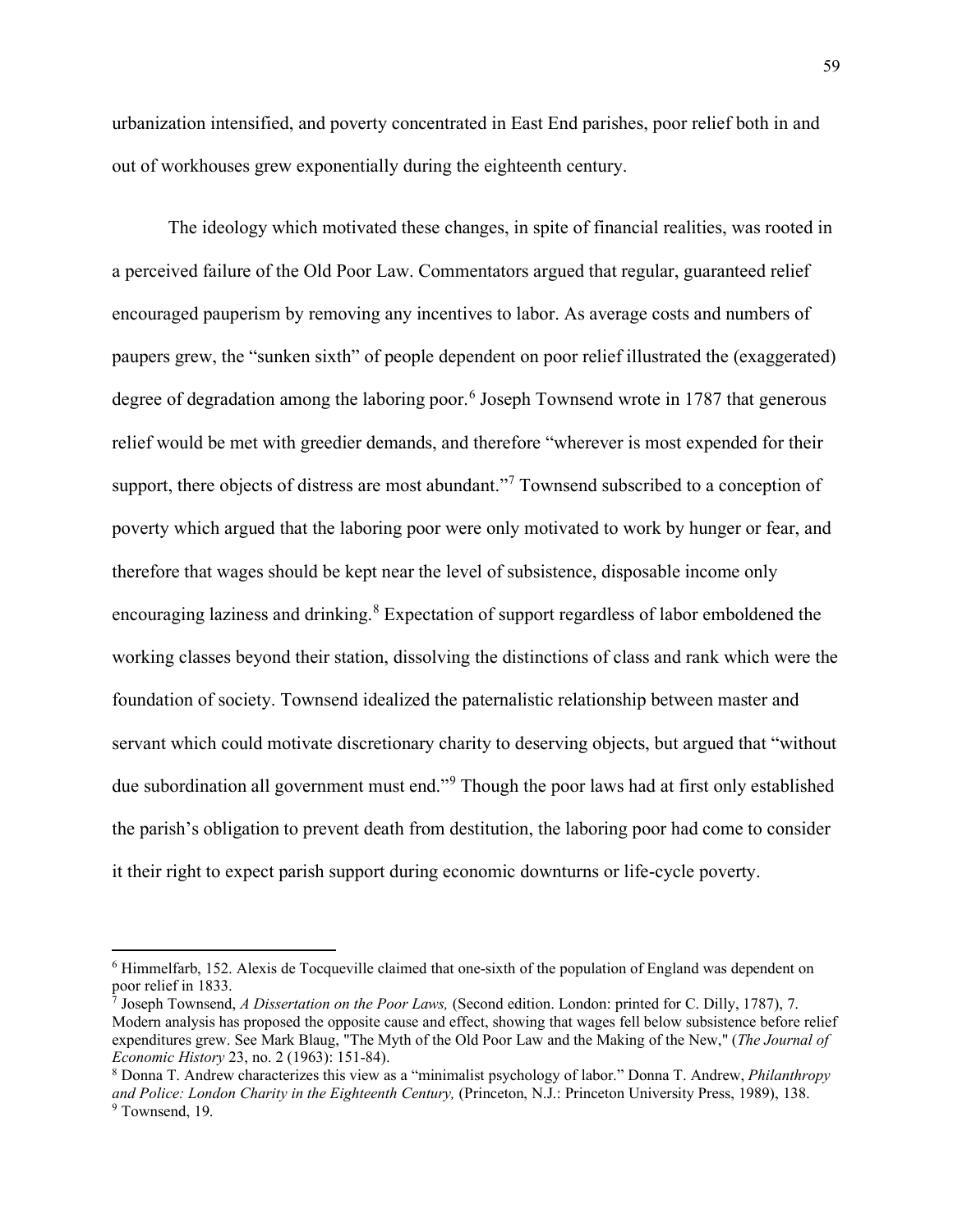Though not able to follow Townsend's advice to abolish all poor relief, parishes which turned to workhouses in the late eighteenth century sought to regain this kind of authority over the poor. The term "less-eligibility" would later describe their policies of making indoor relief always less desirable relative to the average condition of laborers.<sup>[10](#page-60-0)</sup> Efforts to encourage industry and punish vice through the same institutional mechanism predated the national reforms of the New Poor Law through parish-level innovation and response to the pressures of industrialization and working-class demands. A focus on 1834 and national legislation as a turning point neglects the transitional periods between paternalism and less eligibility; parishes concerned with policing behavior were neither wholly punitive nor wholly paternalist, and the interactions of paupers with these bodies were neither wholly activist nor wholly reactionary. The early industrial period exposed and aggravated class tensions as institutions adjusted to new economic and social realities. Parish and pauper ideologies met in workhouses where individual rights and collective obligations were negotiated through the relationship to and assertion of institutional authority. Workhouses were spaces for contesting the meaning of poor relief in the industrial age through restriction, resistance, and the formation of class consciousness through common experience.

As potent symbols and institutional case studies, workhouses have featured prominently in poor law historiography for centuries. In *English Local Government* and its volumes on *English Poor Law History*, Beatrice and Sidney Webb described some of the failures and inconsistencies in poor relief up to 1834 as the result of the law's "two distinct and in some ways conflicting functions – maintaining those who were destitute, and punishing the idle and

<span id="page-60-0"></span><sup>&</sup>lt;sup>10</sup> Himmelfarb, 163. The principle of less-eligibility was enshrined in the New Poor Law's requirement that relief to able-bodied laborers only be granted in the workhouse.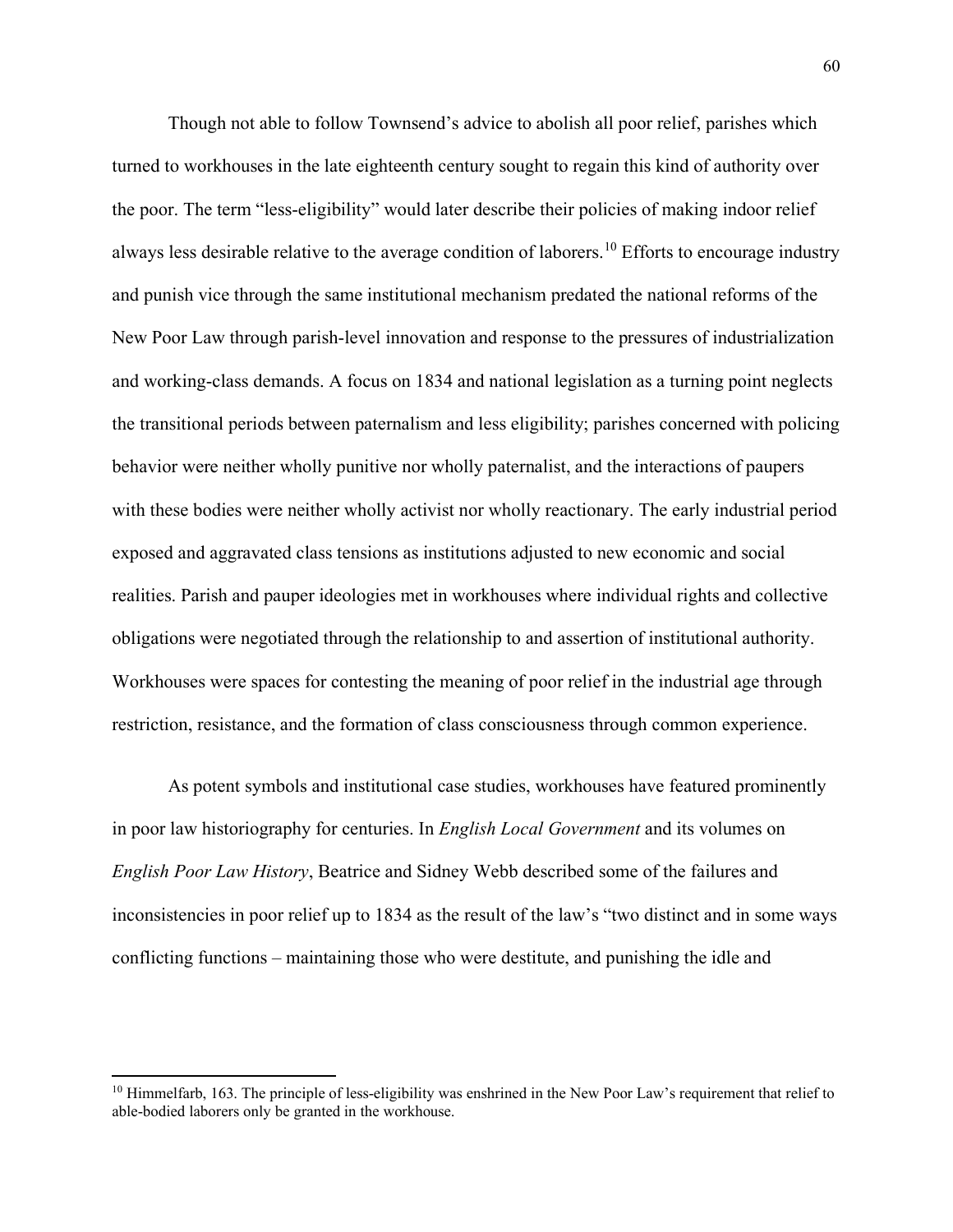turbulent," or in other words, "Relief of the Poor within a Framework of Repression."<sup>[11](#page-61-0)</sup> While outdoor relief supported the deserving and destitute, parishes responded to problems of unemployment by turning to workhouses to punish the idle. The late eighteenth-century development of general workhouses to house both populations revealed the fallacy of such an economic and social theory. The workhouse test, while seeking to discriminate the destitute from the idle, doomed all paupers to the same semi-criminal existence; the use of labor as both a punishment and a profit-making enterprise "always rendered nugatory both the one and the other."[12](#page-61-1) The workhouses were "instruments of compulsion," like the Poor Law as a whole, and any humanitarian efforts to soften their effects were therefore doomed to fail. The Webbs acknowledged the merit of such reforms in theory, especially in connection with their plans for twentieth-century change, such as the idea of a minimum wage; nevertheless, their original condemnation of the class inequalities in the system of upper class control and working class disenfranchisement colored their conclusion on the weaknesses and failures of the Poor Law.

In his study of political activism and consciousness, E.P. Thompson referred to workhouses as "Bastilles," using the language of his working-class activist subjects and emphasizing the oppressive discipline of institutions which treated the innocent victims of capitalism as criminals.[13](#page-61-2) As Bastilles, workhouses were symbols of tyrannical government, but the experiences of paupers inside them were less important to Thompson's analysis; removed from the industrial workplace, often predominately composed of women, children, and the elderly, workhouse inmates were not the politically vigorous working men of Thompson's

<span id="page-61-0"></span><sup>11</sup> Sidney Webb and Beatrice Webb, *English Local Government from the Revolution to the Municipal Corporations Act*, Part 1, *The Old Poor Law.* (London: Longmans, Green and, co., 1927), 396. <sup>12</sup> Webb and Webb, 414.

<span id="page-61-2"></span><span id="page-61-1"></span><sup>13</sup> E.P. Thompson, *The Making of the English Working Class,* (New York: Vintage Books, a division of Random House, 1963), 267.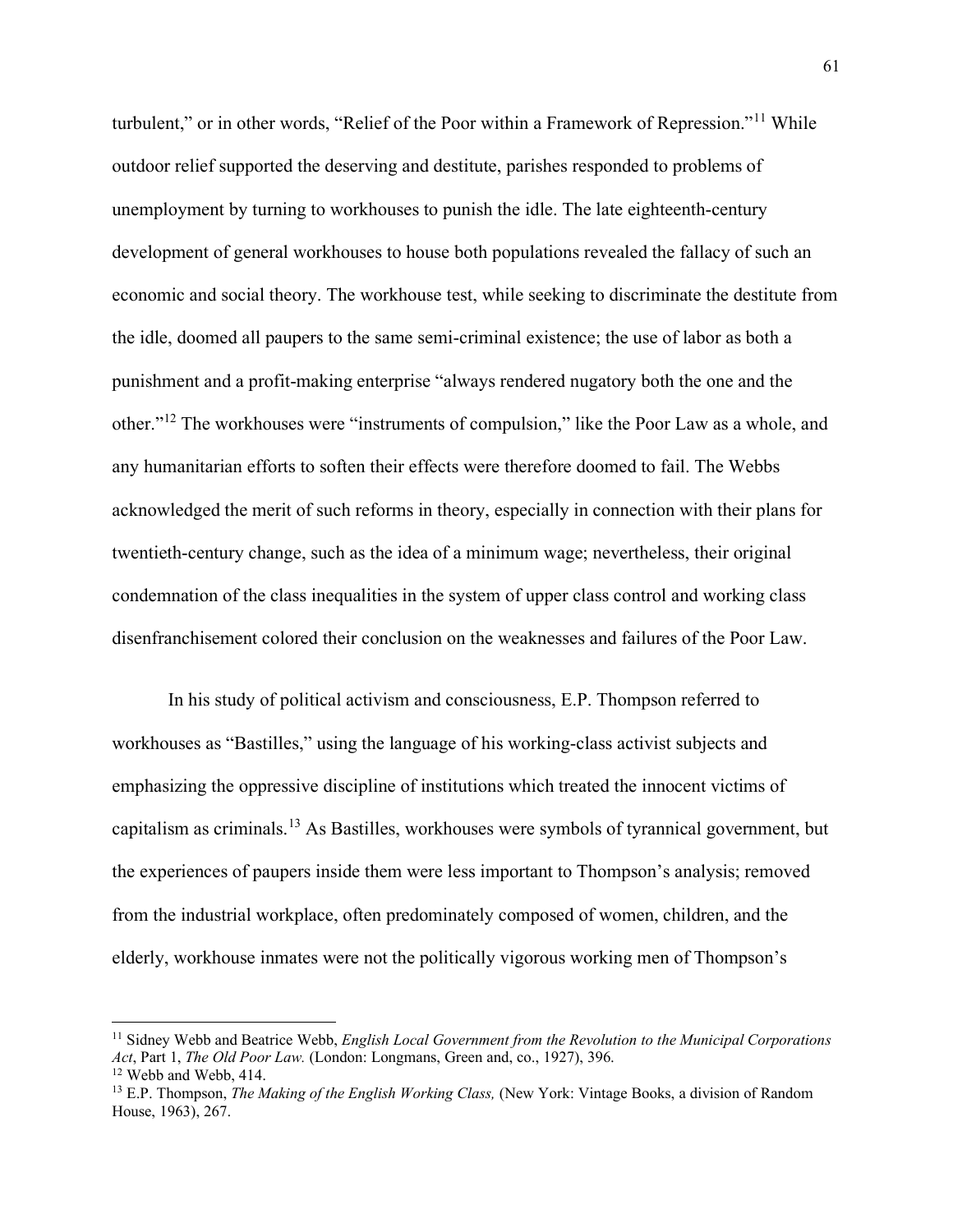narrative. Nevertheless, Thompson disagreed with the Webbs about the nature of working-class political sensibilities. While the Webbs argued that the newly ordered lifestyles of industrial labor "increased the capacity of the working-class for industrial and political democracy,"<sup>[14](#page-62-0)</sup> Thompson asserted that working-class consciousness was "not so much democratic, in any positive sense, as anti-absolutist."[15](#page-62-1) Without universal suffrage, working-class political agitation focused not so much on democratic participation in making laws, as on individual rights to be protected from unjust legislative intrusion. In both analyses, the workhouse represented a direct assault on citizenship. Pauper status entailed the duties but not the rights of citizenship, further increasing the burden of the duty of subjection to government control through the restrictions of the Poor Law and the workhouse.

Parishes were obliged to provide some form of relief for the destitute who had obtained legal settlement through birth, marriage, apprenticeship or householding, but these local ties were disrupted by internal and international migration throughout the eighteenth century. Shifts in industrial production and urbanization demanded a more mobile labor force, while the growing empire brought goods and people from far flung territories. The Parish of St. George-inthe-East, near the busy docks of East London, relieved a nameless black woman with two shillings in 1791, and the next year, the parish admitted "John Boss, a Black" into the workhouse without noting the circumstances or duration of his application for relief.<sup>[16](#page-62-2)</sup> If these individuals were formerly enslaved, perhaps travelling back to England as servants before falling into poverty, they would have no legal settlement and ability to petition for this relief.<sup>[17](#page-62-3)</sup> This

<span id="page-62-0"></span><sup>&</sup>lt;sup>14</sup> Webb and Webb, 421.

<span id="page-62-1"></span><sup>&</sup>lt;sup>15</sup> Thompson, 80.

<span id="page-62-2"></span><sup>16</sup> St. George-in-the-East Trustees Minutes, May 4, 1791; April 12, 1792, LMA P93/GEO/090.

<span id="page-62-3"></span><sup>17</sup> David Olusoga, *Black and British: A Forgotten History*, (London: Pan Macmillan, 2017), 97.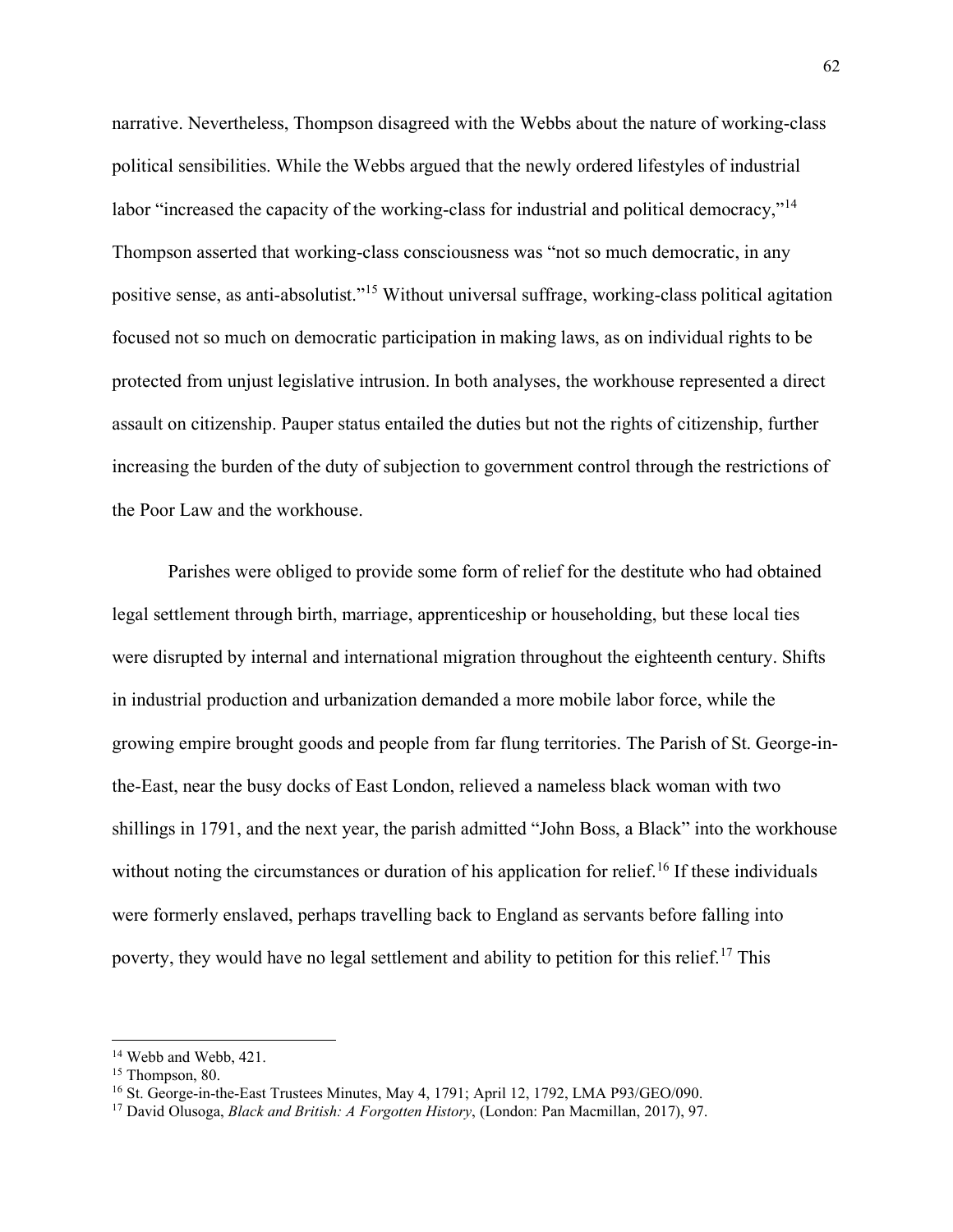anonymity and mystery may have reflected their uncertain status and the informal aid of the parish, or perhaps if they had obtained settlement, for example by serving a year-long contract as a servant, St. George may have only reluctantly recognized their claim to belonging. These free or forced immigrants to the imperial metropole could be excluded from local institutions like poor relief, especially when those institutions were already unwilling to extend their protection to outsiders. Parishes like St. George had to adapt to more diverse and transient populations, though their records preserve few details of imperial encounters. The silence of parish records on the subject reflects the complicated webs of local administration which muddy the waters of bottomup history.

The neighboring Parish of St. Leonard Shoreditch was caught between eras and ideologies. The old paternalism was persistent, as the parish continued to administer charities which had been endowed in the sixteenth century.<sup>[18](#page-63-0)</sup> Meanwhile, the growing population of London shifted the geography of poverty to ever more crowded parishes in the East End where housing became twice as dense.<sup>[19](#page-63-1)</sup> Because rates for poor relief were levied at the local level, the burden fell most heavily on poor parishes with populations most in need of relief and least able to pay for it.<sup>[20](#page-63-2)</sup> Indoor relief was more expensive, as demonstrated by the large sums of money needed to be raised or borrowed by the parish just to build the new workhouse, but the St. Leonard Trustees hoped to be able to diminish the number of paupers by making relief more centralized around the workhouse, regulating and restricting the allocation of outdoor relief, and making use of pauper labor to defray costs. One major part of their drive for efficiency was the

<span id="page-63-0"></span><sup>&</sup>lt;sup>18</sup> John Ware, vestry clerk, "An Account of the several Charities and Estates, Held in Trust, For the Use of the Poor of the Parish of St. Leonard, Shoreditch, Middlesex; And of the Benefactions to the Same; Compiles in the Years 1833, 184, 1835," LMA P91/LEN/D/2/MS10025.

<span id="page-63-1"></span> $19$  Green, 54. The number of houses in St. Leonard, and therefore the chances of gaining legal settlement through renting, doubled between 1801 and 1831.

<span id="page-63-2"></span><sup>20</sup> Anne Digby, *Pauper Palaces,* (Studies in Economic History. London; Boston: Routledge and K. Paul, 1978), 83.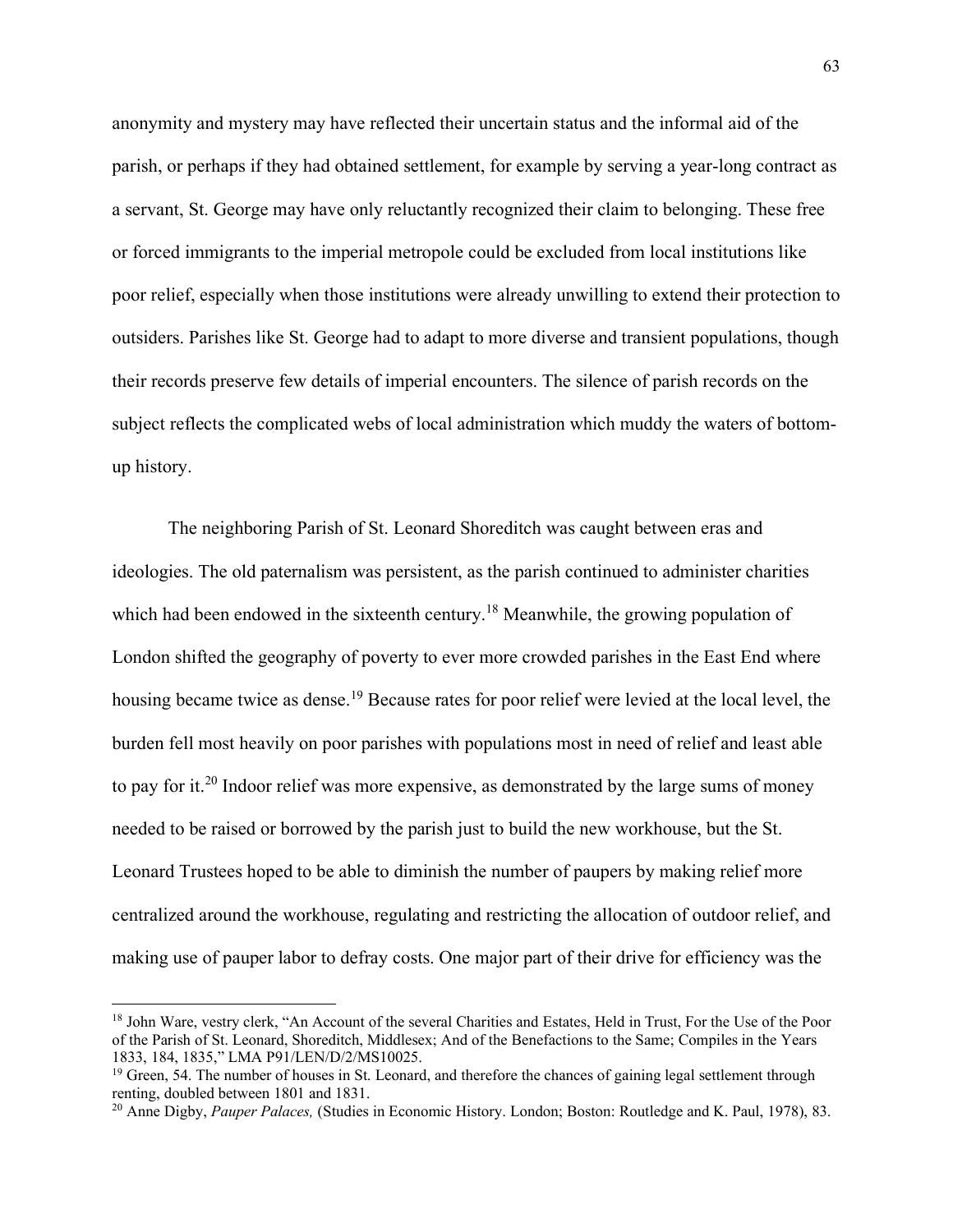practice of "farming the poor," paying a contractor a lump sum or rate per head to manage the workhouse on behalf of the parish. Contract workhouses had become common in London in the 1760s, and more specialized, as St. Leonard's later use of a separate establishment for children at Enfield reflected.<sup>[21](#page-64-0)</sup> The Webbs vehemently criticized the practice of farming the poor, pointing out the faulty economic motivations of the scheme: if the workhouse master was paid in a lump sum, "it was to the pecuniary advantage of the contractor to make the workhouse a 'House of Terror'" and pocket the leftover money; if he was paid per head, his profit would "be increased indefinitely if pauperism increased," and he therefore had no incentive to discourage paupers from entering the workhouse.<sup>[22](#page-64-1)</sup> Neither policy encouraged careful management except through the oversight of parish officials, which was often lacking.

Farming the poor allowed the Trustees to assert authority through a proxy while maintaining class distinctions and their personal distance from interactions with paupers. In 1779, two years after the new workhouse opened, the Trustees meeting minutes recorded complaints about the quality of milk and bread served to paupers.<sup>[23](#page-64-2)</sup> Such complaints recurred sporadically throughout the next half century, eventually spurring an extensive investigation in 1830 in which the committee examined the bread minutely, as well as witnesses from paupers, overseers, and bakers on the acceptable quality of loaves.<sup>[24](#page-64-3)</sup> The committee's report included some trepidation about pauper testimonies, noting in the case of Margaret Wildman that "it was attempted to be shown that this witness' testimony was not worthy of credit, but that nothing was proved that induced your committee to come to such a conclusion." The parish official or

<span id="page-64-0"></span><sup>21</sup> Tim Hitchcock and Robert Brink Shoemaker, *London Lives: Poverty, Crime and the Making of a Modern City, 1690-1800*, (Cambridge, UK: Cambridge University Press, 2015), 296.  $22$  Webb and Webb, 412-13.

<span id="page-64-2"></span><span id="page-64-1"></span><sup>&</sup>lt;sup>23</sup> St. Leonard Shoreditch Trustees Minutes, October 8 and December 3, 1779, LMA P91/LEN/0008.

<span id="page-64-3"></span><sup>&</sup>lt;sup>24</sup> St. Leonard Shoreditch Trustees Minutes, March 26, 1830, LMA P91/LEN/0015.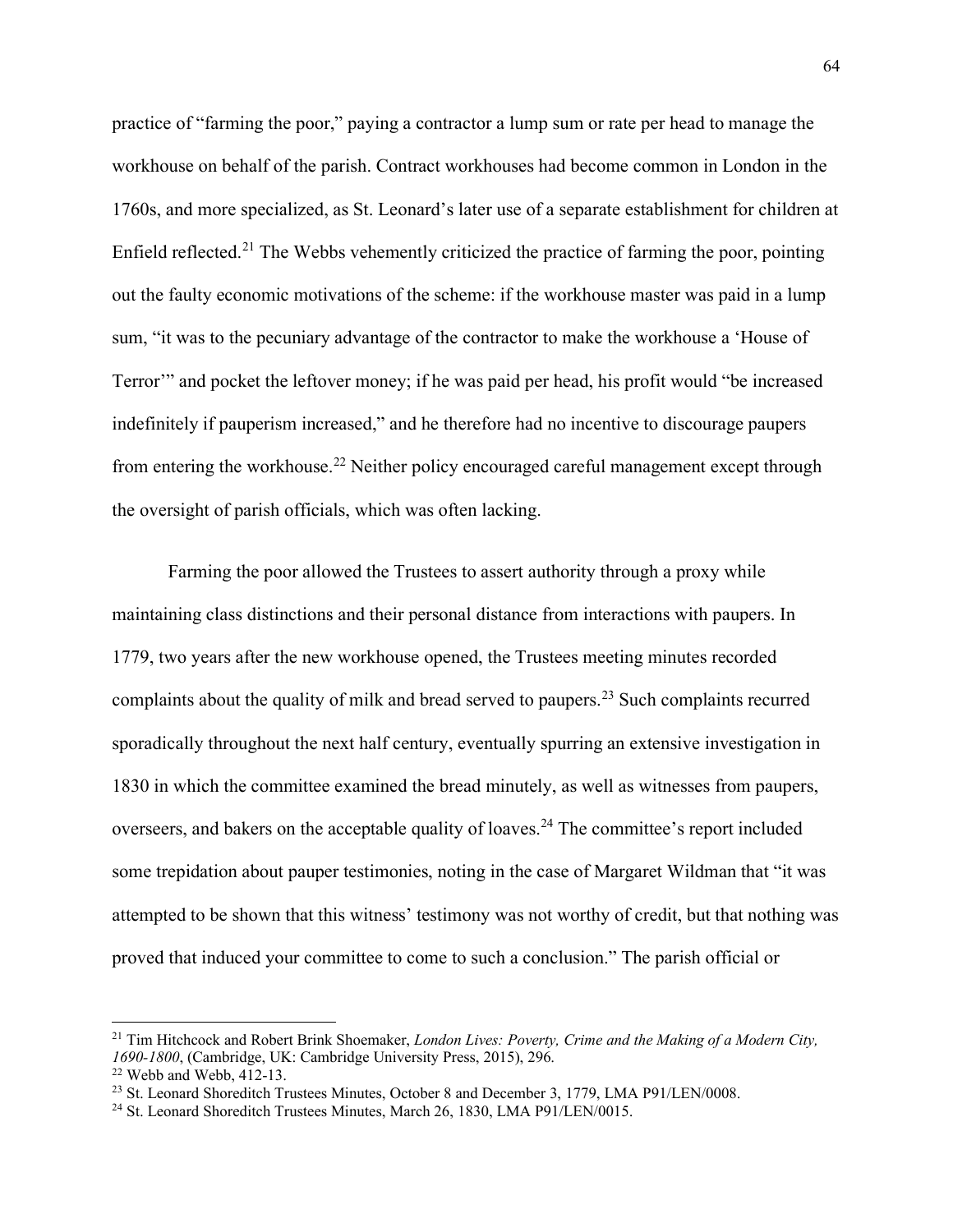member of the committee who cast such aspersions was not named, but their doubt reflected a problem of pauper agency in the workhouse. Though complaints from inmates ultimately resulted in an investigation and improvement in the quality of bread, such initiative could be taken as presumption to levels of luxury inappropriate to the workhouse. The association between pauperism and criminality could suggest that witnesses like Wildman could not be trusted. It was a common tactic to threaten to or actually break windows in workhouses to escape bad conditions by going to jail, and thereby obtain an audience with a magistrate as a more sympathetic arbiter of workhouse disputes.<sup>[25](#page-65-0)</sup> Such tactics for negotiating the terms and conditions of relief which were shared by the poor population could achieve greater success through collective pressure.<sup>[26](#page-65-1)</sup> The avenues open to paupers to seek redress were limited, but their use reflects the determined assertion of the rights of the poor.

However, the Trustees were by no means primarily concerned with responding to the needs and demands of paupers. In 1785 they reprimanded the master of the workhouse, James Robertson, for allowing many paupers to go in and out of the workhouse as they pleased.<sup>[27](#page-65-2)</sup> Not only did this liberty defeat the purpose of the workhouse as a place of industry, but such casual movement also suggested that the poor considered it a convenient and cheap lodging house rather than a last resort from destitution. The Trustees hoped that restricting the movements of paupers would "not only lend greatly to diminish the number thereof, but be a means of lessening the expense." Less genial conditions would discourage paupers from entering the workhouse, while those that remained would be forced to work for their maintenance. In contrast to this punitive policy towards adults, the Trustees decided that "preventing the several children

<span id="page-65-0"></span><sup>&</sup>lt;sup>25</sup> Green, 158.

<span id="page-65-1"></span><sup>&</sup>lt;sup>26</sup> Hitchcock and Shoemaker, 23.

<span id="page-65-2"></span><sup>&</sup>lt;sup>27</sup> St. Leonard Shoreditch Trustees Minutes, June 10, 1785, LMA P91/LEN/0009.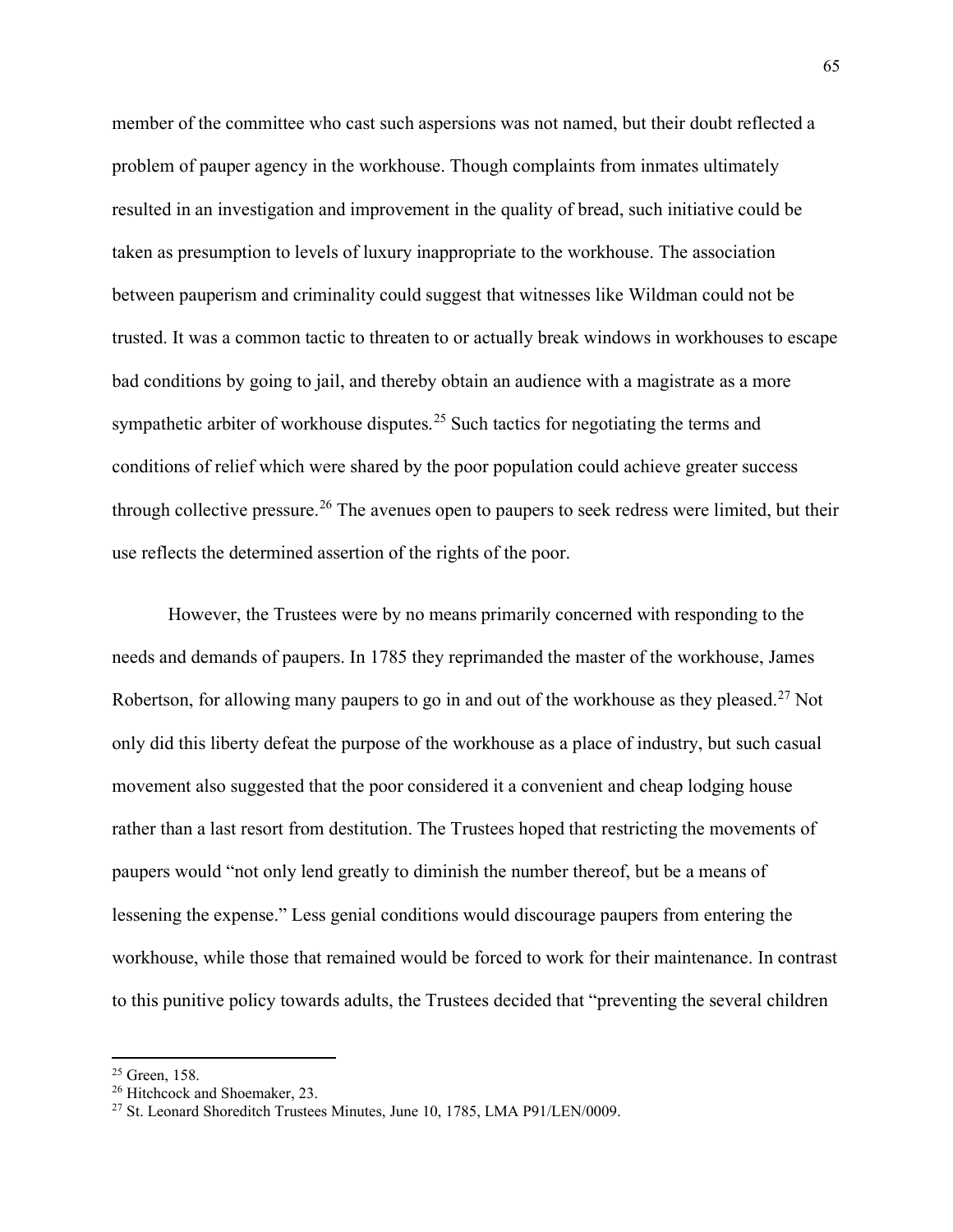in the House from going out as usual to work would habituate them to idleness," and therefore allowed Robertson to continue contracting for the labor of children under the age of eleven "for his benefit." Under the terms of his contract, Robertson received two shillings four pence per head per week, along with half of the proceeds of pauper labor both in and out of the workhouse. Various attempts were made to make that labor more profitable, such as the motion in 1795 that the new master of the workhouse be familiar with silk manufacture (narrowly defeated by five votes).[28](#page-66-0) Despite the Trustees' idealization of labor and profit from the parish paupers, they did not turn the workhouse into a factory; workhouse inmates were often unsuited to manufacturing work by age, illness, or education, and the silk trade itself was in decline, contributing to the rise in pauperism in the first place.<sup>[29](#page-66-1)</sup> That suggestion came in the midst of discussions about the contracting of the workhouse following demands from the temporary master, John Walton, for a higher rate of compensation in response to the rising prices of provisions. Walton was eventually reappointed with the increased allowance of two shillings six pence per head per week.<sup>[30](#page-66-2)</sup>

In 1797, a crisis developed. A committee appointed to investigate conditions in the workhouse reported that "we feel it impossible to describe the condition many, if not most, of [the beds] are in – loaded with dirt, and no doubt, from their appearance (for it was such that we freely acknowledge we could not closely examine them) are filled with vermin of various kinds."<sup>[31](#page-66-3)</sup> The Trustees on the committee had evidently not visited the workhouse for some time, while the dirt and vermin collected on beds and people and the wards crumbled from lack of maintenance. Apart from brief description of the filth and stench of the wards and the ragged

<span id="page-66-1"></span><span id="page-66-0"></span><sup>&</sup>lt;sup>28</sup> St. Leonard Shoreditch Trustees Minutes, June 15, 1795, LMA P91/LEN/0010.  $29$  Green, 64.

<span id="page-66-2"></span><sup>30</sup> St. Leonard Shoreditch Trustees Minutes, June 19, 1792, LMA P91/LEN/0009.

<span id="page-66-3"></span><sup>&</sup>lt;sup>31</sup> St. Leonard Shoreditch Trustees Minutes, May 26, 1797, LMA P91/LEN/0010.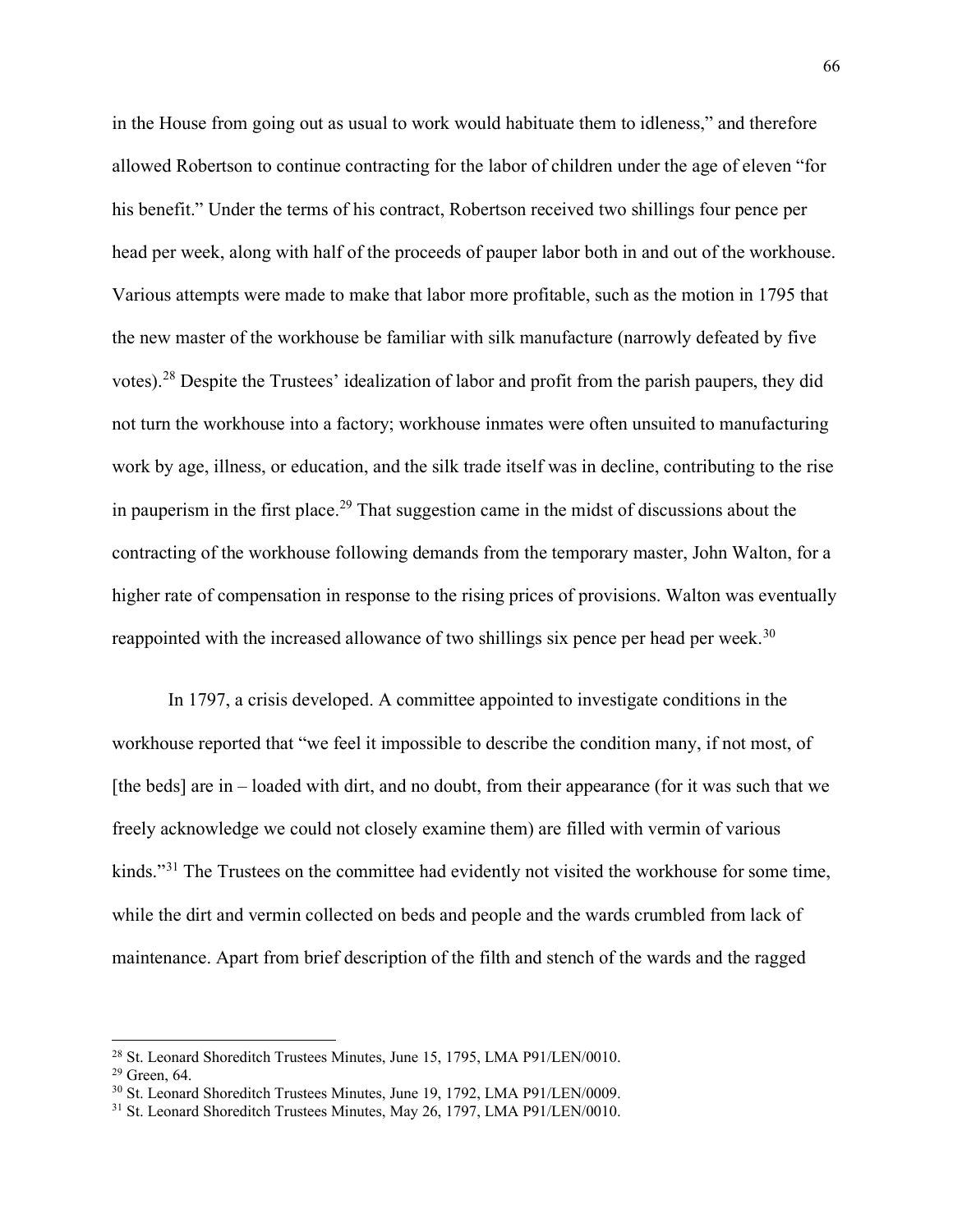state of the inmates, the committee turned its attention to the wider implications of their discoveries. The report continued:

"Your committee considering the very great sums, which are collected annually in this parish, and at the same time reflecting on the disgraceful conclusions that must be drawn by every one who should be inclined to walk through the house, need not tell you sir, what they felt – and indeed words would be incapable of expressing the sensations of their minds"

It was uncomfortably easy to arrive at the conclusion that the master of the workhouse was guilty of mismanagement of parish funds, and the parish officials of gross neglect. The committee's report was more concerned with this failure of authority than with the physical needs of the paupers. Hoping to assuage their uneasy consciences, the committee looked to the workhouses of neighboring parishes for comparison, but found very different conditions in St. Matthew Bethnal Green, St. Luke Old Street, St. James Clerkenwell, and St. Saviour's Southwark. Those parishes, with similar or even greater pauper populations, had reportedly found the perfect balance of regulation, care, and labor.

Key to this apparent success was a significantly broader use of pauper labor. Wards and bedding were supposed to be kept clean by the inmates airing and sweeping the rooms each day, and making repairs in the spring, "so that the parish is put to no other expense than that of purchasing wood and other materials." Most of the burden of this work must have fallen on women and children, for no remuneration except the prospect of decent living conditions. St. Leonard's neighbors at least understood that healthier paupers could work harder and were more likely to regain independence, thereby ultimately decreasing the burden on the parish. Yet the committee further claimed that those parishes gained a positive profit from the labor in their workhouses, in contrast to the small sums generated by approximately 400 inmates in St. Leonard by winding silk, picking cotton and oakum, and spinning. Bethnal Green, with 100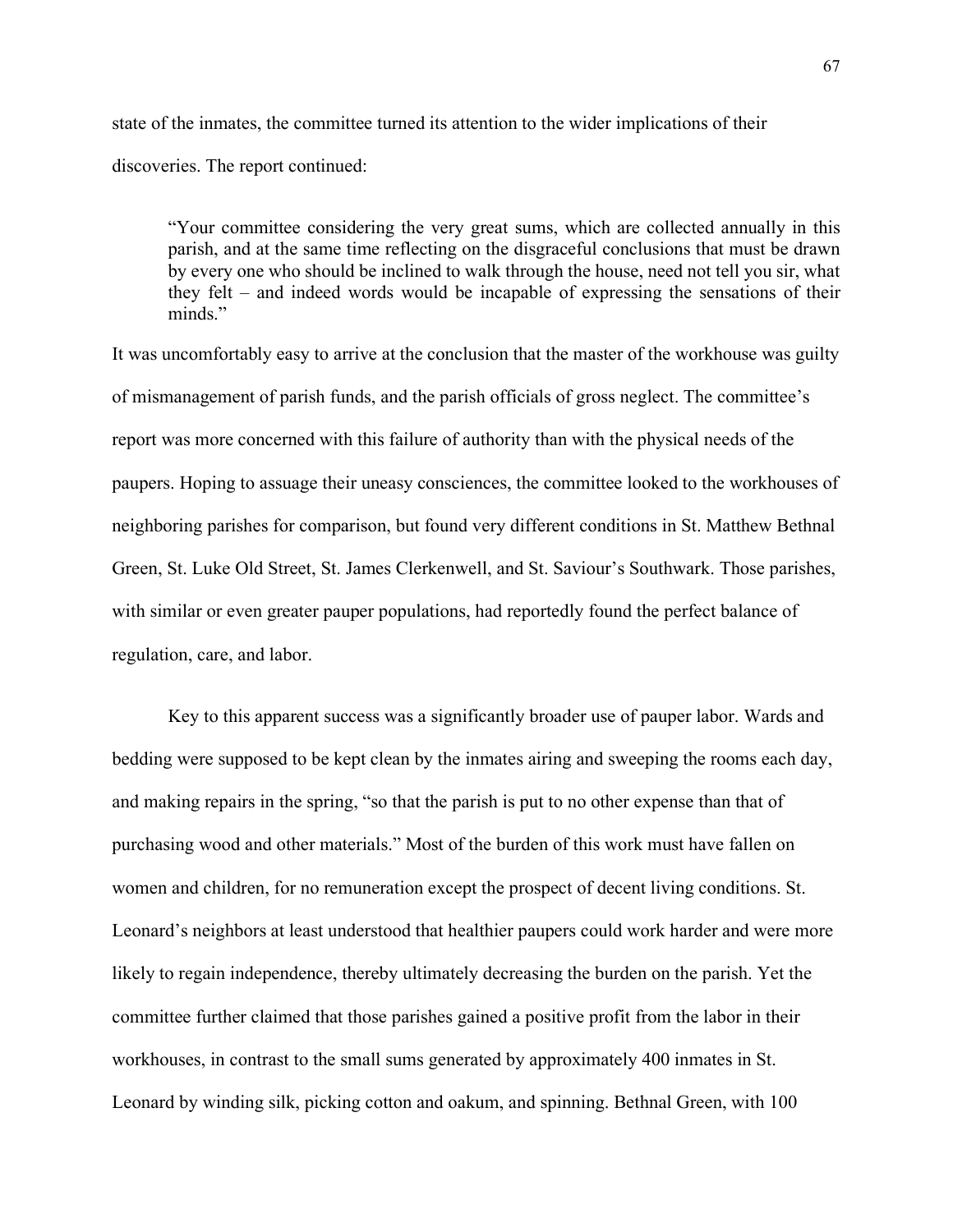fewer inmates, made twice the profits per annum. St. James Westminster, with the majority of its 713 inmates too ill or old to work, nevertheless made £930 per annum from the labor of just 223 people doing needlework, stripping cotton, carding wool, slop work, weaving calico, spinning twine, and opening horse hair. Such profits must have been raised from longer working hours and more efficient production, and without St. Leonard's practice of letting the paupers keep some of the proceeds of their work in order to incentivize industry. Though total expenses still exceeded profits, the neighboring parishes maintained their paupers for less – two shillings two and a half pence in St. James – and in better conditions. The St. Leonard committee attributed this to better assertion of control and moral authority in addition to savvy economic management.

Despite the grievous failures of the St. Leonard workhouse, the committee argued in its report that the parish should take even more paupers into their institutional care. With proper management of the old and young, pensioners could be maintained more efficiently and children would be removed "from the bad examples that are set before them from being brought up amongst the vicious and profligate…hence lying becomes the first lesson they learn…until they end their career on the gallows." Disregarding their recent criticism of the vicious and profligate populations of their own workhouse, the committee suggested that the parish could be a better parent than the poor by ending outdoor relief in the form of family allowances and training up children in the habits of industry. A complete separation between the sexes, including the separation of families, for work, sleeping, and eating would prevent the contamination of morals. These suggestions show a remarkably unshaken faith in the power of the workhouse as an institution of relief and restoration. The unbelievably efficient and orderly workhouses of the rest of the East End seem to have inspired St. Leonard's Trustees to reform their own, rather than to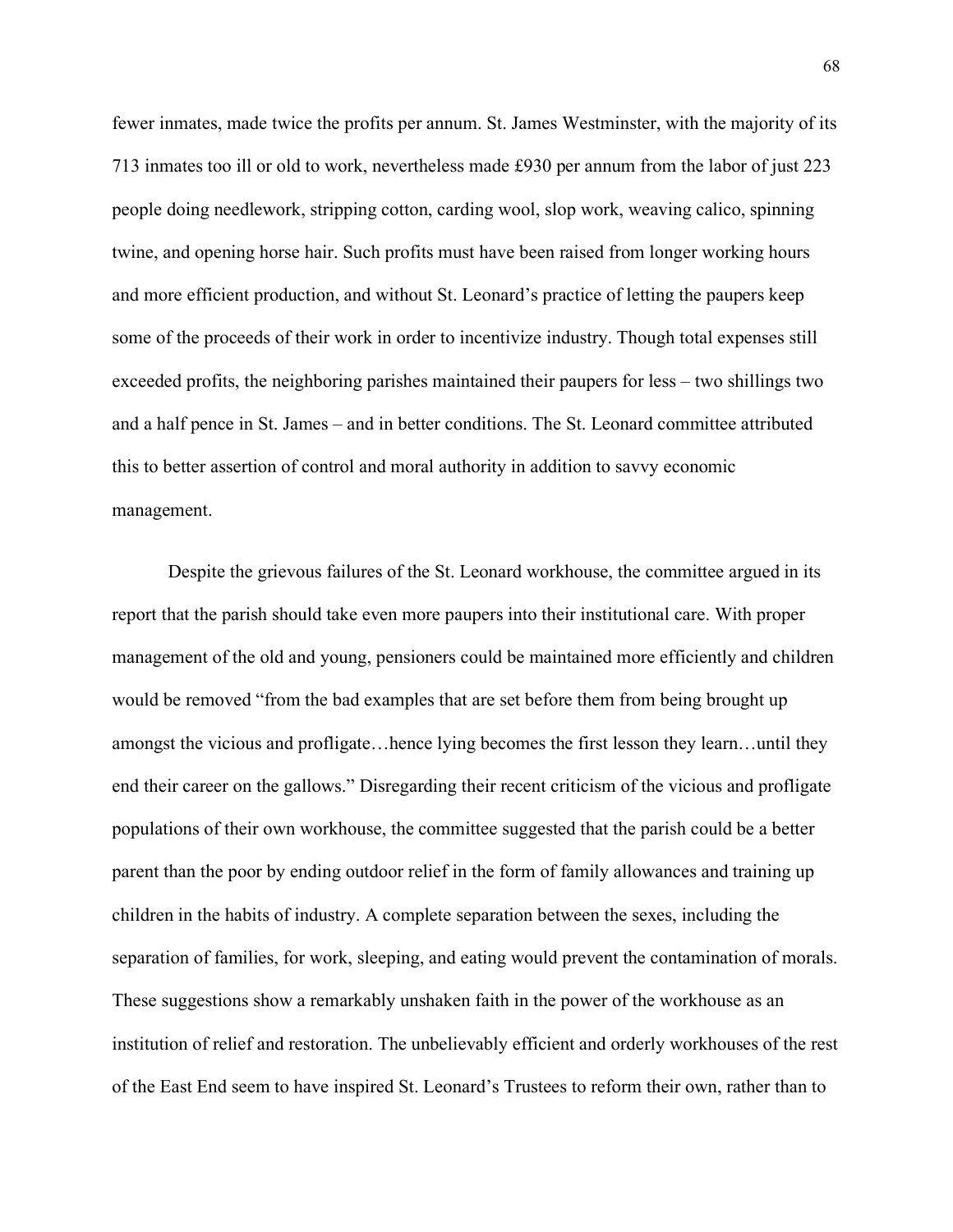question the basis of indoor relief as an effective response to urban poverty. This was due in part to parish pride in appearances and gentlemanly competition between Trustees, but also reflected a deep ideological commitment to the economic and social underpinnings of the poor laws. The committee's report combined a perception of the degeneracy of paupers with a belief in the parish's paternalist obligation to redeem them and in the capitalist benefits of their reformation. Although, as the Webbs later criticized,  $32$  the poor were treated as a public nuisance for the parish, yet the committee blamed the parish itself for making them so through administrative apathy: "because it has appeared to be every body's business, it has dropt, and become the business of no one."

Even with this acknowledgement of collective responsibility, the committee also maintained a faith in the individual powers of a proper workhouse master, one "who will feel with the poor, and at the same time, act as though they were maintained out of his own pocket." This optimism justified the Trustee's choice to continue to farm the poor, with some increased oversight from a weekly workhouse visiting committee, rather than take management of the workhouse into their own hands. This belief would be naïve, according to their contemporary Joseph Townsend, who argued that the ideal parish overseer did not exist in nature, since "in him should centre all the excellencies, which are scattered with a sparing hand among the human race."<sup>[33](#page-69-1)</sup> For Townsend, the poor laws were doomed to failure by both flawed ideology and human weakness which would prevent well-meaning reforms from taking root. When the St. Leonard Trustees' social conscience was awakened, it was nevertheless still tempered by class condescension and the need to shift blame to another party. The most obvious target was the

<span id="page-69-0"></span><sup>32</sup> Webb and Webb, 412.

<span id="page-69-1"></span><sup>&</sup>lt;sup>33</sup> Townsend, 65.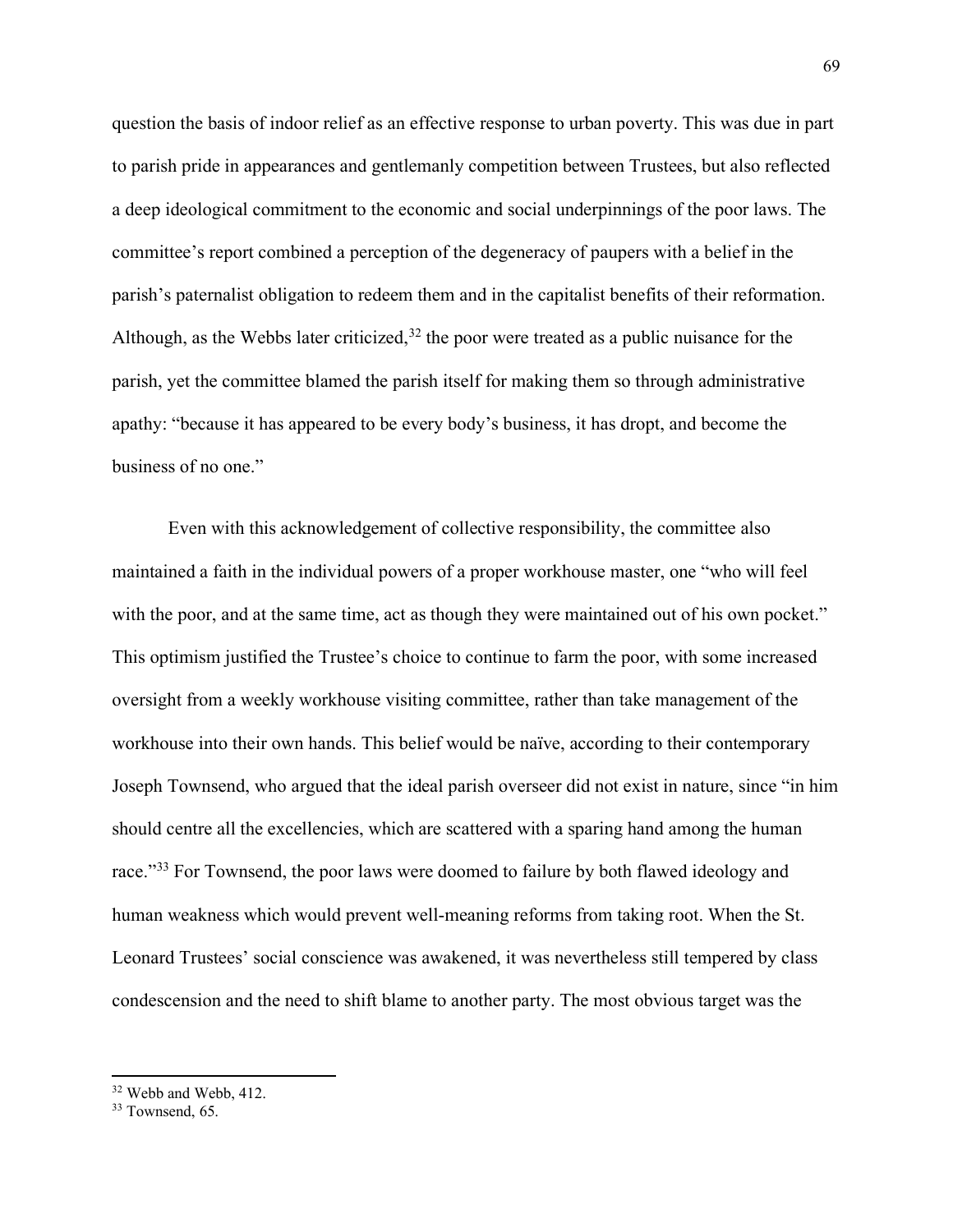workhouse master John Walton, who was immediately fired with no further payment.<sup>[34](#page-70-0)</sup> The trustees advertised for a new master and mistress, a married couple between 30 and 50 years of age, with testimonials to their character and experience with some form of manufacture.<sup>[35](#page-70-1)</sup> Like before, they would have a salary in addition to a percentage of profits from pauper labor, including "the urine, kitchen stuff, and whatever may be the produce of the poor be considered as earnings." While the trustees congratulated themselves on their excellent regulations and intentions for managing the workhouse, the doctor who had been attending the poor of the parish resigned after several rejected petitions for a higher salary, and two former overseers were indicted for conspiracy.[36](#page-70-2)

There was something rotten in the state of St. Leonard. Self-righteous emphasis on the characters of applicants during the selection process had failed to identify able or even moral administrators. Yet another report in December, 1798 revealed the recent fraud and embezzlement of Samuel Carter and Rose Hill, Walton's successors as master and mistress of the workhouse.<sup>[37](#page-70-3)</sup> The testimony of several paupers and servants agreed that Carter and Hill were using common sugar and butter, often skimming cream off the milk to make their own, while charging the parish for the highest quality provisions. The committee had deposed many witnesses to corroborate this accusation, while an examination of the sick book revealed the further fact that Carter and Hill had charged the parish money for the nursing of paupers who were already dead. Finally, a witness testified on behalf of Sarah Kain, "a poor girl, who went with some others [as] apprentice to Nottingham, had 3 linen frocks and a dimity petticoat taken

<span id="page-70-0"></span><sup>&</sup>lt;sup>34</sup> St. Leonard Shoreditch Trustees Minutes, June 8, 1797, LMA P91/LEN/0010.

<span id="page-70-1"></span><sup>35</sup> St. Leonard Shoreditch Trustees Minutes, June 15, 1797, LMA P91/LEN/0010.

<span id="page-70-2"></span><sup>36</sup> St. Leonard Shoreditch Trustees Minutes, November 30, 1798, LMA P91/LEN/0010. Dr. Willian Sharpe resumed his position a month later when the Trustees increased his salary by £20 per annum, retroactively applied to the previous quarter.

<span id="page-70-3"></span><sup>&</sup>lt;sup>37</sup> St. Leonard Shoreditch Trustees Minutes, December 28, 1798, LMA P91/LEN/0010.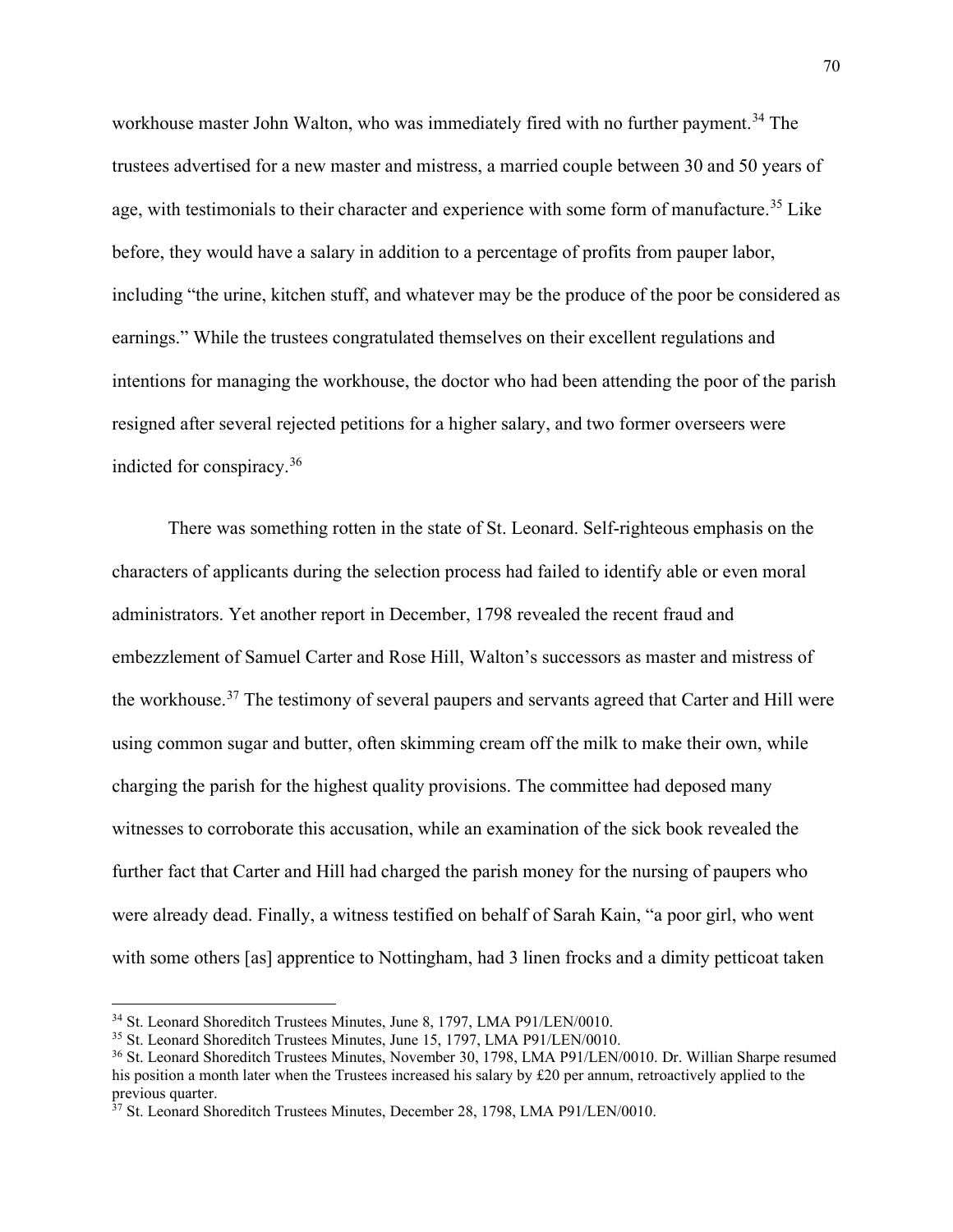from her by Mrs. Hill, who gave her an old camblet gown, saying it would do better for her." Kain also lamented that the lost dresses had sentimental value as they were made from an old gown of her mother's. The Trustees voted unanimously "that the master and mistress of the workhouse be dismissed from their situations." The parish would not tolerate such egregious misuse of funds, expressing more indignation on behalf of the Trustees and ratepayers than for the poor themselves, whose own experiences in the workhouse must have deteriorated under the regime. After advertising yet again, the Trustees reappointed John Walton to farm the poor, preferring mild incompetence to criminal embezzlement.

Administrative continuity restored, economic conditions continued to worsen. In 1802, Walton's contract was renewed with an increased allowance of four shillings per pauper per week, almost double his rate in 1792.<sup>[38](#page-71-0)</sup> By that time the parish was also maintaining a separate establishment for children outside of the city at Enfield, where Walton managed their work and education for three shillings three pence per week. In 1809, Walton complained of the high price of provisions and the allowance was increased to four shillings three pence, then again to four shillings nine pence in 1810.<sup>[39](#page-71-1)</sup> In 1812, Walton noted to the Trustees that "the earnings of the poor had of late been almost nothing owing to the stagnation in the silk trade," and that meanwhile the price of bread had risen to one shilling eight pence per loaf.<sup>[40](#page-71-2)</sup> He therefore proposed to maintain the poor at 5 shillings per head until the price of bread fell below fifteen pence. This proposal to make the level of relief proportional to the price of bread recalled the policies of the often-criticized Speenhamland system which instituted generous allowances to

<span id="page-71-0"></span><sup>38</sup> St. Leonard Shoreditch Trustees Minutes, March 12, 1802, LMA P91/LEN/0010.

<span id="page-71-1"></span><sup>&</sup>lt;sup>39</sup> St. Leonard Shoreditch Trustees Minutes, September 15, 1809 and September 13, 1810, LMA P91/LEN/0011.

<span id="page-71-2"></span><sup>40</sup> St. Leonard Shoreditch Trustees Minutes, September 11, 1812, LMA P91/LEN/0011.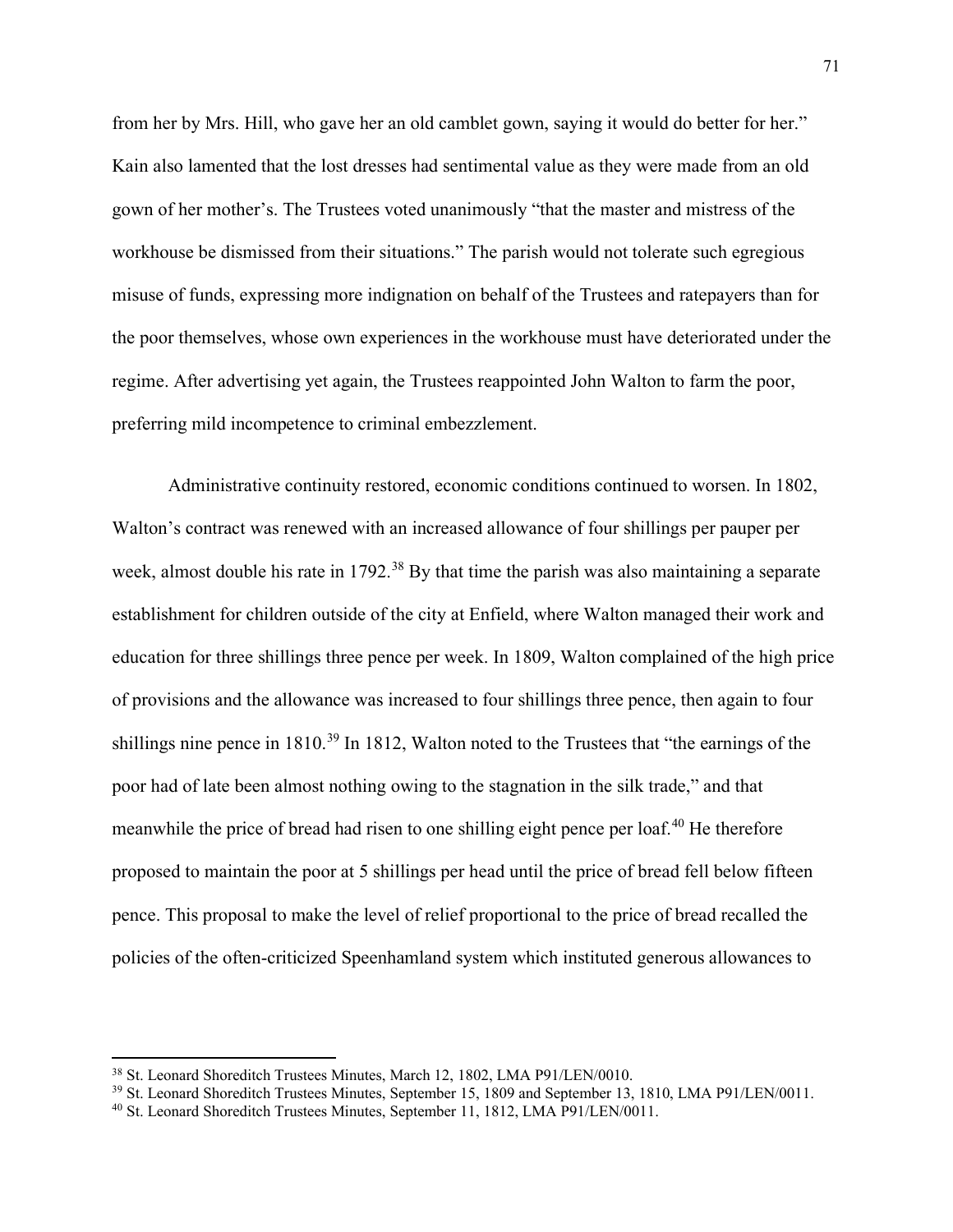rural laborers where wages were below subsistence.<sup>[41](#page-72-0)</sup> St. Leonard's plan created an intermediary between these funds and the poor, maintaining their commitment to pauper labor despite the decline of their chosen industry, and preferring the inefficient expense of the workhouse to generous outdoor relief. Much of the increased expenses were also due to demand: the 400 inmates in St. Leonard's workhouse in 1797 increased to 700 in 1826, and 1,100 in 1827, swelled by the numbers of unemployed silk weavers.<sup>[42](#page-72-1)</sup>

In addition, St. Leonard's relentless crusade against outdoor relief further contributed to larger workhouse populations. Between 1808 and 1827, the Trustees periodically commissioned reports on ways to decrease pension rolls and better regulate the workhouse; committees recommended restricting access and conditions of outdoor relief to prevent fraud and vagrancy, while instituting strict schedules in the workhouse and requirements that the poor "demean" themselves orderly and peaceably, with decency and cleanliness."[43](#page-72-2) Thus the Trustees explicitly put the principles of less eligibility into practice. Though the vast sums of money spent to maintain paupers in the workhouse may have created better physical conditions than those experienced by the poor outside, yet the demeaning obedience and twelve hour workdays demanded by regulations fulfilled the requirements of "less eligibility" to repel or reform the lazy and criminal poor. The Trustees continued to compare themselves to other parishes, and a committee reported in 1811 that Bethnal Green had cancelled all pensions, offering paupers relief in the workhouse as their only option of support, and claimed that only four had accepted those conditions.<sup>[44](#page-72-3)</sup> These draconian measures would result in a temporary decrease in relief

<span id="page-72-0"></span><sup>&</sup>lt;sup>41</sup> Boyer, 11. The allowance system allowed a laborer a minimum weekly income determined by the price of bread and size of his family. It was first instituted by the parishes of Speenhamland in Berkshire in 1795.

<span id="page-72-1"></span><sup>42</sup> St. Leonard Shoreditch Trustees Minutes, October 5, 1826 and March 14, 1827, LMA/P91/LEN/0014.

<span id="page-72-2"></span><sup>43</sup> St. Leonard Shoreditch Trustees Minutes, December 19, 1816, LMA P91/LEN/0011.

<span id="page-72-3"></span><sup>44</sup> St. Leonard Shoreditch Trustees Minutes, March 25, 1811, LMA P91/LEN/0011.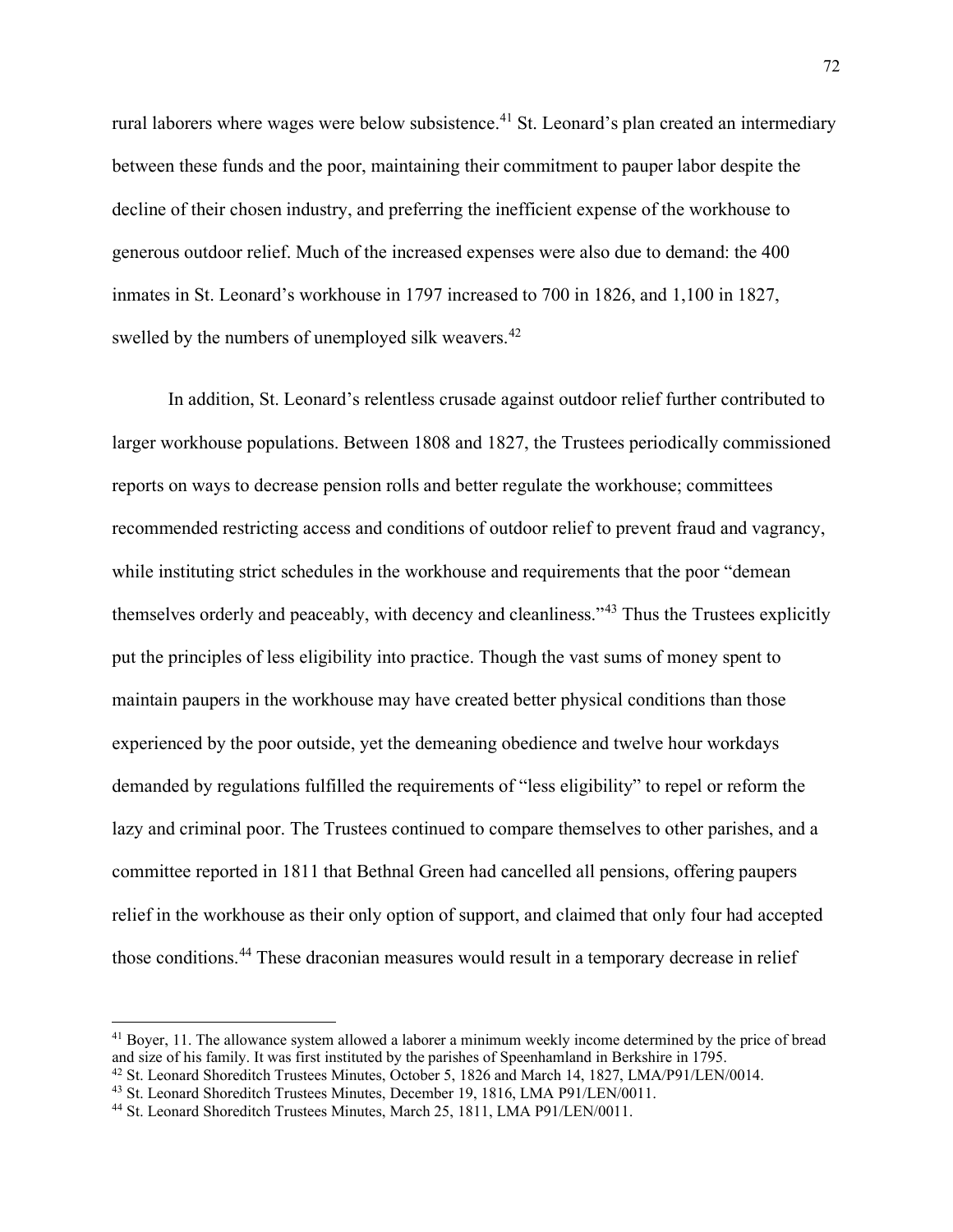expenditure, until those who had lost their pensions were driven into the workhouse by necessity, costing the parish even more than before.<sup>[45](#page-73-0)</sup> The parish of St. George-in-the-East considered a proposal to extend the imposed stigma beyond the workhouse, and require outdoor paupers to wear armbands as a sign of their shameful dependence, which was narrowly rejected by the Trustees.[46](#page-73-1) Confronted by rising numbers of paupers, rising prices, and rising pressures from ratepayers, East End parishes turned from paternalist to punitive policies. This attitude both responded to and in some ways denied the realities of industrial change by using new methods of relief within an older ideological framework which continued to blame the poor for their poverty. By the time the New Poor Law was enacted in 1834, these methods had ceased to be new, though their national expansion was.

It has long been recognized (by contemporaries as well as historians) that the New Poor Law was not entirely new. Its emphasis on the workhouse test was based on earlier legislation and practices developed by individual parishes like the hard-pressed communities of the East End. Even though more workhouses were built in the following century and became the most recognizable and Dickensian symbols of Victorian poverty, their ideological foundations were firmly in the early industrial age. Analysis of the New Poor Law and workhouse system as reactions to industrialization neglects the transitional periods when changes occurred in tandem; the fact that practices and institutions were developing decades before 1834 reveals the adaptation of individual parishes to industrial demands and the failure of the New Poor Law to evaluate the success and failure of those practices and be innovative in response to later industrial stages, especially in regard to much larger populations in insufficient workhouses. In

<span id="page-73-0"></span><sup>45</sup> Hitchcock and Shoemaker, 123.

<span id="page-73-1"></span><sup>46</sup> St. George-in-the-East Trustees Minutes, October 12, 1791, LMA P93/GEO/090.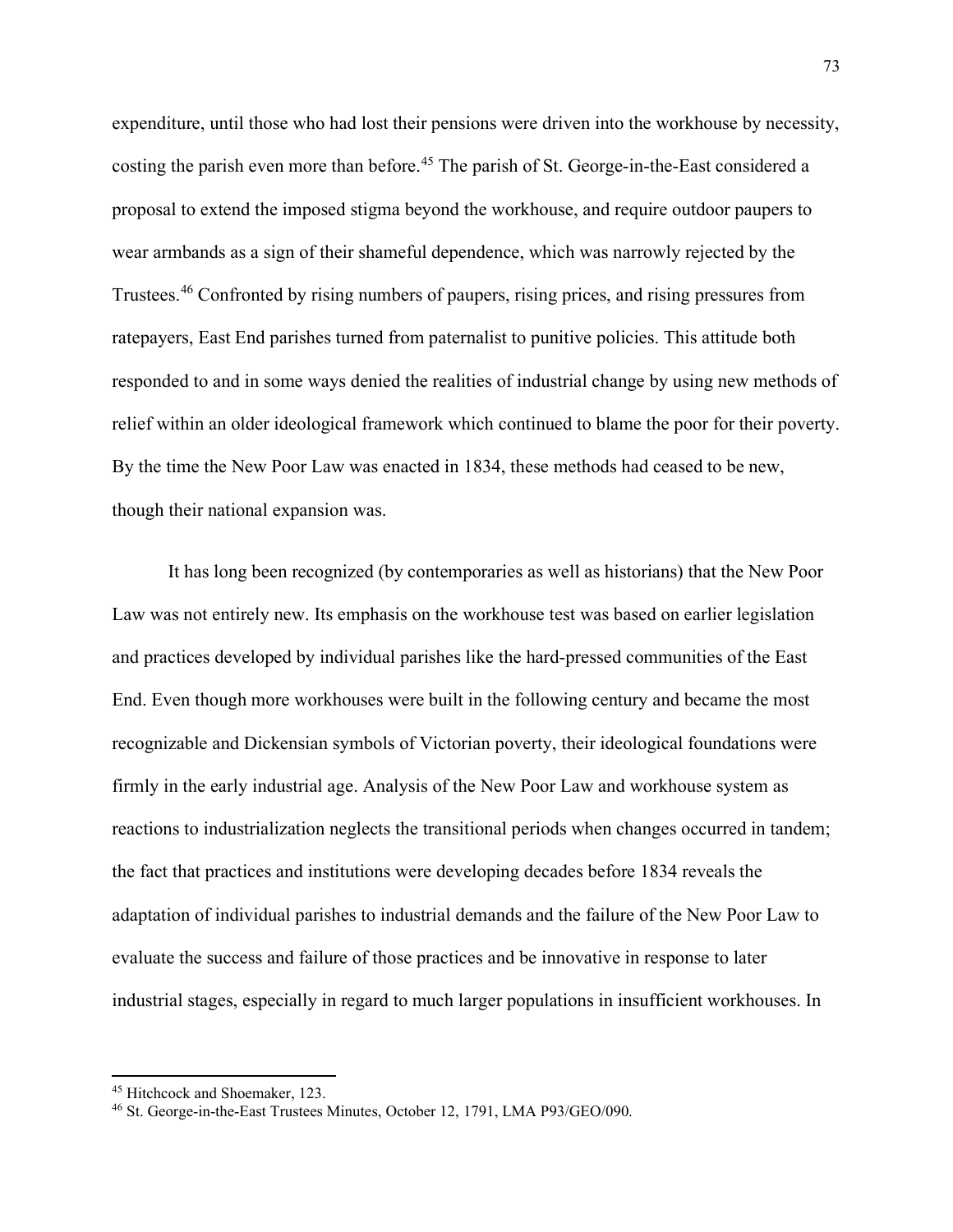contrast to persistent public fears of fraud perpetrated by the improvident poor, made up of vagrants and prostitutes preying on the public purse, the records of St. Leonard Shoreditch reveal that it was the paupers themselves who were more vulnerable to abuse from the administration, with few opportunities to seek redress from parish authorities. The idea that most paupers were so by choice, and that pauperism could be decreased by restriction and compulsion in the workhouse, had already been disproved in practice even while it remained enshrined in law and belief. There was more at stake for parish officials and ratepayers than the well-being of paupers; despite grumbling about ever-increasing costs, parishes continued to pay for indoor relief as an alternative to the feared social consequences of a revised economic system.

Modern scholarship has sought to move away from administrative and institutional histories, and use different sources and techniques to illuminate the lives of ordinary people and their interactions with institutions such as the poor laws or, as criminals, the justice system. When these new narratives of pauperism and crime are presented together, despite their focus on plebian politics and working-class experience, they can nevertheless reinforce ancient assumptions about the relationship between poverty and crime. Analysis of the economic and social contexts and individual experiences which contributed to crime, whether petty or felony, is limited by the type and availability of sources from the eighteenth and nineteenth centuries. Nevertheless, unexamined associations between poverty and criminality, in popular discourse as well as in modern scholarship, cast working-class consciousness and action as inherently subversive and dangerous to social order. For paupers in and out of workhouses, advocacy for personal health and safety within severely limited bounds of autonomy was vital for survival. E.P. Thompson's analytical framework of working-class consciousness, and Beatrice and Sidney Webb's language of institutional compulsion and class conflict, can together be applied to a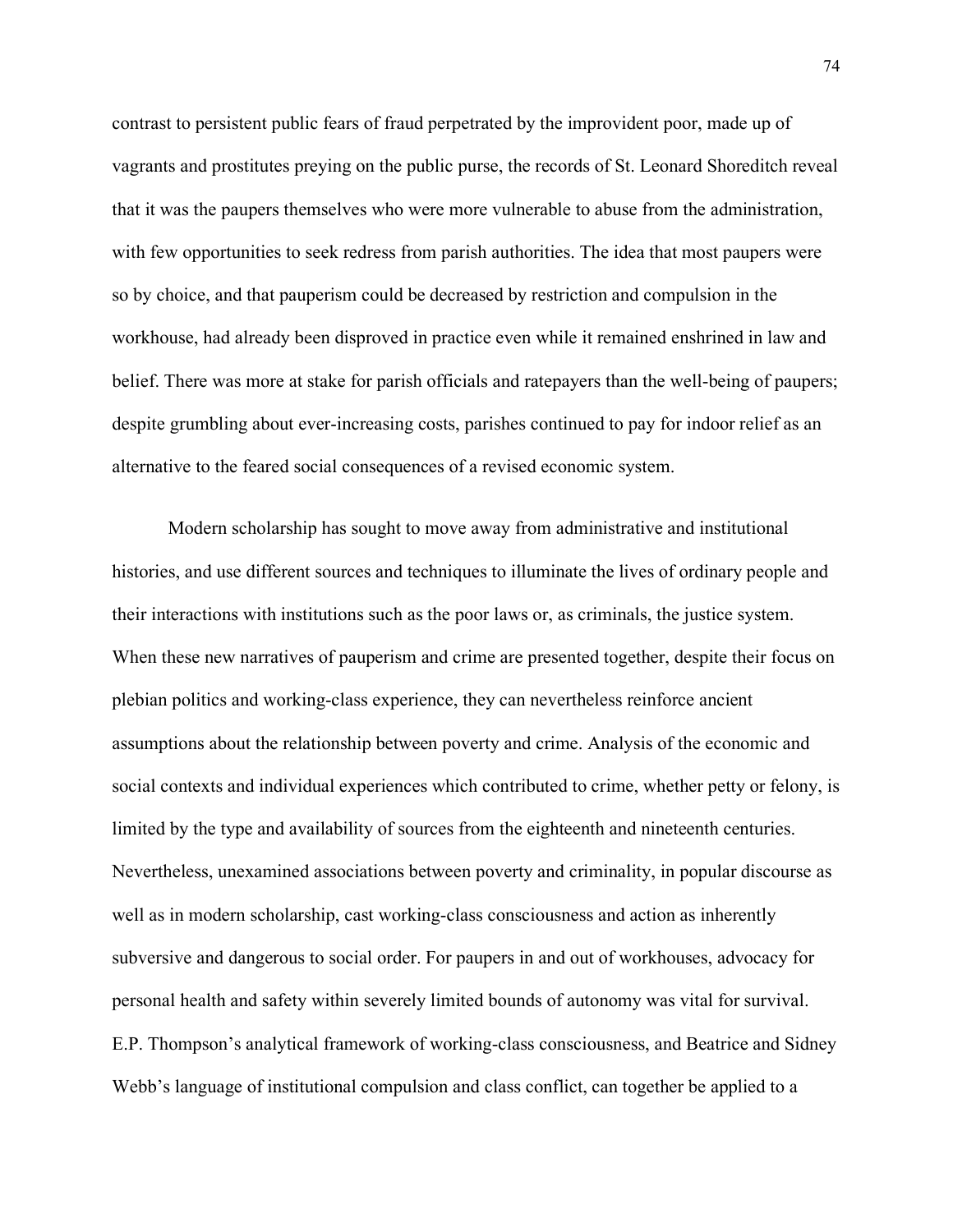broader population than envisioned by either authors. Economic exploitation in the workhouse as well as the factory fueled the formation of working-class identity, for women and children in addition to adult male laborers The fraud and abuse of workhouse masters, visible to paupers long before parish trustees took notice, contributed to disillusionment with the paternalist obligations of authority and to collective interests defined against those of the parish. The fruits of this cohesion could be seen in negotiation of the terms and conditions of relief as much as in attempts to claim rights by violence or political activism. Parishes managing the balance between compassion and self-interest sought to increase social distance, both in class hierarchy and physical separation, to ease the nagging paternalist conscience and pay the price of apathy.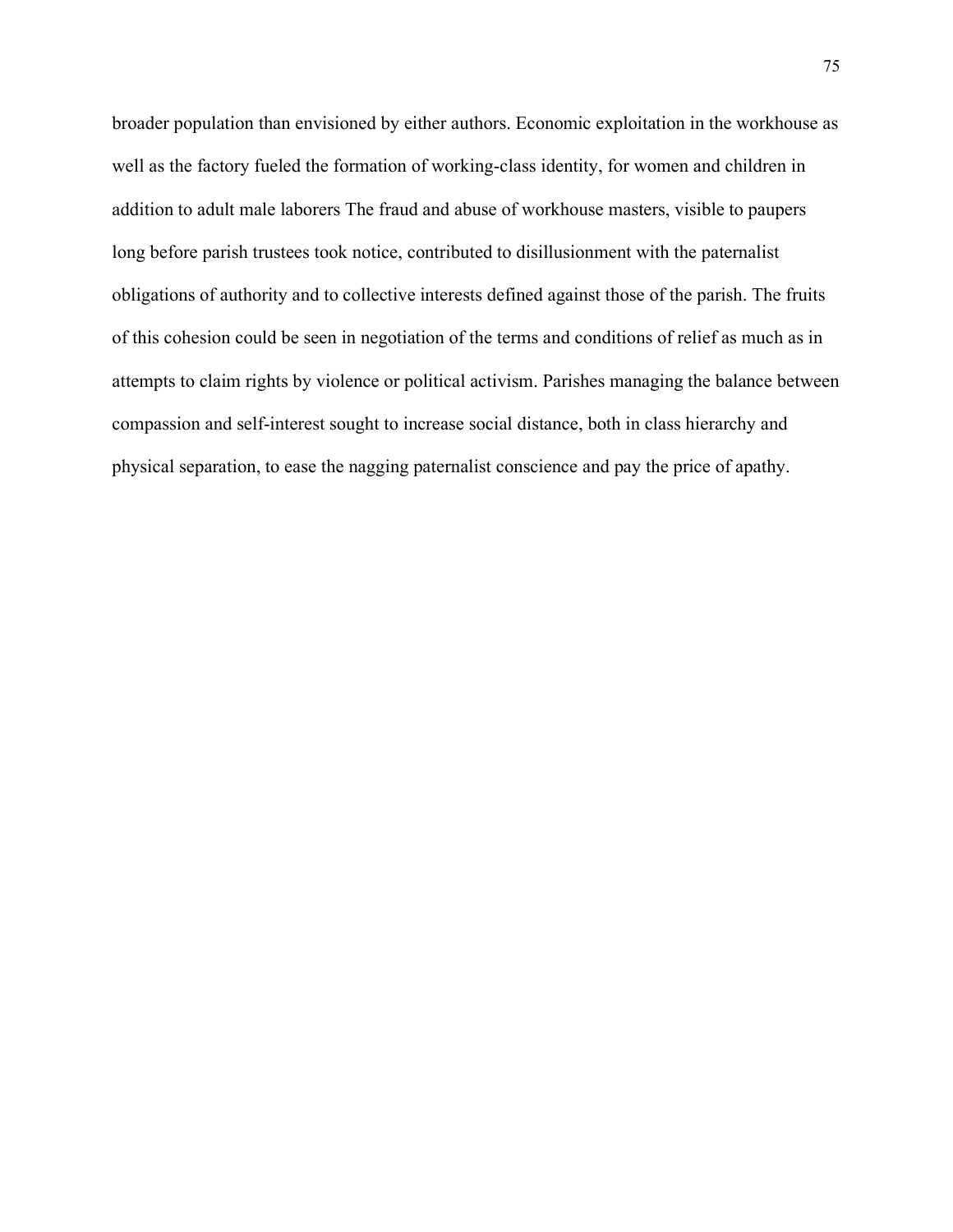# Conclusion

One of the original interests of this research was the concept of deservingness, the administrative question of who gets what and why. What became immediately apparent from working in the archives is that these parish and charity sources are often not the most detailed records of the individual thought processes of relief, but instead reflect a broader and shifting ideology of poverty. The theory of deservingness itself was not a consistently applied idea to separate the worthy from the unworthy, the outdoor from the indoor pauper. Definitions of the deserving poor were not the metric for facilitating relief, but rather another mechanism for controlling behavior and asserting authority. Thus, what has emerged as the focus of this study has been the quality of that control and the degree of authority asserted by parishes and charities over the lives of the poor in order to maintain social and economic systems. The poor laws represented government bureaucratic involvement in almost every aspect of life and death, and as workhouses loomed and policies were revised in the eighteenth century, the exploitation and restriction of this relationship became more transparent. The concept of deservingness was one of many strategies to provide cover for the caprice of parish administrators and preserve their social distance from any form of accountability to the poor.

What also became apparent during this study is that these institutional actions did not go uncontested. Despite a great diversity of experience and the persistent stigma attached to the poor laws, it is clear that many paupers understood and advocated for their own rights. The methodology of working-class history and the poor laws is still developing as historians find new ways to analyze and publish sources from the archives. Tim Hitchcock and Robert Shoemaker's *London Lives* project is an important recent example of bottom-up history through mining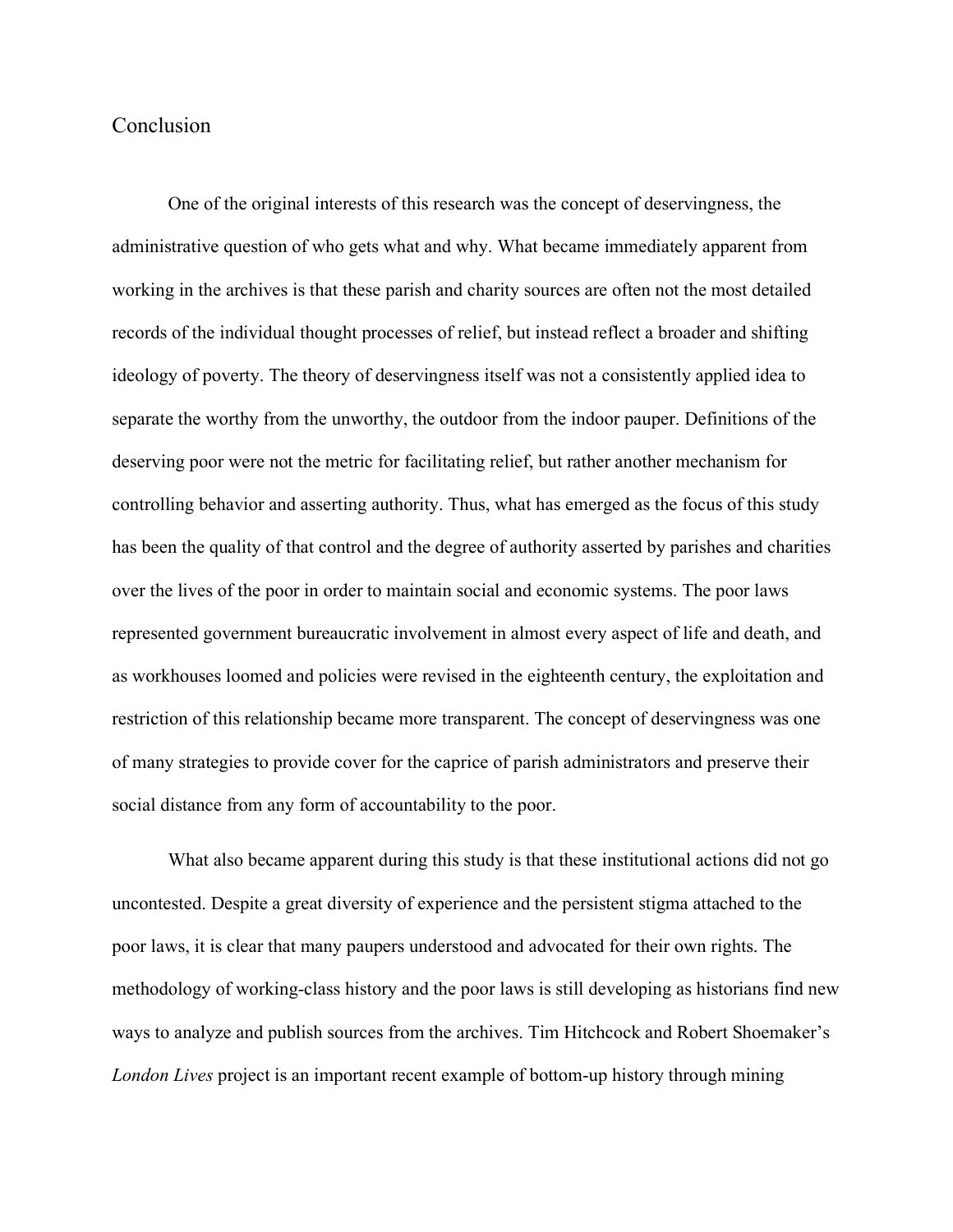records from the Old Bailey and London parishes to explore plebeian politics, while also making these resources available online to explore new ways of academic collaboration.<sup>[1](#page-77-0)</sup> The precedence of Webb, Thompson, and Himmelfarb still stands, and it can sometimes feel like most of the historical ground has been covered already, but this movement to expand our understanding of the historical actors of the poor laws remains an important injection of nuance into this narrative. Interpretation will also change based on the contexts of our own society, as we seek new meaning from the past for the present. I am aware of the limitations of my own study, due to experience, time, and access to archival sources, as well as a narrow frame of analysis. I have been interested in the forces of industrialization and their interactions with the poor laws, and without being able to statistically define the scope of those forces, I have focused instead on their ideological impact. With limited access to written expressions of working-class consciousness, I have approached administrative sources with an analytical framework which emphasizes the evidence of class and gender relations. In short, I have relied heavily on explicating primary sources, and I hope to explore these themes in the future with greater methodological variety.

In the past, the poor laws have been seen as a story of administration, not experience. This study combines that narrative of parish control, which anticipates the developments of the New Poor Law, with a relational view of the effect of authority on individual paupers and working-class communities. Changes in policy and ideology had profound consequences for experiences of poverty, restriction, and exploitation. The individual manifestations of those experiences varied between time and place, but together formed the basis for a collective identity. Pauperism, the shadow of pauperism, and the stigma attached to pauper status were

<span id="page-77-0"></span><sup>&</sup>lt;sup>1</sup> Tim Hitchcock and Robert Brink Shoemaker, *London Lives: Poverty, Crime and the Making of a Modern City, 1690-1800*, (Cambridge, UK: Cambridge University Press, 2015).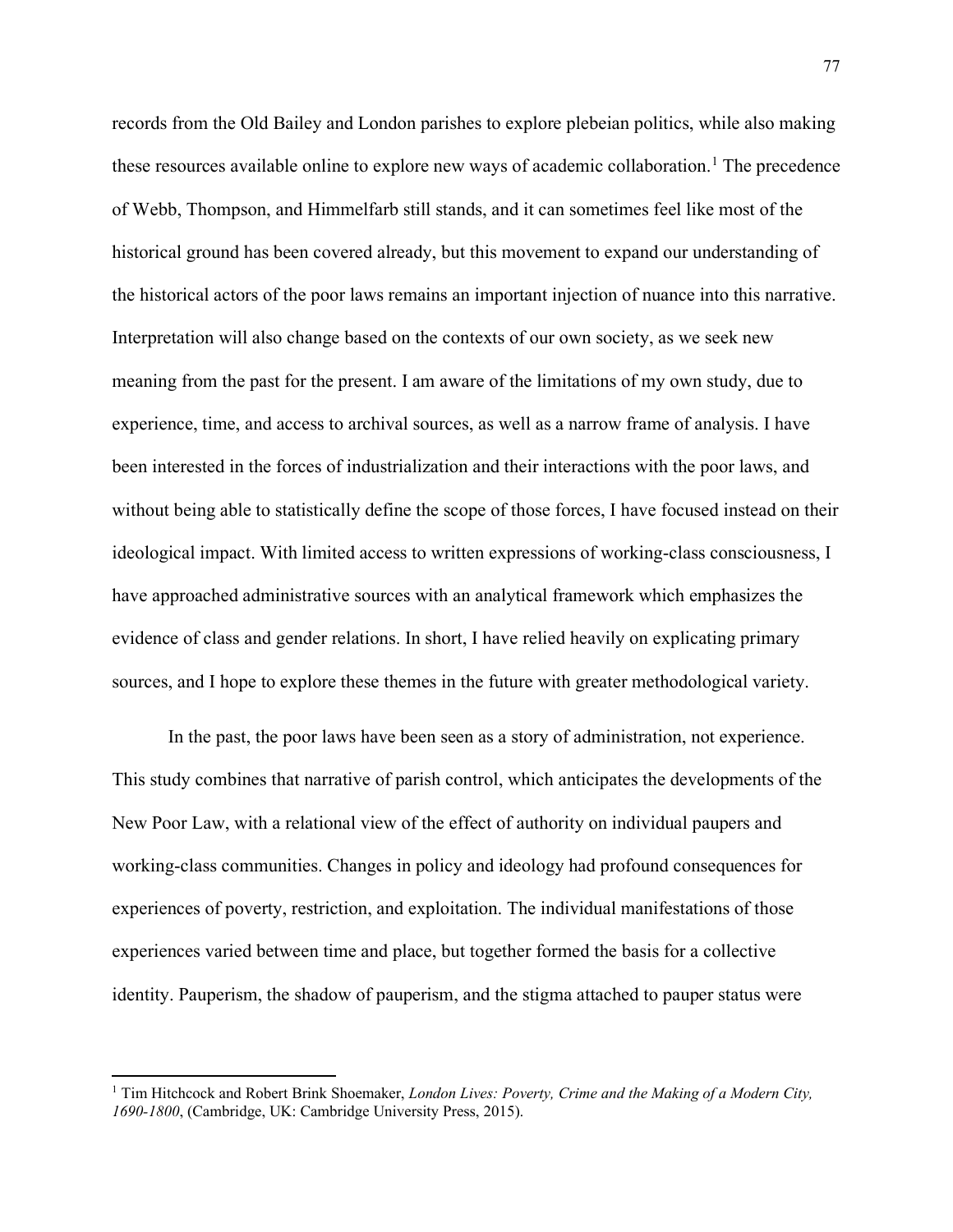more diffuse in the laboring population than historians can quantify. More detailed and extensive study could perhaps parse out the cause and effect of class antagonism; did restriction first fuel consciousness or did activism first prompt reaction? It is an important lesson in social and political identity to reflect on how efforts to maintain inequality directly fueled the consciousness and organization which would later work overturn such hierarchies. The transitional nature of the early industrial period reveals how many changes occurred in tandem. While the urgency of the present distracts us from the dynamism and vitality of the past, studies of industrialization and poverty remind us of humanity's previous record of surviving and reforming through times of cataclysm.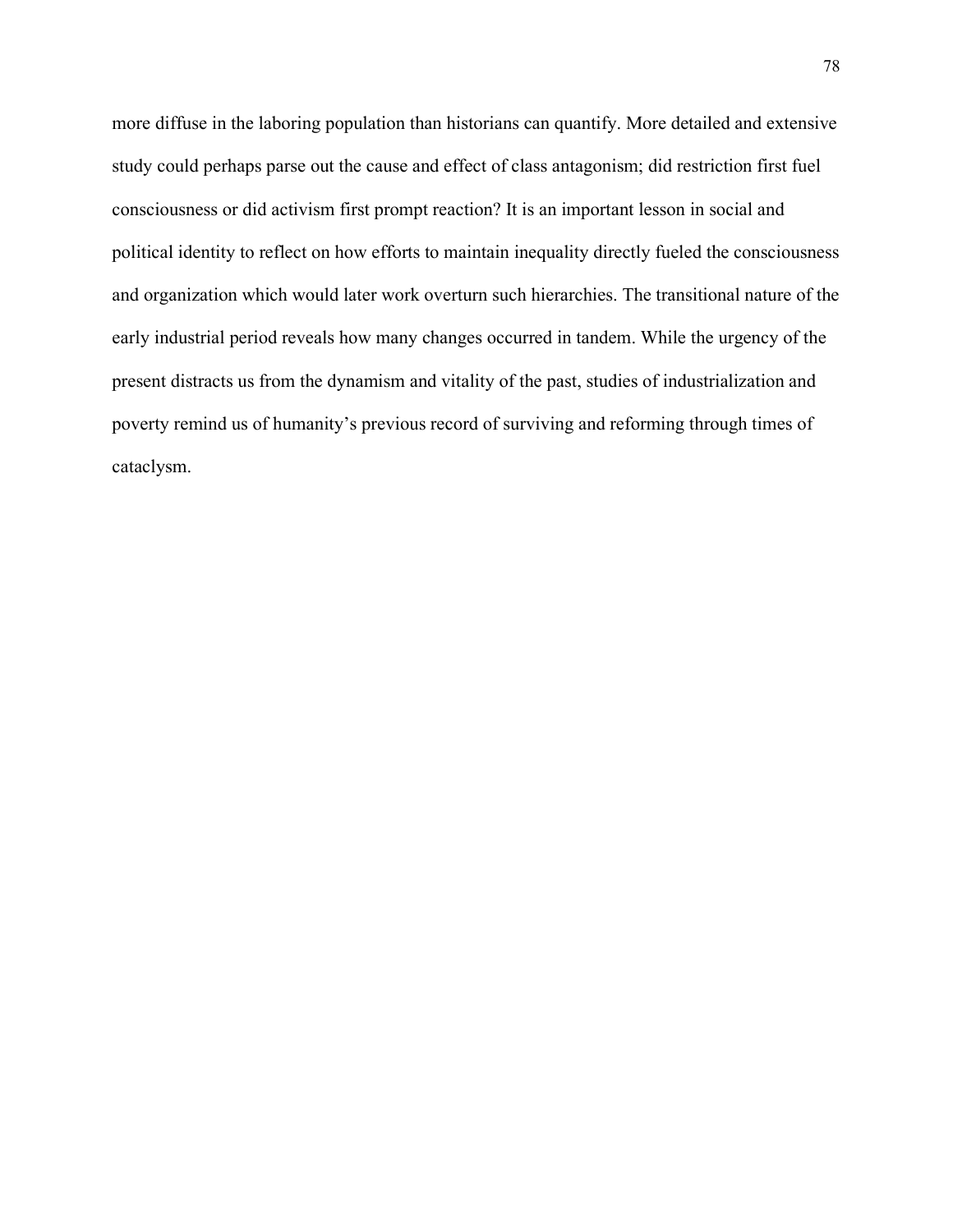# Bibliography

## Archival Sources

- Correspondence concerning poor assistance. St. Thomas, Southwark. London Metropolitan Archives, P71/TMS/0331-350, London, UK.
- Foundling Hospital General Committee Minutes, 1801-1802. London Metropolitan Archives, A/FH/A/03/002/021. London, UK.
- Foundling Hospital Select Committee Minutes, 1800-1816. London Metropolitan Archives, A/FH/A/03/014/001/001.
- Letters to overseers. St. Saviour, Southwark. London Metropolitan Archives, P92/SAV/2352-65, London, UK.
- Settlement Examinations, 1758-1764. St. Leonard, Shoreditch Trustees. London Metropolitan Archives, P91/LEN/1200, London, UK.
- St. George-in-the-East Trustees Minutes, 1790-1793. London Metropolitan Archives, P93/GEO/090, London, UK.
- St. Leonard, Shoreditch Trustees Minutes, 1774-1831. London Metropolitan Archives, P91/LEN/0007-0015. London, UK.
- Ware, John, vestry clerk. "An Account of the several Charities and Estates, Held in Trust, For the Use of the Poor of the Parish of St. Leonard, Shoreditch, Middlesex; And of the Benefactions to the Same; Compiles in the Years 1833, 184, 1835." London Metropolitan Archives, P91/LEN/D/2/MS10025. London, UK.

### Other Primary Sources

- Bell, Andrew. *Extract of a Sermon on the Education of the Poor, under an Appropriate System Preached at St. Mary's, Lambeth, 28 June, 1807; for the Benefit of the Boys' Charity-School at Lambeth.* 2nd ed. London: Printed for T. Cadell and W. Davies, 1807.
- Dickens, Charles and William Henry Wills. `Received, A Blank Child.' *Household Words*, Volume VII, Magazine No. 156, March 19, 1853.
- Malthus, Thomas. *An Essay on the Principle of Population*. London: Printed for J. Johnson, 1798.
- Townsend, Joseph. *A Dissertation on the Poor Laws.* Second edition. London: printed for C. Dilly, 1787.

### Secondary Sources

"André-Jacques Garnerin," *Encyclopӕdia Britannica*, August 14, 2019.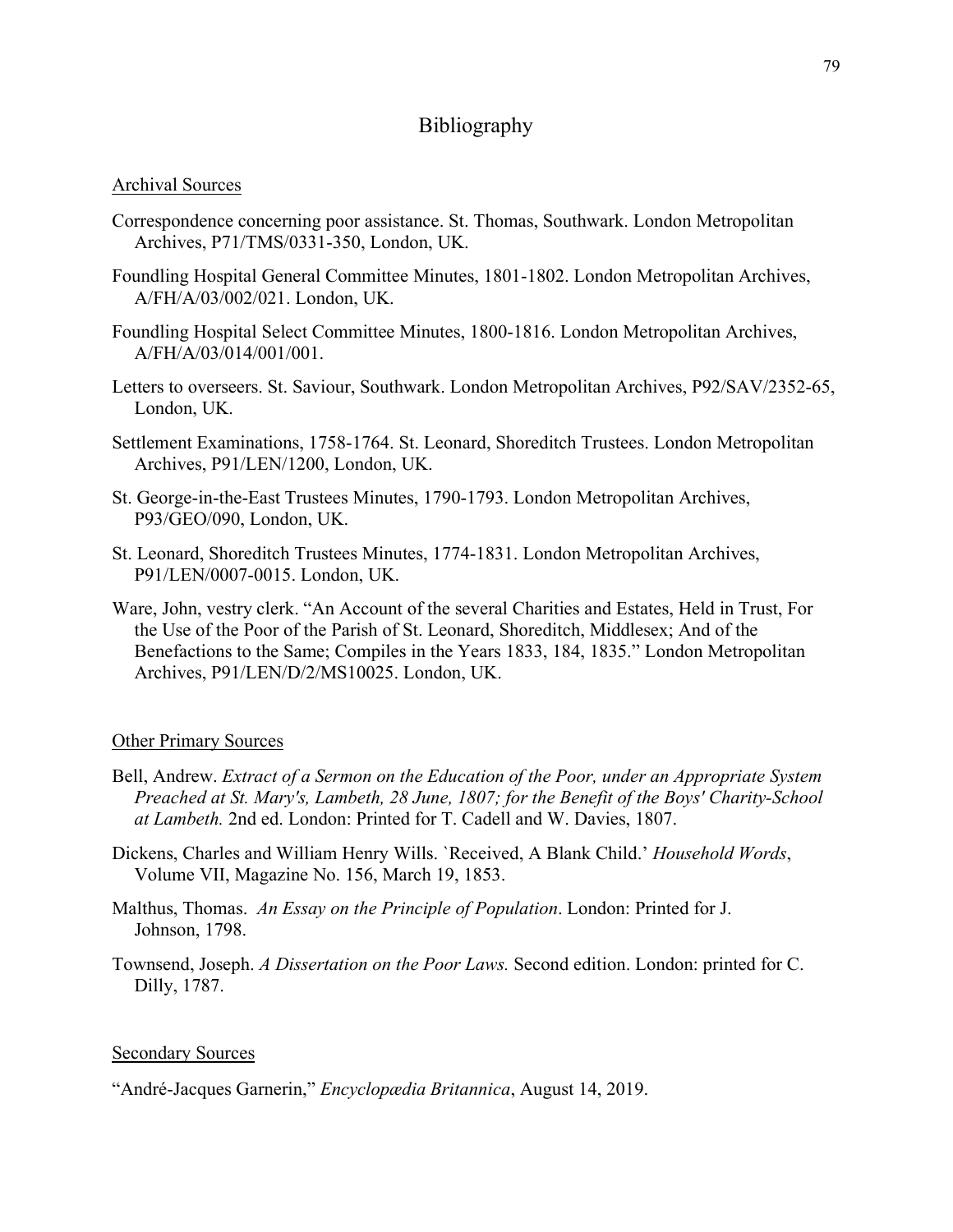- Andrew, Donna T. *Philanthropy and Police: London Charity in the Eighteenth Century.*  Princeton, N.J.: Princeton University Press, 1989.
- Berry, Helen. *Orphans of Empire: The Fate of London's Foundlings.* First ed. Oxford, UK: Oxford University Press, 2019.
- Blaug, Mark. "The Myth of the Old Poor Law and the Making of the New." *The Journal of Economic History* 23, no. 2 (1963): 151-84.
- Boyer, George R. *An Economic History of the English Poor Law, 1750-1850.* Cambridge; New York: Cambridge University Press, 1990.
- Brundage, Anthony. *The English Poor Laws, 1700-1930.* Social History in Perspective. New York: Palgrave, 2002.
- Coats, A.W. "Changing Attitudes to Labour in the Mid-Eighteenth Century." *Economic History Review* 11, no. 1 (1958): 35-51.
- Cunningham, Hugh. *The Children of the Poor: Representations of Childhood since the Seventeenth Century.* Family, Sexuality, and Social Relations in past times. Oxford, UK; Cambridge, Mass.: Blackwell, 1991.
- Digby, Anne. *Pauper Palaces.* Studies in Economic History. London; Boston: Routledge and K. Paul, 1978.
- Feldman, David. "Migrants, Immigrants and Welfare from the Old Poor Law to the Welfare State." *Transactions of the Royal Historical Society* 13 (2003): 79-104.
- Green, David R. *Pauper Capital London and the Poor Law, 1790-1870.* Farnham, Surrey; Burlington, VT: Ashgate, 2010.
- Himmelfarb, Gertrude. *The Idea of Poverty: England in the Early Industrial Age.* 1st ed. New York: Knopf, 1984.
- Hitchcock, Tim and Robert Brink Shoemaker. *London Lives: Poverty, Crime and the Making of a Modern City, 1690-1800*. Cambridge, UK: Cambridge University Press, 2015.
- Hitchcock, Tim, Peter King, and Pamela Sharpe. *Chronicling Poverty: The Voices and Strategies of the English Poor, 1640-1840.* New York: St. Martin's Press, 1997.
- Hobsbawm, E.J. *Industry and Empire; the Making of Modern English Society, 1750 to the Present Day.* 1st American ed. New York: Pantheon Books, 1968.
- Humphries, Jane. *Childhood and Child Labour in the British Industrial Revolution.* Cambridge Studies in Economic History. Cambridge, UK; New York: Cambridge University Press, 2010.
- Jones, Peter and Steven King. *Obligation, Entitlement and Dispute under the English Poor Laws*. Newcastle upon Tyne, UK: Cambridge Scholars Publishing, 2015.
- Landau, Norma. "The Laws of Settlement and the Surveillance of Immigration in Eighteenth-Century Kent." *Continuity and Change* 3, no. 3 (1988): 391–420.
- Lees, Lynn Hollen. *The Solidarities of Strangers: The English Poor Laws and the People, 1700- 1948.* Cambridge; New York: Cambridge University Press, 1998.